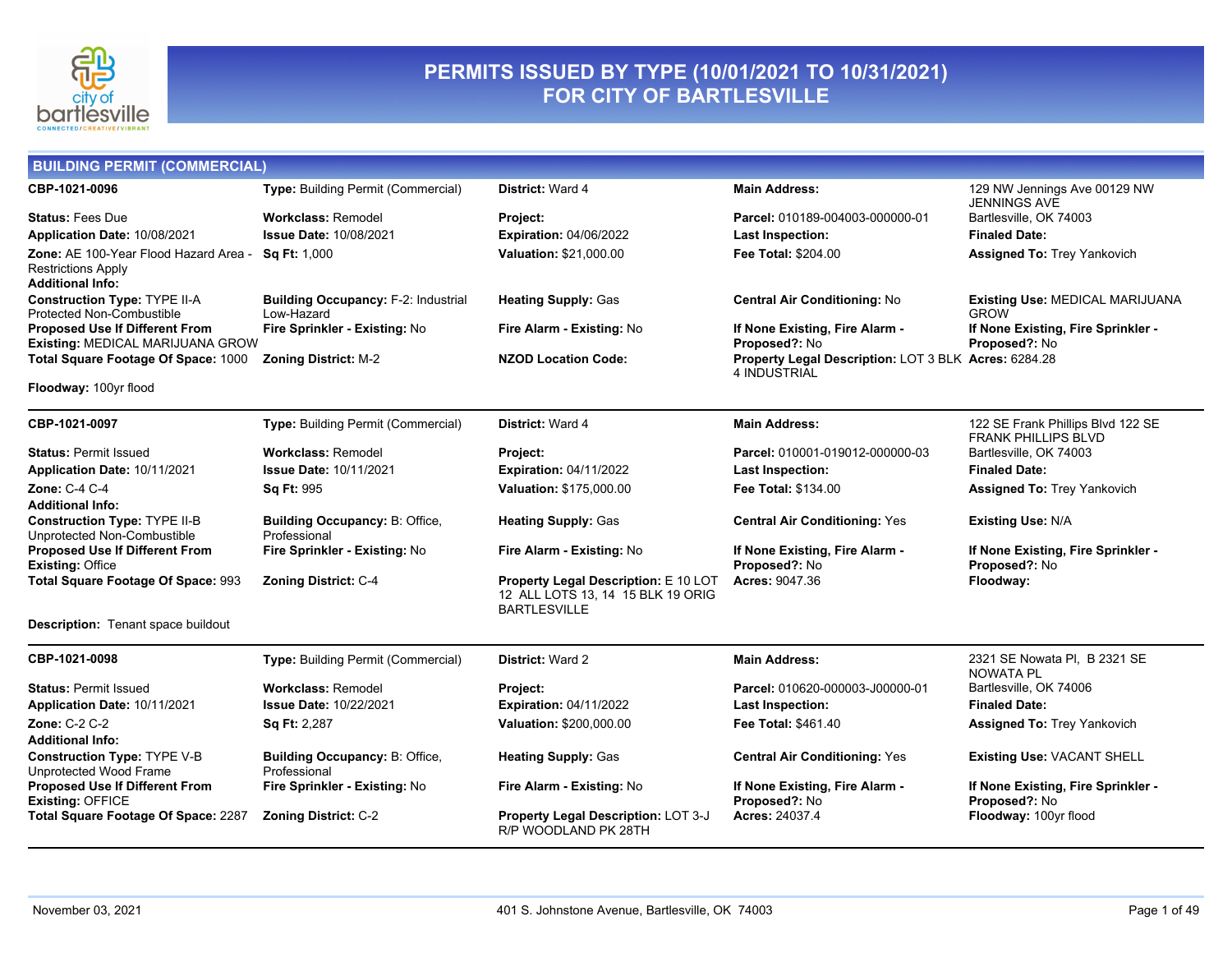| CBP-1021-0100                                                                                                                     | Type: Building Permit (Commercial)                                                         | District: Ward 5                                                       | <b>Main Address:</b>                                                                                                                          | 5108 E Tuxedo Blvd 5108 E TUXEDO<br><b>BLVD</b>                                      |
|-----------------------------------------------------------------------------------------------------------------------------------|--------------------------------------------------------------------------------------------|------------------------------------------------------------------------|-----------------------------------------------------------------------------------------------------------------------------------------------|--------------------------------------------------------------------------------------|
| <b>Status: Permit Issued</b><br>Application Date: 10/15/2021<br>Zone: X No Flood Restrictions (Zone X)<br><b>Additional Info:</b> | <b>Workclass: New Construction</b><br><b>Issue Date: 10/19/2021</b><br><b>Sq Ft: 3,000</b> | Project:<br><b>Expiration: 05/02/2022</b><br>Valuation: \$2,000,000.00 | Parcel: 010225-001001-000000-01<br><b>Last Inspection: 11/01/2021</b><br><b>Fee Total: \$754.00</b>                                           | Bartlesville, OK 74006<br><b>Finaled Date:</b><br><b>Assigned To: Trey Yankovich</b> |
| <b>NewPlumbing: Yes</b>                                                                                                           | Sq. Ft. of ADDITIONAL Impervious<br>Surface: 3000                                          | Is there on-site storm detention: Yes                                  | <b>Construction Type: TYPE II-B</b><br>Unprotected Non-Combustible                                                                            | <b>Building Occupancy: M: Stores,</b><br>Markets. Gas Station                        |
| <b>Number of Stories: 1</b>                                                                                                       | <b>Building Height: 22</b>                                                                 | <b>Number of Units: 1</b>                                              | Sewage Disposal: City Sanitary Sewer<br>System                                                                                                | Water Supply: City of Bartlesville Public<br>Water System                            |
| <b>Heating Supply: Electric</b>                                                                                                   | <b>Central Air Conditioning: Yes</b>                                                       | <b>Existing Use: N/A</b>                                               | <b>Proposed Use: FOOD PANTRY</b>                                                                                                              | Fire Sprinkler - Existing: No                                                        |
| Fire Sprinkler - Proposed: No                                                                                                     | Fire Alarm - Existing: No                                                                  | Fire Alarm - Proposed: No                                              | Proposed New Square Footage: 3000                                                                                                             | <b>Total Square Footage: 3000</b>                                                    |
| Zoning District: RS-7/PUD                                                                                                         | <b>Property Legal Description: LOT 1 BLK Acres: 470316</b><br>1 LENAPE ADDN FINAL PLAT     |                                                                        | Floodway:                                                                                                                                     |                                                                                      |
| <b>Description: FOOD PANTRY</b>                                                                                                   |                                                                                            |                                                                        |                                                                                                                                               |                                                                                      |
| CBP-1021-0101                                                                                                                     | Type: Building Permit (Commercial)                                                         | District: Ward 5                                                       | <b>Main Address:</b>                                                                                                                          | 5100 E Tuxedo Blvd 5100 E TUXEDO<br><b>BLVD</b>                                      |
| <b>Status: Permit Issued</b>                                                                                                      | Workclass: Accessory >200 Sq Ft No<br>Plumbing (Commercial)                                | Project:                                                               | Parcel: 010225-001001-000000-01                                                                                                               | Bartlesville, OK 74006                                                               |
| Application Date: 10/15/2021                                                                                                      | <b>Issue Date: 10/19/2021</b>                                                              | <b>Expiration: 05/02/2022</b>                                          | <b>Last Inspection: 11/01/2021</b>                                                                                                            | <b>Finaled Date:</b>                                                                 |
| Zone: X No Flood Restrictions (Zone X)<br><b>Additional Info:</b>                                                                 | <b>Sq Ft: 300</b>                                                                          | Valuation: \$250,000.00                                                | Fee Total: \$24.00                                                                                                                            | <b>Assigned To: Trey Yankovich</b>                                                   |
| Length $(ft)$ : 25                                                                                                                | <b>Width (ft): 12</b>                                                                      | <b>Area (sf): 300</b>                                                  | Percent of rear yard: 0                                                                                                                       | Percent of total lot: 0                                                              |
| Acres: 0<br>Description: FOOD ARBOR                                                                                               |                                                                                            |                                                                        |                                                                                                                                               |                                                                                      |
| CBP-1021-0102                                                                                                                     | Type: Building Permit (Commercial)                                                         | District: Ward 4                                                       | <b>Main Address:</b>                                                                                                                          | 2200 SE Adams Blvd 2200 SE ADAMS                                                     |
|                                                                                                                                   |                                                                                            |                                                                        |                                                                                                                                               | <b>BLVD</b>                                                                          |
| <b>Status: Permit Issued</b>                                                                                                      | Workclass: Accessory >200 Sq Ft No<br>Plumbing (Commercial)                                | Project:                                                               | Parcel: 010999-082613-003000-03                                                                                                               | Bartlesville, OK 74006                                                               |
| Application Date: 10/18/2021                                                                                                      | <b>Issue Date: 10/18/2021</b>                                                              | <b>Expiration: 04/18/2022</b>                                          | <b>Last Inspection:</b>                                                                                                                       | <b>Finaled Date:</b>                                                                 |
| Zone: RA RA                                                                                                                       | <b>Sq Ft: 3,500</b>                                                                        | Valuation: \$91,000.00                                                 | <b>Fee Total: \$144.00</b>                                                                                                                    | <b>Assigned To: Trey Yankovich</b>                                                   |
| <b>Additional Info:</b>                                                                                                           |                                                                                            |                                                                        |                                                                                                                                               |                                                                                      |
| Length $(ft)$ : 70<br>Acres: 1.52468e+006                                                                                         | Width $(ft)$ : 50<br>Floodway: 100yr flood                                                 | Area (sf): 3500<br><b>Zoning District: RA</b>                          | Percent of rear yard: 0<br><b>Property Legal Description: PART</b><br>SECT 8-26-13 SE SW LESS 3.82 AC TO<br>COUNTY: 36.18 AC BVILLE PART SECT | Percent of total lot: 0                                                              |
| <b>Description:</b> Boat Dock @ Lee Lake                                                                                          |                                                                                            |                                                                        |                                                                                                                                               |                                                                                      |
| CBP-1021-0103                                                                                                                     | Type: Building Permit (Commercial)                                                         | <b>District: Ward 2</b>                                                | <b>Main Address:</b>                                                                                                                          | 2321 SE Adams Blvd 02321 SE ADAMS<br><b>BLVD</b>                                     |
| <b>Status: Fees Due</b>                                                                                                           | <b>Workclass: Remodel</b>                                                                  | <b>Project:</b>                                                        | Parcel: 010806-001004-000000-00                                                                                                               | Bartlesville, OK 74006                                                               |
| Application Date: 10/20/2021                                                                                                      | <b>Issue Date: 10/20/2021</b>                                                              | <b>Expiration: 04/18/2022</b>                                          | <b>Last Inspection:</b>                                                                                                                       | <b>Finaled Date:</b>                                                                 |
| Zone: AE 100-Year Flood Hazard Area -<br><b>Restrictions Apply</b><br><b>Additional Info:</b>                                     | Sq Ft: 1,400                                                                               | Valuation: \$198,100.00                                                | Fee Total: \$284.00                                                                                                                           | <b>Assigned To: Trey Yankovich</b>                                                   |
| <b>Construction Type: TYPE II-A</b><br><b>Protected Non-Combustible</b>                                                           | <b>Building Occupancy: M: Stores,</b><br>Markets, Gas Station                              | <b>Heating Supply: Gas</b>                                             | <b>Central Air Conditioning: Yes</b>                                                                                                          | <b>Existing Use: SHELL</b>                                                           |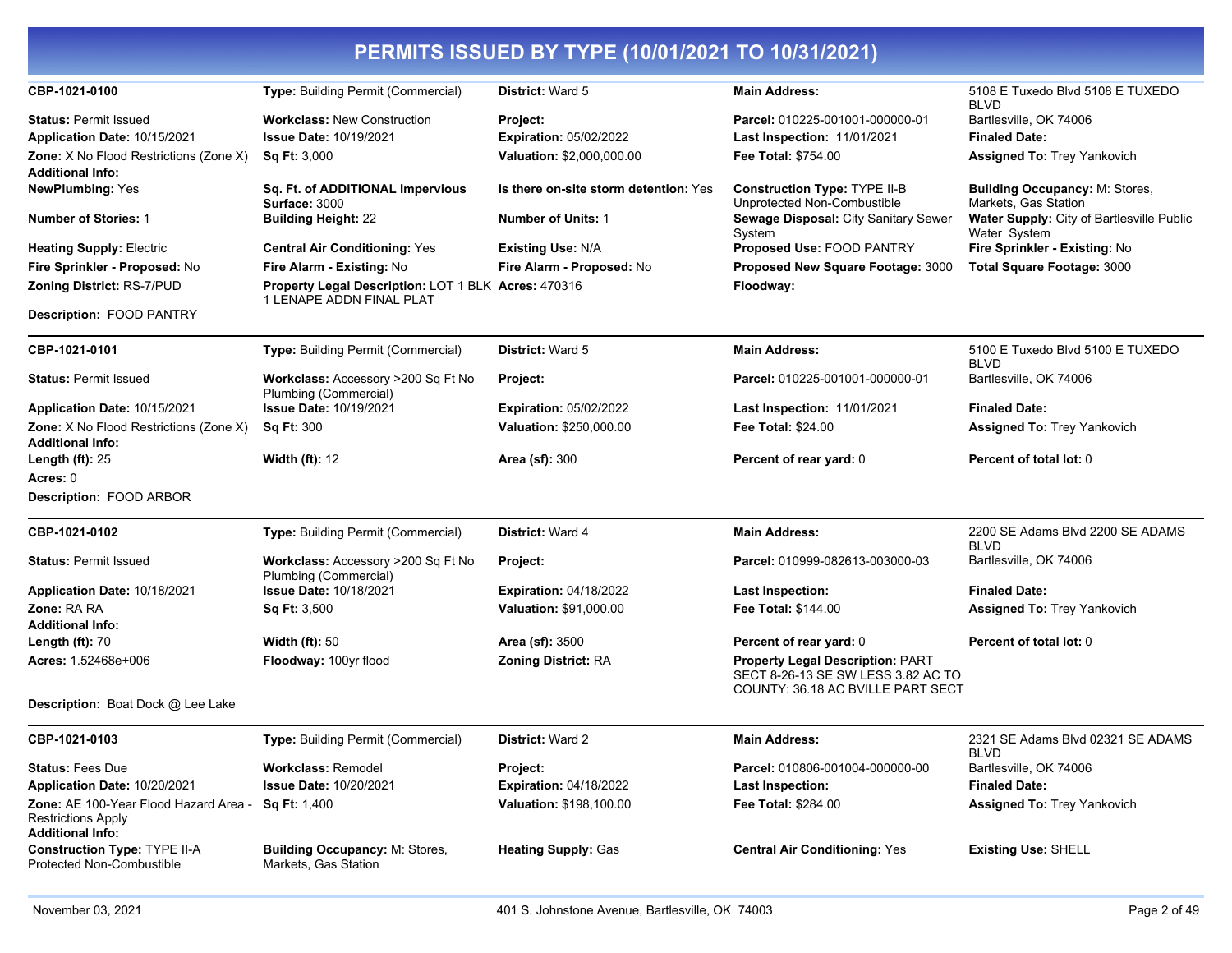|                                                                                                                                                                                               | PERMITS ISSUED BY TYPE (10/01/2021 TO 10/31/2021)                                                                         |                                                                       |                                                                                                                                                                      |                                                                         |  |  |
|-----------------------------------------------------------------------------------------------------------------------------------------------------------------------------------------------|---------------------------------------------------------------------------------------------------------------------------|-----------------------------------------------------------------------|----------------------------------------------------------------------------------------------------------------------------------------------------------------------|-------------------------------------------------------------------------|--|--|
| <b>Proposed Use If Different From</b><br><b>Existing: Bling fashion</b>                                                                                                                       | Fire Sprinkler - Existing: Yes                                                                                            | Fire Alarm - Existing: Yes                                            | If None Existing, Fire Alarm -<br>Proposed?: N/A                                                                                                                     | If None Existing, Fire Sprinkler -<br>Proposed?: N/A                    |  |  |
| Total Square Footage Of Space: 1400                                                                                                                                                           | Zoning District: C-5/PUD                                                                                                  | Property Legal Description: LOT 4<br>BLOCK 1 SILVER LAKE VILLAGE PH 1 | <b>Acres: 444148</b>                                                                                                                                                 | Floodway: 100yr flood                                                   |  |  |
| <b>Description: Bling Boutique</b>                                                                                                                                                            |                                                                                                                           |                                                                       |                                                                                                                                                                      |                                                                         |  |  |
| CBP-1021-0104                                                                                                                                                                                 | Type: Building Permit (Commercial)                                                                                        | District: Ward 4                                                      | <b>Main Address:</b>                                                                                                                                                 | 1835 SW Frank Phillips Blvd 01835 SW<br><b>FRANK PHILLIPS BLVD</b>      |  |  |
| <b>Status: Permit Issued</b>                                                                                                                                                                  | <b>Workclass: Miscellaneous</b>                                                                                           | Project:                                                              | Parcel: 010288-002014-000000-01                                                                                                                                      | Bartlesville, OK 74003                                                  |  |  |
| Application Date: 10/21/2021                                                                                                                                                                  | <b>Issue Date: 10/21/2021</b>                                                                                             | <b>Expiration: 04/19/2022</b><br>Valuation: \$57,000.00               | <b>Last Inspection:</b>                                                                                                                                              | <b>Finaled Date:</b>                                                    |  |  |
| Zone: X No Flood Restrictions (Zone X)<br><b>Additional Info:</b>                                                                                                                             | <b>Sq Ft: 21</b>                                                                                                          |                                                                       | Fee Total: \$134.00                                                                                                                                                  | Assigned To: Trey Yankovich                                             |  |  |
| Property Legal Description: LOTS 14<br>TO 17 LESS H/W R/O/W INC VACATED<br>3RD ST TO THE S BLK 2; BEG IN<br>CENTER OF 3RD ST SLY EXTENSION<br>OF W LINE O<br>Description: FUEL CELL GENERATOR | <b>Acres: 18929.6</b>                                                                                                     | <b>Flood Zone:</b>                                                    |                                                                                                                                                                      |                                                                         |  |  |
| CBP-1021-0105                                                                                                                                                                                 | Type: Building Permit (Commercial)                                                                                        | District: Ward 4                                                      | <b>Main Address:</b>                                                                                                                                                 | 205 N Cherokee Ave 205 N CHEROKEE<br><b>AVE</b>                         |  |  |
| <b>Status: Permit Issued</b>                                                                                                                                                                  | <b>Workclass: New Construction</b>                                                                                        | Project:                                                              | Parcel: 010999-122612-001000-02                                                                                                                                      | Bartlesville, OK 74003                                                  |  |  |
| Application Date: 10/21/2021                                                                                                                                                                  | <b>Issue Date: 10/21/2021</b>                                                                                             | <b>Expiration: 04/19/2022</b>                                         | <b>Last Inspection:</b>                                                                                                                                              | <b>Finaled Date:</b>                                                    |  |  |
| <b>Zone: C-4 C-4</b>                                                                                                                                                                          | Sq Ft: 576                                                                                                                | Valuation: \$1,232,010.00                                             | Fee Total: \$0.00                                                                                                                                                    | Assigned To: Trey Yankovich                                             |  |  |
| <b>Additional Info:</b><br>Sq. Ft. of ADDITIONAL Impervious<br>Surface: 0                                                                                                                     | Is there on-site storm detention: Yes                                                                                     | <b>Number of Stories: 2</b>                                           | <b>Building Height: 58</b>                                                                                                                                           | Sewage Disposal: N/A                                                    |  |  |
| <b>Water Supply: N/A</b>                                                                                                                                                                      | <b>Heating Supply: N/A</b>                                                                                                | <b>Central Air Conditioning: N/A</b>                                  | Existing Use: CANEY RIVER INTAKE                                                                                                                                     | Proposed Use: CANEY RIVER INTAKE                                        |  |  |
| Fire Sprinkler - Existing: No                                                                                                                                                                 | Fire Sprinkler - Proposed: No                                                                                             | Fire Alarm - Existing: No                                             | Fire Alarm - Proposed: No                                                                                                                                            | <b>Existing Square Footage (If</b><br>Applicable): 576                  |  |  |
| Proposed New Square Footage: 0                                                                                                                                                                | <b>Total Square Footage: 576</b>                                                                                          | <b>Zoning District: C-4</b>                                           | <b>Property Legal Description: PART</b><br>SECT 12-26-12 THAT PART N 1/2 NE<br>LYING E OF RR LESS FLAT IRON<br>ADDN LESS 11 AC TO YMCA: 33.58<br>AC BVILLE PART SECT | Acres: 1.64004e+006                                                     |  |  |
| Floodway: 100yr flood<br><b>Description:</b> Caney River Raw Water Intake Improvements                                                                                                        |                                                                                                                           |                                                                       |                                                                                                                                                                      |                                                                         |  |  |
| CBP-1021-0106                                                                                                                                                                                 | <b>Type: Building Permit (Commercial)</b>                                                                                 | District: Ward 4                                                      | <b>Main Address:</b>                                                                                                                                                 | 420 S Johnstone Ave 00420 S<br><b>JOHNSTONE AVE</b>                     |  |  |
| <b>Status: Permit Issued</b>                                                                                                                                                                  | <b>Workclass: Remodel</b>                                                                                                 | <b>Project:</b>                                                       | Parcel: 010001-038005-000000-01                                                                                                                                      | Bartlesville, OK 74003                                                  |  |  |
| Application Date: 10/26/2021                                                                                                                                                                  | <b>Issue Date: 10/26/2021</b>                                                                                             | <b>Expiration: 04/26/2022</b>                                         | Last Inspection: 10/28/2021                                                                                                                                          | <b>Finaled Date:</b>                                                    |  |  |
| Zone: TIF 1 District TIF 1 District<br><b>Additional Info:</b>                                                                                                                                | <b>Sq Ft: 2,350</b>                                                                                                       | <b>Valuation: \$440,648.50</b>                                        | Fee Total: \$0.00                                                                                                                                                    | Assigned To: Trey Yankovich                                             |  |  |
| <b>Construction Type: TYPE II-A</b><br>Protected Non-Combustible                                                                                                                              | <b>Heating Supply: Gas</b>                                                                                                | <b>Central Air Conditioning: Yes</b>                                  | <b>Existing Use: courtroom</b>                                                                                                                                       | <b>Proposed Use If Different From</b><br><b>Existing: Meeting rooms</b> |  |  |
| Fire Sprinkler - Existing: Yes                                                                                                                                                                | Fire Alarm - Existing: Yes                                                                                                | If None Existing, Fire Alarm -<br><b>Proposed?: N/A</b>               | If None Existing, Fire Sprinkler -<br><b>Proposed?: N/A</b>                                                                                                          | Total Square Footage Of Space: 2350                                     |  |  |
| Zoning District: C-4                                                                                                                                                                          | Property Legal Description: N 50 LOT 5 Acres: 11664.7<br>S 50 OF W 80 LOT 6 BLK 38 ORIG<br>BARTLESVILLE "NEW PARKING LOT" |                                                                       | Floodway:                                                                                                                                                            |                                                                         |  |  |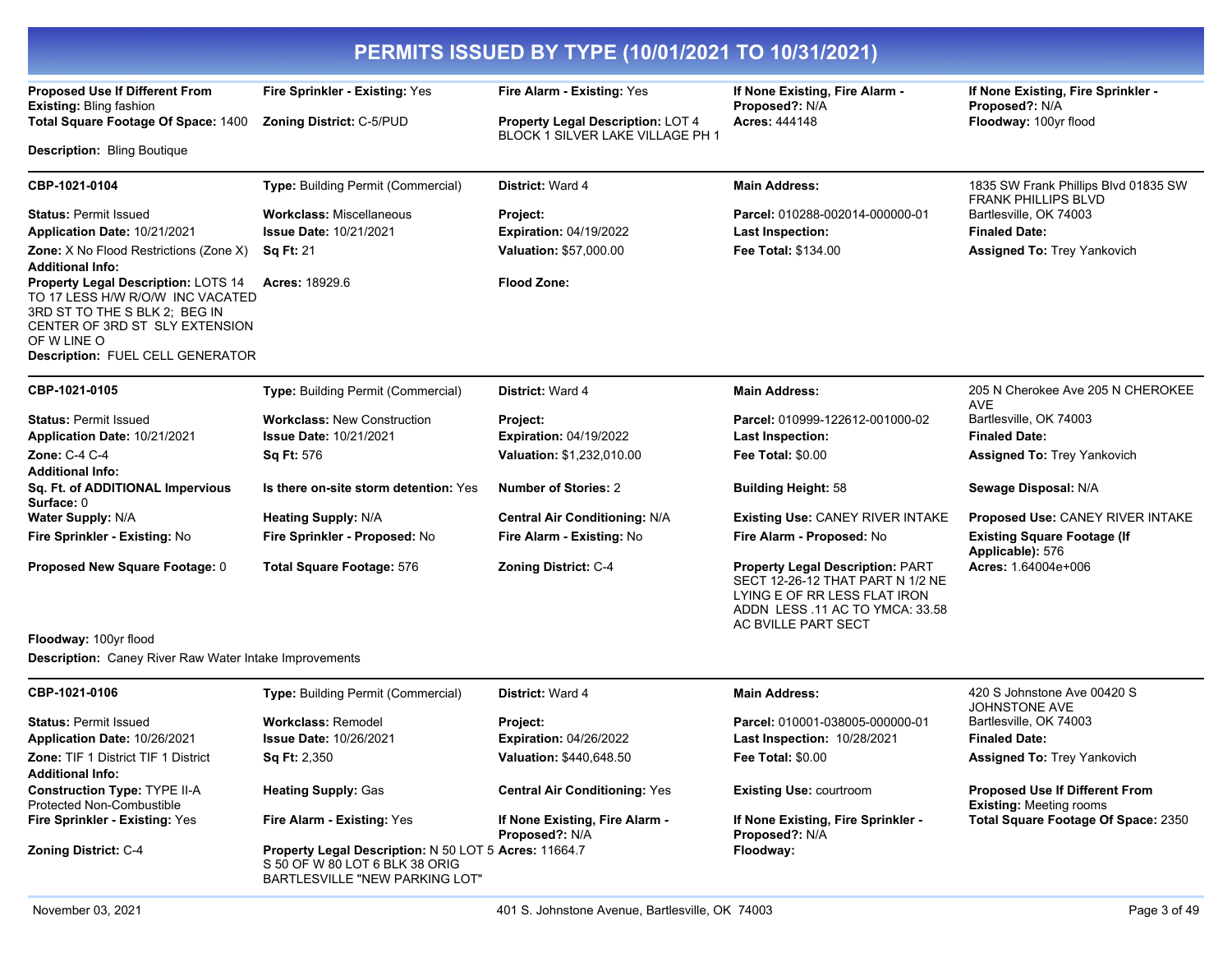**Description:** Washington County Courthouse Building

|                                                                   |                                                                                                                                                 |                                                                                 | PERMITS ISSUED FOR BUILDING PERMIT (COMMERCIAL):      | 10                                                               |
|-------------------------------------------------------------------|-------------------------------------------------------------------------------------------------------------------------------------------------|---------------------------------------------------------------------------------|-------------------------------------------------------|------------------------------------------------------------------|
| <b>BUILDING PERMIT (RESIDENTIAL)</b>                              |                                                                                                                                                 |                                                                                 |                                                       |                                                                  |
| RBP-1021-0429                                                     | Type: Building Permit (Residential)                                                                                                             | <b>District: Ward 3</b>                                                         | <b>Main Address:</b>                                  | 1001 S Johnstone 1001 S JOHNSTONE                                |
| <b>Status: Permit Issued</b>                                      | <b>Workclass: Remodel</b>                                                                                                                       | <b>Project:</b>                                                                 | Parcel: 010001-082001-000000-02                       | Bartlesville, OK 74003                                           |
| Application Date: 10/04/2021                                      | <b>Issue Date: 10/04/2021</b>                                                                                                                   | <b>Expiration: 04/04/2022</b>                                                   | <b>Last Inspection:</b>                               | <b>Finaled Date:</b>                                             |
| <b>Zone: TIF 2 District TIF 2 District</b>                        | <b>Sq Ft: 2,400</b>                                                                                                                             | Valuation: \$60,000.00                                                          | <b>Fee Total: \$54.00</b>                             | <b>Assigned To: Trey Yankovich</b>                               |
| <b>Additional Info:</b>                                           |                                                                                                                                                 |                                                                                 |                                                       |                                                                  |
| <b>Square Ft of Construction Area: 2400</b>                       | Room Area(s) being remodeled:<br>Bathroom(s), Bedroom(s), Entry, Kitchen,<br>Living Room                                                        | <b>Number of Stories: 2</b>                                                     | <b>Heating Supply: Electric, Gas.</b>                 | <b>Central Air Conditioning: Yes</b>                             |
| NZOD Location Code: Or01E82                                       | Property Legal Description: E 111 OF N Acres (Sq. Ft.): 4851.07<br>50 LOT 1 BLK 82 ORIG BARTLESVILLE                                            |                                                                                 | Floodway:                                             | <b>Zoning District: RM-1.5</b>                                   |
| <b>Description: INTERIOR REMODEL</b>                              |                                                                                                                                                 |                                                                                 |                                                       |                                                                  |
| RBP-1021-0430                                                     | Type: Building Permit (Residential)                                                                                                             | District: Ward 4                                                                | <b>Main Address:</b>                                  | 625 SW Virginia Ave 625 SW VIRGINIA<br><b>AVE</b>                |
| <b>Status: Complete</b>                                           | <b>Workclass: Demolition</b>                                                                                                                    | Project:                                                                        | Parcel: 010229-001005-000000-01                       | Bartlesville, OK 74003                                           |
| Application Date: 10/04/2021                                      | <b>Issue Date: 10/04/2021</b>                                                                                                                   | <b>Expiration: 04/04/2022</b>                                                   | <b>Last Inspection: 10/06/2021</b>                    | <b>Finaled Date: 10/19/2021</b>                                  |
| Zone: X No Flood Restrictions (Zone X)<br><b>Additional Info:</b> | Sq Ft: 0                                                                                                                                        | Valuation: \$0.00                                                               | Fee Total: \$0.00                                     | <b>Assigned To: Trey Yankovich</b>                               |
| <b>Type of Demolition: Entire Structure</b>                       | <b>Type of Building: House</b>                                                                                                                  | <b>Number of Dwellings: 1</b>                                                   | <b>Number of Stories: 1</b>                           | <b>Number of Buildings: 1</b>                                    |
| <b>Zoning District: M-2</b>                                       | NZOD Location Code: Z0401                                                                                                                       | Property Legal Description: LOT 5 BLK Acres (Sq. Ft.): 7160.38<br>1 LINCOLN 2ND |                                                       | Floodway:                                                        |
| RBP-1021-0431                                                     | Type: Building Permit (Residential)                                                                                                             | District: Ward 4                                                                | <b>Main Address:</b>                                  | 128 NW Santa Fe 128 NW SANTA FE                                  |
| <b>Status: Permit Issued</b>                                      | <b>Workclass: Addition</b>                                                                                                                      | Project:                                                                        | Parcel: 010324-008023-000000-01                       | Bartlesville, OK 74003                                           |
| Application Date: 10/06/2021                                      | <b>Issue Date: 10/06/2021</b>                                                                                                                   | <b>Expiration: 04/04/2022</b>                                                   | <b>Last Inspection:</b>                               | <b>Finaled Date:</b>                                             |
| Zone: TIF 1 District TIF 1 District<br><b>Additional Info:</b>    | <b>Sq Ft: 100</b>                                                                                                                               | <b>Valuation: \$3,000.00</b>                                                    | <b>Fee Total: \$104.00</b>                            | <b>Assigned To: Trey Yankovich</b>                               |
| <b>Construction Type: V-B</b>                                     | <b>Number of Stories: 1</b>                                                                                                                     | <b>Building Height: 17</b>                                                      | <b>Sewage Disposal: City Sanitary Sewer</b><br>System | <b>Water Supply: City of Bartlesville Public</b><br>Water System |
| <b>Heating Supply: Electric</b>                                   | Central Air Conditioning: N/A                                                                                                                   | <b>Total Bedroom Count: 2</b>                                                   | <b>Total Bathroom Count: 1</b>                        | <b>Square Footage of Liveable Space</b><br>Only: 675             |
| Total Square Footage: 675                                         | <b>NZOD Location Code: Pa2408</b>                                                                                                               | <b>Property Legal Description: LOT 23</b><br><b>BLK 8 PARKVIEW</b>              | <b>Acres (Sq. Ft.): 6222.21</b>                       | Floodway: 100yr flood                                            |
| <b>Zoning District: C-5</b>                                       |                                                                                                                                                 |                                                                                 |                                                       |                                                                  |
|                                                                   | Description: Add on bathroom on an existing foundation, all trades to be performed by state licensed contractors who will pull separate permits |                                                                                 |                                                       |                                                                  |
| RBP-1021-0432                                                     | Type: Building Permit (Residential)                                                                                                             | District: Ward 4                                                                | <b>Main Address:</b>                                  | 100 NW Margarite Ave 100 NW<br><b>MARGARITE AVE</b>              |
| <b>Status: Complete</b>                                           | <b>Workclass: Demolition</b>                                                                                                                    | Project:                                                                        | Parcel: 010206-005007-000000-01                       | Bartlesville, OK 74003                                           |
| Application Date: 10/07/2021                                      | <b>Issue Date: 10/07/2021</b>                                                                                                                   | <b>Expiration: 04/11/2022</b>                                                   | <b>Last Inspection: 10/12/2021</b>                    | Finaled Date: 10/19/2021                                         |
| Zone: X No Flood Restrictions (Zone X)<br><b>Additional Info:</b> | Sq Ft: 0                                                                                                                                        | Valuation: \$0.00                                                               | <b>Fee Total: \$0.00</b>                              | <b>Assigned To: Trey Yankovich</b>                               |
| <b>Type of Demolition: Multiple Structures</b>                    | <b>Type of Building: Accessory</b><br>Building/Garage, House                                                                                    | <b>Number of Dwellings: 1</b>                                                   | <b>Number of Stories: 1</b>                           | <b>Number of Buildings: 2</b>                                    |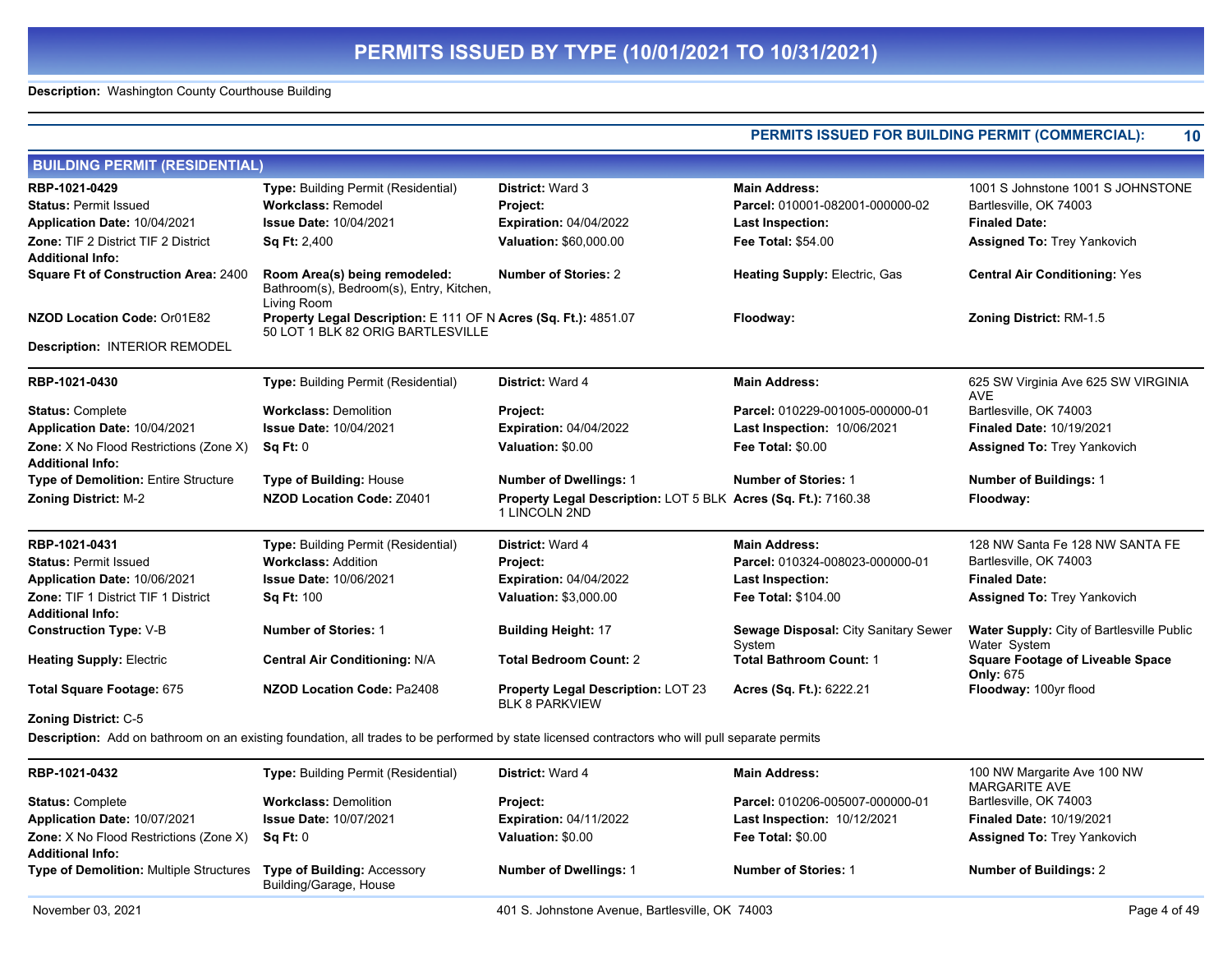| PERMITS ISSUED BY TYPE (10/01/2021 TO 10/31/2021)                                                                             |                                                                                                                        |                                                                                           |                                                                                                                                                          |                                                                                                                           |
|-------------------------------------------------------------------------------------------------------------------------------|------------------------------------------------------------------------------------------------------------------------|-------------------------------------------------------------------------------------------|----------------------------------------------------------------------------------------------------------------------------------------------------------|---------------------------------------------------------------------------------------------------------------------------|
| Zoning District: RS-5                                                                                                         | NZOD Location Code: Kj0705                                                                                             | Property Legal Description: LOT 7 S<br>1/2 LOT 8 BLK 5 JOS C KEELERS 2ND                  | Acres (Sq. Ft.): 9517.08                                                                                                                                 | Floodway:                                                                                                                 |
| RBP-1021-0433<br><b>Status: Permit Issued</b>                                                                                 | Type: Building Permit (Residential)<br>Workclass: Accessory (Carports,<br>Tents/Awnings)                               | <b>District: Ward 1</b><br>Project:                                                       | <b>Main Address:</b><br>Parcel: 010334-001007-000000-01                                                                                                  | 337 SE Avondale 337 SE AVONDALE<br>Bartlesville, OK 74006                                                                 |
| Application Date: 10/08/2021<br>Zone: RM-3 RM-3                                                                               | <b>Issue Date: 10/08/2021</b><br>Sq Ft: 0                                                                              | <b>Expiration: 04/06/2022</b><br>Valuation: \$0.00                                        | <b>Last Inspection:</b><br><b>Fee Total: \$24.00</b>                                                                                                     | <b>Finaled Date:</b><br><b>Assigned To: Trey Yankovich</b>                                                                |
| <b>Additional Info:</b><br>Length $(ft)$ : 24                                                                                 | <b>Width (ft): 20</b>                                                                                                  | <b>Area (sf): 480</b>                                                                     | Percent of total lot: 0                                                                                                                                  | Property Legal Description: LOT 7 BLK<br><b>1 PENNINGTON HILLS</b>                                                        |
| Acres: 7563.61<br><b>Description: Carport</b>                                                                                 | Floodway:                                                                                                              | <b>Zoning District: RM-3</b>                                                              |                                                                                                                                                          |                                                                                                                           |
| RBP-1021-0434<br><b>Status: Permit Issued</b><br>Application Date: 10/11/2021<br>Zone: RS-12 RS-12<br><b>Additional Info:</b> | Type: Building Permit (Residential)<br><b>Workclass: In Ground Pool</b><br><b>Issue Date: 10/11/2021</b><br>Sq Ft: 648 | <b>District: Ward 5</b><br>Project:<br><b>Expiration: 04/18/2022</b><br>Valuation: \$0.00 | <b>Main Address:</b><br>Parcel: 010999-152613-003000-11<br>Last Inspection: 10/19/2021<br>Fee Total: \$24.00                                             | 1428 SE Manor Dr 1428 SE MANOR DR<br>Bartlesville, OK 74006<br><b>Finaled Date:</b><br><b>Assigned To: Trey Yankovich</b> |
| <b>Number of Gallons: 19000</b>                                                                                               | Pool Length: 36                                                                                                        | Pool Width: 18                                                                            | Pool Height: 0                                                                                                                                           | Pool Diameter: 0                                                                                                          |
| Yes: Yes                                                                                                                      | No: No                                                                                                                 | Privacy Fence Height: 6                                                                   | <b>Property Legal Description: PART</b><br>SECT 15-26-13 BEG 25 E OF SW COR<br>SE NE SW GO N 132 E 300 S 132 W<br>300 TO BEG: .91 AC BVILLE PART<br>SECT | Acres (Sq. Ft.): 39631.7                                                                                                  |
| Floodway:                                                                                                                     | Zoning District: RS-12                                                                                                 |                                                                                           |                                                                                                                                                          |                                                                                                                           |
| RBP-1021-0435                                                                                                                 | <b>Type: Building Permit (Residential)</b>                                                                             | <b>District: Ward 4</b>                                                                   | <b>Main Address:</b>                                                                                                                                     | 210 NW Margarite Ave 210 NW<br><b>MARGARITE AVE</b>                                                                       |
| <b>Status: Permit Issued</b>                                                                                                  | <b>Workclass: Porch/Deck</b>                                                                                           | Project:                                                                                  | Parcel: 010022-002010-000000-01                                                                                                                          | Bartlesville, OK 74003                                                                                                    |
| Application Date: 10/14/2021<br>Zone: RS-5 RS-5<br><b>Additional Info:</b>                                                    | <b>Issue Date: 10/14/2021</b><br><b>Sq Ft: 64</b>                                                                      | <b>Expiration: 04/12/2022</b><br><b>Valuation: \$200.00</b>                               | <b>Last Inspection:</b><br>Fee Total: \$24.00                                                                                                            | <b>Finaled Date:</b><br><b>Assigned To: Trey Yankovich</b>                                                                |
| <b>Cost of Construction: 200</b>                                                                                              | <b>Number of Stories: 0</b>                                                                                            | Porch Height: 2.5                                                                         | Porch/Deck Total Square Feet: 64                                                                                                                         | Roof Covered Porch/Deck?: No                                                                                              |
| <b>NZOD Location Code: RaBz02</b>                                                                                             | <b>Property Legal Description: LOTS 10</b><br>11 BLK 2 BARTLESVILLE ZINC                                               | Acres (Sq. Ft.): 17825.7                                                                  | Floodway:                                                                                                                                                | <b>Zoning District: RS-5</b>                                                                                              |
| Description: PORCH IN BACK                                                                                                    |                                                                                                                        |                                                                                           |                                                                                                                                                          |                                                                                                                           |
| RBP-1021-0436                                                                                                                 | Type: Building Permit (Residential)                                                                                    | District: Ward 4                                                                          | <b>Main Address:</b>                                                                                                                                     | 210 NW Margarite Ave 210 NW<br><b>MARGARITE AVE</b>                                                                       |
| <b>Status: Permit Issued</b><br>Application Date: 10/14/2021                                                                  | <b>Workclass: Porch/Deck</b><br><b>Issue Date: 10/14/2021</b>                                                          | Project:<br><b>Expiration: 04/12/2022</b>                                                 | Parcel: 010022-002010-000000-01<br><b>Last Inspection:</b>                                                                                               | Bartlesville, OK 74003<br><b>Finaled Date:</b>                                                                            |
| <b>Zone:</b> X No Flood Restrictions (Zone X)<br><b>Additional Info:</b>                                                      | <b>Sq Ft: 196</b>                                                                                                      | <b>Valuation: \$500.00</b>                                                                | Fee Total: \$24.00                                                                                                                                       | Assigned To: Trey Yankovich                                                                                               |
| <b>Cost of Construction: 500</b>                                                                                              | <b>Number of Stories: 0</b>                                                                                            | Porch Height: 2.5                                                                         | Porch/Deck Total Square Feet: 196                                                                                                                        | Roof Covered Porch/Deck?: No                                                                                              |
| <b>NZOD Location Code: RaBz02</b>                                                                                             | <b>Property Legal Description: LOTS 10</b><br>11 BLK 2 BARTLESVILLE ZINC                                               | Acres (Sq. Ft.): 17825.7                                                                  | Floodway:                                                                                                                                                | <b>Zoning District: RS-5</b>                                                                                              |
| <b>Description: PORCH IN FRONT</b>                                                                                            |                                                                                                                        |                                                                                           |                                                                                                                                                          |                                                                                                                           |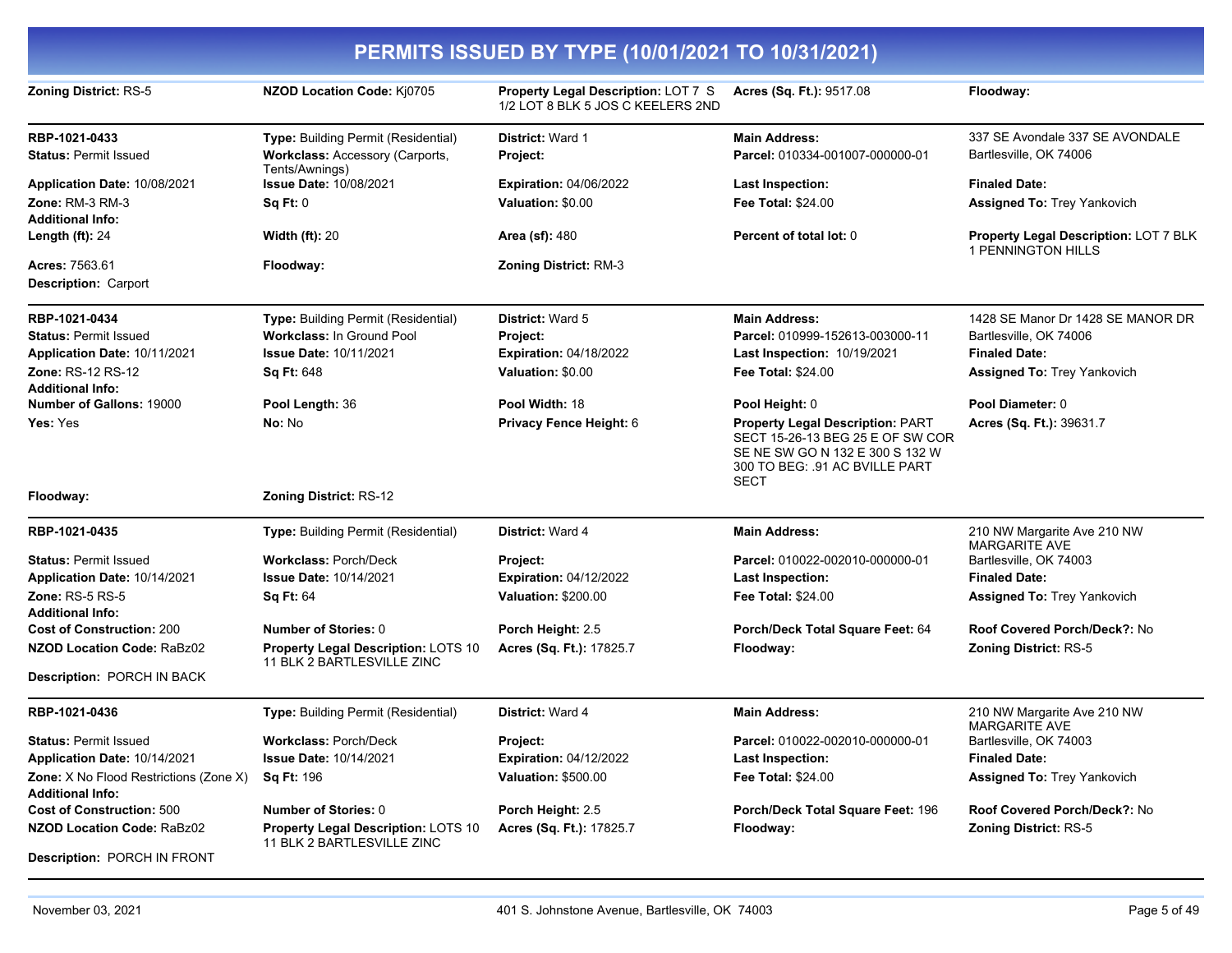|                                                                                                                                  |                                                                                                                                  | PERMITS ISSUED BY TYPE (10/01/2021 TO 10/31/2021)                 |                                 |                                                                                                                                                            |
|----------------------------------------------------------------------------------------------------------------------------------|----------------------------------------------------------------------------------------------------------------------------------|-------------------------------------------------------------------|---------------------------------|------------------------------------------------------------------------------------------------------------------------------------------------------------|
| RBP-1021-0437                                                                                                                    | Type: Building Permit (Residential)                                                                                              | <b>District: Ward 2</b>                                           | <b>Main Address:</b>            | 1722 SE Silver Lake Rd 01722 SE<br><b>SILVER LAKE RD</b>                                                                                                   |
| <b>Status: Permit Issued</b>                                                                                                     | <b>Workclass: Demolition</b>                                                                                                     | Project:                                                          | Parcel: 010999-172613-003000-26 | Bartlesville, OK 74006                                                                                                                                     |
| Application Date: 10/14/2021                                                                                                     | <b>Issue Date: 10/14/2021</b>                                                                                                    | <b>Expiration: 04/12/2022</b>                                     | <b>Last Inspection:</b>         | <b>Finaled Date:</b>                                                                                                                                       |
| <b>Zone: RS-7 RS-7</b><br><b>Additional Info:</b>                                                                                | Sq Ft: 0                                                                                                                         | Valuation: \$0.00                                                 | <b>Fee Total: \$20.00</b>       | Assigned To: Trey Yankovich                                                                                                                                |
| Type of Demolition: Part of a Structure                                                                                          | <b>Type of Building: House</b>                                                                                                   | <b>Number of Dwellings: 1</b>                                     | <b>Number of Stories: 1</b>     | Number of Buildings: 0                                                                                                                                     |
| <b>Load-Bearing Walls: Yes</b>                                                                                                   | <b>Electric Wiring: Yes</b>                                                                                                      | <b>Plumbing: Yes</b>                                              | <b>Zoning District: RS-7</b>    | <b>Property Legal Description: PART</b><br>SECT 17-26-13 TR 4 BEG 32.3 E 100 N<br>OF SW COR OF SECT GO N 76 E 165 S<br>76 W 165 TO BEG: .29 AC BVILLE PART |
| Acres (Sq. Ft.): 11911<br>Description: DEMO OF SUNROOM                                                                           | Floodway:                                                                                                                        |                                                                   |                                 |                                                                                                                                                            |
| RBP-1021-0438                                                                                                                    | <b>Type: Building Permit (Residential)</b>                                                                                       | <b>District: Ward 2</b>                                           | <b>Main Address:</b>            | 3500 SE Wayside Dr 3500 SE WAYSIDE<br>DR.                                                                                                                  |
| <b>Status: Permit Issued</b>                                                                                                     | <b>Workclass: Remodel</b>                                                                                                        | Project:                                                          | Parcel: 010226-002003-000000-01 | Bartlesville, OK 74006                                                                                                                                     |
| Application Date: 10/14/2021                                                                                                     | <b>Issue Date: 10/14/2021</b>                                                                                                    | <b>Expiration: 04/12/2022</b>                                     | <b>Last Inspection:</b>         | <b>Finaled Date:</b>                                                                                                                                       |
| Zone: RS-10 RS-10<br><b>Additional Info:</b>                                                                                     | <b>Sq Ft: 286</b>                                                                                                                | Valuation: \$32,680.00                                            | <b>Fee Total: \$54.00</b>       | <b>Assigned To: Trey Yankovich</b>                                                                                                                         |
| <b>Square Ft of Construction Area: 286</b>                                                                                       | Room Area(s) being remodeled:<br>Bathroom(s), Kitchen                                                                            | <b>Number of Stories: 0</b>                                       | <b>Heating Supply: Gas</b>      | <b>Central Air Conditioning: Yes</b>                                                                                                                       |
| Property Legal Description: LOT 3 BLK Acres (Sq. Ft.): 12063.5<br><b>2 LIMESTONE HGTS</b><br>Description: KITCHEN & BATH REMODEL |                                                                                                                                  | Floodway:                                                         | <b>Zoning District: RS-10</b>   |                                                                                                                                                            |
| RBP-1021-0439                                                                                                                    | <b>Type: Building Permit (Residential)</b>                                                                                       | <b>District: Ward 3</b>                                           | <b>Main Address:</b>            | 1408 SW Armstrong 1408 SW<br><b>ARMSTRONG</b>                                                                                                              |
| <b>Status: Permit Issued</b>                                                                                                     | <b>Workclass: Demolition</b>                                                                                                     | Project:                                                          | Parcel: 010133-007018-000000-01 | Bartlesville, OK 74003                                                                                                                                     |
| <b>Application Date: 10/15/2021</b>                                                                                              | <b>Issue Date: 10/18/2021</b>                                                                                                    | <b>Expiration: 04/18/2022</b>                                     | Last Inspection: 10/19/2021     | <b>Finaled Date:</b>                                                                                                                                       |
| Zone: X No Flood Restrictions (Zone X)<br><b>Additional Info:</b>                                                                | Sq Ft: 0                                                                                                                         | Valuation: \$0.00                                                 | <b>Fee Total: \$0.00</b>        | Assigned To: Trey Yankovich                                                                                                                                |
| <b>Type of Demolition: Entire Structure</b>                                                                                      | <b>Type of Building: House</b>                                                                                                   | <b>Number of Dwellings: 1</b>                                     | <b>Number of Stories: 1</b>     | Number of Buildings: 0                                                                                                                                     |
| Zoning District: RS-5                                                                                                            | <b>NZOD Location Code: Gv1907</b>                                                                                                | <b>Property Legal Description: LOT 18</b><br>BLK 7 GRANDVIEW ADDN | Acres (Sq. Ft.): 7702.27        | Floodway:                                                                                                                                                  |
| Description: DILAPIDATED STRUCTURE CASE # DS-21-005                                                                              |                                                                                                                                  |                                                                   |                                 |                                                                                                                                                            |
| RBP-1021-0440                                                                                                                    | <b>Type: Building Permit (Residential)</b>                                                                                       | <b>District: Ward 2</b>                                           | <b>Main Address:</b>            | 1701 SE Harned Dr 1701 SE HARNED<br><b>DR</b>                                                                                                              |
| <b>Status: Permit Issued</b>                                                                                                     | <b>Workclass: Remodel</b>                                                                                                        | <b>Project:</b>                                                   | Parcel: 010397-002001-000000-01 | Bartlesville, OK 74006                                                                                                                                     |
| Application Date: 10/18/2021                                                                                                     | <b>Issue Date: 10/18/2021</b>                                                                                                    | <b>Expiration: 04/18/2022</b>                                     | <b>Last Inspection:</b>         | <b>Finaled Date:</b>                                                                                                                                       |
| <b>Zone: RS-10 RS-10</b><br><b>Additional Info:</b>                                                                              | <b>Sq Ft: 2,520</b>                                                                                                              | Valuation: \$225,000.00                                           | Fee Total: \$54.00              | Assigned To: Trey Yankovich                                                                                                                                |
| <b>Square Ft of Construction Area: 2520</b>                                                                                      | Room Area(s) being remodeled:<br>Bathroom(s), Bedroom(s), Closet(s),<br>Entry, Game Room, Garage, Kitchen,<br>Living Room, Other | Number of Stories: 0                                              | <b>Heating Supply: Gas</b>      | <b>Central Air Conditioning: Yes</b>                                                                                                                       |
| Property Legal Description: LOT 1 BLK Acres (Sq. Ft.): 14215.8<br>2 ROLLING HILLS 1ST                                            |                                                                                                                                  | Floodway:                                                         | <b>Zoning District: RS-10</b>   |                                                                                                                                                            |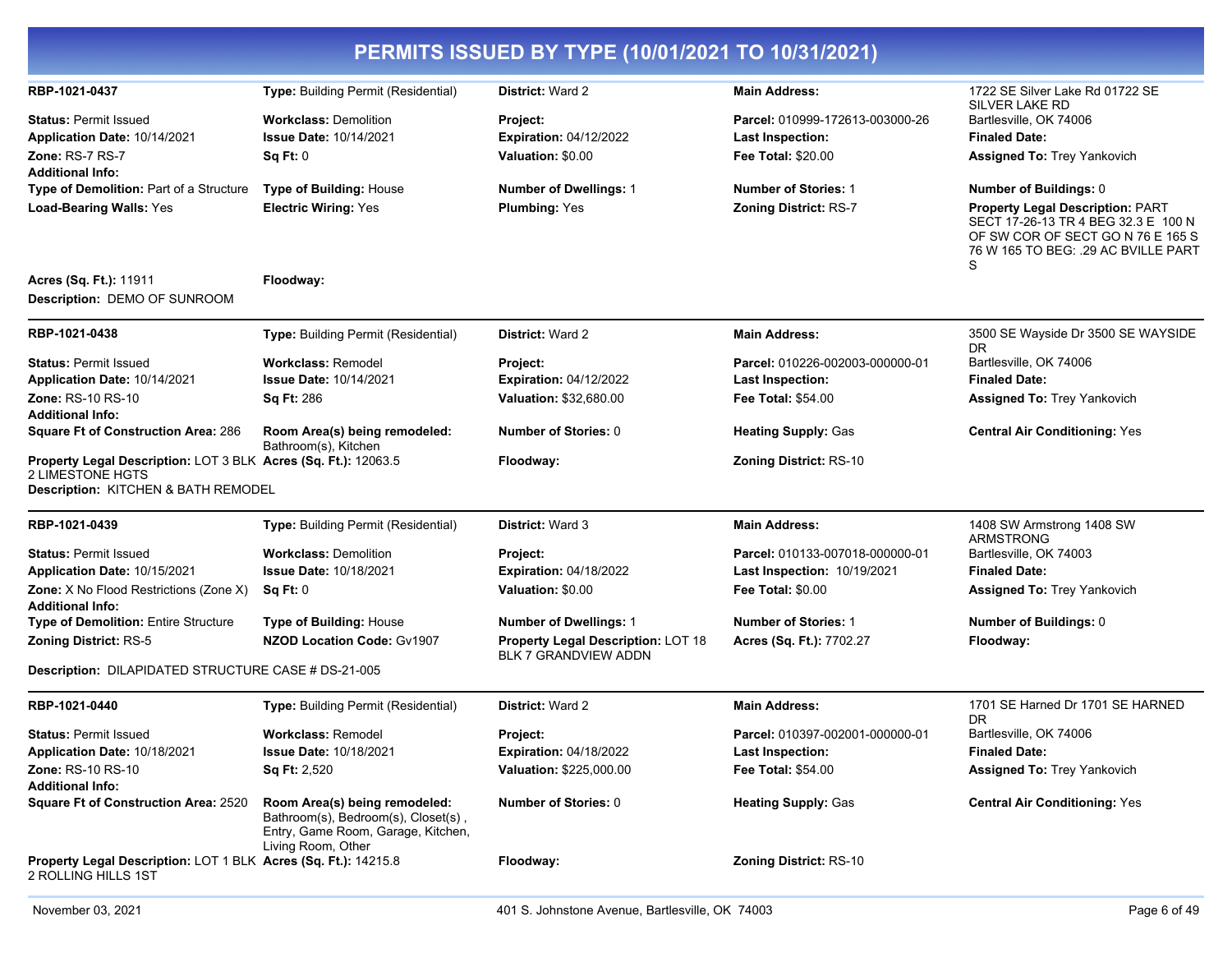### **Description:** interior remodel

| RBP-1021-0441                                                                  | Type: Building Permit (Residential)                               | District: Ward 1                                                    | <b>Main Address:</b>                                                                  | 5013 SE Frank Phillips Blvd 5013 SE<br><b>FRANK PHILLIPS BLVD</b> |
|--------------------------------------------------------------------------------|-------------------------------------------------------------------|---------------------------------------------------------------------|---------------------------------------------------------------------------------------|-------------------------------------------------------------------|
| <b>Status: Permit Issued</b>                                                   | <b>Workclass: Demolition</b>                                      | Project:                                                            | Parcel: 010337-025026-000000-01                                                       | Bartlesville, OK 74006                                            |
| Application Date: 10/22/2021                                                   | <b>Issue Date: 10/22/2021</b>                                     | <b>Expiration: 04/25/2022</b>                                       | <b>Last Inspection: 10/26/2021</b>                                                    | <b>Finaled Date:</b>                                              |
| <b>Zone: RS-7 RS-7</b>                                                         | Sq Ft: 0                                                          | Valuation: \$0.00                                                   | <b>Fee Total: \$0.00</b>                                                              | <b>Assigned To: Trey Yankovich</b>                                |
| Additional Info:                                                               |                                                                   |                                                                     |                                                                                       |                                                                   |
| <b>Type of Demolition: Entire Structure</b>                                    | <b>Type of Building: Accessory</b><br><b>Building/Garage</b>      | <b>Number of Dwellings: 0</b>                                       | <b>Number of Stories: 1</b>                                                           | <b>Number of Buildings: 1</b>                                     |
| <b>Zoning District: RS-7</b>                                                   | Property Legal Description: LOT 26<br>BLK 25 PENNINGTON HILLS 4TH | Acres (Sq. Ft.): 7182.38                                            | Floodway:                                                                             |                                                                   |
| <b>Description:</b> Demolition of an accessory building in the rear yard only. |                                                                   |                                                                     |                                                                                       |                                                                   |
| RBP-1021-0442                                                                  | Type: Building Permit (Residential)                               | District: Ward 2                                                    | <b>Main Address:</b>                                                                  | 1821 SE Putnam Dr 1821 SE PUTNAM<br>DR.                           |
| <b>Status: Permit Issued</b>                                                   | <b>Workclass: Above Ground Pool</b>                               | Project:                                                            | Parcel: 010399-005003-000000-01                                                       | Bartlesville, OK 74006                                            |
| Application Date: 10/22/2021                                                   | Issue Date: 10/22/2021                                            | <b>Expiration: 04/20/2022</b>                                       | Last Inspection:                                                                      | <b>Finaled Date:</b>                                              |
| Zone: X No Flood Restrictions (Zone X)<br>Additional Info:                     | Sq Ft: 0                                                          | Valuation: \$0.00                                                   | <b>Fee Total: \$24.00</b>                                                             | Assigned To: Trey Yankovich                                       |
| <b>Number of Gallons: 0</b>                                                    | Pool Length: 24                                                   | Pool Width: 24                                                      | Pool Height: 4                                                                        | Pool Diameter: 24                                                 |
| <b>Yes:</b> Yes                                                                | No: No                                                            | Privacy Fence Height: 6                                             | Property Legal Description: LOT 3 BLK Acres (Sq. Ft.): 12329.4<br>5 ROLLING HILLS 3RD |                                                                   |
| Floodway:                                                                      | <b>Zoning District: RS-10</b>                                     |                                                                     |                                                                                       |                                                                   |
| Description: INSTALL ABOVE GROUND POOL                                         |                                                                   |                                                                     |                                                                                       |                                                                   |
| RBP-1021-0444                                                                  | Type: Building Permit (Residential)                               | <b>District: Ward 5</b>                                             | <b>Main Address:</b>                                                                  | 6517 Autumn Cir 6517 AUTUMN CIR                                   |
| <b>Status: Permit Issued</b>                                                   | <b>Workclass: Storm Shelter</b>                                   | Project:                                                            | Parcel: 010367-000027-000000-01                                                       | Bartlesville, OK 74006                                            |
| Application Date: 10/22/2021                                                   | <b>Issue Date: 10/28/2021</b>                                     | <b>Expiration: 04/26/2022</b>                                       | Last Inspection:                                                                      | <b>Finaled Date:</b>                                              |
| Zone: RS-7 RS-7                                                                | <b>Sq Ft: 21</b>                                                  | <b>Valuation: \$3,450.00</b>                                        | <b>Fee Total: \$24.00</b>                                                             | <b>Assigned To: Trey Yankovich</b>                                |
| Additional Info:                                                               |                                                                   |                                                                     |                                                                                       |                                                                   |
| ShelterExtIngroundCheck: No                                                    | <b>ShelterExtRoom: No</b>                                         | <b>ShelterIntSlabCheck: Yes</b>                                     | <b>ShelterRoomInteriorCheck: No</b>                                                   | Acres (Sq. Ft.): 8844.42                                          |
| Floodway:                                                                      | <b>Zoning District: RS-7</b>                                      | <b>Property Legal Description: LOT 27</b><br><b>QUAIL RIDGE 2ND</b> |                                                                                       |                                                                   |
| Description: STORM SHELTER IN GARAGE BELOW GRADE                               |                                                                   |                                                                     |                                                                                       |                                                                   |
| RBP-1021-0445                                                                  | Type: Building Permit (Residential)                               | <b>District: Ward 4</b>                                             | <b>Main Address:</b>                                                                  | 535 SW Morton 535 SW MORTON                                       |
| <b>Status: Permit Issued</b>                                                   | <b>Workclass: Demolition</b>                                      | Project:                                                            | Parcel: 010487-004013-000000-01                                                       | Bartlesville, OK 74003                                            |
| Application Date: 10/22/2021                                                   | <b>Issue Date: 10/22/2021</b>                                     | <b>Expiration: 04/25/2022</b>                                       | Last Inspection: 10/26/2021                                                           | <b>Finaled Date:</b>                                              |
| <b>Zone: M-2 M-2</b><br>Additional Info:                                       | SqFt:0                                                            | Valuation: \$0.00                                                   | <b>Fee Total: \$0.00</b>                                                              | <b>Assigned To: Trey Yankovich</b>                                |
| Type of Demolition: Multiple Structures                                        | Type of Building: Accessory<br><b>Building/Garage</b>             | <b>Number of Dwellings: 0</b>                                       | <b>Number of Stories: 1</b>                                                           | <b>Number of Buildings: 2</b>                                     |
| Zoning District: M-2                                                           | <b>NZOD Location Code: RaR04</b>                                  | Property Legal Description: LOT 13<br><b>BLK 4 TERRAPIN ADDN</b>    | Acres (Sq. Ft.): 6942.1                                                               | Floodway:                                                         |
| <b>Description:</b> Demolition of 2 accessory buildings in rear yard only.     |                                                                   |                                                                     |                                                                                       |                                                                   |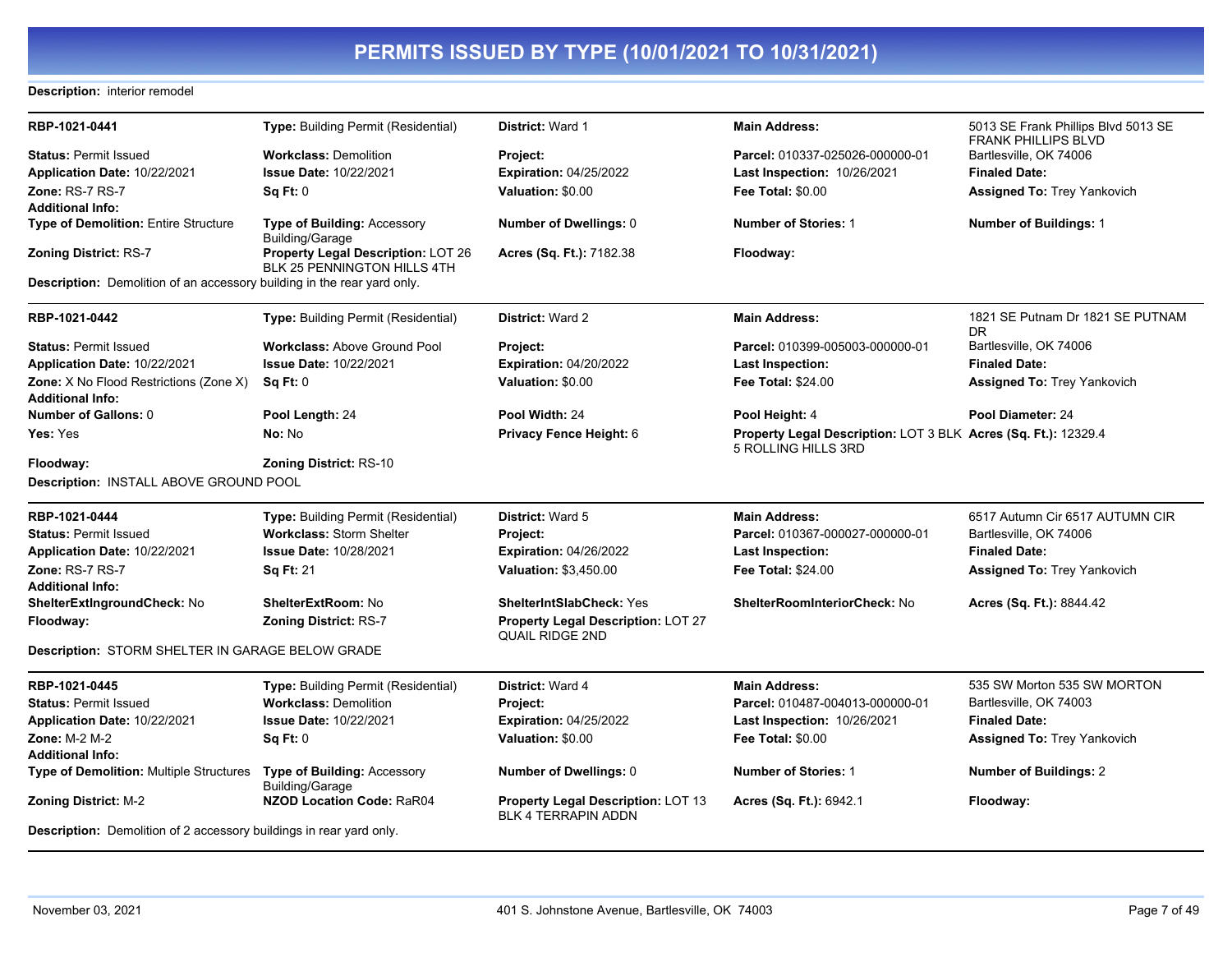| RBP-1021-0446                                                | Type: Building Permit (Residential)                            | <b>District: Ward 4</b>              | <b>Main Address:</b>                                                                                                         | 824 W 6Th St 824 W 6TH ST                      |
|--------------------------------------------------------------|----------------------------------------------------------------|--------------------------------------|------------------------------------------------------------------------------------------------------------------------------|------------------------------------------------|
| <b>Status: Permit Issued</b>                                 | <b>Workclass: New Construction</b>                             | Project:                             | Parcel: 010228-004003-000000-01                                                                                              | Bartlesville, OK 74003                         |
| Application Date: 10/22/2021                                 | <b>Issue Date: 10/25/2021</b>                                  | <b>Expiration: 04/25/2022</b>        | Last Inspection: 10/25/2021                                                                                                  | <b>Finaled Date:</b>                           |
| Zone: X No Flood Restrictions (Zone X)                       | <b>Sq Ft: 1,224</b>                                            | Valuation: \$159,829.92              | <b>Fee Total: \$0.00</b>                                                                                                     | <b>Assigned To: Trey Yankovich</b>             |
| <b>Additional Info:</b>                                      |                                                                |                                      |                                                                                                                              |                                                |
| <b>Construction Type: V-B</b>                                | Building Occupancy: R-3: 1 & amp: 2<br><b>Family Dwellings</b> | <b>Number of Stories: 1</b>          | <b>Building Height: 14</b>                                                                                                   | Sewage Disposal: City Sanitary Sewer<br>System |
| Water Supply: City of Bartlesville Public<br>Water System    | <b>Heating Supply: Electric</b>                                | <b>Central Air Conditioning: Yes</b> | <b>Total Bedroom Count: 3</b>                                                                                                | <b>Total Bathroom Count: 2</b>                 |
| <b>Square Footage of Liveable Space</b><br><b>Only: 1080</b> | Total Square Footage: 1224                                     | <b>NZOD Location Code: L0104</b>     | Property Legal Description: LOTS 1 - 5 Acres (Sq. Ft.): 36267.1<br>INC 25 VAC ST ADJ ON E 20 VAC<br>ALLEY BLK 4 LINCOLN ADDN |                                                |
| Floodway:                                                    | Zoning District: RM-3/PUD                                      |                                      |                                                                                                                              |                                                |
| Description: NEW RESIDENTIAL CONSTRUCTION                    |                                                                |                                      |                                                                                                                              |                                                |
| RBP-1021-0447                                                | Type: Building Permit (Residential)                            | District: Ward 4                     | <b>Main Address:</b>                                                                                                         | 822 W 6Th St 822 W 6TH ST                      |
| <b>Status: Permit Issued</b>                                 | <b>Workclass: New Construction</b>                             | Project:                             | Parcel: 010228-004003-000000-01                                                                                              | Bartlesville, OK 74003                         |
| Application Date: 10/22/2021                                 | <b>Issue Date: 10/25/2021</b>                                  | <b>Expiration: 04/25/2022</b>        | <b>Last Inspection: 10/25/2021</b>                                                                                           | <b>Finaled Date:</b>                           |
| Zone: RM-3/PUD RM-3/PUD                                      | <b>Sq Ft: 1,224</b>                                            | Valuation: \$159,829.92              | <b>Fee Total: \$0.00</b>                                                                                                     | <b>Assigned To: Trey Yankovich</b>             |
| <b>Additional Info:</b>                                      |                                                                |                                      |                                                                                                                              |                                                |
| <b>Construction Type: V-B</b>                                | Building Occupancy: R-3: 1 & amp; 2<br><b>Family Dwellings</b> | <b>Number of Stories: 1</b>          | <b>Building Height: 14</b>                                                                                                   | Sewage Disposal: City Sanitary Sewer<br>System |
| Water Supply: City of Bartlesville Public<br>Water System    | <b>Heating Supply: Electric</b>                                | <b>Central Air Conditioning: Yes</b> | <b>Total Bedroom Count: 3</b>                                                                                                | <b>Total Bathroom Count: 2</b>                 |
| <b>Square Footage of Liveable Space</b><br><b>Only: 1080</b> | Total Square Footage: 1224                                     | <b>NZOD Location Code: L0104</b>     | Property Legal Description: LOTS 1 - 5 Acres (Sq. Ft.): 36267.1<br>INC 25 VAC ST ADJ ON E 20 VAC<br>ALLEY BLK 4 LINCOLN ADDN |                                                |
| Floodway:                                                    | Zoning District: RM-3/PUD                                      |                                      |                                                                                                                              |                                                |
| Description: NEW RESIDENTIAL CONSTRUCTION                    |                                                                |                                      |                                                                                                                              |                                                |
| RBP-1021-0448                                                | <b>Type: Building Permit (Residential)</b>                     | <b>District: Ward 4</b>              | <b>Main Address:</b>                                                                                                         | 812 W 6Th St 812 W 6TH ST                      |
| <b>Status: Permit Issued</b>                                 | <b>Workclass: New Construction</b>                             | Project:                             | Parcel: 010228-004003-000000-01                                                                                              | Bartlesville, OK 74003                         |
| Application Date: 10/22/2021                                 | <b>Issue Date: 10/25/2021</b>                                  | <b>Expiration: 04/25/2022</b>        | Last Inspection: 10/25/2021                                                                                                  | <b>Finaled Date:</b>                           |
| Zone: X No Flood Restrictions (Zone X)                       | <b>Sq Ft: 740</b>                                              | Valuation: \$96,629.20               | <b>Fee Total: \$0.00</b>                                                                                                     | Assigned To: Trey Yankovich                    |
| <b>Additional Info:</b>                                      |                                                                |                                      |                                                                                                                              |                                                |
| <b>Construction Type: V-B</b>                                | Building Occupancy: R-3: 1 & amp; 2<br><b>Family Dwellings</b> | <b>Number of Stories: 1</b>          | <b>Building Height: 14</b>                                                                                                   | Sewage Disposal: City Sanitary Sewer<br>System |
| Water Supply: City of Bartlesville Public<br>Water System    | <b>Heating Supply: Electric</b>                                | <b>Central Air Conditioning: Yes</b> | <b>Total Bedroom Count: 2</b>                                                                                                | <b>Total Bathroom Count: 1</b>                 |
| <b>Square Footage of Liveable Space</b><br><b>Only: 612</b>  | <b>Total Square Footage: 740</b>                               | <b>NZOD Location Code: L0104</b>     | Property Legal Description: LOTS 1 - 5 Acres (Sq. Ft.): 36267.1<br>INC 25 VAC ST ADJ ON E 20 VAC<br>ALLEY BLK 4 LINCOLN ADDN |                                                |
| Floodway:                                                    | Zoning District: RM-3/PUD                                      |                                      |                                                                                                                              |                                                |
| Description: NEW RESIDENTIAL CONSTRUCTION                    |                                                                |                                      |                                                                                                                              |                                                |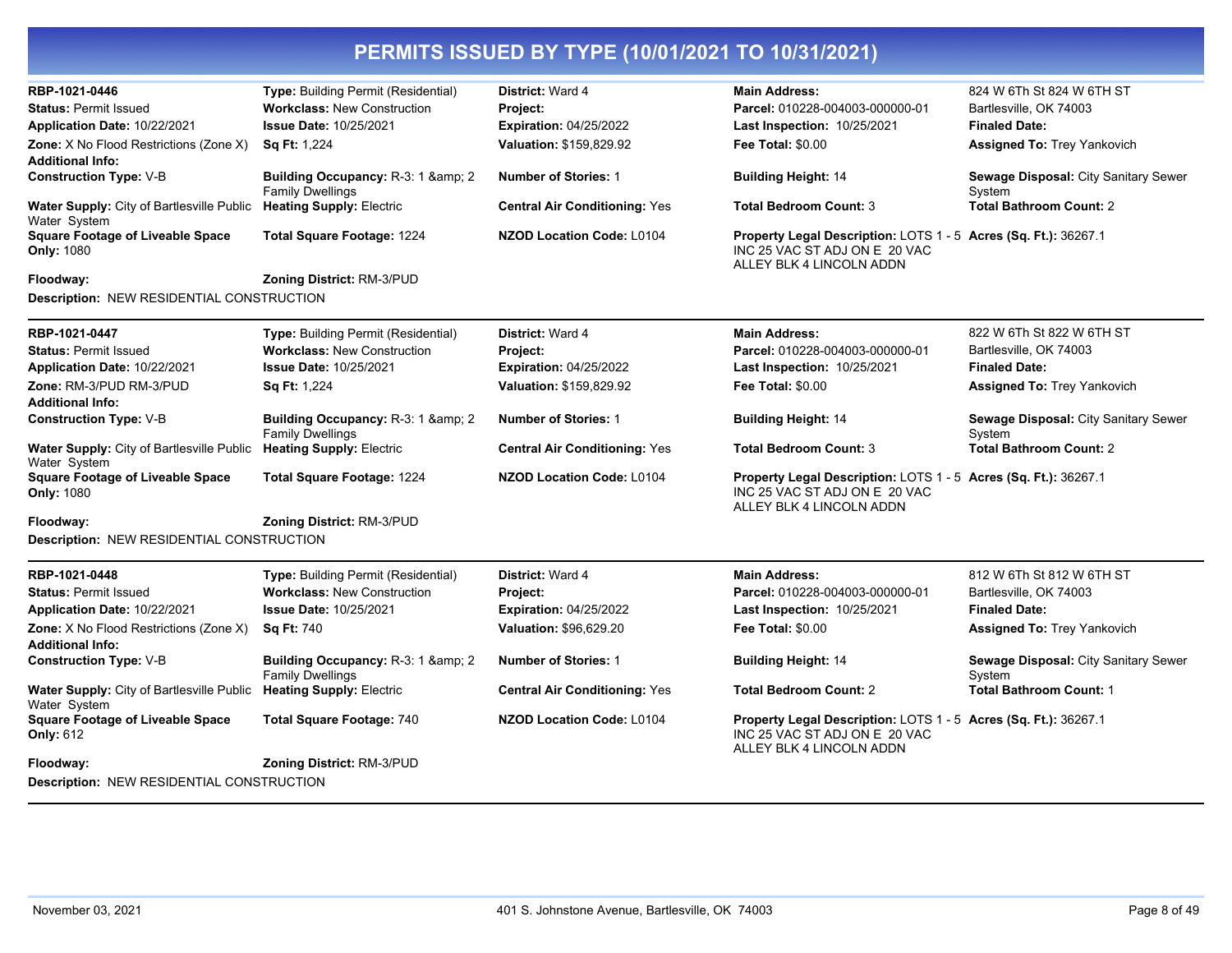| RBP-1021-0449                                               | Type: Building Permit (Residential)                            | District: Ward 4                                                                                                             | <b>Main Address:</b>                                                                                                         | 816 W 6Th St 816 W 6TH ST                                   |
|-------------------------------------------------------------|----------------------------------------------------------------|------------------------------------------------------------------------------------------------------------------------------|------------------------------------------------------------------------------------------------------------------------------|-------------------------------------------------------------|
| <b>Status: Permit Issued</b>                                | <b>Workclass: New Construction</b>                             | Project:                                                                                                                     | Parcel: 010228-004003-000000-01                                                                                              | Bartlesville, OK 74003                                      |
| Application Date: 10/22/2021                                | <b>Issue Date: 10/25/2021</b>                                  | <b>Expiration: 04/25/2022</b>                                                                                                | Last Inspection: 10/25/2021                                                                                                  | <b>Finaled Date:</b>                                        |
| Zone: X No Flood Restrictions (Zone X)                      | <b>Sq Ft: 740</b>                                              | Valuation: \$96,629.20                                                                                                       | <b>Fee Total: \$0.00</b>                                                                                                     | <b>Assigned To: Trey Yankovich</b>                          |
| <b>Additional Info:</b>                                     |                                                                |                                                                                                                              |                                                                                                                              |                                                             |
| <b>Construction Type: V-B</b>                               | Building Occupancy: R-3: 1 & amp; 2<br><b>Family Dwellings</b> | <b>Number of Stories: 1</b>                                                                                                  | <b>Building Height: 14</b>                                                                                                   | Sewage Disposal: City Sanitary Sewer<br>System              |
| Water Supply: City of Bartlesville Public<br>Water System   | <b>Heating Supply: Electric</b>                                | <b>Central Air Conditioning: Yes</b>                                                                                         | <b>Total Bedroom Count: 2</b>                                                                                                | <b>Total Bathroom Count: 1</b>                              |
| <b>Square Footage of Liveable Space</b><br><b>Only: 612</b> | <b>Total Square Footage: 740</b>                               | <b>NZOD Location Code: L0104</b>                                                                                             | Property Legal Description: LOTS 1 - 5 Acres (Sq. Ft.): 36267.1<br>INC 25 VAC ST ADJ ON E 20 VAC<br>ALLEY BLK 4 LINCOLN ADDN |                                                             |
| Floodway:                                                   | Zoning District: RM-3/PUD                                      |                                                                                                                              |                                                                                                                              |                                                             |
| <b>Description: NEW RESIDENTIAL CONSTRUCTION</b>            |                                                                |                                                                                                                              |                                                                                                                              |                                                             |
| RBP-1021-0450                                               | <b>Type: Building Permit (Residential)</b>                     | District: Ward 4                                                                                                             | <b>Main Address:</b>                                                                                                         | 828 W 6Th St 828 W 6TH ST                                   |
| <b>Status: Permit Issued</b>                                | <b>Workclass: New Construction</b>                             | Project:                                                                                                                     | Parcel: 010228-004003-000000-01                                                                                              | Bartlesville, OK 74003                                      |
| Application Date: 10/22/2021                                | <b>Issue Date: 10/25/2021</b>                                  | <b>Expiration: 04/25/2022</b>                                                                                                | <b>Last Inspection: 10/25/2021</b>                                                                                           | <b>Finaled Date:</b>                                        |
| Zone: RM-3/PUD RM-3/PUD                                     | <b>Sq Ft: 740</b>                                              | Valuation: \$96,629.20                                                                                                       | <b>Fee Total: \$0.00</b>                                                                                                     | Assigned To: Trey Yankovich                                 |
| Additional Info:                                            |                                                                |                                                                                                                              |                                                                                                                              |                                                             |
| <b>Construction Type: V-B</b>                               | <b>Number of Stories: 1</b>                                    | <b>Building Height: 14</b>                                                                                                   | Sewage Disposal: City Sanitary Sewer<br>System                                                                               | Water Supply: City of Bartlesville Public<br>Water System   |
| <b>Heating Supply: Electric</b>                             | <b>Central Air Conditioning: Yes</b>                           | <b>Total Bedroom Count: 2</b>                                                                                                | <b>Total Bathroom Count: 1</b>                                                                                               | <b>Square Footage of Liveable Space</b><br><b>Only: 612</b> |
| <b>Total Square Footage: 740</b>                            | <b>NZOD Location Code: L0104</b>                               | Property Legal Description: LOTS 1 - 5 Acres (Sq. Ft.): 36267.1<br>INC 25 VAC ST ADJ ON E 20 VAC<br>ALLEY BLK 4 LINCOLN ADDN |                                                                                                                              | Floodway:                                                   |
| Zoning District: RM-3/PUD                                   |                                                                |                                                                                                                              |                                                                                                                              |                                                             |
| Description: NEW RESIDENTIAL CONSTRUCTION                   |                                                                |                                                                                                                              |                                                                                                                              |                                                             |
| RBP-1021-0451                                               | Type: Building Permit (Residential)                            | District: Ward 4                                                                                                             | <b>Main Address:</b>                                                                                                         | 826 W 6Th St 826 W 6TH ST                                   |
| <b>Status: Permit Issued</b>                                | <b>Workclass: New Construction</b>                             | Project:                                                                                                                     | Parcel: 010228-004003-000000-01                                                                                              | Bartlesville, OK 74003                                      |
| Application Date: 10/22/2021                                | <b>Issue Date: 10/25/2021</b>                                  | <b>Expiration: 04/25/2022</b>                                                                                                | Last Inspection: 10/25/2021                                                                                                  | <b>Finaled Date:</b>                                        |
| Zone: RM-3/PUD RM-3/PUD                                     | <b>Sq Ft: 740</b>                                              | Valuation: \$96,629.20                                                                                                       | <b>Fee Total: \$0.00</b>                                                                                                     | <b>Assigned To: Trey Yankovich</b>                          |
| <b>Additional Info:</b>                                     |                                                                |                                                                                                                              |                                                                                                                              |                                                             |
| <b>Construction Type: V-B</b>                               | Building Occupancy: R-3: 1 & 2<br><b>Family Dwellings</b>      | <b>Number of Stories: 1</b>                                                                                                  | <b>Building Height: 14</b>                                                                                                   | Sewage Disposal: City Sanitary Sewer<br>System              |
| Water Supply: City of Bartlesville Public<br>Water System   | <b>Heating Supply: Electric</b>                                | <b>Central Air Conditioning: Yes</b>                                                                                         | <b>Total Bedroom Count: 2</b>                                                                                                | <b>Total Bathroom Count: 1</b>                              |
| <b>Square Footage of Liveable Space</b><br><b>Only: 612</b> | <b>Total Square Footage: 740</b>                               | <b>NZOD Location Code: L0104</b>                                                                                             | Property Legal Description: LOTS 1 - 5 Acres (Sq. Ft.): 36267.1<br>INC 25 VAC ST ADJ ON E 20 VAC<br>ALLEY BLK 4 LINCOLN ADDN |                                                             |
| Floodway:                                                   | Zoning District: RM-3/PUD                                      |                                                                                                                              |                                                                                                                              |                                                             |
| <b>Description: NEW RESIDENTIAL CONSTRUCTION</b>            |                                                                |                                                                                                                              |                                                                                                                              |                                                             |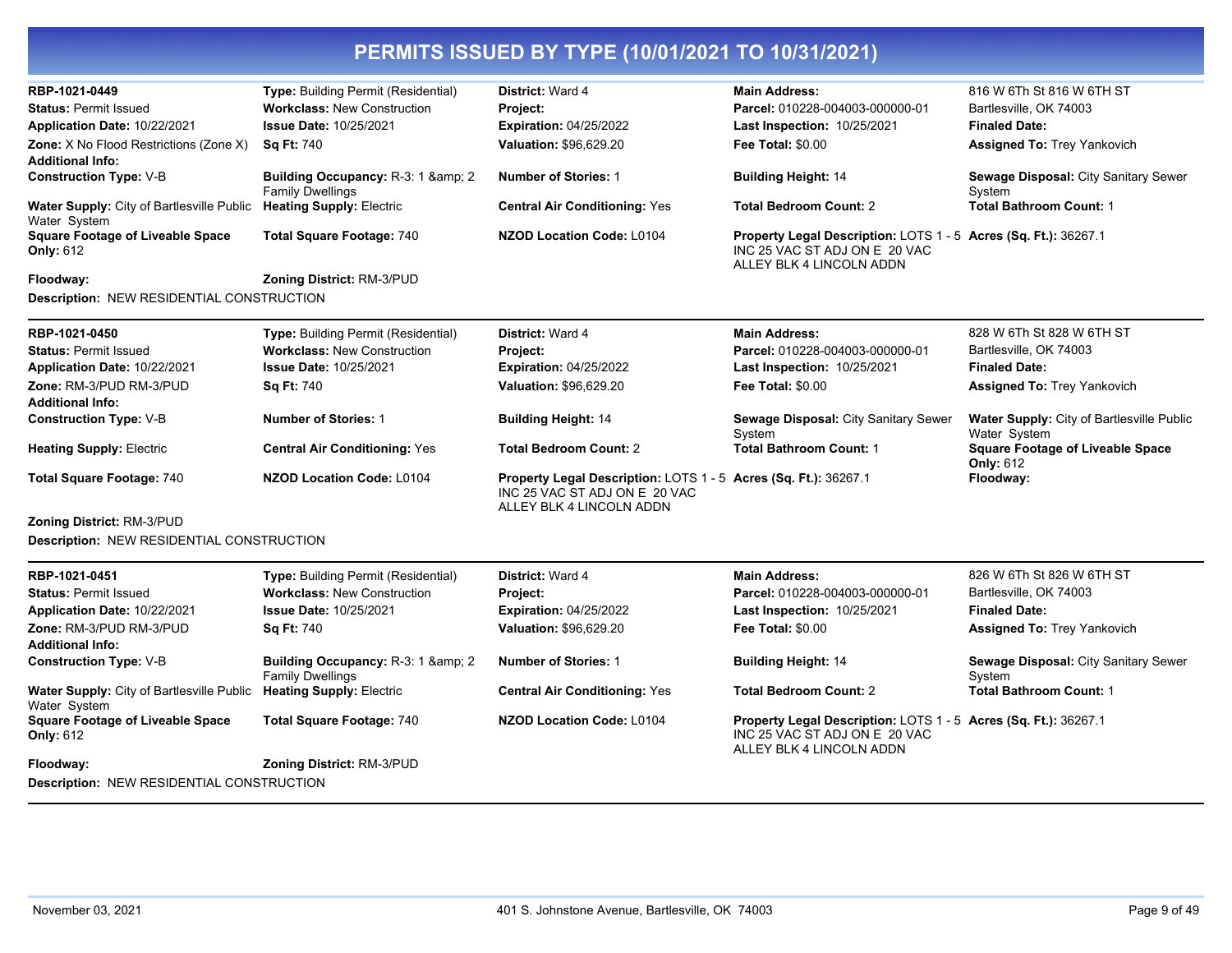| PERMITS ISSUED BY TYPE (10/01/2021 TO 10/31/2021)                                                                                                  |                                                                    |                               |                                                                                                                                                                  |                                                           |  |
|----------------------------------------------------------------------------------------------------------------------------------------------------|--------------------------------------------------------------------|-------------------------------|------------------------------------------------------------------------------------------------------------------------------------------------------------------|-----------------------------------------------------------|--|
| RBP-1021-0452                                                                                                                                      | <b>Type: Building Permit (Residential)</b>                         | <b>District: Ward 2</b>       | <b>Main Address:</b>                                                                                                                                             | 1722 SE Silver Lake Rd 01722 SE<br><b>SILVER LAKE RD</b>  |  |
| <b>Status: Permit Issued</b>                                                                                                                       | <b>Workclass: Fence</b>                                            | <b>Project:</b>               | Parcel: 010999-172613-003000-26                                                                                                                                  | Bartlesville, OK 74006                                    |  |
| Application Date: 10/25/2021                                                                                                                       | <b>Issue Date: 10/25/2021</b>                                      | <b>Expiration: 04/25/2022</b> | <b>Last Inspection:</b>                                                                                                                                          | <b>Finaled Date:</b>                                      |  |
| <b>Zone:</b> X No Flood Restrictions (Zone X)<br><b>Additional Info:</b>                                                                           | Sq Ft: 0                                                           | Valuation: \$0.00             | Fee Total: \$24.00                                                                                                                                               | <b>Assigned To: Trey Yankovich</b>                        |  |
| Fence height for front yard (ft): 4                                                                                                                | Fence height for rear yard (ft): 8                                 | Fence material: WOOD          | <b>Property Legal Description: PART</b><br>SECT 17-26-13 TR 4 BEG 32.3 E 100 N<br>OF SW COR OF SECT GO N 76 E 165 S<br>76 W 165 TO BEG: . 29 AC BVILLE PART<br>S | Acres (Sq. Ft.): 11911                                    |  |
| Floodway:                                                                                                                                          | <b>Zoning District: RS-7</b>                                       |                               |                                                                                                                                                                  |                                                           |  |
| Description: FENCE ON NORTH SIDE ONLY: 4' IN FRONT, THEN 6', THEN 8'                                                                               |                                                                    |                               |                                                                                                                                                                  |                                                           |  |
| RBP-1021-0454                                                                                                                                      | <b>Type: Building Permit (Residential)</b>                         | District: Ward 1              | <b>Main Address:</b>                                                                                                                                             | 936 SE Yale Dr 936 SE YALE DR                             |  |
| <b>Status: Permit Issued</b>                                                                                                                       | <b>Workclass: Remodel</b>                                          | <b>Project:</b>               | Parcel: 010337-024014-000000-01                                                                                                                                  | Bartlesville, OK 74006                                    |  |
| Application Date: 10/25/2021                                                                                                                       | <b>Issue Date: 10/25/2021</b>                                      | <b>Expiration: 04/25/2022</b> | <b>Last Inspection:</b>                                                                                                                                          | <b>Finaled Date:</b>                                      |  |
| <b>Zone:</b> X No Flood Restrictions (Zone X)                                                                                                      | <b>Sq Ft: 1,071</b>                                                | Valuation: \$75,789.00        | <b>Fee Total: \$54.00</b>                                                                                                                                        | <b>Assigned To: Trey Yankovich</b>                        |  |
| <b>Additional Info:</b>                                                                                                                            |                                                                    |                               |                                                                                                                                                                  |                                                           |  |
| Property Legal Description: LOT 14<br>BLK 24 PENNINGTON HILLS 4TH                                                                                  | Acres (Sq. Ft.): 8608.47                                           | Floodway:                     | <b>Zoning District: RS-7</b>                                                                                                                                     | Square Ft of Construction Area: 1071                      |  |
| Room Area(s) being remodeled:<br>Bathroom(s), Bedroom(s), Closet(s),<br>Entry, Kitchen, Living Room<br><b>Description:</b> Fire damage restoration | <b>Number of Stories: 1</b>                                        | <b>Heating Supply: Gas</b>    | <b>Central Air Conditioning: Yes</b>                                                                                                                             |                                                           |  |
| RBP-1021-0455                                                                                                                                      | Type: Building Permit (Residential)                                | District: Ward 2              | <b>Main Address:</b>                                                                                                                                             | 1905 SE Lester Ave 1905 SE LESTER<br><b>AVE</b>           |  |
| <b>Status: Permit Issued</b>                                                                                                                       | <b>Workclass: New Construction</b>                                 | Project:                      | Parcel: 010450-001010-000000-01                                                                                                                                  | Bartlesville, OK 74006                                    |  |
| Application Date: 10/27/2021                                                                                                                       | <b>Issue Date: 10/27/2021</b>                                      | <b>Expiration: 04/25/2022</b> | <b>Last Inspection:</b>                                                                                                                                          | <b>Finaled Date:</b>                                      |  |
| Zone: RS-10/PUD RS-10/PUD                                                                                                                          | <b>Sq Ft: 2,850</b>                                                | Valuation: \$372,153.00       | Fee Total: \$232.00                                                                                                                                              | <b>Assigned To: Trey Yankovich</b>                        |  |
| <b>Additional Info:</b>                                                                                                                            |                                                                    |                               |                                                                                                                                                                  |                                                           |  |
| <b>Construction Type: V-B</b>                                                                                                                      | <b>Number of Stories: 2</b>                                        | <b>Building Height: 30</b>    | Sewage Disposal: City Sanitary Sewer<br>System                                                                                                                   | Water Supply: City of Bartlesville Public<br>Water System |  |
| <b>Heating Supply: Gas</b>                                                                                                                         | <b>Central Air Conditioning: Yes</b>                               | <b>Total Bedroom Count: 4</b> | <b>Total Bathroom Count: 2.5</b>                                                                                                                                 | <b>Square Footage of Liveable Space</b><br>Only: 2350     |  |
| <b>Total Square Footage: 2850</b>                                                                                                                  | Property Legal Description: LOT 10<br>BLK 1 SOUTHERN HILLS PHASE-2 | Acres (Sq. Ft.): 14757.3      | Floodway:                                                                                                                                                        | Zoning District: RS-10/PUD                                |  |

### **PERMITS ISSUED FOR BUILDING PERMIT (RESIDENTIAL): 25**

| <b>BUILDING TRADE PERMIT (COMMERCIAL)</b> |                                                      |                               |                                 |                                                           |  |
|-------------------------------------------|------------------------------------------------------|-------------------------------|---------------------------------|-----------------------------------------------------------|--|
| CTP-0821-0518                             | <b>Type: Building Trade Permit</b><br>(Commercial)   | <b>District: Ward 4</b>       | Main Address:                   | 2200 SE Washington Blvd 2200 SE<br><b>WASHINGTON BLVD</b> |  |
| <b>Status: Fees Due</b>                   | <b>Workclass: Electrical for New</b><br>Construction | <b>Project:</b>               | Parcel: 010999-082613-003000-03 | Bartlesville, OK 74003                                    |  |
| Application Date: 08/24/2021              | <b>Issue Date: 10/21/2021</b>                        | <b>Expiration: 04/19/2022</b> | <b>Last Inspection:</b>         | <b>Finaled Date:</b>                                      |  |
| <b>Zone: RA RA</b>                        | <b>Sq Ft: 3,500</b>                                  | Valuation: \$0.00             | <b>Fee Total: \$74.00</b>       | <b>Assigned To: Trey Yankovich</b>                        |  |
| <b>Additional Info:</b>                   |                                                      |                               |                                 |                                                           |  |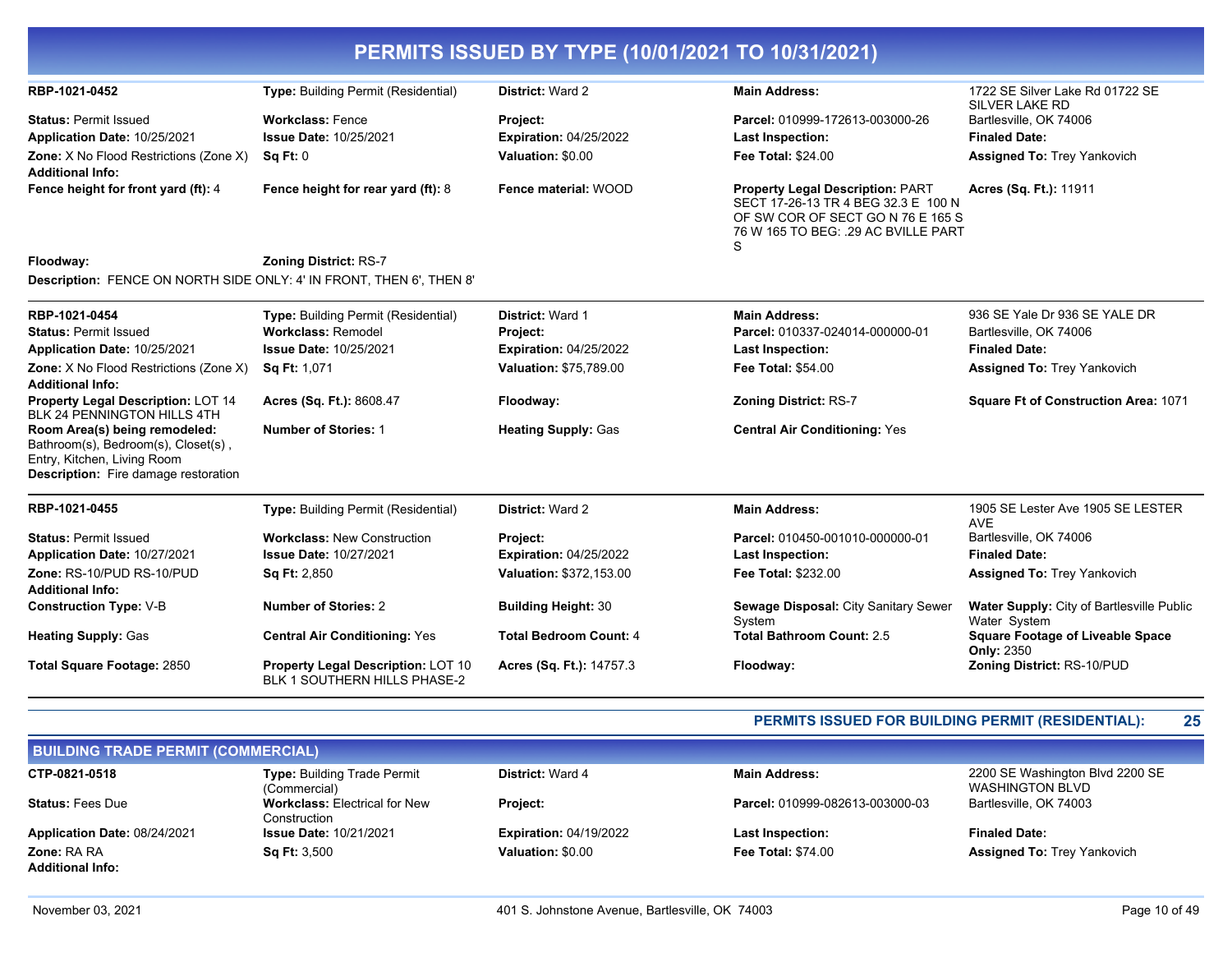**Description:** Install service and add panel for floating boat dock on Lee lake

**:** 

| CTP-1021-0550                                   | Type: Building Trade Permit<br>(Commercial)                      | <b>District: Ward 1</b>       | <b>Main Address:</b>                                                                            | 3813 E Frank Phillips Blvd 03813 E<br><b>FRANK PHILLIPS BLVD</b>                                                                                                 |
|-------------------------------------------------|------------------------------------------------------------------|-------------------------------|-------------------------------------------------------------------------------------------------|------------------------------------------------------------------------------------------------------------------------------------------------------------------|
| <b>Status: Fees Due</b>                         | <b>Workclass: Electrical for New</b><br>Construction             | Project:                      | Parcel: 010999-092613-004000-37                                                                 | Bartlesville, OK 74006                                                                                                                                           |
| Application Date: 10/04/2021                    | <b>Issue Date: 10/04/2021</b>                                    | <b>Expiration: 04/06/2022</b> | Last Inspection: 10/08/2021                                                                     | <b>Finaled Date:</b>                                                                                                                                             |
| Zone: C-3 C-3                                   | Sq Ft: 2,183                                                     | Valuation: \$0.00             | Fee Total: \$47.66                                                                              | <b>Assigned To: Trey Yankovich</b>                                                                                                                               |
| <b>Additional Info:</b>                         |                                                                  |                               |                                                                                                 |                                                                                                                                                                  |
| <b>Total Square Footage of New</b>              |                                                                  |                               |                                                                                                 |                                                                                                                                                                  |
| Construction: 2183<br>Description: SCHLOTZSKY'S |                                                                  |                               |                                                                                                 |                                                                                                                                                                  |
|                                                 |                                                                  |                               |                                                                                                 |                                                                                                                                                                  |
| CTP-1021-0552                                   | Type: Building Trade Permit<br>(Commercial)                      | District: Ward 4              | <b>Main Address:</b>                                                                            | 1700 SW Adams Blvd 1700 SW ADAMS<br><b>BLVD</b>                                                                                                                  |
| <b>Status: Fees Due</b>                         | <b>Workclass: Electrical</b><br>New/Repair/Replace (Contractors) | Project:                      | Parcel: 010999-112612-002000-04                                                                 | Bartlesville, OK 74003                                                                                                                                           |
| Application Date: 10/07/2021                    | <b>Issue Date: 10/07/2021</b>                                    | <b>Expiration: 04/05/2022</b> | Last Inspection:                                                                                | <b>Finaled Date:</b>                                                                                                                                             |
| Zone: X No Flood Restrictions (Zone X)          | Sq Ft: 0                                                         | Valuation: \$0.00             | <b>Fee Total: \$24.00</b>                                                                       | <b>Assigned To: Trey Yankovich</b>                                                                                                                               |
| <b>Additional Info:</b>                         |                                                                  |                               |                                                                                                 |                                                                                                                                                                  |
| Acres (Sq. Ft.): 291272                         | <b>Zoning District: M-2</b>                                      | Floodway:                     | NZOD Location Code: Fsp30606                                                                    | <b>Property Legal Description: PART</b><br>SECT 11-26-12 BEG 430 S 330.64 E OF<br>NW COR SE GO E 246.8 S 0 DEG 7 MIN<br>30 SEC E 155 S 28 DEG 30 MIN W 60 S<br>8 |
| NewMeterCheck: No                               | ServiceRiserReplace: No                                          | ReplacementMeterCheck: No     | NewBreakerCheck: No                                                                             | ReplacementBreakerCheck: No                                                                                                                                      |
| TransferSwitchInstallation: No                  | <b>NewExtensionCheck: No</b>                                     | GeneratorCheck: Yes           | Generator Quantity: 1                                                                           | PoolCheck: No                                                                                                                                                    |
| SolarPanelCheckBox: No                          | TemporaryServiceCheck: No                                        |                               |                                                                                                 |                                                                                                                                                                  |
| Description: CONNECT GENERATOR TO CELL TOWER    |                                                                  |                               |                                                                                                 |                                                                                                                                                                  |
| CTP-1021-0553                                   | Type: Building Trade Permit<br>(Commercial)                      | District: Ward 4              | <b>Main Address:</b>                                                                            | 324 S Johnstone Ave 324 S<br><b>JOHNSTONE AVE</b>                                                                                                                |
| <b>Status: Fees Due</b>                         | <b>Workclass: Electrical</b><br>New/Repair/Replace (Contractors) | Project:                      | Parcel: 010001-029006-000000-02                                                                 | Bartlesville, OK 74003                                                                                                                                           |
| Application Date: 10/12/2021                    | <b>Issue Date: 10/12/2021</b>                                    | <b>Expiration: 04/11/2022</b> | Last Inspection: 10/12/2021                                                                     | Finaled Date: 10/13/2021                                                                                                                                         |
| <b>Zone: C-4 C-4</b>                            | Sq Ft: 0                                                         | Valuation: \$0.00             | <b>Fee Total: \$24.00</b>                                                                       | <b>Assigned To: Trey Yankovich</b>                                                                                                                               |
| <b>Additional Info:</b>                         |                                                                  |                               |                                                                                                 |                                                                                                                                                                  |
| Acres (Sq. Ft.): 3629.71                        | Zoning District: C-4                                             | Floodway:                     | Property Legal Description: N 25 LOT 6 Digital Signature: jw<br><b>BLK 29 ORIG BARTLESVILLE</b> |                                                                                                                                                                  |
| NewMeterCheck: No                               | ServiceRiserReplace: No                                          | ReplacementMeterCheck: No     | <b>New BreakerQuantity: 0</b>                                                                   | NewBreakerCheck: No                                                                                                                                              |
| ReplacementBreakerCheck: No                     | TransferSwitchInstallation: No                                   | <b>NewExtensionCheck: Yes</b> | GeneratorCheck: No                                                                              | Generator Quantity: 0                                                                                                                                            |
| PoolCheck: No                                   | SolarPanelCheckBox: No                                           | TemporaryServiceCheck: No     |                                                                                                 |                                                                                                                                                                  |
| <b>Description: add 2 circuits</b>              |                                                                  |                               |                                                                                                 |                                                                                                                                                                  |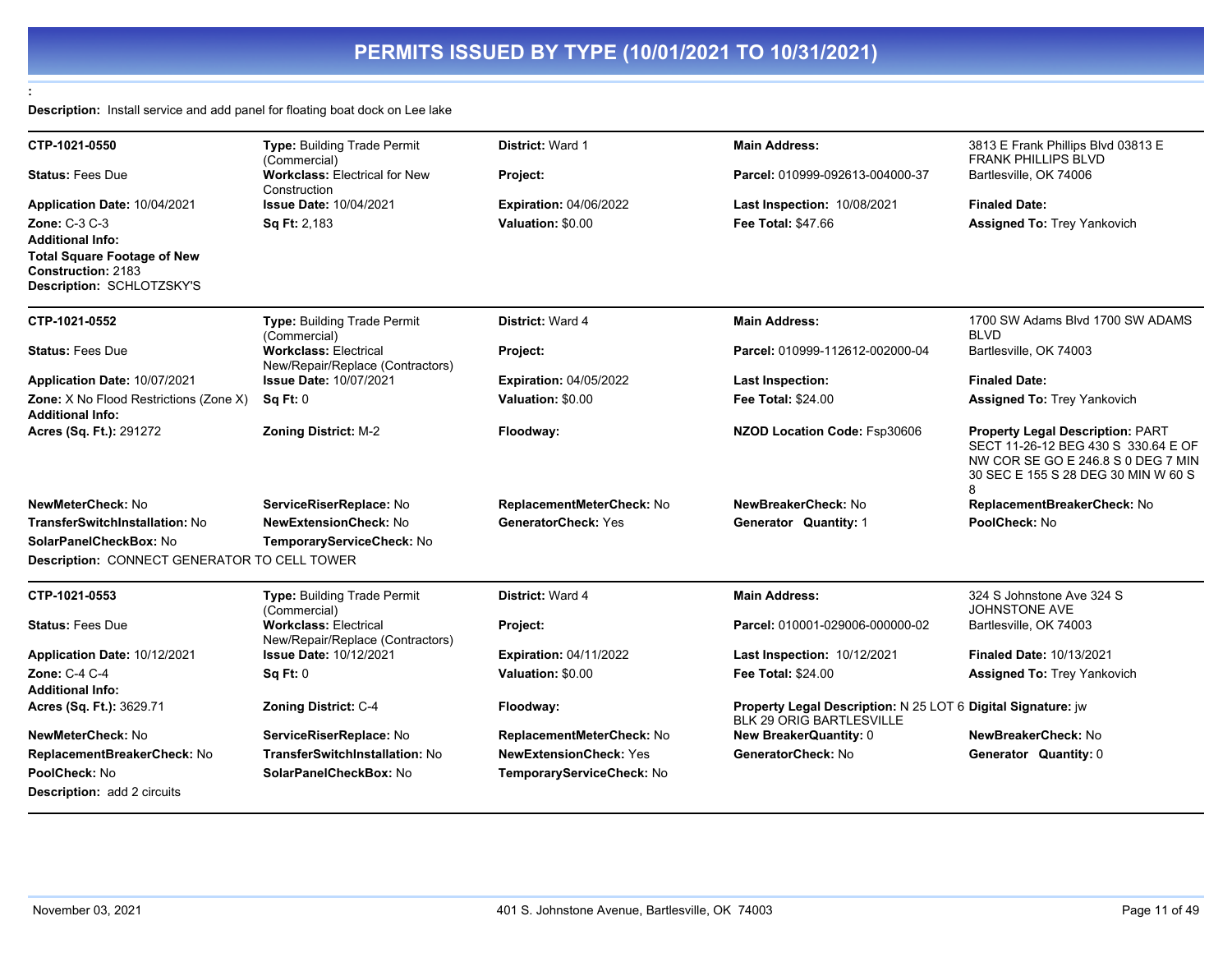| CTP-1021-0554                                                                                                          | Type: Building Trade Permit<br>(Commercial)                      | <b>District: Ward 4</b>       | <b>Main Address:</b>                                                                                                                                                          | 3003 SE Frank Phillips Blvd 3003 SE<br><b>FRANK PHILLIPS BLVD</b>                                                        |
|------------------------------------------------------------------------------------------------------------------------|------------------------------------------------------------------|-------------------------------|-------------------------------------------------------------------------------------------------------------------------------------------------------------------------------|--------------------------------------------------------------------------------------------------------------------------|
| <b>Status: Fees Due</b>                                                                                                | <b>Workclass: Plumbing</b><br>New/Repair/Replace (Contractors)   | Project:                      | Parcel: 010491-005001-000000-01                                                                                                                                               | Bartlesville, OK 74006                                                                                                   |
| Application Date: 10/13/2021                                                                                           | <b>Issue Date: 10/13/2021</b>                                    | <b>Expiration: 04/13/2022</b> | Last Inspection: 10/15/2021                                                                                                                                                   | <b>Finaled Date:</b>                                                                                                     |
| Zone: 0.2 PCT ANNUAL CHANCE<br>FLOOD HAZARD 500-Year Flood Hazard<br>Area - No Restrictions<br><b>Additional Info:</b> | Sq Ft: 0                                                         | Valuation: \$0.00             | <b>Fee Total: \$24.00</b>                                                                                                                                                     | <b>Assigned To: Trey Yankovich</b>                                                                                       |
| Acres (Sq. Ft.): 377240                                                                                                | Floodway: 100yr flood                                            | <b>Zoning District: C-5</b>   | Property Legal Description: LOTS 1; 2 Digital Signature: NL<br>3 LESS TRACT BEG NW COR LOT 3<br>GO E 112 S 150 W 113 N 150 TO<br>BEG-INC VAL OF 2 STRIP ADJ ON E N<br>584.2 O |                                                                                                                          |
| BackflowCheck: No                                                                                                      | GasLineCheck: No                                                 | GreaseQuanity: 0              | GreaseCheck: No                                                                                                                                                               | ReconfigureCheck: No                                                                                                     |
| SewerCheck: No                                                                                                         | SewerRepairCheck: No                                             | <b>BoilerQuantity: 1</b>      | <b>BoilerCheck: Yes</b>                                                                                                                                                       | <b>WaterLineCheck: No</b>                                                                                                |
| Description: Replace water heater                                                                                      |                                                                  |                               |                                                                                                                                                                               |                                                                                                                          |
| CTP-1021-0556                                                                                                          | Type: Building Trade Permit<br>(Commercial)                      | District: Ward 4              | <b>Main Address:</b>                                                                                                                                                          | 601 SW Frank Phillips Blvd 00601 SW<br><b>FRANK PHILLIPS BLVD</b>                                                        |
| <b>Status: Complete</b>                                                                                                | <b>Workclass: Electrical</b><br>New/Repair/Replace (Contractors) | Project:                      | Parcel: 010001-024001-000000-01                                                                                                                                               | Bartlesville, OK 74003                                                                                                   |
| <b>Application Date: 10/14/2021</b>                                                                                    | <b>Issue Date: 10/14/2021</b>                                    | <b>Expiration: 04/12/2022</b> | Last Inspection: 10/14/2021                                                                                                                                                   | <b>Finaled Date: 10/15/2021</b>                                                                                          |
| Zone: Downtown Downtown<br>Redevelopment District - Design Review<br><b>Additional Info:</b>                           | <b>Sq Ft: 0</b>                                                  | Valuation: \$0.00             | <b>Fee Total: \$24.00</b>                                                                                                                                                     | <b>Assigned To: Trey Yankovich</b>                                                                                       |
| Acres (Sq. Ft.): 2546.89                                                                                               | <b>Zoning District: C-5</b>                                      | Floodway: 500yr flood         | NZOD Location Code: Or01A24                                                                                                                                                   | Property Legal Description: PART LOT<br>1-BEG NE COR GO S 85 W 30 N 85 E<br>30 TO BEG BLK 24 ORIG<br><b>BARTLESVILLE</b> |
| NewMeterCheck: Yes                                                                                                     | ServiceRiserReplace: No                                          | ReplacementMeterCheck: No     | NewBreakerCheck: No                                                                                                                                                           | ReplacementBreakerCheck: No                                                                                              |
| TransferSwitchInstallation: No                                                                                         | <b>NewExtensionCheck: No</b>                                     | GeneratorCheck: No            | PoolCheck: No                                                                                                                                                                 | SolarPanelCheckBox: No                                                                                                   |
| TemporaryServiceCheck: No                                                                                              |                                                                  |                               |                                                                                                                                                                               |                                                                                                                          |
| CTP-1021-0557                                                                                                          | Type: Building Trade Permit<br>(Commercial)                      | <b>District: Ward 4</b>       | <b>Main Address:</b>                                                                                                                                                          | 3315 E Frank Phillips Blvd 03315 E<br><b>FRANK PHILLIPS BLVD</b>                                                         |
| <b>Status: Permit Issued</b>                                                                                           | <b>Workclass: Mechanical for New</b><br>Construction             | Project:                      | Parcel: 010999-082613-001000-08                                                                                                                                               | Bartlesville, OK 74006                                                                                                   |
| Application Date: 10/18/2021                                                                                           | <b>Issue Date: 10/18/2021</b>                                    | <b>Expiration: 04/18/2022</b> | <b>Last Inspection:</b>                                                                                                                                                       | <b>Finaled Date:</b>                                                                                                     |
| Zone: C-7 C-7<br><b>Additional Info:</b>                                                                               | Sq Ft: 1,680                                                     | Valuation: \$740,000.00       | Fee Total: \$37.60                                                                                                                                                            | <b>Assigned To: Trey Yankovich</b>                                                                                       |
| <b>Total Square Footage of New</b><br><b>Construction: 1680</b><br>Description: NEW CONSTRUCTION MECHANICAL            |                                                                  |                               |                                                                                                                                                                               |                                                                                                                          |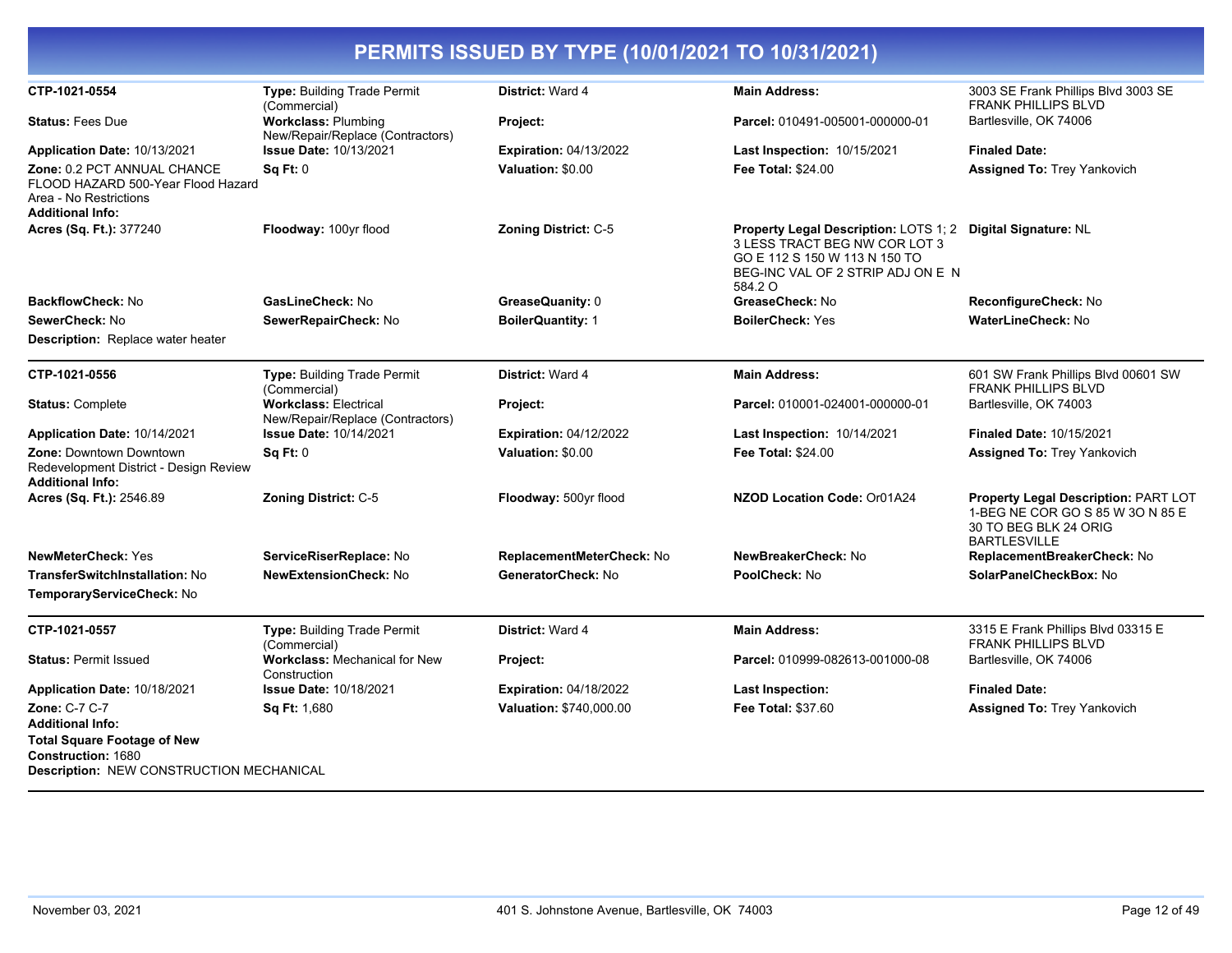|                                                                                                            |                                                                  | PERMITS ISSUED BY TYPE (10/01/2021 TO 10/31/2021) |                                                                                                                                                                           |                                                                  |
|------------------------------------------------------------------------------------------------------------|------------------------------------------------------------------|---------------------------------------------------|---------------------------------------------------------------------------------------------------------------------------------------------------------------------------|------------------------------------------------------------------|
| CTP-1021-0560                                                                                              | Type: Building Trade Permit<br>(Commercial)                      | District: Ward 4                                  | <b>Main Address:</b>                                                                                                                                                      | 129 NW Jennings Ave 00129 NW<br><b>JENNINGS AVE</b>              |
| <b>Status: Permit Issued</b>                                                                               | <b>Workclass: Electrical for New</b><br>Construction             | Project:                                          | Parcel: 010189-004003-000000-01                                                                                                                                           | Bartlesville, OK 74003                                           |
| <b>Application Date: 10/20/2021</b>                                                                        | <b>Issue Date: 10/20/2021</b>                                    | <b>Expiration: 04/25/2022</b>                     | Last Inspection: 10/25/2021                                                                                                                                               | <b>Finaled Date:</b>                                             |
| Zone: TIF 1 District TIF 1 District<br><b>Additional Info:</b><br><b>Total Square Footage of New</b>       | <b>Sq Ft: 1,000</b>                                              | Valuation: \$21,000.00                            | <b>Fee Total: \$24.00</b>                                                                                                                                                 | <b>Assigned To: Trey Yankovich</b>                               |
| <b>Construction: 1000</b><br>Description: REMODEL - ELECTRICAL                                             |                                                                  |                                                   |                                                                                                                                                                           |                                                                  |
| CTP-1021-0561                                                                                              | Type: Building Trade Permit<br>(Commercial)                      | <b>District: Ward 4</b>                           | <b>Main Address:</b>                                                                                                                                                      | 3125 E Frank Phillips Blvd 03125 E<br><b>FRANK PHILLIPS BLVD</b> |
| <b>Status: Complete</b>                                                                                    | <b>Workclass: Mechanical</b><br>New/Repair/Replace (Contractors) | Project:                                          | Parcel: 010999-082613-001000-05                                                                                                                                           | Bartlesville, OK 74006                                           |
| <b>Application Date: 10/20/2021</b>                                                                        | <b>Issue Date: 10/20/2021</b>                                    | <b>Expiration: 04/19/2022</b>                     | Last Inspection: 10/21/2021                                                                                                                                               | <b>Finaled Date: 10/22/2021</b>                                  |
| Zone: X No Flood Restrictions (Zone X)<br><b>Additional Info:</b>                                          | Sq Ft: 0                                                         | Valuation: \$0.00                                 | <b>Fee Total: \$24.00</b>                                                                                                                                                 | Assigned To: Trey Yankovich                                      |
| <b>Acres (Sq. Ft.):</b> 19230.8                                                                            | <b>Zoning District: C-7</b>                                      | Floodway:                                         | <b>Property Legal Description: PART</b><br>SECT 8-26-13 BEG 593.4 E OF SW<br>CORNER OF S1/2 SW NE: E 175; N<br>219.8; W 175; S 219.8 TO BEG: 0.88 AC<br><b>BVILLE PAR</b> | CommercialHoodCheck: No                                          |
| Fireplace / Stove: No                                                                                      | GasLineCheck: No                                                 | CoilOnlyCheck: No                                 | DuctsVentsCheck: No                                                                                                                                                       | HeatPumpFurnaceCheck: No                                         |
| MiniSplitCheck: No                                                                                         | <b>NewSplitSystemCheck: No</b>                                   | PackageUnitCheck: No                              | <b>RTUCheck: Yes</b>                                                                                                                                                      | <b>RTUQuantity: 1</b>                                            |
| SplitSystemChangeOutCheck: No                                                                              | RefrigerationOrCompressorCheck: No WaterHeaterOrBoiler: No       |                                                   |                                                                                                                                                                           |                                                                  |
| Description: HVAC PACKAGE ROOF TOP                                                                         |                                                                  |                                                   |                                                                                                                                                                           |                                                                  |
| CTP-1021-0562                                                                                              | Type: Building Trade Permit<br>(Commercial)                      | <b>District: Ward 2</b>                           | <b>Main Address:</b>                                                                                                                                                      | 2321 SE Nowata PI, B 2321 SE<br>NOWATA PL                        |
| <b>Status: Permit Issued</b>                                                                               | Workclass: Electrical for New<br>Construction                    | Project:                                          | Parcel: 010620-000003-J00000-01                                                                                                                                           | Bartlesville, OK 74006                                           |
| Application Date: 10/26/2021                                                                               | <b>Issue Date: 10/26/2021</b>                                    | <b>Expiration: 04/25/2022</b>                     | <b>Last Inspection:</b>                                                                                                                                                   | <b>Finaled Date:</b>                                             |
| Zone: AE 100-Year Flood Hazard Area - Sq Ft: 2,287<br><b>Restrictions Apply</b><br><b>Additional Info:</b> |                                                                  | Valuation: \$200,000.00                           | Fee Total: \$49.74                                                                                                                                                        | Assigned To: Trey Yankovich                                      |
| <b>Total Square Footage of New</b><br><b>Construction: 2287</b>                                            |                                                                  |                                                   |                                                                                                                                                                           |                                                                  |
| CTP-1021-0563                                                                                              | <b>Type: Building Trade Permit</b><br>(Commercial)               | District: Ward 5                                  | <b>Main Address:</b>                                                                                                                                                      | 5401 SE Taylor Dr 5401 SE TAYLOR DR                              |
| <b>Status: Fees Due</b>                                                                                    | <b>Workclass: Electrical</b><br>New/Repair/Replace (Contractors) | Project:                                          | Parcel: 010518-000001-000000-01                                                                                                                                           | Bartlesville, OK 74006                                           |
| <b>Application Date: 10/27/2021</b>                                                                        | <b>Issue Date: 10/27/2021</b>                                    | <b>Expiration: 04/26/2022</b>                     | <b>Last Inspection: 10/28/2021</b>                                                                                                                                        | <b>Finaled Date:</b>                                             |
| Zone: RM-3/PUD RM-3/PUD<br><b>Additional Info:</b>                                                         | Sq Ft: 0                                                         | Valuation: \$0.00                                 | <b>Fee Total: \$24.00</b>                                                                                                                                                 | Assigned To: Trey Yankovich                                      |
| Acres (Sq. Ft.): 23473.3                                                                                   | <b>Zoning District: RM-3</b>                                     | Floodway:                                         | Property Legal Description: LOT 1 R/P NewMeterCheck: No<br>PT LOT 2 WILLOWHILL SEC 1                                                                                      |                                                                  |
| ServiceRiserReplace: No                                                                                    | ReplacementMeterCheck: No                                        | NewBreakerCheck: No                               | ReplacementBreakerCheck: No                                                                                                                                               | TransferSwitchInstallation: No                                   |
| <b>NewExtensionCheck: Yes</b>                                                                              | GeneratorCheck: No                                               | PoolCheck: No                                     | SolarPanelCheckBox: No                                                                                                                                                    | TemporaryServiceCheck: No                                        |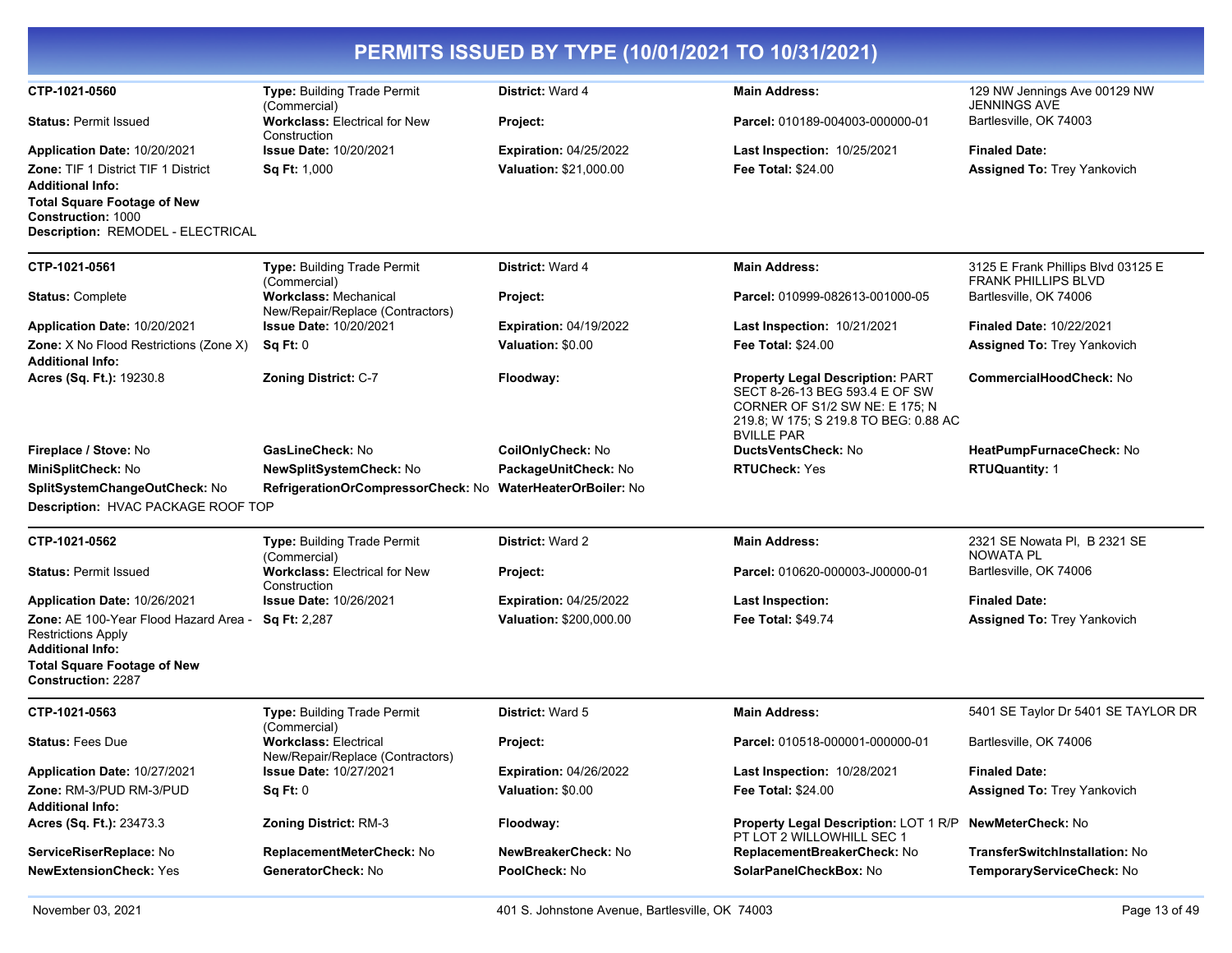### **Description:** ADDING 1 CIRCUIT FOR AIR COMPRESSOR

| 2321 SE Nowata PI, B 2321 SE<br>Type: Building Trade Permit<br><b>Main Address:</b><br>CTP-1021-0564<br><b>District: Ward 2</b><br>NOWATA PL<br>(Commercial)<br>Bartlesville, OK 74006<br>Parcel: 010620-000003-J00000-01<br><b>Status: Permit Issued</b><br><b>Workclass: Plumbing for New</b><br>Project:<br>Construction |  |
|-----------------------------------------------------------------------------------------------------------------------------------------------------------------------------------------------------------------------------------------------------------------------------------------------------------------------------|--|
|                                                                                                                                                                                                                                                                                                                             |  |
|                                                                                                                                                                                                                                                                                                                             |  |
| <b>Issue Date: 10/27/2021</b><br><b>Expiration: 04/25/2022</b><br><b>Last Inspection: 10/27/2021</b><br><b>Finaled Date:</b><br>Application Date: 10/27/2021                                                                                                                                                                |  |
| Zone: AE 100-Year Flood Hazard Area -<br><b>Valuation: \$200,000.00</b><br><b>Sq Ft: 2,287</b><br><b>Fee Total: \$49.74</b><br><b>Assigned To: Trey Yankovich</b><br><b>Restrictions Apply</b><br><b>Additional Info:</b>                                                                                                   |  |
| <b>Total Square Footage of New</b><br><b>UtilityOrderRelated: Yes</b><br>Is this permit accompanied by a<br><b>Construction: 2287</b><br>building permit?: Yes                                                                                                                                                              |  |
| Type: Building Trade Permit<br><b>Main Address:</b><br>420 S Johnstone Ave 00420 S<br><b>District: Ward 4</b><br>CTP-1021-0565                                                                                                                                                                                              |  |
| <b>JOHNSTONE AVE</b>                                                                                                                                                                                                                                                                                                        |  |
| (Commercial)<br>Bartlesville, OK 74003<br><b>Status: Permit Issued</b><br><b>Workclass: Plumbing for New</b><br>Parcel: 010001-038005-000000-01<br>Project:<br>Construction                                                                                                                                                 |  |
| <b>Issue Date: 10/27/2021</b><br><b>Expiration: 04/26/2022</b><br><b>Last Inspection: 10/28/2021</b><br><b>Finaled Date:</b><br>Application Date: 10/27/2021                                                                                                                                                                |  |
| <b>Zone: TIF 1 District TIF 1 District</b><br><b>Valuation: \$440,648.50</b><br><b>Sq Ft: 2,350</b><br><b>Fee Total: \$51.00</b><br><b>Assigned To: Trey Yankovich</b>                                                                                                                                                      |  |
| <b>Additional Info:</b>                                                                                                                                                                                                                                                                                                     |  |
| UtilityOrderRelated: No<br><b>Total Square Footage of New</b><br>Is this permit accompanied by a<br><b>Construction: 2350</b><br>building permit?: Yes                                                                                                                                                                      |  |

|                                                                |                                                          | <b>PERMITS ISSUED FOR BUILDING TRADE PERMIT (COMMERCIAL):</b>                                                            | 13                                                                          |
|----------------------------------------------------------------|----------------------------------------------------------|--------------------------------------------------------------------------------------------------------------------------|-----------------------------------------------------------------------------|
|                                                                |                                                          |                                                                                                                          |                                                                             |
|                                                                |                                                          | <b>Main Address:</b>                                                                                                     | 920 SW Oak Ave 00920 SW OAK AVE                                             |
| <b>Workclass: Plumbing for New</b><br>Construction             | Project:                                                 | Parcel: 010129-019007-000000-01                                                                                          | Bartlesville, OK 74003                                                      |
| <b>Issue Date: 10/01/2021</b>                                  | <b>Expiration: 04/04/2022</b>                            | <b>Last Inspection: 10/06/2021</b>                                                                                       | <b>Finaled Date:</b>                                                        |
| <b>Sq Ft: 336</b>                                              | <b>Valuation: \$9,045.00</b>                             | <b>Fee Total: \$24.00</b>                                                                                                | <b>Assigned To: Trey Yankovich</b>                                          |
| UtilityOrderRelated: Yes                                       | Is this permit accompanied by a<br>building permit?: Yes |                                                                                                                          |                                                                             |
|                                                                |                                                          | <b>Main Address:</b>                                                                                                     | 1001 S Johnstone 1001 S JOHNSTONE                                           |
| <b>Workclass: Plumbing</b><br>New/Repair/Replace (Contractors) | Project:                                                 | Parcel: 010001-082001-000000-02                                                                                          | Bartlesville, OK 74003                                                      |
| <b>Issue Date: 10/01/2021</b>                                  | <b>Expiration: 04/06/2022</b>                            | <b>Last Inspection: 10/08/2021</b>                                                                                       | <b>Finaled Date: 10/08/2021</b>                                             |
| $\operatorname{Sq} \operatorname{Ft:0}$                        | Valuation: \$0.00                                        | <b>Fee Total: \$24.00</b>                                                                                                | <b>Assigned To: Trey Yankovich</b>                                          |
| Floodway:                                                      | <b>Zoning District: RM-1.5</b>                           | NZOD Location Code: Or01E82                                                                                              | Property Legal Description: E 111 OF N<br>50 LOT 1 BLK 82 ORIG BARTLESVILLE |
| <b>GasLineCheck: Yes</b>                                       | GreaseCheck: No                                          | ReconfigureCheck: No                                                                                                     | SewerCheck: No                                                              |
| <b>BoilerCheck: No</b>                                         | <b>WaterLineCheck: No</b>                                |                                                                                                                          |                                                                             |
|                                                                | <b>BUILDING TRADE PERMIT (RESIDENTIAL)</b>               | Type: Building Trade Permit (Residential) District: Ward 3<br>Type: Building Trade Permit (Residential) District: Ward 3 |                                                                             |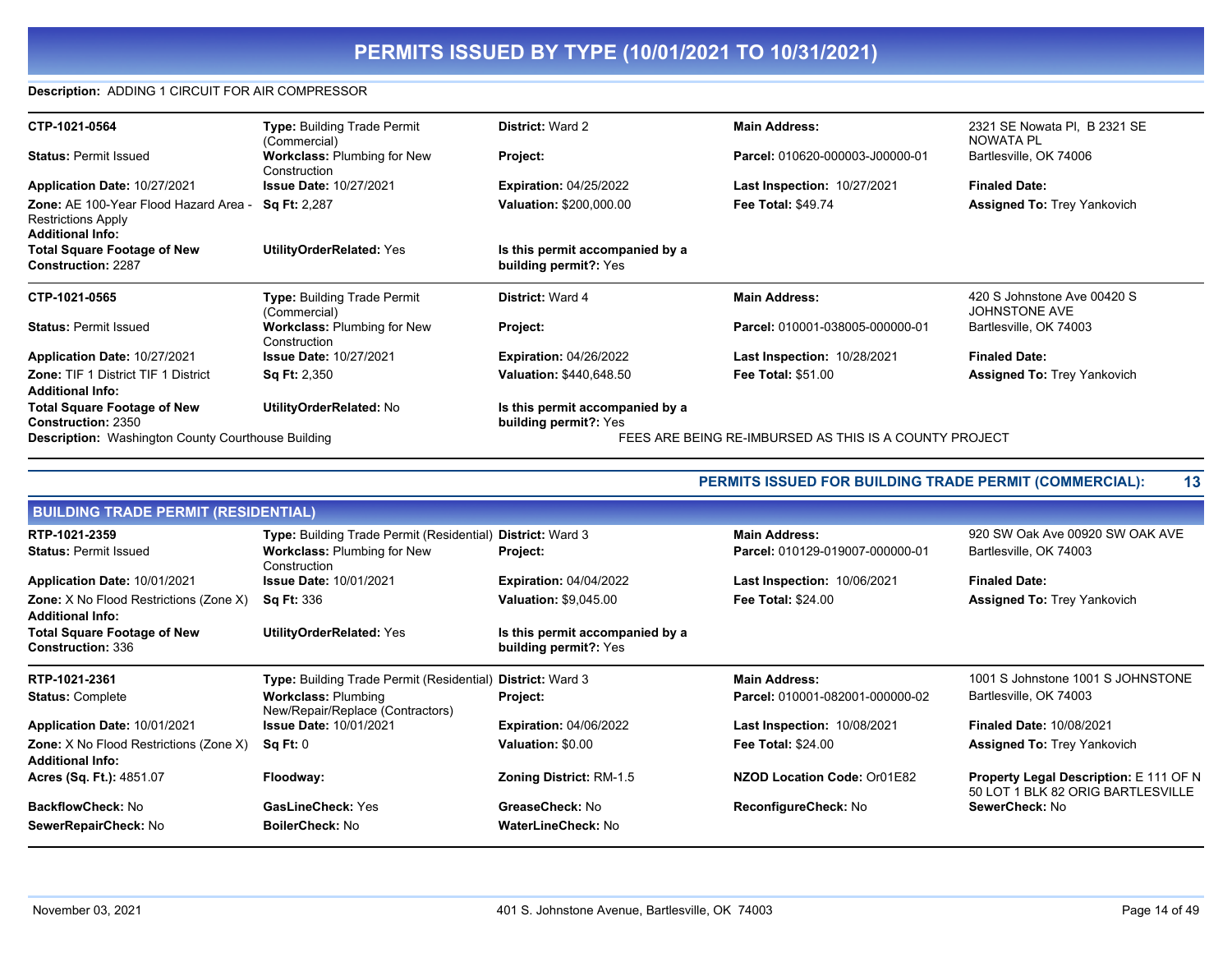| RTP-1021-2362                          | Type: Building Trade Permit (Residential) District: Ward 2        |                                | <b>Main Address:</b>                                                                          | 1304 SE Ridgewood Dr 1304 SE                                                |
|----------------------------------------|-------------------------------------------------------------------|--------------------------------|-----------------------------------------------------------------------------------------------|-----------------------------------------------------------------------------|
| <b>Status: Complete</b>                | <b>Workclass: Plumbing</b>                                        | Project:                       | Parcel: 010533-010002-000000-01                                                               | RIDGEWOOD DR<br>Bartlesville, OK 74006                                      |
| Application Date: 10/01/2021           | New/Repair/Replace (Contractors)<br><b>Issue Date: 10/01/2021</b> | <b>Expiration:</b> 03/30/2022  | Last Inspection: 10/01/2021                                                                   | <b>Finaled Date: 10/08/2021</b>                                             |
| <b>Zone: RS-10 RS-10</b>               | <b>Sq Ft: 2,000</b>                                               | Valuation: \$0.00              | <b>Fee Total: \$24.00</b>                                                                     | <b>Assigned To: Trey Yankovich</b>                                          |
| <b>Additional Info:</b>                |                                                                   |                                |                                                                                               |                                                                             |
| Acres (Sq. Ft.): 13304.5               | Floodway:                                                         | <b>Zoning District: RS-10</b>  | Property Legal Description: LOT 2 BLK Digital Signature: mike Bouvier<br>10 WOODLAND PARK 4TH |                                                                             |
| <b>BackflowCheck: No</b>               | GasLineCheck: No                                                  | GreaseQuanity: 0               | GreaseCheck: No                                                                               | ReconfigureCheck: No                                                        |
| SewerCheck: No                         | SewerRepairCheck: No                                              | <b>BoilerQuantity: 1</b>       | <b>BoilerCheck: No</b>                                                                        | <b>WaterLineCheck: Yes</b>                                                  |
| <b>Description:</b> replace water line |                                                                   |                                |                                                                                               |                                                                             |
| RTP-1021-2363                          | Type: Building Trade Permit (Residential) District: Ward 5        |                                | <b>Main Address:</b>                                                                          | 116 NE Prairie Ridge Ct 116 NE PRAIRIE<br><b>RIDGE CT</b>                   |
| <b>Status: Complete</b>                | <b>Workclass: Mechanical</b><br>New/Repair/Replace (Contractors)  | Project:                       | Parcel: 010361-001014-000000-01                                                               | Bartlesville, OK 74006                                                      |
| Application Date: 10/01/2021           | <b>Issue Date: 10/01/2021</b>                                     | <b>Expiration: 04/04/2022</b>  | <b>Last Inspection: 10/05/2021</b>                                                            | <b>Finaled Date: 10/08/2021</b>                                             |
| Zone: RS-7 RS-7                        | Sq Ft: 0                                                          | Valuation: \$0.00              | <b>Fee Total: \$24.00</b>                                                                     | <b>Assigned To: Trey Yankovich</b>                                          |
| <b>Additional Info:</b>                |                                                                   |                                |                                                                                               |                                                                             |
| Acres (Sq. Ft.): 12000                 | <b>Zoning District: RS-7</b>                                      | Floodway:                      | <b>Property Legal Description: LOT 14</b><br><b>BLK 1 PRAIRIE RIDGE</b>                       | <b>CommercialHoodCheck: No</b>                                              |
| Fireplace / Stove: No                  | GasLineCheck: No                                                  | CoilOnlyCheck: No              | <b>DuctsVentsCheck: No</b>                                                                    | HeatPumpFurnaceCheck: No                                                    |
| MiniSplitCheck: No                     | NewSplitSystemCheck: No                                           | PackageUnitCheck: No           | <b>RTUCheck: No</b>                                                                           | SplitSystemChangeOutCheck: Yes                                              |
| SplitSystemChangeOutQuantity: 1        | RefrigerationOrCompressorCheck: No                                | <b>WaterHeaterOrBoiler: No</b> |                                                                                               |                                                                             |
| Description: COMPLETE SYSTEM           |                                                                   |                                |                                                                                               |                                                                             |
| RTP-1021-2364                          | Type: Building Trade Permit (Residential) District: Ward 3        |                                | <b>Main Address:</b>                                                                          | 1001 S Johnstone 1001 S JOHNSTONE                                           |
| <b>Status: Fees Due</b>                | <b>Workclass: Mechanical</b><br>New/Repair/Replace (Contractors)  | Project:                       | Parcel: 010001-082001-000000-02                                                               | Bartlesville, OK 74003                                                      |
| Application Date: 10/03/2021           | <b>Issue Date: 10/03/2021</b>                                     | <b>Expiration: 04/04/2022</b>  | <b>Last Inspection: 10/05/2021</b>                                                            | <b>Finaled Date:</b>                                                        |
| Zone: TIF 2 District TIF 2 District    | Sq Ft: 0                                                          | Valuation: \$0.00              | <b>Fee Total: \$24.00</b>                                                                     | <b>Assigned To: Trey Yankovich</b>                                          |
| <b>Additional Info:</b>                |                                                                   |                                |                                                                                               |                                                                             |
| Acres (Sq. Ft.): 4851.07               | Zoning District: RM-1.5                                           | Floodway:                      | NZOD Location Code: Or01E82                                                                   | Property Legal Description: E 111 OF N<br>50 LOT 1 BLK 82 ORIG BARTLESVILLE |
| Digital Signature: Dustin Crouch       | Type1HoodQty: 0                                                   | CommercialHoodCheck: No        | Fireplace / Stove: No                                                                         | GasLineCheck: No                                                            |
| <b>CoilOnlyCheck: No</b>               | CoilQuantity: 0                                                   | <b>DuctsVentsCheck: Yes</b>    | <b>DuctsVentsQuantity: 1</b>                                                                  | HeatPumpFurnaceCheck: No                                                    |
| HeatPumpFurnaceQuantity: 0             | MiniSplitCheck: No                                                | <b>MiniSplitQuantity: 0</b>    | <b>NewSplitSystemCheck: No</b>                                                                | NewSplitSystemQuantity: 0                                                   |
| PackageUnitCheck: No                   | PackageUnitQuantity: 0                                            | <b>RTUCheck: No</b>            | <b>RTUQuantity: 0</b>                                                                         | SplitSystemChangeOutCheck: No                                               |
| RefrigerationOrCompressorCheck: No     | RefrigerationOrCompressorQuantity: 0 WaterHeaterOrBoiler: No      |                                | WaterHeaterOrBoilerCheck: 0                                                                   |                                                                             |
| Description: ductwork only             |                                                                   |                                |                                                                                               |                                                                             |
| RTP-1021-2365                          | Type: Building Trade Permit (Residential) District: Ward 5        |                                | <b>Main Address:</b>                                                                          | 829 SE Castle Rd 829 SE CASTLE RD                                           |
| <b>Status: Permit Issued</b>           | Workclass: Roofing Repair/Replacement Project:<br>(Contractor)    |                                | Parcel: 010256-000061-000000-01                                                               | Bartlesville, OK 74006                                                      |
| Application Date: 10/04/2021           | <b>Issue Date: 10/04/2021</b>                                     | <b>Expiration: 04/04/2022</b>  | <b>Last Inspection:</b>                                                                       | <b>Finaled Date:</b>                                                        |
| Zone: RS-7 RS-7                        | Sq Ft: 3,400                                                      | Valuation: \$0.00              | Fee Total: \$24.00                                                                            | Assigned To: Trey Yankovich                                                 |
| <b>Additional Info:</b>                |                                                                   |                                |                                                                                               |                                                                             |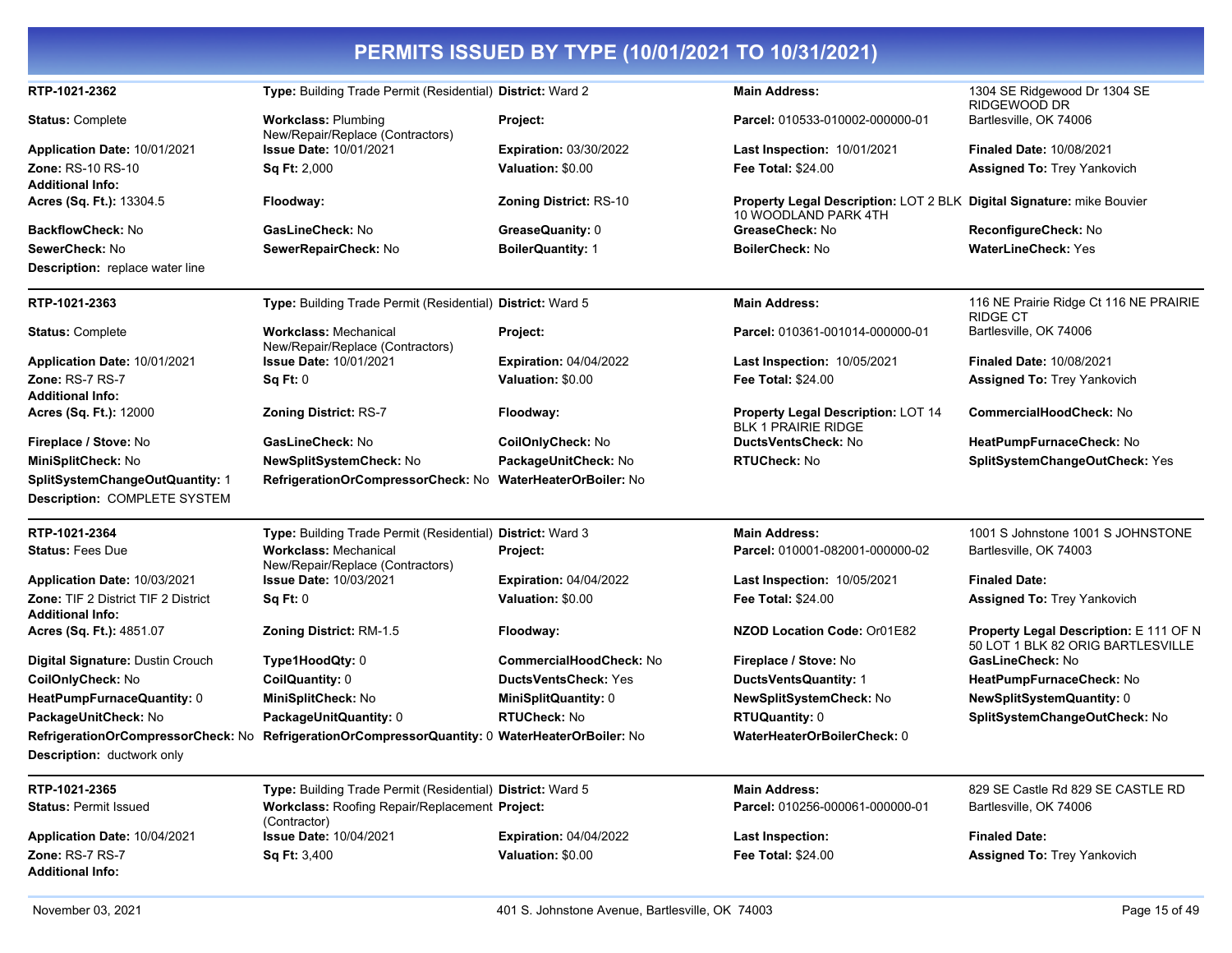| PERMITS ISSUED BY TYPE (10/01/2021 TO 10/31/2021)                        |                                                                                            |                                |                                                                                            |                                                           |
|--------------------------------------------------------------------------|--------------------------------------------------------------------------------------------|--------------------------------|--------------------------------------------------------------------------------------------|-----------------------------------------------------------|
| Acres (sq. Ft.): 14022.3                                                 | Floodway:                                                                                  | <b>Zoning District: RS-7</b>   | <b>Property Legal Description: LOT 61</b><br><b>MADISON HILLS ADDN</b>                     | Digital Signature: jkh                                    |
| <b>CompositeCheck: Yes</b>                                               | MetalCheck: No                                                                             | OtherCheck: No                 | <b>Material Type:</b>                                                                      | Number of SEPARATE structures to be<br>Roofed: 1          |
| RTP-1021-2367                                                            | Type: Building Trade Permit (Residential) District: Ward 5                                 |                                | <b>Main Address:</b>                                                                       | 116 NE Prairie Ridge Ct 116 NE PRAIRIE<br><b>RIDGE CT</b> |
| <b>Status: Complete</b>                                                  | <b>Workclass: Mechanical</b><br>New/Repair/Replace (Contractors)                           | Project:                       | Parcel: 010361-001014-000000-01                                                            | Bartlesville, OK 74006                                    |
| Application Date: 10/04/2021                                             | <b>Issue Date: 10/04/2021</b>                                                              | <b>Expiration: 04/04/2022</b>  | <b>Last Inspection: 10/05/2021</b>                                                         | <b>Finaled Date: 10/08/2021</b>                           |
| Zone: RS-7 RS-7<br><b>Additional Info:</b>                               | Sq Ft: 0                                                                                   | Valuation: \$0.00              | Fee Total: \$24.00                                                                         | <b>Assigned To: Trey Yankovich</b>                        |
| <b>Acres (Sq. Ft.): 12000</b>                                            | <b>Zoning District: RS-7</b>                                                               | Floodway:                      | <b>Property Legal Description: LOT 14</b><br><b>BLK 1 PRAIRIE RIDGE</b>                    | <b>CommercialHoodCheck: No</b>                            |
| Fireplace / Stove: No                                                    | GasLineCheck: No                                                                           | CoilOnlyCheck: No              | DuctsVentsCheck: No                                                                        | HeatPumpFurnaceCheck: No                                  |
| MiniSplitCheck: No                                                       | <b>NewSplitSystemCheck: No</b>                                                             | PackageUnitCheck: No           | RTUCheck: No                                                                               | SplitSystemChangeOutCheck: Yes                            |
| SplitSystemChangeOutQuantity: 1                                          | RefrigerationOrCompressorCheck: No WaterHeaterOrBoiler: No                                 |                                |                                                                                            |                                                           |
|                                                                          | Description: COMPLETE SYSTEM (GOES WITH OTHER PERMIT - THERE IS 1 UPSTAIRS & 1 DOWNSTAIRS) |                                |                                                                                            |                                                           |
| RTP-1021-2368                                                            | Type: Building Trade Permit (Residential) District: Ward 5                                 |                                | <b>Main Address:</b>                                                                       | 5624 Baylor Dr 5624 BAYLOR DR                             |
| <b>Status: Complete</b>                                                  | <b>Workclass: Plumbing</b><br>New/Repair/Replace (Contractors)                             | Project:                       | Parcel: 010244-001004-000000-01                                                            | Bartlesville, OK 74006                                    |
| Application Date: 10/04/2021                                             | <b>Issue Date: 10/04/2021</b>                                                              | <b>Expiration: 04/04/2022</b>  | Last Inspection: 10/04/2021                                                                | <b>Finaled Date: 10/08/2021</b>                           |
| <b>Zone:</b> X No Flood Restrictions (Zone X)<br><b>Additional Info:</b> | <b>Sq Ft: 1,800</b>                                                                        | Valuation: \$0.00              | <b>Fee Total: \$24.00</b>                                                                  | <b>Assigned To: Trey Yankovich</b>                        |
| Acres (Sq. Ft.): 11188.7                                                 | Floodway:                                                                                  | <b>Zoning District: RS-7</b>   | Property Legal Description: LOT 4 BLK Digital Signature: Mike Bouvier<br>1 MADISON HEIGHTS |                                                           |
| <b>BackflowCheck: No</b>                                                 | GasLineCheck: No                                                                           | GreaseQuanity: 0               | GreaseCheck: No                                                                            | ReconfigureCheck: No                                      |
| SewerCheck: No                                                           | SewerRepairCheck: No                                                                       | BoilerQuantity: 0              | <b>BoilerCheck: No</b>                                                                     | <b>WaterLineCheck: Yes</b>                                |
| <b>Description:</b> Replace water line                                   |                                                                                            |                                |                                                                                            |                                                           |
| RTP-1021-2369                                                            | Type: Building Trade Permit (Residential) District: Ward 3                                 |                                | <b>Main Address:</b>                                                                       | 1801 SE Glynnwood Dr 1801 SE<br><b>GLYNNWOOD DR</b>       |
| <b>Status: Fees Due</b>                                                  | <b>Workclass: Mechanical</b><br>New/Repair/Replace (Contractors)                           | Project:                       | Parcel: 010131-000027-000000-01                                                            | Bartlesville, OK 74006                                    |
| Application Date: 10/04/2021                                             | <b>Issue Date: 10/04/2021</b>                                                              | <b>Expiration: 04/04/2022</b>  | <b>Last Inspection: 10/04/2021</b>                                                         | <b>Finaled Date: 10/08/2021</b>                           |
| Zone: RS-12 RS-12<br><b>Additional Info:</b>                             | Sq Ft: 0                                                                                   | Valuation: \$0.00              | Fee Total: \$24.00                                                                         | <b>Assigned To: Trey Yankovich</b>                        |
| <b>Acres (Sq. Ft.): 24043.5</b>                                          | <b>Zoning District: RS-12/PUD</b>                                                          | Floodway:                      | <b>Property Legal Description: LOT 27</b><br>GLYNNWOOD ADDN                                | <b>CommercialHoodCheck: No</b>                            |
| Fireplace / Stove: No                                                    | GasLineCheck: No                                                                           | <b>CoilOnlyCheck: Yes</b>      | CoilQuantity: 1                                                                            | <b>DuctsVentsCheck: No</b>                                |
| HeatPumpFurnaceCheck: No                                                 | MiniSplitCheck: No                                                                         | NewSplitSystemCheck: No        | PackageUnitCheck: No                                                                       | <b>RTUCheck: No</b>                                       |
| SplitSystemChangeOutCheck: No<br>Description: AC & COIL                  | RefrigerationOrCompressorCheck: No                                                         | <b>WaterHeaterOrBoiler: No</b> |                                                                                            |                                                           |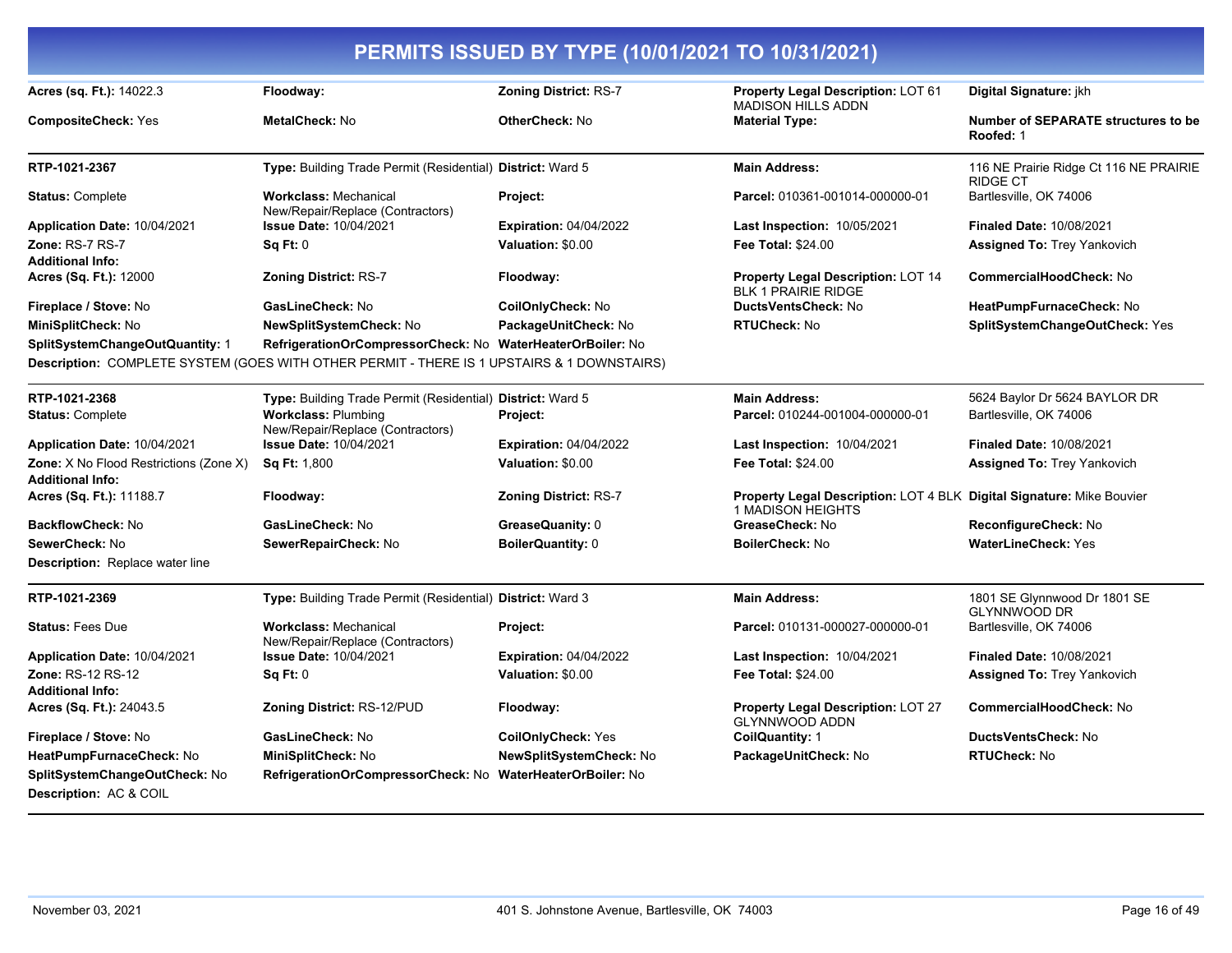| RTP-1021-2370<br><b>Status: Complete</b>                                                                                                                                                | Type: Building Trade Permit (Residential) District: Ward 1<br><b>Workclass: Electrical</b><br>New/Repair/Replace (Contractors) | Project:                                           | <b>Main Address:</b><br>Parcel: 010258-001002-000000-01                                                       | 1208 SE Guinn Ln 1208 SE GUINN LN<br>Bartlesville, OK 74006           |
|-----------------------------------------------------------------------------------------------------------------------------------------------------------------------------------------|--------------------------------------------------------------------------------------------------------------------------------|----------------------------------------------------|---------------------------------------------------------------------------------------------------------------|-----------------------------------------------------------------------|
| Application Date: 10/04/2021<br><b>Zone: RS-7 RS-7</b><br><b>Additional Info:</b>                                                                                                       | <b>Issue Date: 10/04/2021</b><br>Sq Ft: 0                                                                                      | <b>Expiration: 04/04/2022</b><br>Valuation: \$0.00 | <b>Last Inspection: 10/05/2021</b><br>Fee Total: \$24.00                                                      | <b>Finaled Date: 10/08/2021</b><br><b>Assigned To: Trey Yankovich</b> |
| Acres (Sq. Ft.): 10171.6                                                                                                                                                                | <b>Zoning District: RS-7</b>                                                                                                   | Floodway:                                          | Property Legal Description: LOT 2 BLK NewMeterCheck: No<br>1 MADISON MEADOWS 1ST                              |                                                                       |
| ServiceRiserReplace: No<br>TransferSwitchInstallation: No<br>TemporaryServiceCheck: No<br>Description: PANEL REPLACEMENT                                                                | ReplacementMeterCheck: No<br><b>NewExtensionCheck: No</b>                                                                      | NewBreakerCheck: No<br>GeneratorCheck: No          | ReplacementBreakerCheck: Yes<br>PoolCheck: No                                                                 | ReplBreakerQuantity: 1<br>SolarPanelCheckBox: No                      |
| RTP-1021-2371                                                                                                                                                                           | Type: Building Trade Permit (Residential) District: Ward 2                                                                     |                                                    | <b>Main Address:</b>                                                                                          | 2609 SE Vicksburg St 2609 SE<br><b>VICKSBURG ST</b>                   |
| <b>Status: Complete</b>                                                                                                                                                                 | <b>Workclass: Plumbing</b><br>New/Repair/Replace (Contractors)                                                                 | <b>Project:</b>                                    | <b>Parcel:</b> 010084-004008-000000-01                                                                        | Bartlesville, OK 74006                                                |
| Application Date: 10/04/2021                                                                                                                                                            | <b>Issue Date: 10/04/2021</b>                                                                                                  | <b>Expiration: 04/04/2022</b>                      | Last Inspection: 10/04/2021                                                                                   | <b>Finaled Date: 10/08/2021</b>                                       |
| <b>Zone:</b> X No Flood Restrictions (Zone X)<br><b>Additional Info:</b>                                                                                                                | <b>Sq Ft: 1</b>                                                                                                                | Valuation: \$0.00                                  | <b>Fee Total: \$24.00</b>                                                                                     | <b>Assigned To: Trey Yankovich</b>                                    |
| Acres (Sq. Ft.): 11419.3                                                                                                                                                                | Floodway:                                                                                                                      | <b>Zoning District: RS-10</b>                      | Property Legal Description: LOT 8 BLK Digital Signature: jdm<br>4 COLONIAL EST 7TH                            |                                                                       |
| <b>BackflowCheck: No</b>                                                                                                                                                                | GasLineCheck: No                                                                                                               | GreaseQuanity: 0                                   | GreaseCheck: No                                                                                               | ReconfigureCheck: No                                                  |
| SewerCheck: No<br><b>Description:</b> water heater                                                                                                                                      | SewerRepairCheck: No                                                                                                           | <b>BoilerQuantity: 1</b>                           | <b>BoilerCheck: Yes</b>                                                                                       | <b>WaterLineCheck: No</b>                                             |
| RTP-1021-2372                                                                                                                                                                           | Type: Building Trade Permit (Residential) District: Ward 2                                                                     |                                                    | <b>Main Address:</b>                                                                                          | 3105 SE Talimena Ct 3105 SE<br><b>TALIMENA CT</b>                     |
| <b>Status: Fees Paid</b>                                                                                                                                                                | <b>Workclass: Electrical for New</b><br>Construction                                                                           | Project:                                           | <b>Parcel:</b> 010325-001023-000000-01                                                                        | Bartlesville, OK 74006                                                |
| Application Date: 10/05/2021                                                                                                                                                            | <b>Issue Date: 10/05/2021</b>                                                                                                  | <b>Expiration: 04/11/2022</b>                      | <b>Last Inspection: 10/11/2021</b>                                                                            | <b>Finaled Date:</b>                                                  |
| <b>Zone:</b> X No Flood Restrictions (Zone X)<br><b>Additional Info:</b><br><b>Total Square Footage of New</b><br><b>Construction: 2240</b><br>Description: ELECTRIC - NEW CONSTRUCTION | <b>Sq Ft: 2,240</b>                                                                                                            | Valuation: \$100,000.00                            | <b>Fee Total: \$48.80</b>                                                                                     | <b>Assigned To: Trey Yankovich</b>                                    |
| RTP-1021-2374                                                                                                                                                                           | Type: Building Trade Permit (Residential) District: Ward 2                                                                     |                                                    | <b>Main Address:</b>                                                                                          | 3600 SE Lincoln Rd 3600 SE LINCOLN<br><b>RD</b>                       |
| <b>Status: Fees Due</b>                                                                                                                                                                 | <b>Workclass: Electrical</b><br>New/Repair/Replace (Contractors)                                                               | Project:                                           | Parcel: 010499-000008-000000-01                                                                               | Bartlesville, OK 74006                                                |
| Application Date: 10/05/2021<br>Zone: RS-10 RS-10<br><b>Additional Info:</b>                                                                                                            | Issue Date: 10/05/2021<br>Sq Ft: 0                                                                                             | <b>Expiration: 04/04/2022</b><br>Valuation: \$0.00 | <b>Last Inspection: 10/05/2021</b><br>Fee Total: \$24.00                                                      | <b>Finaled Date: 10/08/2021</b><br><b>Assigned To: Trey Yankovich</b> |
| Acres (Sq. Ft.): 33705.3                                                                                                                                                                | <b>Zoning District: RS-10</b>                                                                                                  | Floodway:                                          | <b>Property Legal Description: W 1/2</b><br>TRACT 8 LESS E 80 OF S 170: .80 AC<br><b>WASHINGTON HIGHLANDS</b> | <b>NewMeterCheck: Yes</b>                                             |
| ServiceRiserReplace: No<br><b>NewExtensionCheck: No</b>                                                                                                                                 | ReplacementMeterCheck: No<br>GeneratorCheck: No                                                                                | NewBreakerCheck: No<br>PoolCheck: No               | ReplacementBreakerCheck: No<br>SolarPanelCheckBox: No                                                         | <b>TransferSwitchInstallation: No</b><br>TemporaryServiceCheck: No    |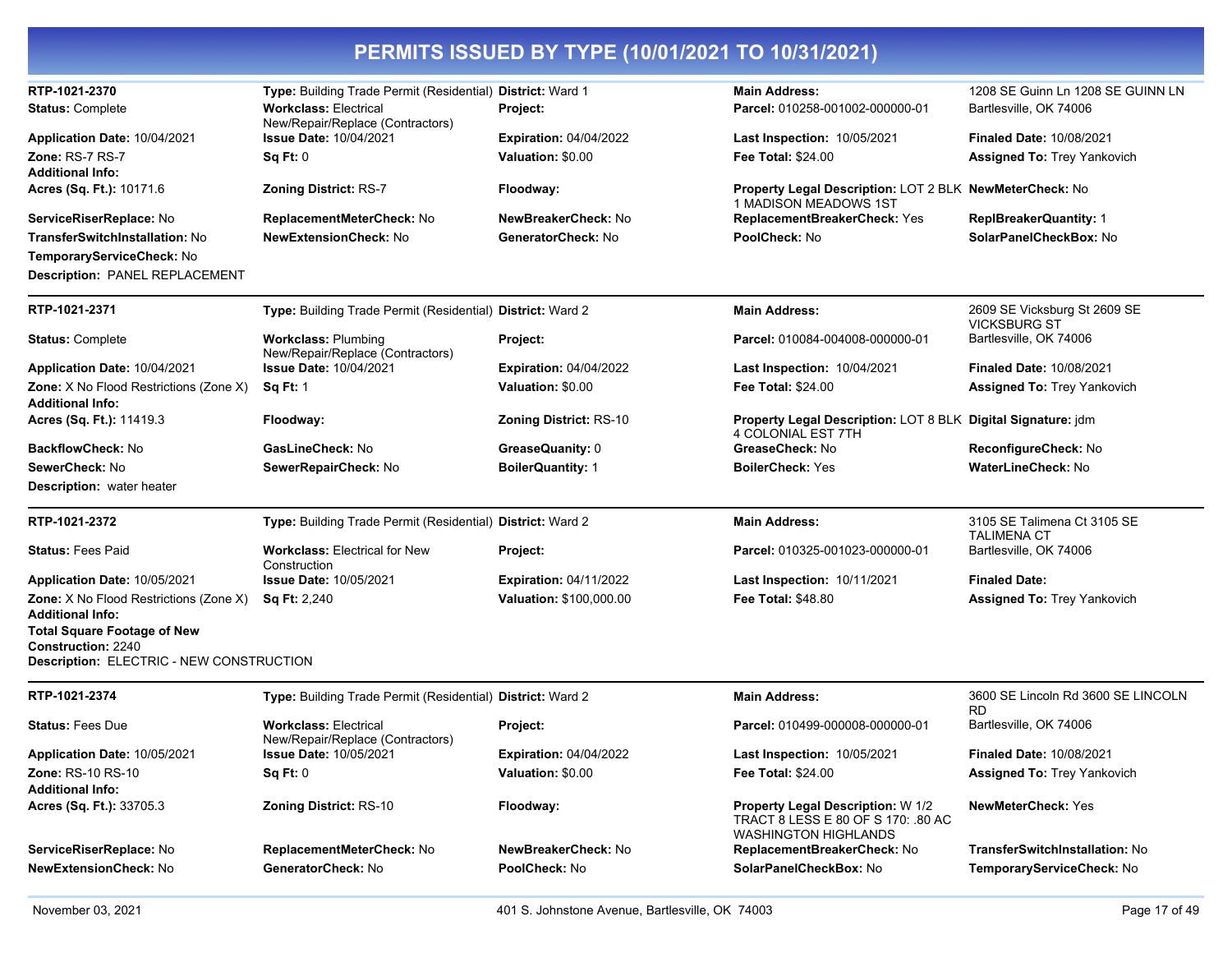| RTP-1021-2375                                                            | Type: Building Trade Permit (Residential) District: Ward 4        |                                | <b>Main Address:</b>                                          | 301 SW Santa Fe Ave 00301 SW SANTA<br>FE AVE                      |
|--------------------------------------------------------------------------|-------------------------------------------------------------------|--------------------------------|---------------------------------------------------------------|-------------------------------------------------------------------|
| <b>Status: Complete</b>                                                  | <b>Workclass: Electrical</b><br>New/Repair/Replace (Contractors)  | Project:                       | Parcel: 010312-001001-000000-01                               | Bartlesville, OK 74003                                            |
| Application Date: 10/05/2021                                             | <b>Issue Date: 10/05/2021</b>                                     | <b>Expiration: 05/02/2022</b>  | <b>Last Inspection: 11/02/2021</b>                            | <b>Finaled Date: 11/02/2021</b>                                   |
| Zone: C-5 C-5                                                            | Sq Ft: 0                                                          | Valuation: \$0.00              | Fee Total: \$24.00                                            | <b>Assigned To: Trey Yankovich</b>                                |
| <b>Additional Info:</b>                                                  |                                                                   |                                |                                                               |                                                                   |
| Acres (Sq. Ft.): 7529.46                                                 | <b>Zoning District: C-5</b>                                       | Floodway:                      | <b>NZOD Location Code: 00101</b>                              | <b>Property Legal Description: LOT 1 BLK</b><br>1 OVERLEES 1ST    |
| NewMeterCheck: No                                                        | ServiceRiserReplace: No                                           | ReplacementMeterCheck: No      | NewBreakerCheck: No                                           | ReplacementBreakerCheck: No                                       |
| <b>TransferSwitchInstallation: No</b>                                    | <b>NewExtensionCheck: No</b>                                      | GeneratorCheck: No             | PoolCheck: No                                                 | SolarPanelCheckBox: Yes                                           |
| TemporaryServiceCheck: No                                                |                                                                   |                                |                                                               |                                                                   |
| Description: SOLAR PANEL INSTALLATION                                    |                                                                   |                                |                                                               |                                                                   |
| RTP-1021-2377                                                            | Type: Building Trade Permit (Residential) District: Ward 2        |                                | <b>Main Address:</b>                                          | 2208 SE Bridgett Ct 2208 SE BRIDGETT<br>CТ                        |
| <b>Status: Fees Due</b>                                                  | <b>Workclass: Mechanical</b><br>New/Repair/Replace (Contractors)  | Project:                       | Parcel: 010463-000012-000000-01                               | Bartlesville, OK 74006                                            |
| Application Date: 10/05/2021                                             | <b>Issue Date: 10/05/2021</b>                                     | <b>Expiration: 04/04/2022</b>  | Last Inspection:                                              | <b>Finaled Date:</b>                                              |
| <b>Zone:</b> X No Flood Restrictions (Zone X)<br><b>Additional Info:</b> | Sq Ft: 0                                                          | Valuation: \$0.00              | <b>Fee Total: \$24.00</b>                                     | <b>Assigned To: Trey Yankovich</b>                                |
| Acres (Sq. Ft.): 30211.7                                                 | <b>Zoning District: RS-12</b>                                     | Floodway:                      | <b>Property Legal Description: LOT 12</b><br><b>STONEWALL</b> | <b>CommercialHoodCheck: No</b>                                    |
| Fireplace / Stove: No                                                    | GasLineCheck: No                                                  | CoilOnlyCheck: No              | <b>DuctsVentsCheck: No</b>                                    | HeatPumpFurnaceCheck: Yes                                         |
| <b>HeatPumpFurnaceQuantity: 1</b>                                        | MiniSplitCheck: No                                                | <b>NewSplitSystemCheck: No</b> | PackageUnitCheck: No                                          | RTUCheck: No                                                      |
| SplitSystemChangeOutCheck: No                                            | RefrigerationOrCompressorCheck: No WaterHeaterOrBoiler: No        |                                |                                                               |                                                                   |
| Description: Furnace and Evap Coil                                       |                                                                   |                                |                                                               |                                                                   |
| RTP-1021-2381                                                            | Type: Building Trade Permit (Residential) District: Ward 4        |                                | <b>Main Address:</b>                                          | 210 NW Margarite Ave 210 NW                                       |
| <b>Status: Complete</b>                                                  | <b>Workclass: Plumbing</b>                                        | Project:                       | Parcel: 010022-002010-000000-01                               | <b>MARGARITE AVE</b><br>Bartlesville, OK 74003                    |
| Application Date: 10/05/2021                                             | New/Repair/Replace (Contractors)<br><b>Issue Date: 10/05/2021</b> | <b>Expiration: 04/04/2022</b>  | <b>Last Inspection: 10/05/2021</b>                            | <b>Finaled Date: 10/05/2021</b>                                   |
| Zone: X No Flood Restrictions (Zone X)                                   | Sq Ft: 0                                                          | Valuation: \$0.00              | Fee Total: \$24.00                                            | <b>Assigned To: Trey Yankovich</b>                                |
| <b>Additional Info:</b>                                                  |                                                                   |                                |                                                               |                                                                   |
| Acres (Sq. Ft.): 17825.7                                                 | Floodway:                                                         | <b>Zoning District: RS-5</b>   | <b>NZOD Location Code: RaBz02</b>                             | Property Legal Description: LOTS 10<br>11 BLK 2 BARTLESVILLE ZINC |
| <b>BackflowCheck: No</b>                                                 | <b>GasLineCheck: Yes</b>                                          | GreaseCheck: No                | ReconfigureCheck: No                                          | SewerCheck: No                                                    |
| SewerRepairCheck: No                                                     | <b>BoilerCheck: No</b>                                            | <b>WaterLineCheck: No</b>      |                                                               |                                                                   |
| RTP-1021-2382                                                            | Type: Building Trade Permit (Residential) District: Ward 2        |                                | <b>Main Address:</b>                                          | 2637 SE Starview Cir 2637 SE<br><b>STARVIEW CIRCLE</b>            |
| <b>Status: Fees Paid</b>                                                 | <b>Workclass: Mechanical for New</b><br>Construction              | Project:                       | Parcel: 010614-000009-000000-01                               | Bartlesville, OK 74006                                            |
| Application Date: 10/05/2021                                             | <b>Issue Date: 10/05/2021</b>                                     | <b>Expiration: 04/04/2022</b>  | Last Inspection:                                              | <b>Finaled Date:</b>                                              |
| <b>Zone:</b> X No Flood Restrictions (Zone X)<br><b>Additional Info:</b> | Sq Ft: 11,002                                                     | Valuation: \$1,800,000.00      | Fee Total: \$224.04                                           | <b>Assigned To: Trey Yankovich</b>                                |
|                                                                          |                                                                   |                                |                                                               |                                                                   |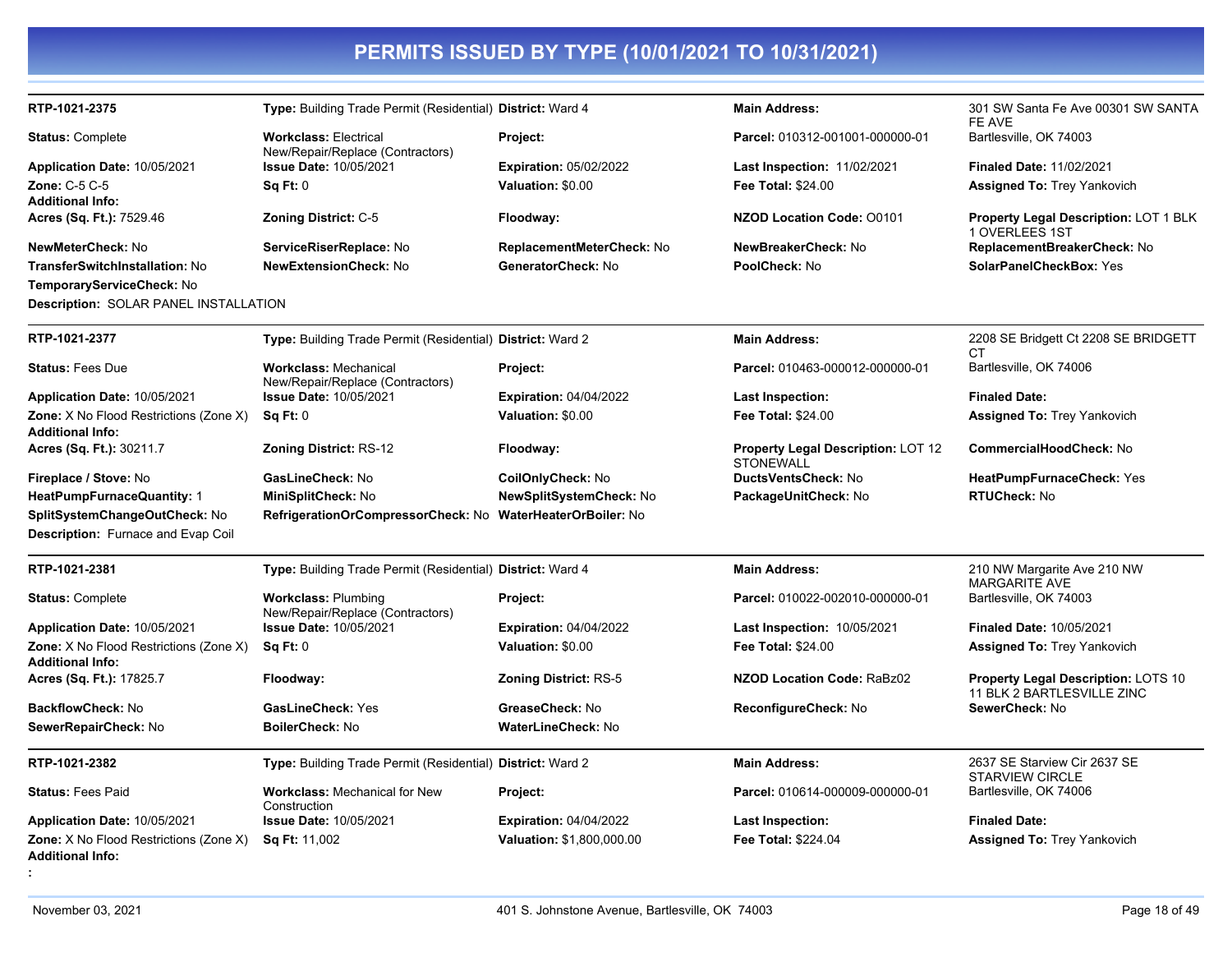### **Description:** NEW SINGLE FAMILY DWELLING

| RTP-1021-2383                                                                                                          | Type: Building Trade Permit (Residential) District: Ward 4       |                                                         | <b>Main Address:</b>                                            | 100 SW Adeline 100 SW ADELINE                                       |
|------------------------------------------------------------------------------------------------------------------------|------------------------------------------------------------------|---------------------------------------------------------|-----------------------------------------------------------------|---------------------------------------------------------------------|
| <b>Status: Fees Due</b>                                                                                                | <b>Workclass: Plumbing</b><br>New/Repair/Replace (Contractors)   | Project:                                                | Parcel: 010483-002012-000000-01                                 | Bartlesville, OK 74003                                              |
| Application Date: 10/05/2021                                                                                           | Issue Date: 10/05/2021                                           | <b>Expiration: 04/04/2022</b>                           | Last Inspection: 10/05/2021                                     | <b>Finaled Date: 10/05/2021</b>                                     |
| Zone: C-5 C-5                                                                                                          | <b>Sq Ft: 1,000</b>                                              | Valuation: \$0.00                                       | <b>Fee Total: \$24.00</b>                                       | <b>Assigned To: Trey Yankovich</b>                                  |
| <b>Additional Info:</b>                                                                                                |                                                                  |                                                         |                                                                 |                                                                     |
| Acres (Sq. Ft.): 5464.13                                                                                               | Floodway:                                                        | <b>Zoning District: C-5</b>                             | <b>NZOD Location Code: RaTa02</b>                               | <b>Property Legal Description: LOT 12</b><br>BLK 2 TAYLORS 1ST ADDN |
| Digital Signature: Mike Bouvier                                                                                        | <b>BackflowCheck: No</b>                                         | <b>GasLineCheck: Yes</b>                                | GreaseQuanity: 0                                                | GreaseCheck: No                                                     |
| ReconfigureCheck: No                                                                                                   | SewerCheck: No                                                   | SewerRepairCheck: No                                    | <b>BoilerQuantity: 0</b>                                        | <b>BoilerCheck: No</b>                                              |
| <b>WaterLineCheck: No</b>                                                                                              |                                                                  |                                                         |                                                                 |                                                                     |
| <b>Description:</b> Replace gas line                                                                                   |                                                                  |                                                         |                                                                 |                                                                     |
| RTP-1021-2384                                                                                                          | Type: Building Trade Permit (Residential) District: Ward 2       |                                                         | <b>Main Address:</b>                                            | 2525 SE Cherokee Hills PI 02525 SE<br>CHEROKEE HILLS PL             |
| <b>Status: Fees Paid</b>                                                                                               | <b>Workclass: Mechanical</b><br>New/Repair/Replace (Contractors) | Project:                                                | Parcel: 010556-000007-000000-01                                 | Bartlesville, OK 74006                                              |
| Application Date: 10/05/2021                                                                                           | <b>Issue Date: 10/05/2021</b>                                    | <b>Expiration: 04/04/2022</b>                           | Last Inspection:                                                | <b>Finaled Date:</b>                                                |
| Zone: RS-10 RS-10                                                                                                      | Sq Ft: 0                                                         | Valuation: \$0.00                                       | <b>Fee Total: \$44.00</b>                                       | <b>Assigned To: Trey Yankovich</b>                                  |
| <b>Additional Info:</b>                                                                                                |                                                                  |                                                         |                                                                 |                                                                     |
| Acres (Sq. Ft.): 16624.5                                                                                               | <b>Zoning District: RS-10</b>                                    | Floodway:                                               | <b>Property Legal Description: LOT 7</b><br>WOODLAND PK 26TH S1 | CommercialHoodCheck: No                                             |
| Fireplace / Stove: No                                                                                                  | GasLineCheck: No                                                 | CoilOnlyCheck: No                                       | <b>DuctsVentsCheck: No</b>                                      | HeatPumpFurnaceCheck: No                                            |
| MiniSplitCheck: No                                                                                                     | <b>NewSplitSystemCheck: Yes</b>                                  | <b>NewSplitSystemQuantity: 2</b>                        | PackageUnitCheck: No                                            | <b>RTUCheck: No</b>                                                 |
| SplitSystemChangeOutCheck: No                                                                                          | RefrigerationOrCompressorCheck: No                               | <b>WaterHeaterOrBoiler: No</b>                          |                                                                 |                                                                     |
| Description: REMODEL / TWO SYSTEMS AND DUCTWORK                                                                        |                                                                  |                                                         |                                                                 |                                                                     |
| RTP-1021-2385                                                                                                          | Type: Building Trade Permit (Residential) District: Ward 4       |                                                         | <b>Main Address:</b>                                            | 529 SE Choctaw Ave 529 SE CHOCTAW<br><b>AVE</b>                     |
| <b>Status: Permit Issued</b>                                                                                           | <b>Workclass: Plumbing for New</b><br>Construction               | Project:                                                | Parcel: 010006-010008-000000-01                                 | Bartlesville, OK 74003                                              |
| Application Date: 10/06/2021                                                                                           | <b>Issue Date: 10/06/2021</b>                                    | <b>Expiration: 04/04/2022</b>                           | Last Inspection: 10/06/2021                                     | <b>Finaled Date:</b>                                                |
| Zone: 0.2 PCT ANNUAL CHANCE<br>FLOOD HAZARD 500-Year Flood Hazard<br>Area - No Restrictions<br><b>Additional Info:</b> | <b>Sq Ft: 1,305</b>                                              | <b>Valuation: \$170,406.90</b>                          | <b>Fee Total: \$30.10</b>                                       | Assigned To: Trey Yankovich                                         |
| <b>Total Square Footage of New</b><br>Construction: 1305<br>Description: New SFR                                       | UtilityOrderRelated: No                                          | Is this permit accompanied by a<br>building permit?: No |                                                                 |                                                                     |
| RTP-1021-2386                                                                                                          | Type: Building Trade Permit (Residential) District: Ward 3       |                                                         | <b>Main Address:</b>                                            | 2151 SE Osage Ave 2151 SE OSAGE                                     |
| <b>Status: Complete</b>                                                                                                | <b>Workclass: Plumbing</b><br>New/Repair/Replace (Contractors)   | Project:                                                | Parcel: 010457-001013-000000-01                                 | <b>AVE</b><br>Bartlesville, OK 74003                                |
| Application Date: 10/06/2021                                                                                           | <b>Issue Date: 10/06/2021</b>                                    | <b>Expiration: 04/05/2022</b>                           | <b>Last Inspection: 10/07/2021</b>                              | <b>Finaled Date: 10/08/2021</b>                                     |
| <b>Zone:</b> X No Flood Restrictions (Zone X)<br><b>Additional Info:</b>                                               | Sq Ft: 0                                                         | Valuation: \$0.00                                       | <b>Fee Total: \$24.00</b>                                       | <b>Assigned To: Trey Yankovich</b>                                  |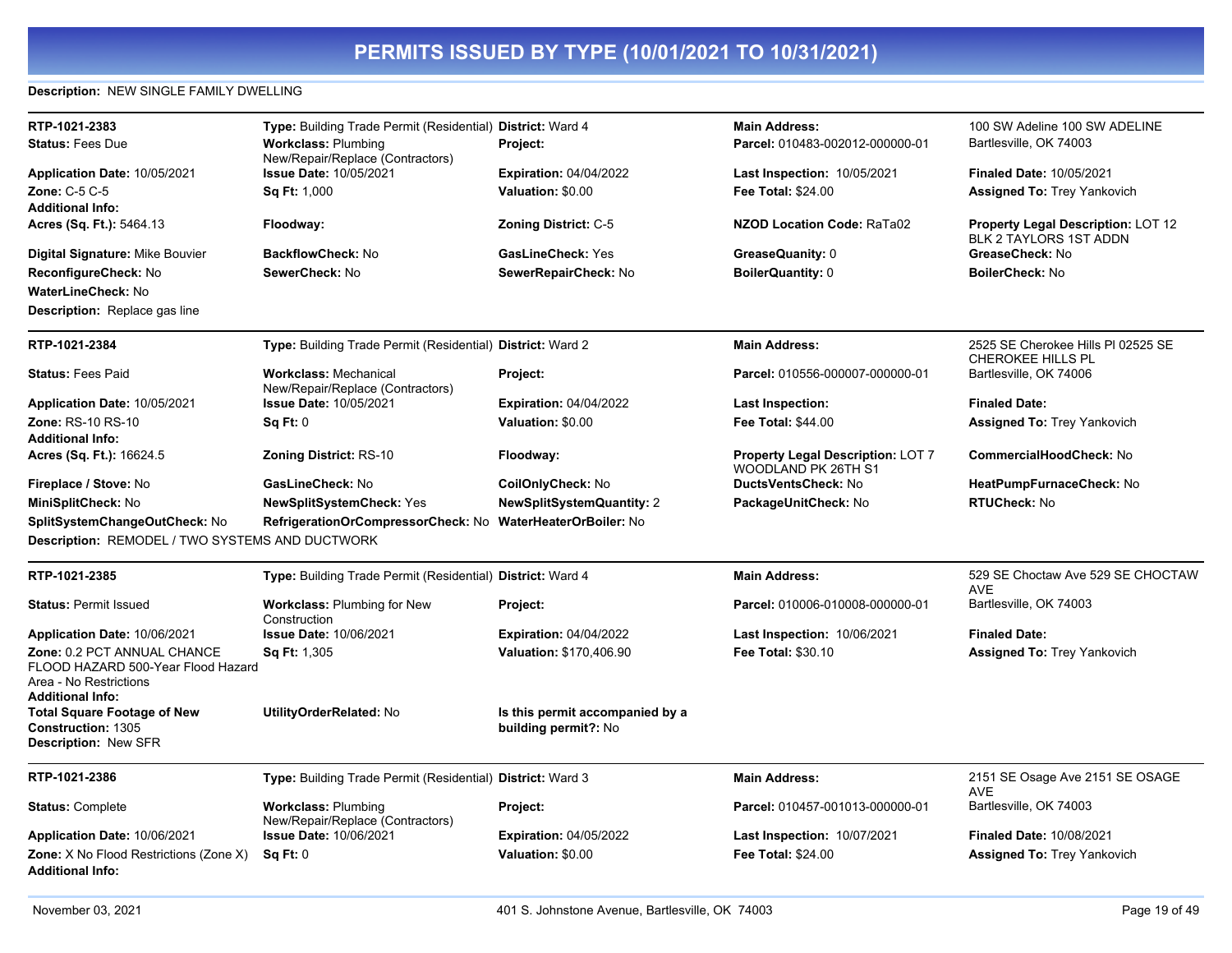|                                                                          |                                                                |                               | PERMITS ISSUED BY TYPE (10/01/2021 TO 10/31/2021)                                             |                                                         |
|--------------------------------------------------------------------------|----------------------------------------------------------------|-------------------------------|-----------------------------------------------------------------------------------------------|---------------------------------------------------------|
| Acres (Sq. Ft.): 8506.39                                                 | Floodway:                                                      | <b>Zoning District: RS-5</b>  | <b>Property Legal Description: LOT 13</b><br><b>BLK 1 SOUTH VIEW ANNEX</b>                    | BackflowCheck: No                                       |
| GasLineCheck: No                                                         | GreaseCheck: No                                                | ReconfigureCheck: No          | SewerCheck: No                                                                                | SewerRepairCheck: No                                    |
| <b>BoilerQuantity: 1</b>                                                 | <b>BoilerCheck: Yes</b>                                        | WaterLineCheck: No            |                                                                                               |                                                         |
| <b>Description: WATER HEATER</b>                                         |                                                                |                               |                                                                                               |                                                         |
| RTP-1021-2387                                                            | Type: Building Trade Permit (Residential) District: Ward 2     |                               | <b>Main Address:</b>                                                                          | 230 NE Wilshire Ave 230 NE WILSHIRE<br><b>AVE</b>       |
| <b>Status: Fees Paid</b>                                                 | <b>Workclass: Plumbing</b><br>New/Repair/Replace (Contractors) | Project:                      | Parcel: 010999-042613-003000-114                                                              | Bartlesville, OK 74006                                  |
| Application Date: 10/06/2021                                             | <b>Issue Date: 10/06/2021</b>                                  | <b>Expiration: 04/18/2022</b> | <b>Last Inspection: 10/20/2021</b>                                                            | <b>Finaled Date:</b>                                    |
| Zone: RS-10 RS-10<br><b>Additional Info:</b>                             | <b>Sq Ft: 1</b>                                                | Valuation: \$0.00             | <b>Fee Total: \$24.00</b>                                                                     | <b>Assigned To: Trey Yankovich</b>                      |
| Acres (Sq. Ft.): 11419.3                                                 | Floodway:                                                      | <b>Zoning District: RS-10</b> | Property Legal Description: LOT 8 BLK Digital Signature: jdm<br>4 COLONIAL EST 7TH            |                                                         |
| <b>BackflowCheck: No</b>                                                 | GasLineCheck: No                                               | GreaseQuanity: 0              | GreaseCheck: No                                                                               | ReconfigureCheck: No                                    |
| SewerCheck: No                                                           | SewerRepairCheck: No                                           | <b>BoilerQuantity: 1</b>      | <b>BoilerCheck: Yes</b>                                                                       | <b>WaterLineCheck: No</b>                               |
| <b>Description:</b> water heater                                         |                                                                |                               |                                                                                               |                                                         |
| RTP-1021-2388                                                            | Type: Building Trade Permit (Residential) District: Ward 1     |                               | <b>Main Address:</b>                                                                          | 109 NE Spruce Ave 109 NE SPRUCE<br><b>AVE</b>           |
| <b>Status: Fees Paid</b>                                                 | Workclass: Roofing Repair/Replacement Project:<br>(Contractor) |                               | Parcel: 010181-002009-000000-01                                                               | Bartlesville, OK 74006                                  |
| Application Date: 10/07/2021                                             | <b>Issue Date: 10/07/2021</b>                                  | <b>Expiration: 04/18/2022</b> | <b>Last Inspection: 10/20/2021</b>                                                            | <b>Finaled Date:</b>                                    |
| Zone: RS-7 RS-7                                                          | <b>Sq Ft: 2,500</b>                                            | Valuation: \$0.00             | <b>Fee Total: \$24.00</b>                                                                     | <b>Assigned To: Trey Yankovich</b>                      |
| <b>Additional Info:</b>                                                  |                                                                |                               |                                                                                               |                                                         |
| Acres (sq. Ft.): 8264.62                                                 | Floodway:                                                      | <b>Zoning District: RS-7</b>  | <b>Property Legal Description: LOT 9 BLK Digital Signature: jkh</b><br>2 HUGHES FISHER SUB-DV |                                                         |
| <b>CompositeCheck: Yes</b>                                               | MetalCheck: No                                                 | OtherCheck: No                | <b>Material Type:</b>                                                                         | <b>Number of SEPARATE structures to be</b><br>Roofed: 1 |
| <b>Description: ROOF</b>                                                 |                                                                |                               |                                                                                               |                                                         |
| RTP-1021-2389                                                            | Type: Building Trade Permit (Residential) District: Ward 5     |                               | <b>Main Address:</b>                                                                          | 308 SE Ridgecrest Ct 308 SE<br><b>RIDGECREST CT</b>     |
| <b>Status: Permit Issued</b>                                             | Workclass: Roofing Repair/Replacement Project:<br>(Contractor) |                               | Parcel: 010369-000120-000000-01                                                               | Bartlesville, OK 74006                                  |
| Application Date: 10/07/2021                                             | <b>Issue Date: 10/07/2021</b>                                  | <b>Expiration: 04/05/2022</b> | <b>Last Inspection:</b>                                                                       | <b>Finaled Date:</b>                                    |
| <b>Zone:</b> X No Flood Restrictions (Zone X)<br><b>Additional Info:</b> | <b>Sq Ft: 3,500</b>                                            | Valuation: \$0.00             | <b>Fee Total: \$24.00</b>                                                                     | <b>Assigned To: Trey Yankovich</b>                      |
| Acres (sq. Ft.): 11125.5                                                 | Floodway:                                                      | <b>Zoning District: RS-7</b>  | <b>Property Legal Description: LOT 120</b><br><b>QUAIL RIDGE 4TH</b>                          | Digital Signature: jkh                                  |
| <b>CompositeCheck: Yes</b>                                               | <b>MetalCheck: No</b>                                          | <b>OtherCheck: No</b>         | <b>Material Type:</b>                                                                         | <b>Number of SEPARATE structures to be</b><br>Roofed: 1 |
| <b>Description: ROOF</b>                                                 |                                                                |                               |                                                                                               |                                                         |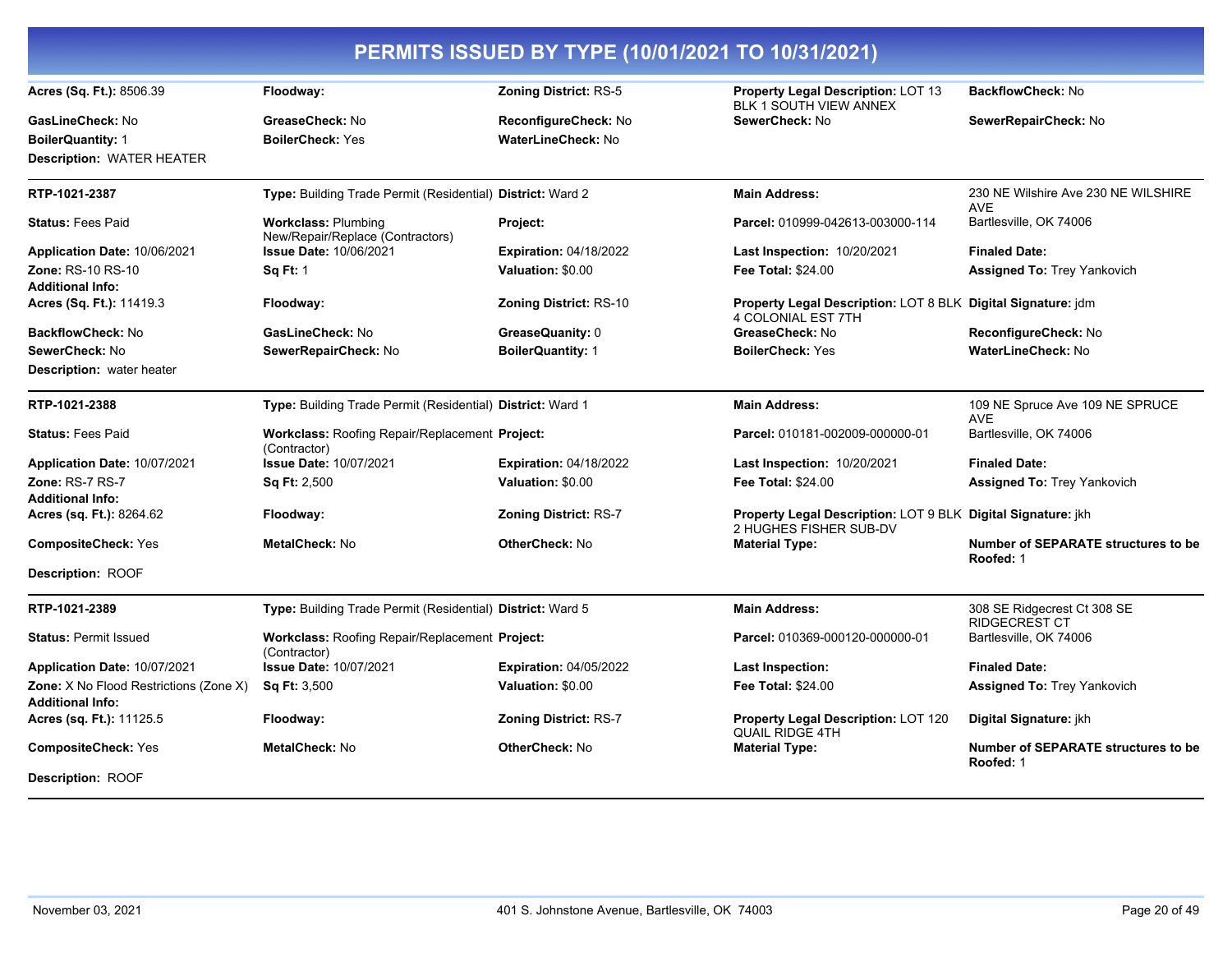| PERMITS ISSUED BY TYPE (10/01/2021 TO 10/31/2021)                                                                  |                                                                                           |                                                          |                                                                       |                                                                 |
|--------------------------------------------------------------------------------------------------------------------|-------------------------------------------------------------------------------------------|----------------------------------------------------------|-----------------------------------------------------------------------|-----------------------------------------------------------------|
| RTP-1021-2390<br><b>Status: Fees Paid</b>                                                                          | Type: Building Trade Permit (Residential) District: Ward 2<br>Workclass: Plumbing for New | Project:                                                 | <b>Main Address:</b><br>Parcel: 010325-001033-000000-01               | 3005 SE Talbot Cir 3005 SE TALBOT CIR<br>Bartlesville, OK 74003 |
| Application Date: 10/07/2021                                                                                       | Construction<br><b>Issue Date: 10/07/2021</b>                                             | <b>Expiration: 04/11/2022</b>                            | <b>Last Inspection: 10/12/2021</b>                                    | <b>Finaled Date:</b>                                            |
| Zone: RS-7 RS-7                                                                                                    | <b>Sq Ft: 2,449</b>                                                                       | Valuation: \$319,790.42                                  | <b>Fee Total: \$52.98</b>                                             | <b>Assigned To: Trey Yankovich</b>                              |
| <b>Additional Info:</b>                                                                                            |                                                                                           |                                                          |                                                                       |                                                                 |
| <b>Total Square Footage of New</b><br><b>Construction: 2449</b><br><b>Description: PLUMBING - NEW CONSTRUCTION</b> | <b>UtilityOrderRelated: Yes</b>                                                           | Is this permit accompanied by a<br>building permit?: Yes |                                                                       |                                                                 |
| RTP-1021-2391                                                                                                      | Type: Building Trade Permit (Residential) District: Ward 2                                |                                                          | <b>Main Address:</b>                                                  | 3009 SE Talbot Cir 3009 SE TALBOT CIR                           |
| <b>Status: Fees Paid</b>                                                                                           | Workclass: Plumbing for New<br>Construction                                               | Project:                                                 | Parcel: 010325-001034-000000-01                                       | Bartlesville, OK 74003                                          |
| Application Date: 10/07/2021                                                                                       | <b>Issue Date: 10/07/2021</b>                                                             | <b>Expiration: 04/18/2022</b>                            | <b>Last Inspection: 10/20/2021</b>                                    | <b>Finaled Date:</b>                                            |
| Zone: RS-7 RS-7                                                                                                    | <b>Sq Ft: 2,096</b>                                                                       | Valuation: \$273,695.68                                  | <b>Fee Total: \$45.92</b>                                             | <b>Assigned To: Trey Yankovich</b>                              |
| <b>Additional Info:</b><br><b>Total Square Footage of New</b><br><b>Construction: 2096</b>                         | <b>UtilityOrderRelated: Yes</b>                                                           | Is this permit accompanied by a<br>building permit?: Yes |                                                                       |                                                                 |
| Description: PLUMBING - NEW CONSTRUCTION                                                                           |                                                                                           |                                                          |                                                                       |                                                                 |
| RTP-1021-2392                                                                                                      | Type: Building Trade Permit (Residential) District: Ward 2                                |                                                          | <b>Main Address:</b>                                                  | 3013 SE Talbot Cir 3013 SE TALBOT CIR                           |
| <b>Status: Fees Paid</b>                                                                                           | Workclass: Plumbing for New<br>Construction                                               | Project:                                                 | Parcel: 010325-001035-000000-01                                       | Bartlesville, OK 74003                                          |
| Application Date: 10/07/2021                                                                                       | <b>Issue Date: 10/07/2021</b>                                                             | <b>Expiration: 04/05/2022</b>                            | <b>Last Inspection:</b>                                               | <b>Finaled Date:</b>                                            |
| Zone: X No Flood Restrictions (Zone X)<br><b>Additional Info:</b>                                                  | Sq Ft: 1,913                                                                              | Valuation: \$249,799.54                                  | <b>Fee Total: \$42.26</b>                                             | <b>Assigned To: Trey Yankovich</b>                              |
| <b>Total Square Footage of New</b>                                                                                 | <b>UtilityOrderRelated: Yes</b>                                                           | Is this permit accompanied by a                          |                                                                       |                                                                 |
| Construction: 1913<br>Description: PLUMBING - NEW CONSTRUCTION                                                     |                                                                                           | building permit?: Yes                                    |                                                                       |                                                                 |
| RTP-1021-2393                                                                                                      | Type: Building Trade Permit (Residential) District: Ward 2                                |                                                          | <b>Main Address:</b>                                                  | 3017 SE Talbot Cir 3017 SE TALBOT CIR                           |
| <b>Status: Fees Paid</b>                                                                                           | Workclass: Plumbing for New                                                               | Project:                                                 | Parcel: 010325-001036-000000-01                                       | Bartlesville, OK 74003                                          |
| Application Date: 10/07/2021                                                                                       | Construction<br><b>Issue Date: 10/07/2021</b>                                             | <b>Expiration: 04/05/2022</b>                            | <b>Last Inspection:</b>                                               | <b>Finaled Date:</b>                                            |
| Zone: X No Flood Restrictions (Zone X)<br><b>Additional Info:</b>                                                  | <b>Sq Ft: 2,339</b>                                                                       | Valuation: \$305,426.62                                  | <b>Fee Total: \$50.78</b>                                             | <b>Assigned To: Trey Yankovich</b>                              |
| <b>Total Square Footage of New</b><br>Construction: 2339                                                           | <b>UtilityOrderRelated: Yes</b>                                                           | Is this permit accompanied by a<br>building permit?: Yes |                                                                       |                                                                 |
| Description: PLUMBING - NEW CONSTRUCTION                                                                           |                                                                                           |                                                          |                                                                       |                                                                 |
| RTP-1021-2394                                                                                                      | Type: Building Trade Permit (Residential) District: Ward 5                                |                                                          | <b>Main Address:</b>                                                  | 335 NE Fenway Ave 00335 NE FENWAY                               |
|                                                                                                                    |                                                                                           |                                                          |                                                                       | AVE                                                             |
| <b>Status: Permit Issued</b>                                                                                       | Workclass: Roofing Repair/Replacement Project:<br>(Contractor)                            |                                                          | Parcel: 010211-002021-000000-01                                       | Bartlesville, OK 74006                                          |
| Application Date: 10/07/2021                                                                                       | Issue Date: 10/08/2021                                                                    | <b>Expiration: 04/06/2022</b>                            | <b>Last Inspection:</b>                                               | <b>Finaled Date:</b>                                            |
| Zone: RS-7 RS-7<br><b>Additional Info:</b>                                                                         | <b>Sq Ft: 2,677</b>                                                                       | Valuation: \$0.00                                        | Fee Total: \$24.00                                                    | <b>Assigned To: Trey Yankovich</b>                              |
| Acres (sq. Ft.): 8949.7                                                                                            | Floodway:                                                                                 | <b>Zoning District: RS-7</b>                             | <b>Property Legal Description: LOT 21</b><br>BLK 2 L R NEAVES REVISED | Digital Signature: jkh                                          |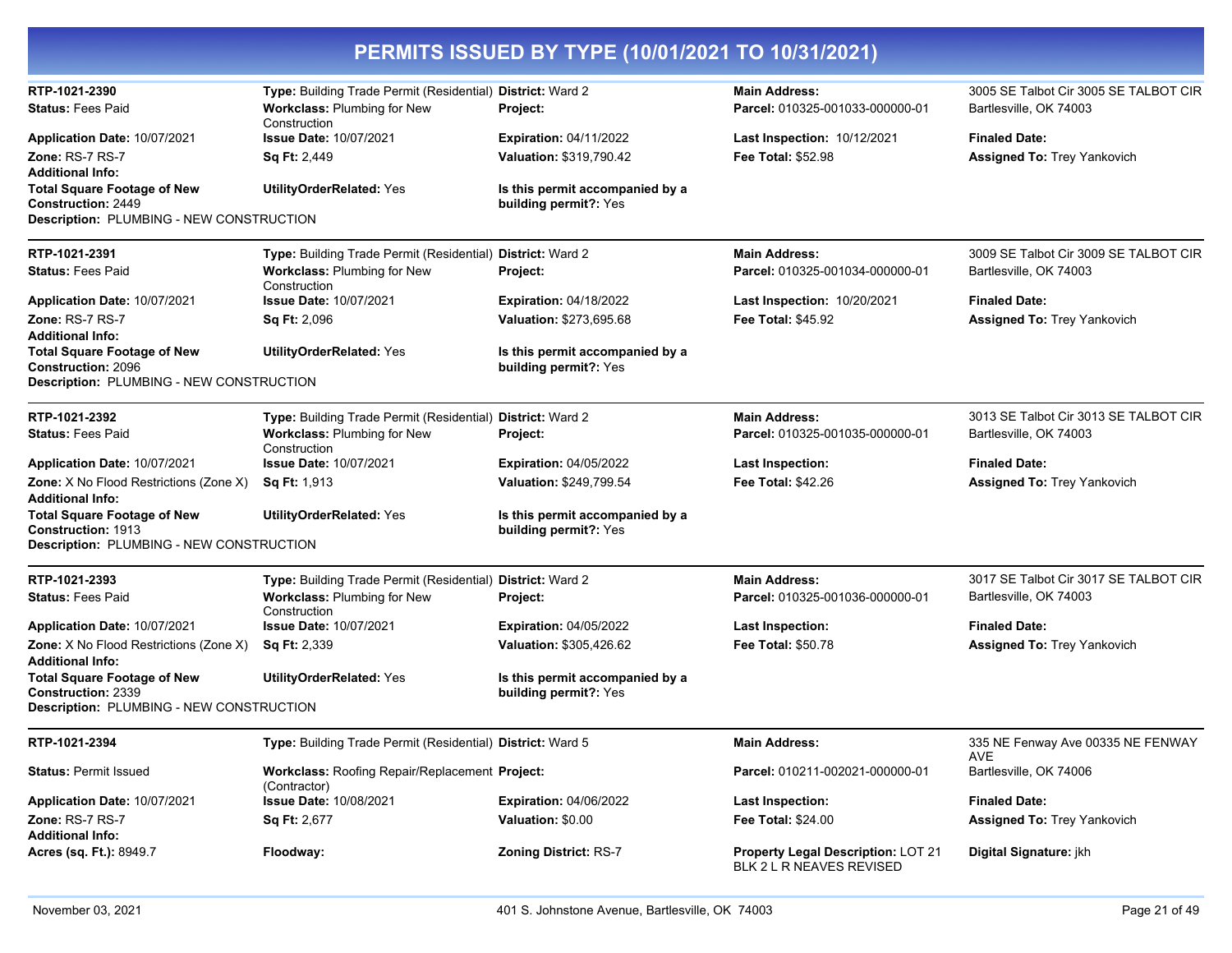| <b>CompositeCheck: Yes</b>                                        | <b>MetalCheck: No</b>                                          | <b>OtherCheck: No</b>                                   | <b>Material Type:</b>                                                                      | Number of SEPARATE structures to be              |
|-------------------------------------------------------------------|----------------------------------------------------------------|---------------------------------------------------------|--------------------------------------------------------------------------------------------|--------------------------------------------------|
| Description: ROOF                                                 |                                                                |                                                         |                                                                                            | Roofed: 1                                        |
| RTP-1021-2395                                                     | Type: Building Trade Permit (Residential) District: Ward 5     |                                                         | <b>Main Address:</b>                                                                       | 335 SE Turkey Creek Rd 335 SE                    |
| <b>Status: Complete</b>                                           | <b>Workclass: Plumbing</b><br>New/Repair/Replace (Contractors) | Project:                                                | Parcel: 010369-000062-000000-01                                                            | <b>TURKEY CREEK RD</b><br>Bartlesville, OK 74006 |
| <b>Application Date: 10/08/2021</b>                               | <b>Issue Date: 10/08/2021</b>                                  | <b>Expiration: 04/06/2022</b>                           | <b>Last Inspection: 10/08/2021</b>                                                         | <b>Finaled Date: 10/09/2021</b>                  |
| Zone: RS-7 RS-7                                                   | <b>Sq Ft: 1</b>                                                | Valuation: \$0.00                                       | Fee Total: \$24.00                                                                         | <b>Assigned To: Trey Yankovich</b>               |
| <b>Additional Info:</b>                                           |                                                                |                                                         |                                                                                            |                                                  |
| <b>Acres (Sq. Ft.):</b> 11411.7                                   | Floodway:                                                      | <b>Zoning District: RS-7</b>                            | <b>Property Legal Description: LOT 62</b><br><b>QUAIL RIDGE 4TH</b>                        | Digital Signature: jdm                           |
| BackflowCheck: No                                                 | GasLineCheck: No                                               | GreaseQuanity: 0                                        | GreaseCheck: No                                                                            | ReconfigureCheck: No                             |
| <b>SewerCheck: No</b>                                             | SewerRepairCheck: Yes                                          | <b>BoilerQuantity: 0</b>                                | <b>BoilerCheck: No</b>                                                                     | <b>WaterLineCheck: No</b>                        |
| Description: SEWER LINE                                           |                                                                |                                                         |                                                                                            |                                                  |
| RTP-1021-2396                                                     | Type: Building Trade Permit (Residential) District: Ward 4     |                                                         | <b>Main Address:</b>                                                                       | 521 NW Carol Rd 521 NW CAROL RD                  |
| <b>Status: Permit Issued</b>                                      | Workclass: Roofing Repair/Replacement Project:<br>(Homeowner)  |                                                         | Parcel: 010305-045001-000000-01                                                            | Bartlesville, OK 74003                           |
| <b>Application Date: 10/08/2021</b>                               | <b>Issue Date: 10/08/2021</b>                                  | <b>Expiration: 04/06/2022</b>                           | Last Inspection:                                                                           | <b>Finaled Date:</b>                             |
| <b>Zone:</b> X No Flood Restrictions (Zone X)<br>Additional Info: | Sq Ft: 0                                                       | Valuation: \$0.00                                       | <b>Fee Total: \$24.00</b>                                                                  | Assigned To: Trey Yankovich                      |
| Acres (sq. Ft.): 9563.52                                          | Floodway:                                                      | <b>Zoning District: RS-7</b>                            | <b>Property Legal Description: LOT 1 BLK CompositeCheck: Yes</b><br>45 OAK PARK VILLAGE S4 |                                                  |
| MetalCheck: No                                                    | <b>OtherCheck: No</b>                                          | <b>Number of SEPARATE structures to be</b><br>Roofed: 1 |                                                                                            |                                                  |
| RTP-1021-2397                                                     | Type: Building Trade Permit (Residential) District: Ward 2     |                                                         | <b>Main Address:</b>                                                                       | 5622 SE Cooper Ct 5622 SE COOPER<br><b>CT</b>    |
| <b>Status: Permit Issued</b>                                      | <b>Workclass: Plumbing</b><br>New/Repair/Replace (Contractors) | Project:                                                | Parcel: 010616-009016-000000-01                                                            | Bartlesville, OK 74006                           |
| Application Date: 10/08/2021                                      | <b>Issue Date: 10/08/2021</b>                                  | <b>Expiration: 04/18/2022</b>                           | <b>Last Inspection: 10/19/2021</b>                                                         | <b>Finaled Date:</b>                             |
| Zone: RS-10 RS-10                                                 | Sq Ft: 0                                                       | Valuation: \$0.00                                       | <b>Fee Total: \$24.00</b>                                                                  | <b>Assigned To: Trey Yankovich</b>               |
| <b>Additional Info:</b>                                           |                                                                |                                                         |                                                                                            |                                                  |
| <b>Acres (Sq. Ft.):</b> 10176.5                                   | Floodway:                                                      | <b>Zoning District: RS-10</b>                           | <b>Property Legal Description: LOT 16</b><br><b>BLK 9 COVINGTON PARK</b>                   | <b>BackflowCheck: Yes</b>                        |
| GasLineCheck: No                                                  | GreaseCheck: No                                                | ReconfigureCheck: No                                    | SewerCheck: No                                                                             | SewerRepairCheck: No                             |
| BoilerCheck: No                                                   | <b>WaterLineCheck: No</b>                                      |                                                         |                                                                                            |                                                  |
| Description: SPRINKLER                                            |                                                                |                                                         |                                                                                            |                                                  |
| RTP-1021-2398                                                     | Type: Building Trade Permit (Residential) District: Ward 2     |                                                         | <b>Main Address:</b>                                                                       | 3005 SE Talbot Cir 3005 SE TALBOT CIR            |
| <b>Status: Fees Due</b>                                           | <b>Workclass: Electrical for New</b><br>Construction           | Project:                                                | Parcel: 010325-001033-000000-01                                                            | Bartlesville, OK 74003                           |
| Application Date: 10/08/2021                                      | <b>Issue Date: 10/08/2021</b>                                  | <b>Expiration: 04/11/2022</b>                           | <b>Last Inspection: 10/11/2021</b>                                                         | <b>Finaled Date:</b>                             |
| Zone: RS-7 RS-7                                                   | <b>Sq Ft: 2,449</b>                                            | Valuation: \$319,790.42                                 | <b>Fee Total: \$52.98</b>                                                                  | <b>Assigned To: Trey Yankovich</b>               |
| <b>Additional Info:</b>                                           |                                                                |                                                         |                                                                                            |                                                  |
| <b>Total Square Footage of New</b><br><b>Construction: 2449</b>   |                                                                |                                                         |                                                                                            |                                                  |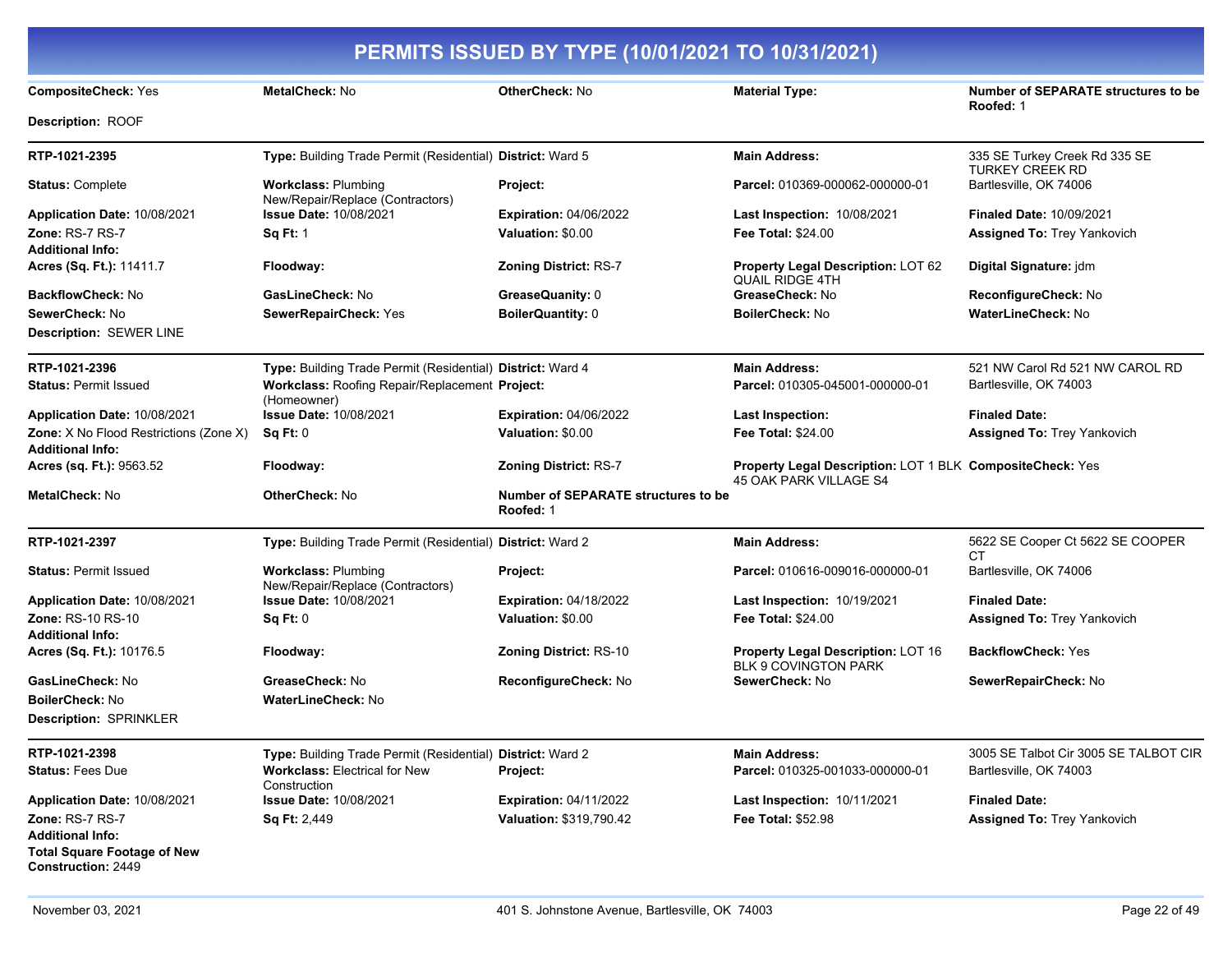### **Description:** NEW CONSTRUCTION - ELECTRICAL

| RTP-1021-2399                                                                                                                                                                             | Type: Building Trade Permit (Residential) District: Ward 2 |                               | <b>Main Address:</b>               | 3009 SE Talbot Cir 3009 SE TALBOT CIR        |
|-------------------------------------------------------------------------------------------------------------------------------------------------------------------------------------------|------------------------------------------------------------|-------------------------------|------------------------------------|----------------------------------------------|
| <b>Status: Fees Due</b>                                                                                                                                                                   | <b>Workclass: Electrical for New</b><br>Construction       | <b>Project:</b>               | Parcel: 010325-001034-000000-01    | Bartlesville, OK 74003                       |
| Application Date: 10/08/2021                                                                                                                                                              | <b>Issue Date: 10/08/2021</b>                              | <b>Expiration: 04/11/2022</b> | <b>Last Inspection: 10/11/2021</b> | <b>Finaled Date:</b>                         |
| Zone: RS-7 RS-7<br><b>Additional Info:</b><br><b>Total Square Footage of New</b><br><b>Construction: 2096</b><br><b>Description: NEW CONSTRUCTION - ELECTRICAL</b>                        | <b>Sq Ft: 2,096</b>                                        | Valuation: \$273,695.68       | <b>Fee Total: \$45.92</b>          | <b>Assigned To: Trey Yankovich</b>           |
|                                                                                                                                                                                           |                                                            |                               |                                    |                                              |
| RTP-1021-2400                                                                                                                                                                             | Type: Building Trade Permit (Residential) District: Ward 2 |                               | <b>Main Address:</b>               | 3013 SE Talbot Cir 3013 SE TALBOT CIR        |
| <b>Status: Fees Due</b>                                                                                                                                                                   | <b>Workclass: Electrical for New</b><br>Construction       | Project:                      | Parcel: 010325-001035-000000-01    | Bartlesville, OK 74003                       |
| Application Date: 10/08/2021                                                                                                                                                              | <b>Issue Date: 10/08/2021</b>                              | <b>Expiration: 04/11/2022</b> | <b>Last Inspection: 10/11/2021</b> | <b>Finaled Date:</b>                         |
| <b>Zone:</b> X No Flood Restrictions (Zone X)<br><b>Additional Info:</b><br><b>Total Square Footage of New</b><br>Construction: 1913<br>Description: NEW CONSTRUCTION - ELECTRICAL        | <b>Sq Ft: 1,913</b>                                        | Valuation: \$249,799.54       | Fee Total: \$42.26                 | <b>Assigned To: Trey Yankovich</b>           |
| RTP-1021-2401                                                                                                                                                                             | Type: Building Trade Permit (Residential) District: Ward 2 |                               | <b>Main Address:</b>               | 3017 SE Talbot Cir 3017 SE TALBOT CIR        |
| <b>Status: Fees Due</b>                                                                                                                                                                   | <b>Workclass: Electrical for New</b><br>Construction       | Project:                      | Parcel: 010325-001036-000000-01    | Bartlesville, OK 74003                       |
| Application Date: 10/08/2021                                                                                                                                                              | <b>Issue Date: 10/08/2021</b>                              | <b>Expiration: 04/11/2022</b> | <b>Last Inspection: 10/11/2021</b> | <b>Finaled Date:</b>                         |
| <b>Zone:</b> X No Flood Restrictions (Zone X)<br><b>Additional Info:</b><br><b>Total Square Footage of New</b><br>Construction: 2339<br><b>Description: NEW CONSTRUCTION - ELECTRICAL</b> | <b>Sq Ft: 2,339</b>                                        | Valuation: \$305,426.62       | <b>Fee Total: \$50.78</b>          | <b>Assigned To: Trey Yankovich</b>           |
| RTP-1021-2402                                                                                                                                                                             | Type: Building Trade Permit (Residential) District: Ward 2 |                               | <b>Main Address:</b>               | 3014 SE Talimena Ct 3014 SE                  |
| <b>Status: Fees Due</b>                                                                                                                                                                   | Workclass: Electrical for New<br>Construction              | Project:                      | Parcel: 010325-001015-000000-01    | <b>TALIMENA CT</b><br>Bartlesville, OK 74006 |
| Application Date: 10/08/2021                                                                                                                                                              | <b>Issue Date: 10/08/2021</b>                              | <b>Expiration: 04/27/2022</b> | <b>Last Inspection: 10/29/2021</b> | <b>Finaled Date:</b>                         |
| Zone: RS-7 RS-7<br><b>Additional Info:</b><br><b>Total Square Footage of New</b><br><b>Construction: 2397</b><br><b>Description: NEW CONSTRUCTION - ELECTRICAL</b>                        | <b>Sq Ft: 2,397</b>                                        | Valuation: \$313,000.26       | <b>Fee Total: \$51.94</b>          | Assigned To: Trey Yankovich                  |
| RTP-1021-2403                                                                                                                                                                             | Type: Building Trade Permit (Residential) District: Ward 2 |                               | <b>Main Address:</b>               | 3013 SE Talimena Ct 3013 SE                  |
| <b>Status: Fees Due</b>                                                                                                                                                                   | <b>Workclass: Electrical for New</b><br>Construction       | Project:                      | Parcel: 010325-001021-000000-01    | <b>TALIMENA CT</b><br>Bartlesville, OK 74006 |
| Application Date: 10/08/2021                                                                                                                                                              | Issue Date: 10/08/2021                                     | <b>Expiration: 04/11/2022</b> | <b>Last Inspection: 10/11/2021</b> | <b>Finaled Date:</b>                         |
| Zone: RS-7 RS-7<br><b>Additional Info:</b>                                                                                                                                                | <b>Sq Ft: 1,813</b>                                        | Valuation: \$236,741.54       | <b>Fee Total: \$40.26</b>          | <b>Assigned To: Trey Yankovich</b>           |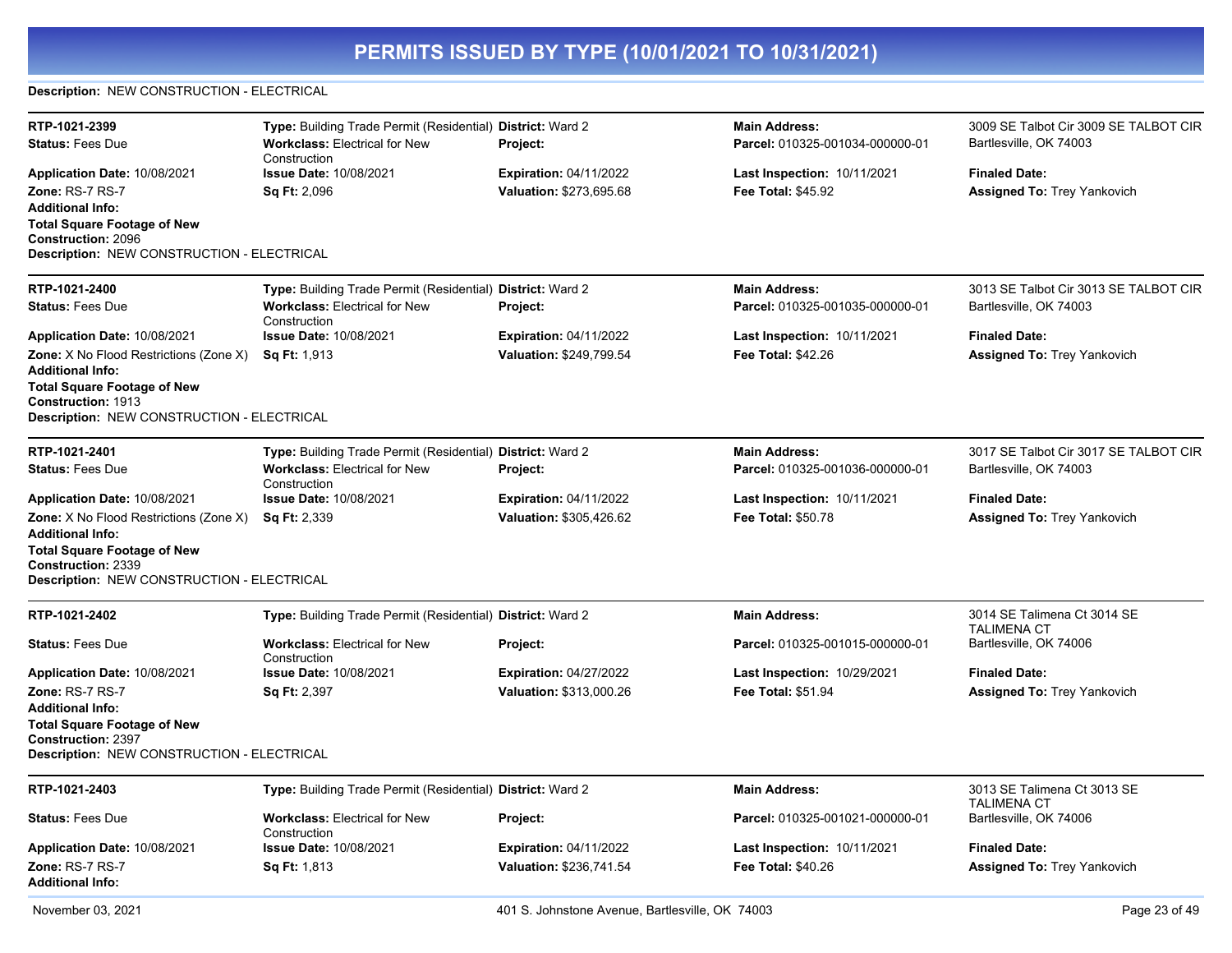### **Total Square Footage of New Construction:** 1813 **Description:** NEW CONSTRUCTION - ELECTRICAL

| RTP-1021-2404                                                  | Type: Building Trade Permit (Residential) District: Ward 5     |                               | <b>Main Address:</b>                                                               | 335 NE Fenway Ave 00335 NE FENWAY<br>AVE                            |
|----------------------------------------------------------------|----------------------------------------------------------------|-------------------------------|------------------------------------------------------------------------------------|---------------------------------------------------------------------|
| <b>Status: Permit Issued</b>                                   | Workclass: Roofing Repair/Replacement Project:<br>(Contractor) |                               | Parcel: 010211-002021-000000-01                                                    | Bartlesville, OK 74006                                              |
| Application Date: 10/11/2021                                   | <b>Issue Date: 10/11/2021</b>                                  | <b>Expiration: 04/11/2022</b> | Last Inspection:                                                                   | <b>Finaled Date:</b>                                                |
| Zone: RS-7 RS-7                                                | <b>Sq Ft: 2,500</b>                                            | Valuation: \$0.00             | <b>Fee Total: \$24.00</b>                                                          | <b>Assigned To: Trey Yankovich</b>                                  |
| <b>Additional Info:</b>                                        |                                                                |                               |                                                                                    |                                                                     |
| Acres (sq. Ft.): 8949.7                                        | Floodway:                                                      | <b>Zoning District: RS-7</b>  | <b>Property Legal Description: LOT 21</b><br>BLK 2 L R NEAVES REVISED              | Digital Signature: jkh                                              |
| <b>CompositeCheck: Yes</b>                                     | MetalCheck: No                                                 | OtherCheck: No                | <b>Material Type:</b>                                                              | <b>Number of SEPARATE structures to be</b><br>Roofed: 1             |
| RTP-1021-2406                                                  | Type: Building Trade Permit (Residential) District: Ward 3     |                               | <b>Main Address:</b>                                                               | 1016 SW Oak 1016 SW OAK                                             |
| <b>Status: Complete</b>                                        | <b>Workclass: Plumbing</b><br>New/Repair/Replace (Contractors) | Project:                      | Parcel: 010237-001017-000000-01                                                    | Bartlesville, OK 74003                                              |
| Application Date: 10/11/2021                                   | <b>Issue Date: 10/11/2021</b>                                  | <b>Expiration: 04/11/2022</b> | Last Inspection: 10/11/2021                                                        | <b>Finaled Date: 10/11/2021</b>                                     |
| <b>Zone: RS-5 RS-5</b>                                         | Sq Ft: 0                                                       | Valuation: \$0.00             | <b>Fee Total: \$24.00</b>                                                          | <b>Assigned To: Trey Yankovich</b>                                  |
| <b>Additional Info:</b>                                        |                                                                |                               |                                                                                    |                                                                     |
| Acres (Sq. Ft.): 6141.81                                       | Floodway:                                                      | <b>Zoning District: RS-5</b>  | <b>NZOD Location Code: RaM01</b>                                                   | <b>Property Legal Description: LOT 17</b><br><b>BLK 1 MC CALEBS</b> |
| BackflowCheck: No                                              | <b>GasLineCheck: Yes</b>                                       | GreaseCheck: No               | ReconfigureCheck: No                                                               | SewerCheck: No                                                      |
| SewerRepairCheck: No                                           | <b>BoilerCheck: No</b>                                         | WaterLineCheck: No            |                                                                                    |                                                                     |
| <b>Description: GAS LINE REPAIR</b>                            |                                                                |                               |                                                                                    |                                                                     |
| RTP-1021-2407                                                  | Type: Building Trade Permit (Residential) District: Ward 1     |                               | <b>Main Address:</b>                                                               | 138 SE Wilshire Ave 138 SE WILSHIRE<br><b>AVE</b>                   |
| <b>Status: Complete</b>                                        | <b>Workclass: Plumbing</b><br>New/Repair/Replace (Contractors) | Project:                      | Parcel: 010222-001007-000000-01                                                    | Bartlesville, OK 74006                                              |
| Application Date: 10/11/2021                                   | <b>Issue Date: 10/11/2021</b>                                  | <b>Expiration: 04/11/2022</b> | Last Inspection: 10/12/2021                                                        | <b>Finaled Date: 10/16/2021</b>                                     |
| Zone: RS-7 RS-7                                                | <b>Sq Ft: 1</b>                                                | Valuation: \$0.00             | Fee Total: \$24.00                                                                 | <b>Assigned To: Trey Yankovich</b>                                  |
| <b>Additional Info:</b>                                        |                                                                |                               |                                                                                    |                                                                     |
| Acres (Sq. Ft.): 10817.5                                       | Floodway:                                                      | <b>Zoning District: RS-7</b>  | <b>Property Legal Description: LOT 7 BLK Digital Signature: jdm</b><br>1 LAWN VIEW |                                                                     |
| <b>BackflowCheck: No</b>                                       | GasLineCheck: No                                               | GreaseQuanity: 0              | GreaseCheck: No                                                                    | ReconfigureCheck: No                                                |
| SewerCheck: No                                                 | SewerRepairCheck: No                                           | <b>BoilerQuantity: 0</b>      | <b>BoilerCheck: No</b>                                                             | <b>WaterLineCheck: Yes</b>                                          |
| <b>Description:</b> water service                              |                                                                |                               |                                                                                    |                                                                     |
| RTP-1021-2408                                                  | Type: Building Trade Permit (Residential) District: Ward 4     |                               | <b>Main Address:</b>                                                               | 129 NW Park Ave 00129 NW PARK AVE                                   |
| <b>Status: Fees Paid</b>                                       | <b>Workclass: Plumbing</b><br>New/Repair/Replace (Homeowner)   | Project:                      | Parcel: 010324-002001-000000-01                                                    | Bartlesville, OK 74003                                              |
| Application Date: 10/12/2021                                   | <b>Issue Date: 10/12/2021</b>                                  | <b>Expiration: 04/11/2022</b> | <b>Last Inspection:</b>                                                            | <b>Finaled Date:</b>                                                |
| Zone: TIF 1 District TIF 1 District<br><b>Additional Info:</b> | Sq Ft: 720                                                     | Valuation: \$0.00             | Fee Total: \$44.00                                                                 | Assigned To: Trey Yankovich                                         |
| Acres (Sq. Ft.): 6718.91                                       | Floodway: 100yr flood                                          | Zoning District: M-2          | <b>NZOD Location Code: Pa0102</b>                                                  | <b>Property Legal Description: LOT 1 BLK</b><br>2 PARKVIEW          |
| <b>Digital Signature:</b> Charles dennison                     |                                                                |                               |                                                                                    |                                                                     |
|                                                                | <b>BackflowCheck: No</b>                                       | GasLineCheck: No              | GreaseQuanity: 0                                                                   | GreaseCheck: No                                                     |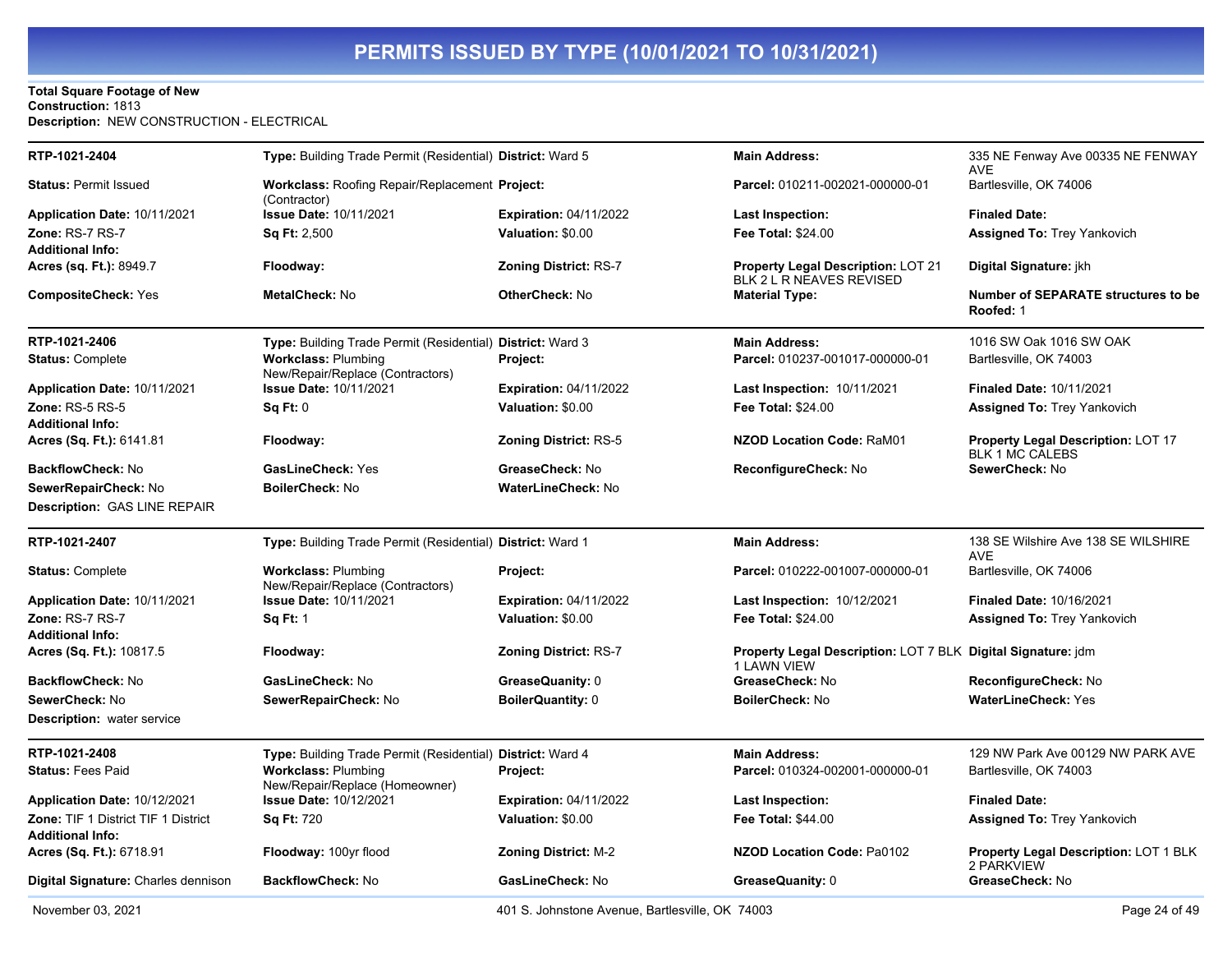| PERMITS ISSUED BY TYPE (10/01/2021 TO 10/31/2021)                                   |                                                                                                            |                               |                                                                                                                  |                                                         |
|-------------------------------------------------------------------------------------|------------------------------------------------------------------------------------------------------------|-------------------------------|------------------------------------------------------------------------------------------------------------------|---------------------------------------------------------|
| ReconfigureCheck: No                                                                | SewerCheck: No                                                                                             | SewerRepairCheck: Yes         | <b>BoilerQuantity: 0</b>                                                                                         | <b>BoilerCheck: No</b>                                  |
| WaterLineCheck: Yes                                                                 |                                                                                                            |                               |                                                                                                                  |                                                         |
|                                                                                     | Description: Repair/replace existing sewer and water connections. Add toilet and sink to workshop building |                               |                                                                                                                  |                                                         |
| RTP-1021-2409                                                                       | Type: Building Trade Permit (Residential) District: Ward 4                                                 |                               | <b>Main Address:</b>                                                                                             | 2875 SE Southport Loop 2875<br>SOUTHPORT LOOP           |
| <b>Status: Permit Issued</b>                                                        | <b>Workclass: Electrical for New</b><br>Construction                                                       | Project:                      | <b>Parcel: 231351-000000-000000-01</b>                                                                           | Bartlesville, OK 74006                                  |
| Application Date: 10/12/2021                                                        | <b>Issue Date: 10/12/2021</b>                                                                              | <b>Expiration: 04/18/2022</b> | Last Inspection: 10/19/2021                                                                                      | <b>Finaled Date:</b>                                    |
| <b>Zone: RS-7 RS-7</b>                                                              | Sq Ft: 3,907                                                                                               | Valuation: \$400,000.00       | <b>Fee Total: \$82.14</b>                                                                                        | Assigned To: Trey Yankovich                             |
| Additional Info:<br><b>Total Square Footage of New</b><br><b>Construction: 3907</b> |                                                                                                            |                               |                                                                                                                  |                                                         |
| <b>Description: NEW CONSTRUCTION - ELECTRIC</b>                                     |                                                                                                            |                               |                                                                                                                  |                                                         |
| RTP-1021-2410                                                                       | Type: Building Trade Permit (Residential) District: Ward 5                                                 |                               | <b>Main Address:</b>                                                                                             | 5815 SE Woodland Rd 5815 SE<br><b>WOODLAND RD</b>       |
| <b>Status: Permit Issued</b>                                                        | Workclass: Plumbing for New<br>Construction                                                                | <b>Project:</b>               | Parcel: 010132-005004-000000-01                                                                                  | Bartlesville, OK 74006                                  |
| <b>Application Date: 10/12/2021</b>                                                 | <b>Issue Date: 10/12/2021</b>                                                                              | <b>Expiration: 04/12/2022</b> | <b>Last Inspection: 10/14/2021</b>                                                                               | <b>Finaled Date:</b>                                    |
| Zone: RS-10/PUD RS-10/PUD                                                           | <b>Sq Ft: 1,800</b>                                                                                        | <b>Valuation: \$75,000.00</b> | <b>Fee Total: \$40.00</b>                                                                                        | <b>Assigned To: Trey Yankovich</b>                      |
| <b>Additional Info:</b><br>UtilityOrderRelated: No                                  | Is this permit accompanied by a<br>building permit?: Yes                                                   |                               |                                                                                                                  |                                                         |
| RTP-1021-2411                                                                       | Type: Building Trade Permit (Residential) District: Ward 5                                                 |                               | <b>Main Address:</b>                                                                                             | 5800 SE Meadowcrest Dr 5800 SE<br><b>MEADOWCREST DR</b> |
| <b>Status: Complete</b>                                                             | <b>Workclass: Plumbing</b><br>New/Repair/Replace (Contractors)                                             | Project:                      | Parcel: 010268-000001-000000-01                                                                                  | Bartlesville, OK 74006                                  |
| <b>Application Date: 10/12/2021</b>                                                 | <b>Issue Date: 10/12/2021</b>                                                                              | <b>Expiration: 04/12/2022</b> | Last Inspection: 10/14/2021                                                                                      | <b>Finaled Date: 10/16/2021</b>                         |
| <b>Zone:</b> X No Flood Restrictions (Zone X)<br><b>Additional Info:</b>            | <b>Sq Ft: 1</b>                                                                                            | Valuation: \$0.00             | <b>Fee Total: \$24.00</b>                                                                                        | <b>Assigned To: Trey Yankovich</b>                      |
| <b>Acres (Sq. Ft.): 14548</b>                                                       | Floodway:                                                                                                  | <b>Zoning District: RS-12</b> | Property Legal Description: LOT 1<br><b>MEADOWCREST</b>                                                          | Digital Signature: jdm                                  |
| BackflowCheck: No                                                                   | GasLineCheck: No                                                                                           | GreaseQuanity: 0              | GreaseCheck: No                                                                                                  | ReconfigureCheck: No                                    |
| SewerCheck: No<br><b>Description:</b> water heater                                  | SewerRepairCheck: No                                                                                       | <b>BoilerQuantity: 1</b>      | <b>BoilerCheck: Yes</b>                                                                                          | WaterLineCheck: No                                      |
| RTP-1021-2412                                                                       | Type: Building Trade Permit (Residential) District: Ward 5                                                 |                               | <b>Main Address:</b>                                                                                             | 4200 NE Nebraska St                                     |
| <b>Status: Fees Due</b>                                                             | <b>Workclass: Electrical</b><br>New/Repair/Replace (Contractors)                                           | <b>Project:</b>               | Parcel: 010999-042613-004000-01                                                                                  | Bartlesville, OK 74006                                  |
| Application Date: 10/12/2021                                                        | <b>Issue Date: 10/12/2021</b>                                                                              | <b>Expiration: 04/11/2022</b> | <b>Last Inspection: 10/12/2021</b>                                                                               | <b>Finaled Date: 10/13/2021</b>                         |
| <b>Zone: RS-7 RS-7</b><br><b>Additional Info:</b>                                   | <b>Sq Ft: 2,000</b>                                                                                        | Valuation: \$0.00             | <b>Fee Total: \$24.00</b>                                                                                        | <b>Assigned To: Trey Yankovich</b>                      |
| Acres (Sq. Ft.): 457875                                                             | <b>Zoning District: RS-7</b>                                                                               | Floodway:                     | <b>Property Legal Description: PART</b><br>SECT 4-26-13 TR 49 50 E 1/2 SE SW<br>NW: W 1/2 SW SE NW: 10 AC BVILLE | Digital Signature: Jerica Morehead                      |
| NewMeterCheck: No                                                                   | ServiceRiserReplace: No                                                                                    | ReplacementMeterCheck: No     | PART SECT (MOBILE MANOR MHP)<br><b>New BreakerQuantity: 0</b>                                                    | NewBreakerCheck: No                                     |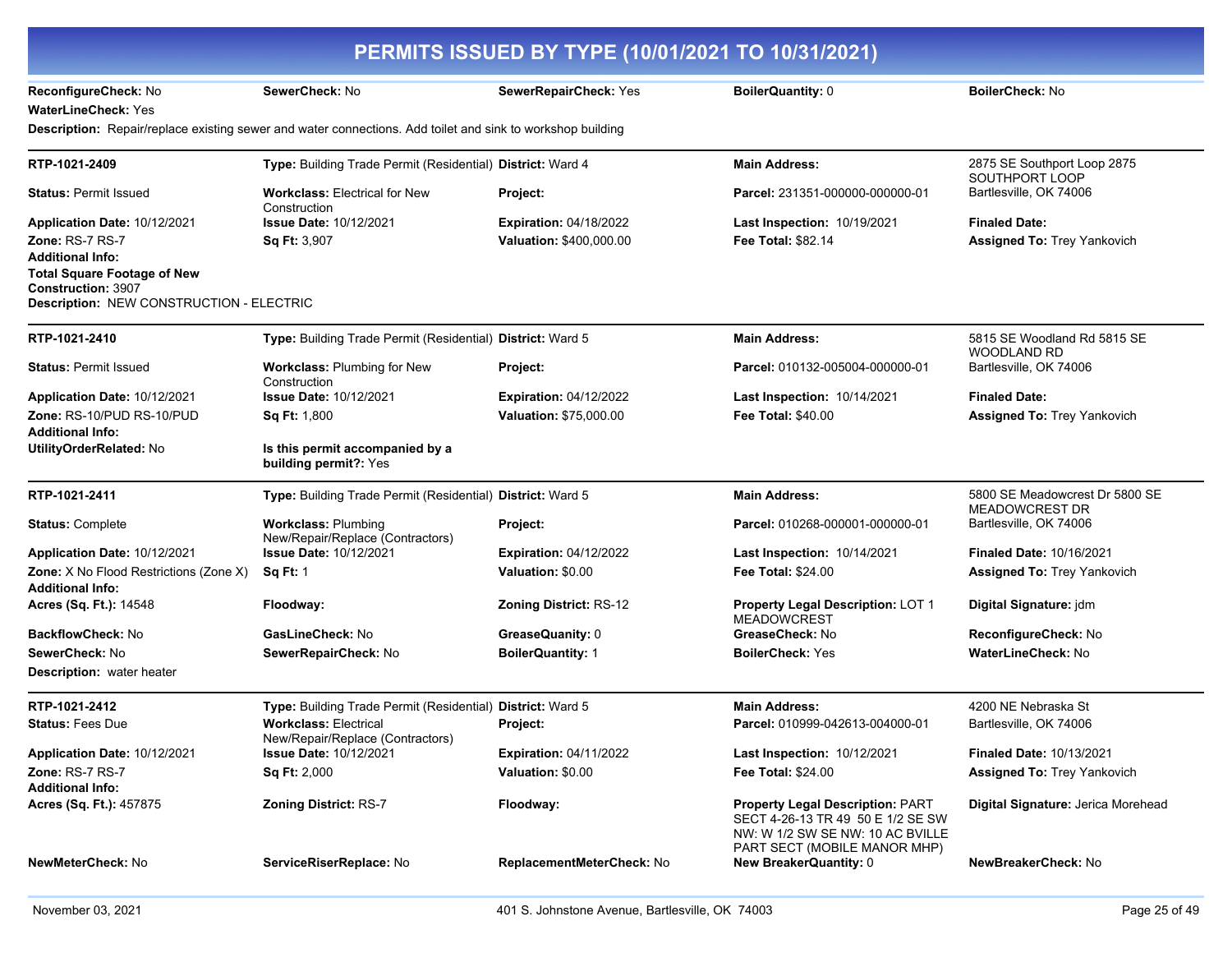| PERMITS ISSUED BY TYPE (10/01/2021 TO 10/31/2021)                           |                                                                  |                                                            |                                                                                    |                                                     |
|-----------------------------------------------------------------------------|------------------------------------------------------------------|------------------------------------------------------------|------------------------------------------------------------------------------------|-----------------------------------------------------|
| ReplacementBreakerCheck: No<br>PoolCheck: No                                | TransferSwitchInstallation: No<br>SolarPanelCheckBox: No         | <b>NewExtensionCheck: Yes</b><br>TemporaryServiceCheck: No | GeneratorCheck: No                                                                 | Generator Quantity: 0                               |
| Description: Repairing electrical from fire                                 |                                                                  |                                                            |                                                                                    |                                                     |
| RTP-1021-2413                                                               | Type: Building Trade Permit (Residential) District: Ward 1       |                                                            | <b>Main Address:</b>                                                               | 560 SE Greystone Ave 560 SE<br><b>GREYSTONE AVE</b> |
| <b>Status: Fees Due</b>                                                     | <b>Workclass: Electrical</b><br>New/Repair/Replace (Contractors) | Project:                                                   | Parcel: 010336-019015-000000-01                                                    | Bartlesville, OK 74006                              |
| Application Date: 10/13/2021                                                | <b>Issue Date: 10/13/2021</b>                                    | <b>Expiration: 04/25/2022</b>                              | <b>Last Inspection: 10/26/2021</b>                                                 | <b>Finaled Date:</b>                                |
| <b>Zone:</b> X No Flood Restrictions (Zone X)<br><b>Additional Info:</b>    | <b>Sq Ft: 933</b>                                                | Valuation: \$0.00                                          | <b>Fee Total: \$24.00</b>                                                          | <b>Assigned To: Trey Yankovich</b>                  |
| Acres (Sq. Ft.): 5402.55                                                    | <b>Zoning District: RS-7</b>                                     | Floodway:                                                  | Property Legal Description: LOT 15<br>BLK 19 PENNINGTON HILLS 3RD                  | Digital Signature: Jerica Morehead                  |
| NewMeterCheck: No                                                           | ServiceRiserReplace: Yes                                         | ReplacementMeterCheck: No                                  | <b>New BreakerQuantity: 0</b>                                                      | NewBreakerCheck: No                                 |
| ReplacementBreakerCheck: No                                                 | <b>TransferSwitchInstallation: No</b>                            | <b>NewExtensionCheck: No</b>                               | GeneratorCheck: No                                                                 | Generator Quantity: 0                               |
| PoolCheck: No                                                               | SolarPanelCheckBox: No                                           | TemporaryServiceCheck: No                                  |                                                                                    |                                                     |
| <b>Description:</b> service rebuild                                         |                                                                  |                                                            |                                                                                    |                                                     |
| RTP-1021-2420                                                               | Type: Building Trade Permit (Residential) District: Ward 2       |                                                            | <b>Main Address:</b>                                                               | 3200 Price Rd, 23                                   |
| <b>Status: Fees Due</b>                                                     | <b>Workclass: Mechanical</b><br>New/Repair/Replace (Contractors) | Project:                                                   | Parcel: 010428-005023-000000-01                                                    | Bartlesville, OK 74006                              |
| Application Date: 10/14/2021                                                | <b>Issue Date: 10/14/2021</b>                                    | <b>Expiration: 04/12/2022</b>                              | <b>Last Inspection: 10/14/2021</b>                                                 | <b>Finaled Date: 10/15/2021</b>                     |
| Zone: X No Flood Restrictions (Zone X)<br><b>Additional Info:</b>           | <b>Sq Ft: 0</b>                                                  | Valuation: \$0.00                                          | <b>Fee Total: \$24.00</b>                                                          | <b>Assigned To: Trey Yankovich</b>                  |
| Acres (Sq. Ft.): 1871.38                                                    | Zoning District: RS-10                                           | Floodway:                                                  | Property Legal Description: UNIT 23-C<br><b>BUILDING 5 SHADOW LAKE VILLAGE</b>     | CommercialHoodCheck: No                             |
| Fireplace / Stove: No                                                       | GasLineCheck: No                                                 | CoilOnlyCheck: No                                          | <b>DuctsVentsCheck: No</b>                                                         | HeatPumpFurnaceCheck: No                            |
| MiniSplitCheck: No                                                          | NewSplitSystemCheck: No                                          | PackageUnitCheck: No                                       | RTUCheck: No                                                                       | SplitSystemChangeOutCheck: Yes                      |
| SplitSystemChangeOutQuantity: 1<br><b>Description: AC &amp; AIR HANDLER</b> | RefrigerationOrCompressorCheck: No WaterHeaterOrBoiler: No       |                                                            |                                                                                    |                                                     |
| RTP-1021-2421                                                               | Type: Building Trade Permit (Residential) District: Ward 2       |                                                            | <b>Main Address:</b>                                                               | 3500 SE Wayside Dr 3500 SE WAYSIDE<br>DR            |
| <b>Status: Permit Issued</b>                                                | <b>Workclass: Electrical</b><br>New/Repair/Replace (Contractors) | Project:                                                   | Parcel: 010226-002003-000000-01                                                    | Bartlesville, OK 74006                              |
| Application Date: 10/14/2021                                                | <b>Issue Date: 10/14/2021</b>                                    | <b>Expiration: 04/13/2022</b>                              | Last Inspection: 10/15/2021                                                        | <b>Finaled Date:</b>                                |
| Zone: X No Flood Restrictions (Zone X)<br><b>Additional Info:</b>           | Sq Ft: 0                                                         | Valuation: \$0.00                                          | <b>Fee Total: \$24.00</b>                                                          | <b>Assigned To: Trey Yankovich</b>                  |
| Acres (Sq. Ft.): 12063.5                                                    | <b>Zoning District: RS-10</b>                                    | Floodway:                                                  | <b>Property Legal Description: LOT 3 BLK NewMeterCheck: No</b><br>2 LIMESTONE HGTS |                                                     |
| ServiceRiserReplace: No                                                     | ReplacementMeterCheck: No                                        | NewBreakerCheck: No                                        | ReplacementBreakerCheck: No                                                        | <b>TransferSwitchInstallation: No</b>               |
| <b>NewExtensionCheck: Yes</b>                                               | GeneratorCheck: No                                               | PoolCheck: No                                              | SolarPanelCheckBox: No                                                             | TemporaryServiceCheck: No                           |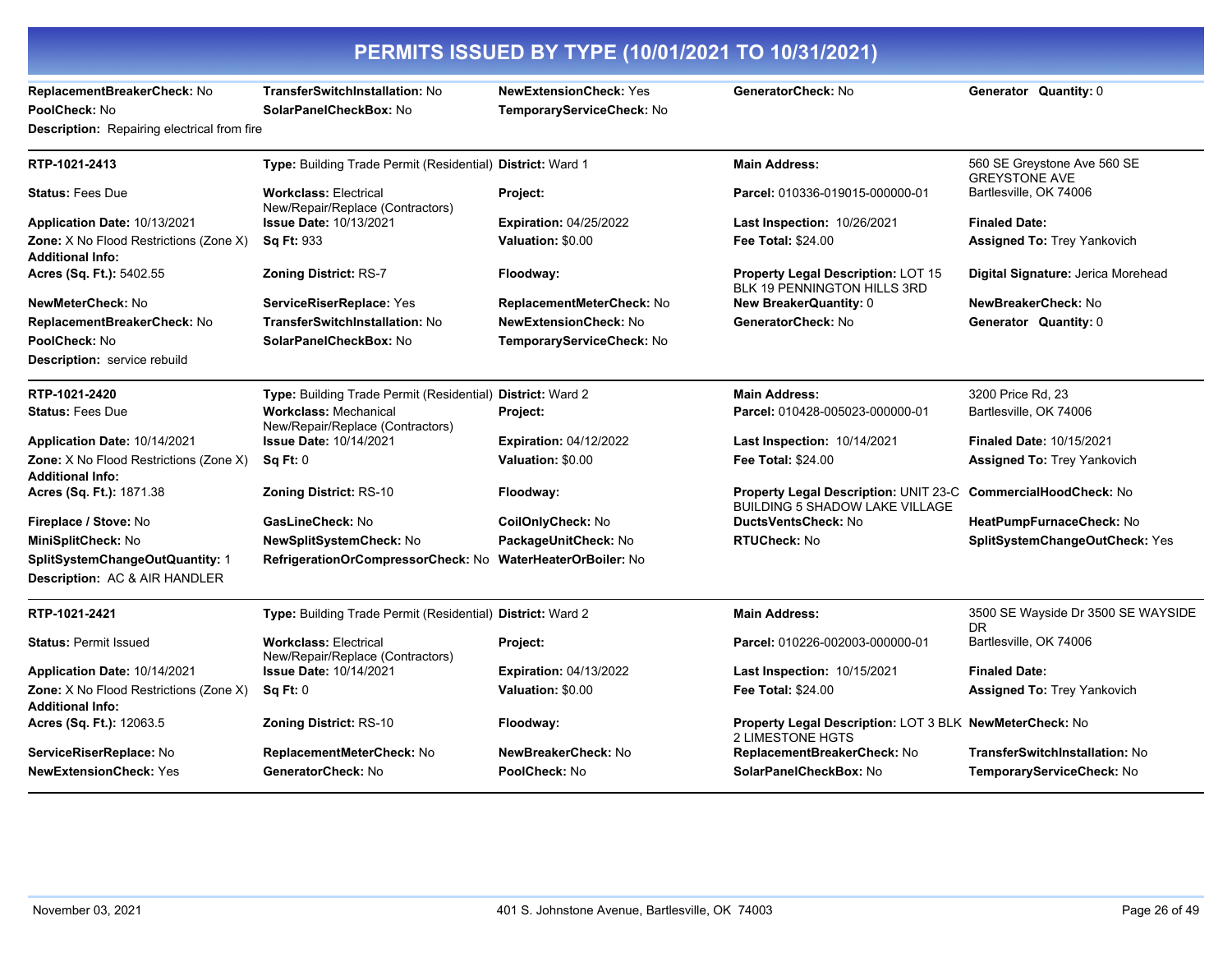| RTP-1021-2422                                                            | Type: Building Trade Permit (Residential) District: Ward 2                              |                                                                           | <b>Main Address:</b>                                                               | 3216 Cambridge 3216 CAMBRIDGE CT                      |
|--------------------------------------------------------------------------|-----------------------------------------------------------------------------------------|---------------------------------------------------------------------------|------------------------------------------------------------------------------------|-------------------------------------------------------|
| <b>Status: Fees Due</b>                                                  | <b>Workclass: Plumbing</b><br>New/Repair/Replace (Contractors)                          | Project:                                                                  | Parcel: 010083-003002-000000-01                                                    | Bartlesville, OK 74006                                |
| Application Date: 10/14/2021                                             | <b>Issue Date: 10/14/2021</b>                                                           | <b>Expiration: 04/12/2022</b>                                             | Last Inspection:                                                                   | <b>Finaled Date:</b>                                  |
| Zone: RS-10 RS-10                                                        | <b>Sq Ft: 1</b>                                                                         | Valuation: \$0.00                                                         | <b>Fee Total: \$24.00</b>                                                          | <b>Assigned To: Trey Yankovich</b>                    |
| <b>Additional Info:</b>                                                  |                                                                                         |                                                                           |                                                                                    |                                                       |
| Acres (Sq. Ft.): 12913.4                                                 | Floodway:                                                                               | Zoning District: RS-10                                                    | Property Legal Description: LOT 2 BLK Digital Signature: Jdm<br>3 COLONIAL EST 6TH |                                                       |
| <b>BackflowCheck: No</b>                                                 | GasLineCheck: No                                                                        | <b>GreaseQuanity:</b> 0                                                   | GreaseCheck: No                                                                    | ReconfigureCheck: No                                  |
| SewerCheck: No                                                           | SewerRepairCheck: No                                                                    | <b>BoilerQuantity: 1</b>                                                  | <b>BoilerCheck: Yes</b>                                                            | <b>WaterLineCheck: No</b>                             |
| <b>Description: Water heater</b>                                         |                                                                                         |                                                                           |                                                                                    |                                                       |
| RTP-1021-2423                                                            | Type: Building Trade Permit (Residential) District: Ward 5                              |                                                                           | <b>Main Address:</b>                                                               | 5905 SE Martin PI 5905 SE MARTIN PL                   |
| <b>Status: Fees Due</b>                                                  | <b>Workclass: Plumbing</b><br>New/Repair/Replace (Contractors)                          | Project:                                                                  | Parcel: 010264-001027-000000-01                                                    | Bartlesville, OK 74006                                |
| Application Date: 10/15/2021                                             | <b>Issue Date: 10/15/2021</b>                                                           | <b>Expiration: 04/13/2022</b>                                             | Last Inspection:                                                                   | <b>Finaled Date:</b>                                  |
| <b>Zone:</b> X No Flood Restrictions (Zone X)<br><b>Additional Info:</b> | Sq Ft: 0                                                                                | Valuation: \$0.00                                                         | <b>Fee Total: \$24.00</b>                                                          | <b>Assigned To: Trey Yankovich</b>                    |
| <b>Acres (Sq. Ft.): 13140.3</b>                                          | Floodway:                                                                               | <b>Zoning District: RS-10</b>                                             | <b>Property Legal Description: LOT 27</b><br><b>BLK 1 MARTIN MANOR</b>             | Digital Signature: jdm                                |
| <b>BackflowCheck: No</b>                                                 | GasLineCheck: No                                                                        | GreaseQuanity: 0                                                          | GreaseCheck: No                                                                    | ReconfigureCheck: No                                  |
| SewerCheck: No                                                           | SewerRepairCheck: No                                                                    | <b>BoilerQuantity: 1</b>                                                  | <b>BoilerCheck: Yes</b>                                                            | <b>WaterLineCheck: No</b>                             |
| <b>Description:</b> water heater                                         |                                                                                         |                                                                           |                                                                                    |                                                       |
| RTP-1021-2424                                                            | Type: Building Trade Permit (Residential) District: Ward 4                              |                                                                           | <b>Main Address:</b>                                                               | 344 NW Margarite Ave 344 NW<br><b>MARGARITE AVE</b>   |
| <b>Status: Permit Issued</b>                                             | <b>Workclass: Electrical for New</b><br>Construction                                    | Project:                                                                  | Parcel: 010300-005007-000000-01                                                    | Bartlesville, OK 74003                                |
| Application Date: 10/15/2021                                             | <b>Issue Date: 10/15/2021</b>                                                           | <b>Expiration: 04/13/2022</b>                                             | <b>Last Inspection: 10/25/2021</b>                                                 | <b>Finaled Date:</b>                                  |
| Zone: RS-7 RS-7                                                          | <b>Sq Ft: 1,800</b>                                                                     | Valuation: \$40,000.00                                                    | <b>Fee Total: \$40.00</b>                                                          | <b>Assigned To: Trey Yankovich</b>                    |
| <b>Additional Info:</b>                                                  |                                                                                         |                                                                           |                                                                                    |                                                       |
|                                                                          |                                                                                         |                                                                           |                                                                                    |                                                       |
| RTP-1021-2425                                                            | Type: Building Trade Permit (Residential) District: Ward 4                              |                                                                           | <b>Main Address:</b>                                                               | 130 NW Mockingbird Ln 130 NW<br><b>MOCKINGBIRD LN</b> |
| <b>Status: Permit Issued</b>                                             | Workclass: Roofing Repair/Replacement Project:<br>(Contractor)                          |                                                                           | Parcel: 010300-010002-000000-01                                                    | Bartlesville, OK 74003                                |
| Application Date: 10/18/2021                                             | <b>Issue Date: 10/18/2021</b>                                                           | <b>Expiration: 04/18/2022</b>                                             | Last Inspection:                                                                   | <b>Finaled Date:</b>                                  |
| <b>Zone: RS-7 RS-7</b>                                                   | <b>Sq Ft: 2,300</b>                                                                     | Valuation: \$0.00                                                         | <b>Fee Total: \$24.00</b>                                                          | <b>Assigned To: Trey Yankovich</b>                    |
| <b>Additional Info:</b>                                                  |                                                                                         |                                                                           |                                                                                    |                                                       |
| OtherCheck: No                                                           | <b>Material Type:</b>                                                                   | Number of SEPARATE structures to be Acres (sq. Ft.): 8220.54<br>Roofed: 1 |                                                                                    | Floodway:                                             |
| <b>Zoning District: RS-7</b>                                             | Property Legal Description: LOT 2 BLK Digital Signature: jkh<br>10 OAK PARK VILLAGE SC1 |                                                                           | <b>CompositeCheck: Yes</b>                                                         | <b>MetalCheck: No</b>                                 |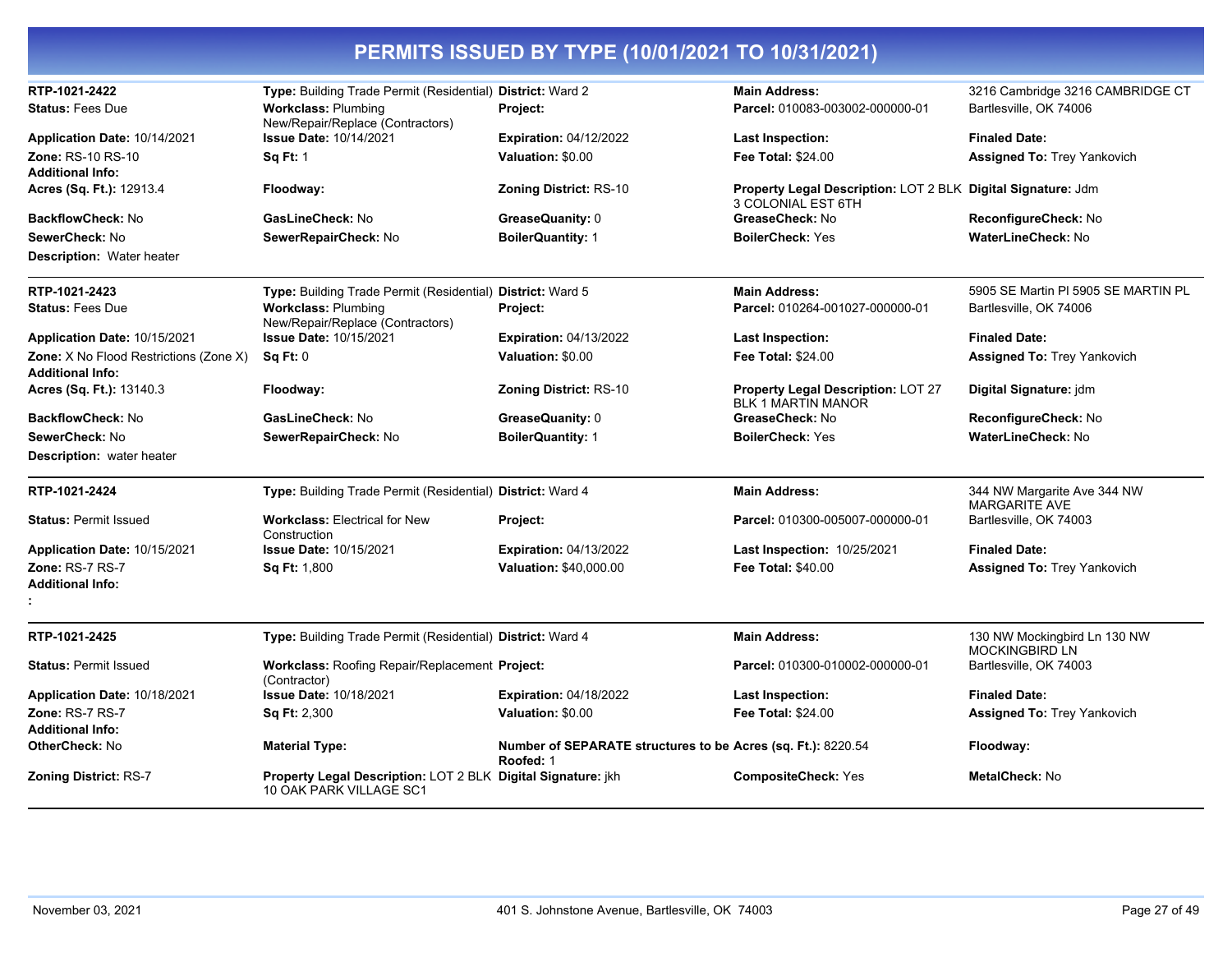|                                                                                                 |                                                                  | PERMITS ISSUED BY TYPE (10/01/2021 TO 10/31/2021) |                                                                                                                                                                 |                                                     |
|-------------------------------------------------------------------------------------------------|------------------------------------------------------------------|---------------------------------------------------|-----------------------------------------------------------------------------------------------------------------------------------------------------------------|-----------------------------------------------------|
| RTP-1021-2426                                                                                   | Type: Building Trade Permit (Residential) District: Ward 2       |                                                   | <b>Main Address:</b>                                                                                                                                            | 3500 SE Wayside Dr 3500 SE WAYSIDE<br>DR.           |
| <b>Status: Complete</b>                                                                         | <b>Workclass: Mechanical</b><br>New/Repair/Replace (Contractors) | Project:                                          | Parcel: 010226-002003-000000-01                                                                                                                                 | Bartlesville, OK 74006                              |
| Application Date: 10/18/2021                                                                    | <b>Issue Date: 10/18/2021</b>                                    | <b>Expiration: 04/18/2022</b>                     | <b>Last Inspection: 10/18/2021</b>                                                                                                                              | <b>Finaled Date: 10/19/2021</b>                     |
| <b>Zone:</b> X No Flood Restrictions (Zone X)<br><b>Additional Info:</b>                        | <b>Sq Ft: 0</b>                                                  | Valuation: \$0.00                                 | <b>Fee Total: \$24.00</b>                                                                                                                                       | <b>Assigned To: Trey Yankovich</b>                  |
| Acres (Sq. Ft.): 12063.5                                                                        | <b>Zoning District: RS-10</b>                                    | Floodway:                                         | Property Legal Description: LOT 3 BLK CommercialHoodCheck: No<br><b>2 LIMESTONE HGTS</b>                                                                        |                                                     |
| Fireplace / Stove: No                                                                           | GasLineCheck: No                                                 | CoilOnlyCheck: No                                 | DuctsVentsCheck: No                                                                                                                                             | HeatPumpFurnaceCheck: No                            |
| MiniSplitCheck: No                                                                              | <b>NewSplitSystemCheck: No</b>                                   | PackageUnitCheck: No                              | <b>RTUCheck: No</b>                                                                                                                                             | SplitSystemChangeOutCheck: No                       |
| RefrigerationOrCompressorCheck: No WaterHeaterOrBoiler: Yes<br><b>Description: WATER HEATER</b> |                                                                  | <b>WaterHeaterOrBoilerCheck: 1</b>                |                                                                                                                                                                 |                                                     |
| RTP-1021-2427                                                                                   | Type: Building Trade Permit (Residential) District: Ward 5       |                                                   | <b>Main Address:</b>                                                                                                                                            | 1428 SE Manor Dr 1428 SE MANOR DR                   |
| <b>Status: Fees Due</b>                                                                         | <b>Workclass: Electrical</b><br>New/Repair/Replace (Contractors) | Project:                                          | Parcel: 010999-152613-003000-11                                                                                                                                 | Bartlesville, OK 74006                              |
| Application Date: 10/18/2021                                                                    | Issue Date: 10/18/2021                                           | <b>Expiration: 04/18/2022</b>                     | Last Inspection:                                                                                                                                                | <b>Finaled Date:</b>                                |
| <b>Zone: RS-12 RS-12</b><br><b>Additional Info:</b>                                             | Sq Ft: 0                                                         | Valuation: \$0.00                                 | Fee Total: \$24.00                                                                                                                                              | Assigned To: Trey Yankovich                         |
| Acres (Sq. Ft.): 39631.7                                                                        | Zoning District: RS-12                                           | Floodway:                                         | <b>Property Legal Description: PART</b><br>SECT 15-26-13 BEG 25 E OF SW COR<br>SE NE SW GO N 132 E 300 S 132 W<br>300 TO BEG: .91 AC BVILLE PART<br><b>SECT</b> | Digital Signature: Clc                              |
| NewMeterCheck: No                                                                               | ServiceRiserReplace: No                                          | ReplacementMeterCheck: No                         | <b>New BreakerQuantity: 0</b>                                                                                                                                   | NewBreakerCheck: No                                 |
| ReplacementBreakerCheck: No                                                                     | TransferSwitchInstallation: No                                   | <b>NewExtensionCheck: No</b>                      | GeneratorCheck: No                                                                                                                                              | Generator Quantity: 0                               |
| PoolCheck: Yes                                                                                  | SolarPanelCheckBox: No                                           | TemporaryServiceCheck: No                         |                                                                                                                                                                 |                                                     |
| <b>Description:</b> Pool service install and grounding                                          |                                                                  |                                                   |                                                                                                                                                                 |                                                     |
| RTP-1021-2428                                                                                   | Type: Building Trade Permit (Residential) District: Ward 3       |                                                   | <b>Main Address:</b>                                                                                                                                            | 1401 SE Delaware Ave 1401 SE<br><b>DELAWARE AVE</b> |
| <b>Status: Complete</b>                                                                         | Workclass: Roofing Repair/Replacement Project:<br>(Homeowner)    |                                                   | Parcel: 010010-001004-000000-01                                                                                                                                 | Bartlesville, OK 74003                              |
| Application Date: 10/18/2021                                                                    | <b>Issue Date: 10/18/2021</b>                                    | <b>Expiration: 04/19/2022</b>                     | <b>Last Inspection: 10/21/2021</b>                                                                                                                              | <b>Finaled Date: 10/21/2021</b>                     |
| <b>Zone: RS-5 RS-5</b><br><b>Additional Info:</b>                                               | Sq Ft: 0                                                         | Valuation: \$0.00                                 | Fee Total: \$24.00                                                                                                                                              | Assigned To: Trey Yankovich                         |
| Acres (sq. Ft.): 8778.69                                                                        | Floodway:                                                        | <b>Zoning District: RS-5</b>                      | Property Legal Description: LOT 4 N<br>10 LOT 5 BLK 1 ARMSTRONG<br><b>HEIGHTS</b>                                                                               | <b>CompositeCheck: Yes</b>                          |
| <b>MetalCheck: No</b>                                                                           | <b>OtherCheck: No</b>                                            | Number of SEPARATE structures to be<br>Roofed: 1  |                                                                                                                                                                 |                                                     |
| <b>Description: ROOF</b>                                                                        |                                                                  |                                                   |                                                                                                                                                                 |                                                     |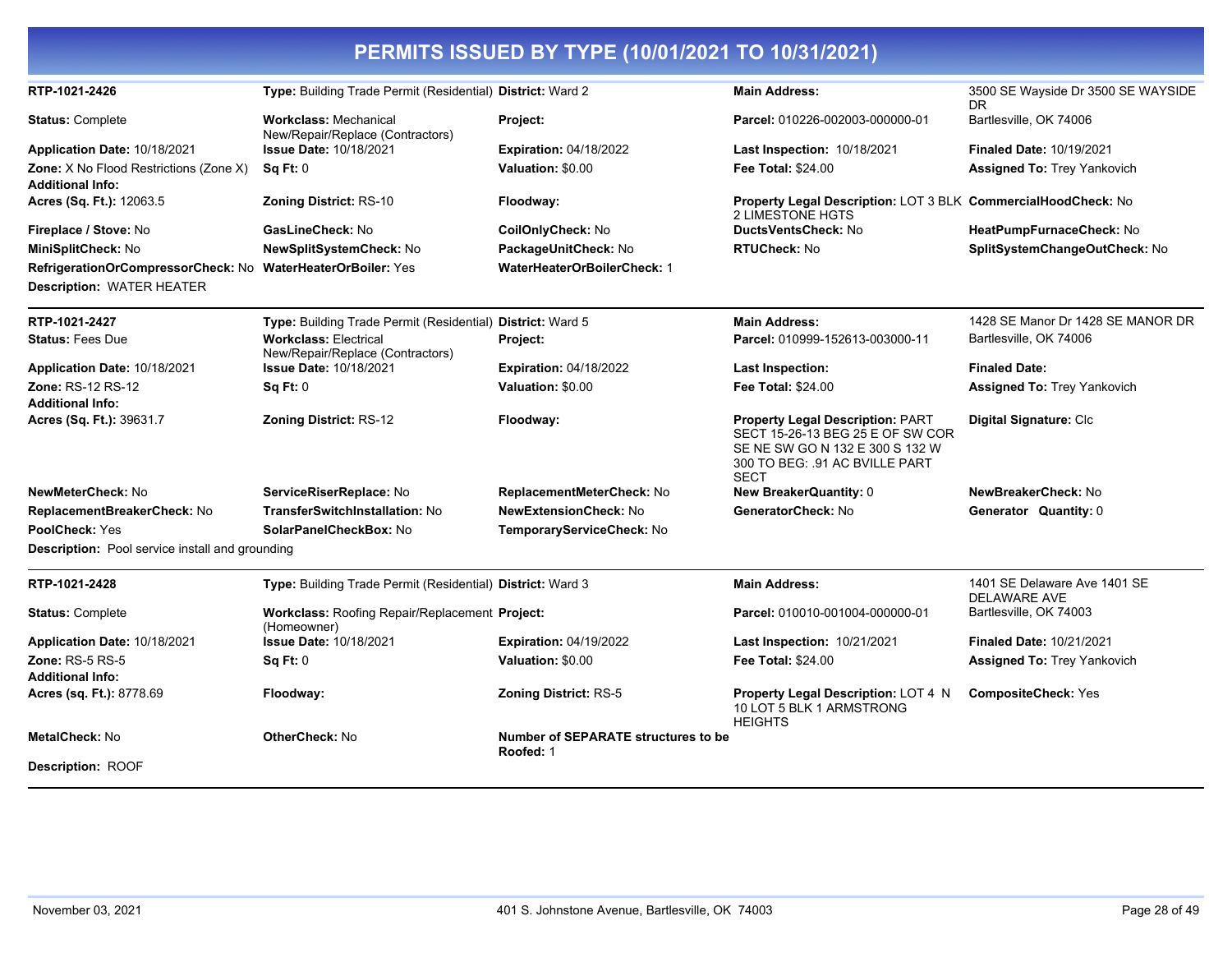| PERMITS ISSUED BY TYPE (10/01/2021 TO 10/31/2021)                                                           |                                                                |                                                          |                                                                          |                                                               |
|-------------------------------------------------------------------------------------------------------------|----------------------------------------------------------------|----------------------------------------------------------|--------------------------------------------------------------------------|---------------------------------------------------------------|
| RTP-1021-2432                                                                                               | Type: Building Trade Permit (Residential) District: Ward 1     |                                                          | <b>Main Address:</b>                                                     | 2525 SE Cherokee Hills PI 2525 SE<br><b>CHEROKEE HILLS PL</b> |
| <b>Status: Fees Paid</b>                                                                                    | <b>Workclass: Plumbing</b><br>New/Repair/Replace (Contractors) | Project:                                                 | Parcel: 010556-000007-000000-01                                          | Bartlesville, OK 74006                                        |
| Application Date: 10/18/2021                                                                                | <b>Issue Date: 10/18/2021</b>                                  | <b>Expiration: 04/18/2022</b>                            | <b>Last Inspection:</b>                                                  | <b>Finaled Date:</b>                                          |
| Zone:                                                                                                       | Sa Ft: 0                                                       | Valuation: \$0.00                                        | <b>Fee Total: \$24.00</b>                                                | <b>Assigned To: Trey Yankovich</b>                            |
| <b>Additional Info:</b>                                                                                     |                                                                |                                                          |                                                                          |                                                               |
| Digital Signature: TRACY DAIGLE                                                                             | <b>BackflowCheck: No</b>                                       | GasLineCheck: No                                         | GreaseQuanity: 0                                                         | GreaseCheck: No                                               |
| ReconfigureCheck: No                                                                                        | SewerCheck: No                                                 | SewerRepairCheck: No                                     | <b>BoilerQuantity: 0</b>                                                 | <b>BoilerCheck: No</b>                                        |
| <b>WaterLineCheck: Yes</b>                                                                                  |                                                                |                                                          |                                                                          |                                                               |
| <b>Description:</b> Remodel--replace existing plumbing in house                                             |                                                                |                                                          |                                                                          |                                                               |
| RTP-1021-2433                                                                                               | Type: Building Trade Permit (Residential) District: Ward 3     |                                                          | <b>Main Address:</b>                                                     | 508 SE Denver Rd 508 SE DENVER RD                             |
| <b>Status: Fees Due</b>                                                                                     | <b>Workclass: Plumbing</b><br>New/Repair/Replace (Contractors) | Project:                                                 | Parcel: 010062-005011-000000-01                                          | Bartlesville, OK 74003                                        |
| Application Date: 10/19/2021                                                                                | <b>Issue Date: 10/19/2021</b>                                  | <b>Expiration: 04/18/2022</b>                            | Last Inspection: 10/19/2021                                              | <b>Finaled Date: 10/20/2021</b>                               |
| <b>Zone: RS-5 RS-5</b>                                                                                      | <b>Sq Ft: 3,000</b>                                            | Valuation: \$0.00                                        | <b>Fee Total: \$24.00</b>                                                | Assigned To: Trey Yankovich                                   |
| <b>Additional Info:</b>                                                                                     |                                                                |                                                          |                                                                          |                                                               |
| Acres (Sq. Ft.): 14361.6                                                                                    | Floodway:                                                      | <b>Zoning District: RS-5</b>                             | <b>Property Legal Description: LOT 11</b><br><b>BLK 5 CHEROKEE HILLS</b> | Digital Signature: Mike Bouvier                               |
| BackflowCheck: No                                                                                           | GasLineCheck: No                                               | GreaseQuanity: 0                                         | GreaseCheck: No                                                          | ReconfigureCheck: No                                          |
| SewerCheck: No                                                                                              | SewerRepairCheck: No                                           | <b>BoilerQuantity: 1</b>                                 | <b>BoilerCheck: Yes</b>                                                  | <b>WaterLineCheck: No</b>                                     |
| <b>Description: Water heater</b>                                                                            |                                                                |                                                          |                                                                          |                                                               |
| RTP-1021-2434                                                                                               | Type: Building Trade Permit (Residential) District: Ward 2     |                                                          | <b>Main Address:</b>                                                     | 3018 SE Talbot Cir 3018 SE TALBOT CIR                         |
| <b>Status: Permit Issued</b>                                                                                | Workclass: Plumbing for New<br>Construction                    | Project:                                                 | Parcel: 010325-001028-000000-01                                          | Bartlesville, OK 74003                                        |
| Application Date: 10/19/2021                                                                                | <b>Issue Date: 10/19/2021</b>                                  | <b>Expiration: 04/18/2022</b>                            | <b>Last Inspection: 10/19/2021</b>                                       | <b>Finaled Date:</b>                                          |
| Zone: X No Flood Restrictions (Zone X)                                                                      | <b>Sq Ft: 2,366</b>                                            | Valuation: \$308,952.28                                  | <b>Fee Total: \$51.32</b>                                                | <b>Assigned To: Trey Yankovich</b>                            |
| <b>Additional Info:</b>                                                                                     |                                                                |                                                          |                                                                          |                                                               |
| <b>Total Square Footage of New</b><br>Construction: 2366                                                    | <b>UtilityOrderRelated: Yes</b>                                | Is this permit accompanied by a<br>building permit?: Yes |                                                                          |                                                               |
| Description: NEW CONSTRUCTION - PLUMBING                                                                    |                                                                |                                                          |                                                                          |                                                               |
| RTP-1021-2435                                                                                               | Type: Building Trade Permit (Residential) District: Ward 2     |                                                          | <b>Main Address:</b>                                                     | 3010 SE Talbot Cir 3010 SE TALBOT CIR                         |
| <b>Status: Permit Issued</b>                                                                                | Workclass: Plumbing for New<br>Construction                    | Project:                                                 | Parcel: 010325-001030-000000-01                                          | Bartlesville, OK 74003                                        |
| Application Date: 10/19/2021                                                                                | <b>Issue Date: 10/19/2021</b>                                  | <b>Expiration: 04/18/2022</b>                            | <b>Last Inspection: 10/19/2021</b>                                       | <b>Finaled Date:</b>                                          |
| Zone: RS-7 RS-7                                                                                             | <b>Sq Ft: 1,773</b>                                            | Valuation: \$231,518.34                                  | <b>Fee Total: \$39.46</b>                                                | <b>Assigned To: Trey Yankovich</b>                            |
| <b>Additional Info:</b>                                                                                     |                                                                |                                                          |                                                                          |                                                               |
| <b>Total Square Footage of New</b><br><b>Construction: 1773</b><br>Description: NEW CONSTRUCTION - PLUMBING | <b>UtilityOrderRelated: Yes</b>                                | Is this permit accompanied by a<br>building permit?: Yes |                                                                          |                                                               |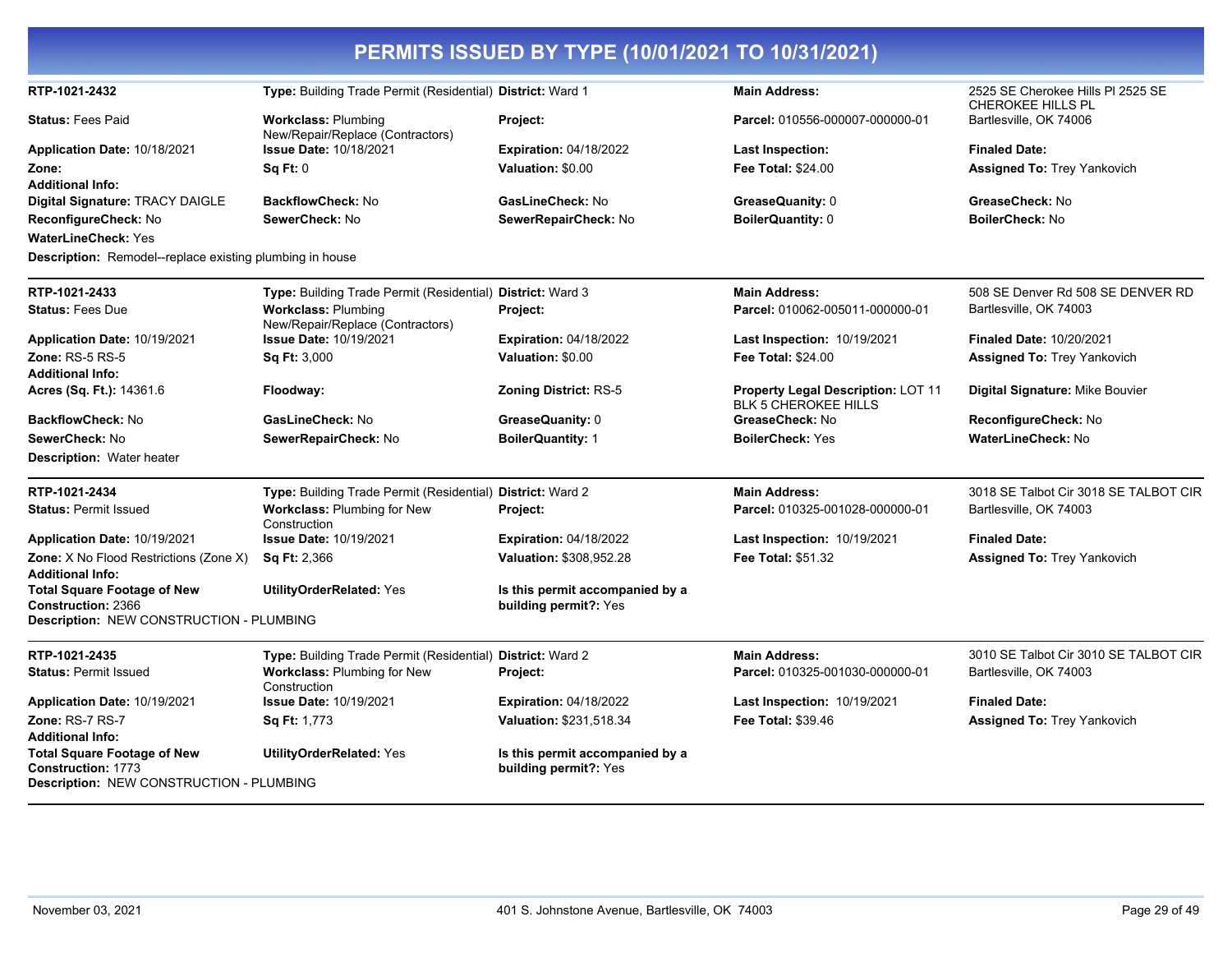| PERMITS ISSUED BY TYPE (10/01/2021 TO 10/31/2021)                            |                                                            |                                                          |                                    |                                                   |
|------------------------------------------------------------------------------|------------------------------------------------------------|----------------------------------------------------------|------------------------------------|---------------------------------------------------|
| RTP-1021-2436                                                                | Type: Building Trade Permit (Residential) District: Ward 2 |                                                          | <b>Main Address:</b>               | 3217 SE Lincoln Rd 3217 SE LINCOLN<br><b>RD</b>   |
| <b>Status: Permit Issued</b>                                                 | <b>Workclass: Plumbing for New</b><br>Construction         | <b>Project:</b>                                          | Parcel: 010325-004004-000000-01    | Bartlesville, OK 74003                            |
| Application Date: 10/19/2021                                                 | <b>Issue Date: 10/19/2021</b>                              | <b>Expiration: 04/18/2022</b>                            | Last Inspection: 10/20/2021        | <b>Finaled Date:</b>                              |
| Zone: RS-7 RS-7                                                              | Sq Ft: 2,397                                               | Valuation: \$313,000.26                                  | Fee Total: \$51.94                 | Assigned To: Trey Yankovich                       |
| <b>Additional Info:</b>                                                      |                                                            |                                                          |                                    |                                                   |
| <b>Total Square Footage of New</b>                                           | <b>UtilityOrderRelated: Yes</b>                            | Is this permit accompanied by a                          |                                    |                                                   |
| <b>Construction: 2397</b><br><b>Description: NEW CONSTRUCTION - PLUMBING</b> |                                                            | building permit?: Yes                                    |                                    |                                                   |
|                                                                              |                                                            |                                                          |                                    |                                                   |
| RTP-1021-2437                                                                | Type: Building Trade Permit (Residential) District: Ward 2 |                                                          | <b>Main Address:</b>               | 3002 SE Talimena Ct 3002 SE<br><b>TALIMENA CT</b> |
| <b>Status: Permit Issued</b>                                                 | Workclass: Plumbing for New<br>Construction                | Project:                                                 | Parcel: 010325-001018-000000-01    | Bartlesville, OK 74003                            |
| Application Date: 10/19/2021                                                 | <b>Issue Date: 10/19/2021</b>                              | <b>Expiration: 04/18/2022</b>                            | Last Inspection: 10/19/2021        | <b>Finaled Date:</b>                              |
| Zone: RS-7 RS-7                                                              | <b>Sq Ft: 2,339</b>                                        | Valuation: \$305,426.62                                  | <b>Fee Total: \$50.78</b>          | <b>Assigned To: Trey Yankovich</b>                |
| <b>Additional Info:</b><br><b>Total Square Footage of New</b>                | <b>UtilityOrderRelated: Yes</b>                            | Is this permit accompanied by a                          |                                    |                                                   |
| <b>Construction: 2339</b><br>Description: NEW CONSTRUCTION - PLUMBING        |                                                            | building permit?: Yes                                    |                                    |                                                   |
|                                                                              |                                                            |                                                          |                                    |                                                   |
| RTP-1021-2438                                                                | Type: Building Trade Permit (Residential) District: Ward 2 |                                                          | <b>Main Address:</b>               | 3118 SE Talimena Ct 3118 SE<br><b>TALIMENA CT</b> |
| <b>Status: Permit Issued</b>                                                 | Workclass: Plumbing for New<br>Construction                | <b>Project:</b>                                          | Parcel: 010325-001010-000000-01    | Bartlesville, OK 74003                            |
| Application Date: 10/19/2021                                                 | <b>Issue Date: 10/19/2021</b>                              | <b>Expiration: 04/18/2022</b>                            | Last Inspection:                   | <b>Finaled Date:</b>                              |
| Zone: X No Flood Restrictions (Zone X)<br><b>Additional Info:</b>            | <b>Sq Ft: 2,190</b>                                        | Valuation: \$285,970.20                                  | <b>Fee Total: \$47.80</b>          | <b>Assigned To: Trey Yankovich</b>                |
| <b>Total Square Footage of New</b><br><b>Construction: 2190</b>              | <b>UtilityOrderRelated: Yes</b>                            | Is this permit accompanied by a<br>building permit?: Yes |                                    |                                                   |
| Description: NEW CONSTRUCTION - PLUMBING                                     |                                                            |                                                          |                                    |                                                   |
| RTP-1021-2439                                                                | Type: Building Trade Permit (Residential) District: Ward 2 |                                                          | <b>Main Address:</b>               | 3114 SE Talimena Ct 3114 SE<br><b>TALIMENA CT</b> |
| <b>Status: Permit Issued</b>                                                 | Workclass: Plumbing for New<br>Construction                | <b>Project:</b>                                          | Parcel: 010325-001011-000000-01    | Bartlesville, OK 74003                            |
| Application Date: 10/19/2021                                                 | <b>Issue Date: 10/19/2021</b>                              | <b>Expiration: 04/18/2022</b>                            | Last Inspection:                   | <b>Finaled Date:</b>                              |
| Zone: RS-7 RS-7                                                              | <b>Sq Ft: 2,341</b>                                        | Valuation: \$305,687.78                                  | <b>Fee Total: \$50.82</b>          | Assigned To: Trey Yankovich                       |
| <b>Additional Info:</b>                                                      |                                                            |                                                          |                                    |                                                   |
| <b>Total Square Footage of New</b><br><b>Construction: 2341</b>              | <b>UtilityOrderRelated: Yes</b>                            | Is this permit accompanied by a<br>building permit?: Yes |                                    |                                                   |
| Description: NEW CONSTRUCTION - PLUMBING                                     |                                                            |                                                          |                                    |                                                   |
| RTP-1021-2440                                                                | Type: Building Trade Permit (Residential) District: Ward 1 |                                                          | <b>Main Address:</b>               | 1600 SE Lariat Dr 1600 SE LARIAT DR               |
| <b>Status: Complete</b>                                                      | Workclass: Roofing Repair/Replacement Project:             |                                                          | Parcel: 010384-009007-000000-01    | Bartlesville, OK 74006                            |
| Application Date: 10/19/2021                                                 | (Contractor)<br><b>Issue Date: 10/19/2021</b>              | <b>Expiration: 04/19/2022</b>                            | <b>Last Inspection: 10/21/2021</b> | <b>Finaled Date: 10/21/2021</b>                   |
| Zone: X No Flood Restrictions (Zone X)<br><b>Additional Info:</b>            | <b>Sq Ft: 3,200</b>                                        | Valuation: \$0.00                                        | Fee Total: \$24.00                 | <b>Assigned To: Trey Yankovich</b>                |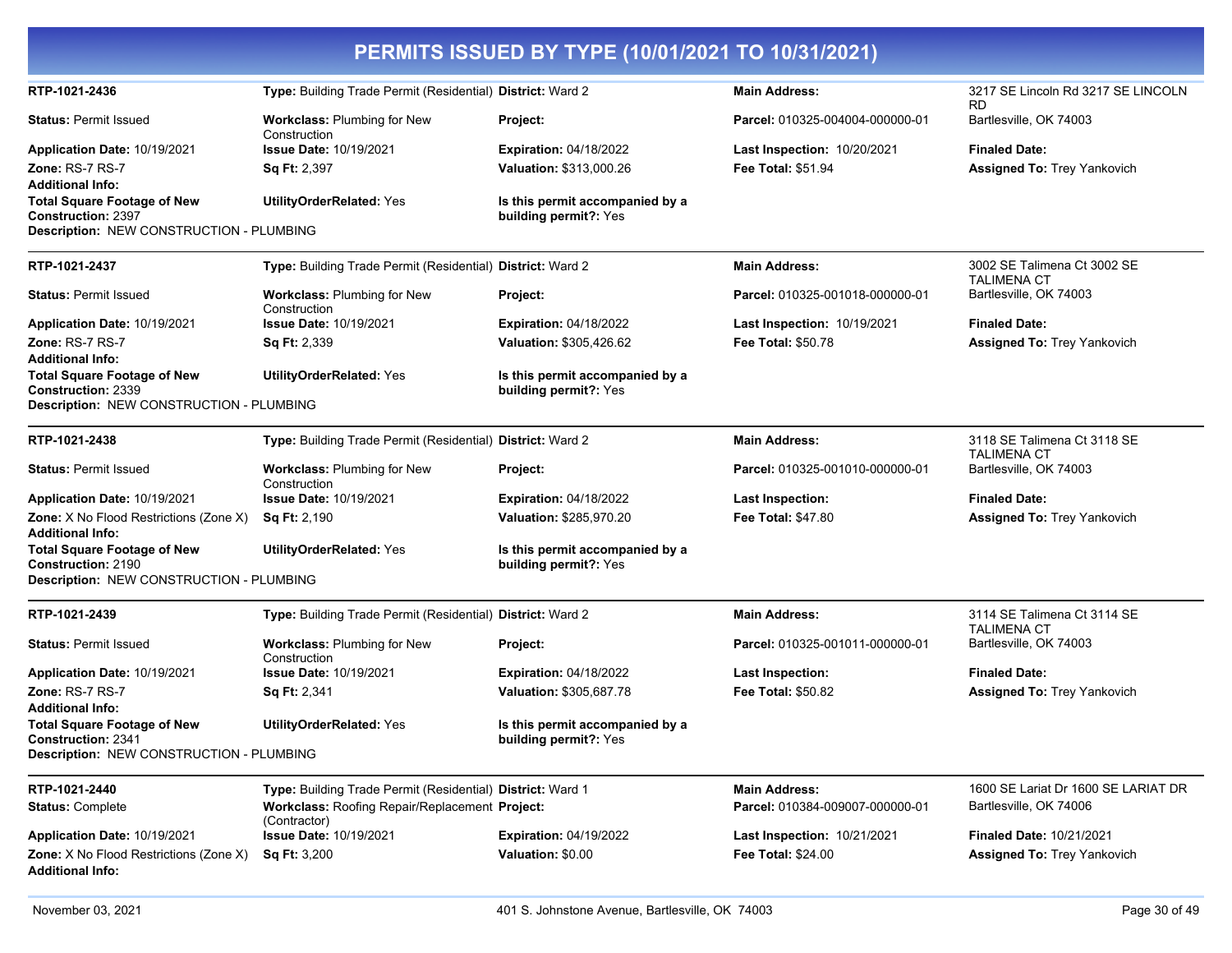| PERMITS ISSUED BY TYPE (10/01/2021 TO 10/31/2021)                                            |                                                                  |                                |                                                                                             |                                                                   |
|----------------------------------------------------------------------------------------------|------------------------------------------------------------------|--------------------------------|---------------------------------------------------------------------------------------------|-------------------------------------------------------------------|
| Acres (sq. Ft.): 14295.5                                                                     | Floodway:                                                        | Zoning District: RS-10         | Property Legal Description: LOT 7 BLK Digital Signature: jkh<br>9 WEST RANCH ACRES          |                                                                   |
| <b>CompositeCheck: Yes</b>                                                                   | <b>MetalCheck: No</b>                                            | <b>OtherCheck: No</b>          | <b>Material Type:</b>                                                                       | Number of SEPARATE structures to be<br>Roofed: 1                  |
| RTP-1021-2441*                                                                               | Type: Building Trade Permit (Residential) District: Ward 1       |                                | <b>Main Address:</b>                                                                        | 3816 NE Indiana St 3816 NE INDIANA ST                             |
| <b>Status: Fees Due</b>                                                                      | <b>Workclass: Electrical</b><br>New/Repair/Replace (Contractors) | Project:                       | Parcel: 010999-042613-003000-033                                                            | , OK 74006                                                        |
| Application Date: 10/20/2021                                                                 | <b>Issue Date: 10/20/2021</b>                                    | <b>Expiration: 04/18/2022</b>  | Last Inspection:                                                                            | <b>Finaled Date:</b>                                              |
| Zone:                                                                                        | Sq Ft: 0                                                         | Valuation: \$0.00              | <b>Fee Total: \$24.00</b>                                                                   | Assigned To: Trey Yankovich                                       |
| <b>Additional Info:</b>                                                                      |                                                                  |                                |                                                                                             |                                                                   |
| Digital Signature: GR                                                                        | <b>NewMeterCheck: Yes</b>                                        | ServiceRiserReplace: No        | ReplacementMeterCheck: No                                                                   | <b>New BreakerQuantity: 0</b>                                     |
| NewBreakerCheck: No                                                                          | ReplacementBreakerCheck: No                                      | TransferSwitchInstallation: No | <b>NewExtensionCheck: No</b>                                                                | GeneratorCheck: No                                                |
| <b>Generator Quantity: 0</b><br>Description: meter changeout                                 | PoolCheck: No                                                    | SolarPanelCheckBox: No         | TemporaryServiceCheck: No                                                                   |                                                                   |
| RTP-1021-2443                                                                                | Type: Building Trade Permit (Residential) District: Ward 3       |                                | <b>Main Address:</b>                                                                        | 1436 SW Keeler 1436 SW KEELER                                     |
| <b>Status: Complete</b>                                                                      | <b>Workclass: Plumbing</b><br>New/Repair/Replace (Contractors)   | Project:                       | Parcel: 010133-009011-000000-01                                                             | Bartlesville, OK 74003                                            |
| Application Date: 10/20/2021                                                                 | <b>Issue Date: 10/20/2021</b>                                    | <b>Expiration: 04/18/2022</b>  | Last Inspection: 10/20/2021                                                                 | <b>Finaled Date: 10/21/2021</b>                                   |
| <b>Zone:</b> X No Flood Restrictions (Zone X)<br><b>Additional Info:</b>                     | Sq Ft: 0                                                         | Valuation: \$0.00              | <b>Fee Total: \$24.00</b>                                                                   | <b>Assigned To: Trey Yankovich</b>                                |
| Acres (Sq. Ft.): 8254.52                                                                     | Floodway:                                                        | <b>Zoning District: RS-5</b>   | <b>NZOD Location Code: Gv1109</b>                                                           | Property Legal Description: LOT 11<br><b>BLK 9 GRANDVIEW ADDN</b> |
| <b>BackflowCheck: No</b>                                                                     | GasLineCheck: No                                                 | GreaseCheck: No                | ReconfigureCheck: No                                                                        | SewerCheck: No                                                    |
| SewerRepairCheck: Yes                                                                        | BoilerCheck: No                                                  | <b>WaterLineCheck: No</b>      |                                                                                             |                                                                   |
| <b>Description: SEWERLINE REPLACE</b>                                                        |                                                                  |                                |                                                                                             |                                                                   |
| RTP-1021-2445                                                                                | Type: Building Trade Permit (Residential) District: Ward 4       |                                | <b>Main Address:</b>                                                                        | 502 SE Cherokee Ave 00502 SE<br><b>CHEROKEE AVE</b>               |
| <b>Status: Complete</b>                                                                      | <b>Workclass: Plumbing</b><br>New/Repair/Replace (Contractors)   | Project:                       | Parcel: 010001-049008-000000-02                                                             | Bartlesville, OK 74003                                            |
| Application Date: 10/20/2021                                                                 | <b>Issue Date: 10/20/2021</b>                                    | <b>Expiration: 04/18/2022</b>  | Last Inspection: 10/20/2021                                                                 | <b>Finaled Date: 10/20/2021</b>                                   |
| Zone: Downtown Downtown<br>Redevelopment District - Design Review<br><b>Additional Info:</b> | Sq Ft: 0                                                         | Valuation: \$0.00              | <b>Fee Total: \$24.00</b>                                                                   | <b>Assigned To: Trey Yankovich</b>                                |
| Acres (Sq. Ft.): 7124.05                                                                     | Floodway:                                                        | Zoning District: C-4           | Property Legal Description: N 50 LOT 8 BackflowCheck: No<br><b>BLK 49 ORIG BARTLESVILLE</b> |                                                                   |
| GasLineCheck: No                                                                             | GreaseCheck: No                                                  | ReconfigureCheck: No           | SewerCheck: No                                                                              | SewerRepairCheck: Yes                                             |
| <b>BoilerCheck: No</b>                                                                       | WaterLineCheck: No                                               |                                |                                                                                             |                                                                   |
| <b>Description: SEWER REPAIR</b>                                                             |                                                                  |                                |                                                                                             |                                                                   |
| RTP-1021-2446                                                                                | Type: Building Trade Permit (Residential) District: Ward 2       |                                | <b>Main Address:</b>                                                                        | 1701 SE Harned Dr 1701 SE HARNED<br>DR.                           |
| <b>Status: Permit Issued</b>                                                                 | <b>Workclass: Electrical for New</b><br>Construction             | Project:                       | Parcel: 010397-002001-000000-01                                                             | Bartlesville, OK 74006                                            |
| Application Date: 10/21/2021                                                                 | <b>Issue Date: 10/21/2021</b>                                    | <b>Expiration: 04/19/2022</b>  | Last Inspection: 10/21/2021                                                                 | <b>Finaled Date:</b>                                              |
| Zone: X No Flood Restrictions (Zone X)<br><b>Additional Info:</b>                            | <b>Sq Ft: 2,520</b>                                              | Valuation: \$225,000.00        | Fee Total: \$54.40                                                                          | <b>Assigned To: Trey Yankovich</b>                                |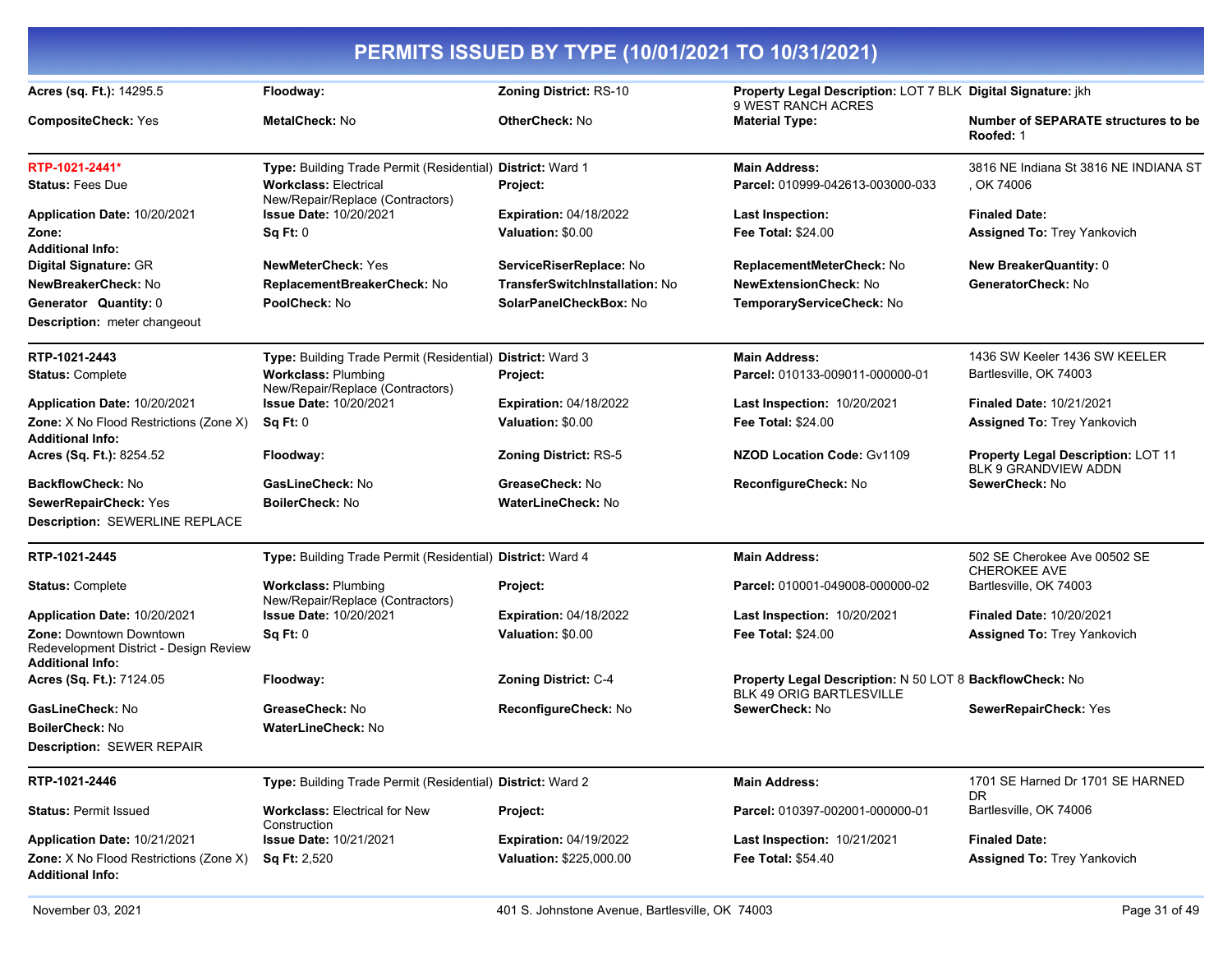### **Description:** interior remodel

**:** 

| RTP-1021-2447                                                                                                 | Type: Building Trade Permit (Residential) District: Ward 2       |                                                          | <b>Main Address:</b>                                        | 1830 SE Jefferson PI 1830 SE<br><b>JEFFERSON PL</b> |
|---------------------------------------------------------------------------------------------------------------|------------------------------------------------------------------|----------------------------------------------------------|-------------------------------------------------------------|-----------------------------------------------------|
| <b>Status: Fees Paid</b>                                                                                      | <b>Workclass: Plumbing for New</b><br>Construction               | Project:                                                 | Parcel: 010325-004009-000000-01                             | Bartlesville, OK 74003                              |
| Application Date: 10/21/2021                                                                                  | <b>Issue Date: 10/21/2021</b>                                    | <b>Expiration: 04/19/2022</b>                            | Last Inspection:                                            | <b>Finaled Date:</b>                                |
| <b>Zone:</b> X No Flood Restrictions (Zone X)<br><b>Additional Info:</b>                                      | <b>Sq Ft: 2,366</b>                                              | Valuation: \$308,952.28                                  | <b>Fee Total: \$51.32</b>                                   | <b>Assigned To: Trey Yankovich</b>                  |
| <b>Total Square Footage of New</b><br>Construction: 2366                                                      | <b>UtilityOrderRelated: Yes</b>                                  | Is this permit accompanied by a<br>building permit?: Yes |                                                             |                                                     |
| Description: NEW CONSTRUCTION - PLUMBING                                                                      |                                                                  |                                                          |                                                             |                                                     |
| RTP-1021-2448                                                                                                 | Type: Building Trade Permit (Residential) District: Ward 2       |                                                          | <b>Main Address:</b>                                        | 1834 SE Jefferson PI 1834 SE<br>JEFFERSON PL        |
| <b>Status: Permit Issued</b>                                                                                  | <b>Workclass: Plumbing for New</b><br>Construction               | Project:                                                 | Parcel: 010325-004010-000000-01                             | Bartlesville, OK 74003                              |
| <b>Application Date: 10/21/2021</b>                                                                           | <b>Issue Date: 10/21/2021</b>                                    | <b>Expiration: 04/19/2022</b>                            | Last Inspection:                                            | <b>Finaled Date:</b>                                |
| Zone: RS-7 RS-7                                                                                               | <b>Sq Ft: 2,667</b>                                              | Valuation: \$348,256.86                                  | Fee Total: \$57.34                                          | <b>Assigned To: Trey Yankovich</b>                  |
| Additional Info:                                                                                              |                                                                  |                                                          |                                                             |                                                     |
| <b>Total Square Footage of New</b>                                                                            | <b>UtilityOrderRelated: Yes</b>                                  | Is this permit accompanied by a                          |                                                             |                                                     |
| <b>Construction: 2667</b><br>Description: NEW CONSTRUCTION - PLUMBING                                         |                                                                  | building permit?: Yes                                    |                                                             |                                                     |
|                                                                                                               |                                                                  |                                                          |                                                             |                                                     |
| RTP-1021-2449                                                                                                 | Type: Building Trade Permit (Residential) District: Ward 5       |                                                          | <b>Main Address:</b>                                        | 314 NE Wilshire Ave 314 NE WILSHIRE<br><b>AVE</b>   |
| <b>Status: Fees Due</b>                                                                                       | <b>Workclass: Mechanical</b><br>New/Repair/Replace (Contractors) | Project:                                                 | Parcel: 010266-001005-000000-01                             | Bartlesville, OK 74006                              |
| Application Date: 10/21/2021                                                                                  | <b>Issue Date: 10/21/2021</b>                                    | Expiration: 04/19/2022                                   | Last Inspection:                                            | <b>Finaled Date:</b>                                |
| Zone: RS-7 RS-7                                                                                               | Sq Ft: 0                                                         | Valuation: \$0.00                                        | Fee Total: \$24.00                                          | Assigned To: Trey Yankovich                         |
| <b>Additional Info:</b>                                                                                       |                                                                  |                                                          |                                                             |                                                     |
| <b>Acres (Sq. Ft.):</b> 8914.81                                                                               | <b>Zoning District: RS-7</b>                                     | Floodway:                                                | Property Legal Description: LOT 5 N<br>15 LOT 6 BLK 1 MASON | <b>CommercialHoodCheck: No</b>                      |
| Fireplace / Stove: No                                                                                         | GasLineCheck: No                                                 | CoilOnlyCheck: No                                        | <b>DuctsVentsCheck: No</b>                                  | HeatPumpFurnaceCheck: No                            |
| MiniSplitCheck: No                                                                                            | <b>NewSplitSystemCheck: No</b>                                   | PackageUnitCheck: No                                     | <b>RTUCheck: No</b>                                         | SplitSystemChangeOutCheck: Yes                      |
| SplitSystemChangeOutQuantity: 1                                                                               | RefrigerationOrCompressorCheck: No                               | WaterHeaterOrBoiler: No                                  |                                                             |                                                     |
| Description: Furnace, coil and AC changeout                                                                   |                                                                  |                                                          |                                                             |                                                     |
| RTP-1021-2450                                                                                                 | Type: Building Trade Permit (Residential) District: Ward 2       |                                                          | <b>Main Address:</b>                                        | 2004 SE Harriman Cir 2004 SE<br><b>HARRIMAN CIR</b> |
| <b>Status: Permit Issued</b>                                                                                  | <b>Workclass: Mechanical for New</b><br>Construction             | Project:                                                 | Parcel: 010325-003023-000000-01                             | Bartlesville, OK 74006                              |
| Application Date: 10/21/2021                                                                                  | <b>Issue Date: 10/21/2021</b>                                    | <b>Expiration: 04/19/2022</b>                            | <b>Last Inspection: 10/21/2021</b>                          | <b>Finaled Date:</b>                                |
| <b>Zone:</b> X No Flood Restrictions (Zone X)                                                                 | <b>Sq Ft: 2,388</b>                                              | Valuation: \$0.00                                        | <b>Fee Total: \$51.76</b>                                   | <b>Assigned To: Trey Yankovich</b>                  |
| <b>Additional Info:</b>                                                                                       |                                                                  |                                                          |                                                             |                                                     |
| <b>Total Square Footage of New</b><br><b>Construction: 2388</b><br>Description: NEW CONSTRUCTION - MECHANICAL |                                                                  |                                                          |                                                             |                                                     |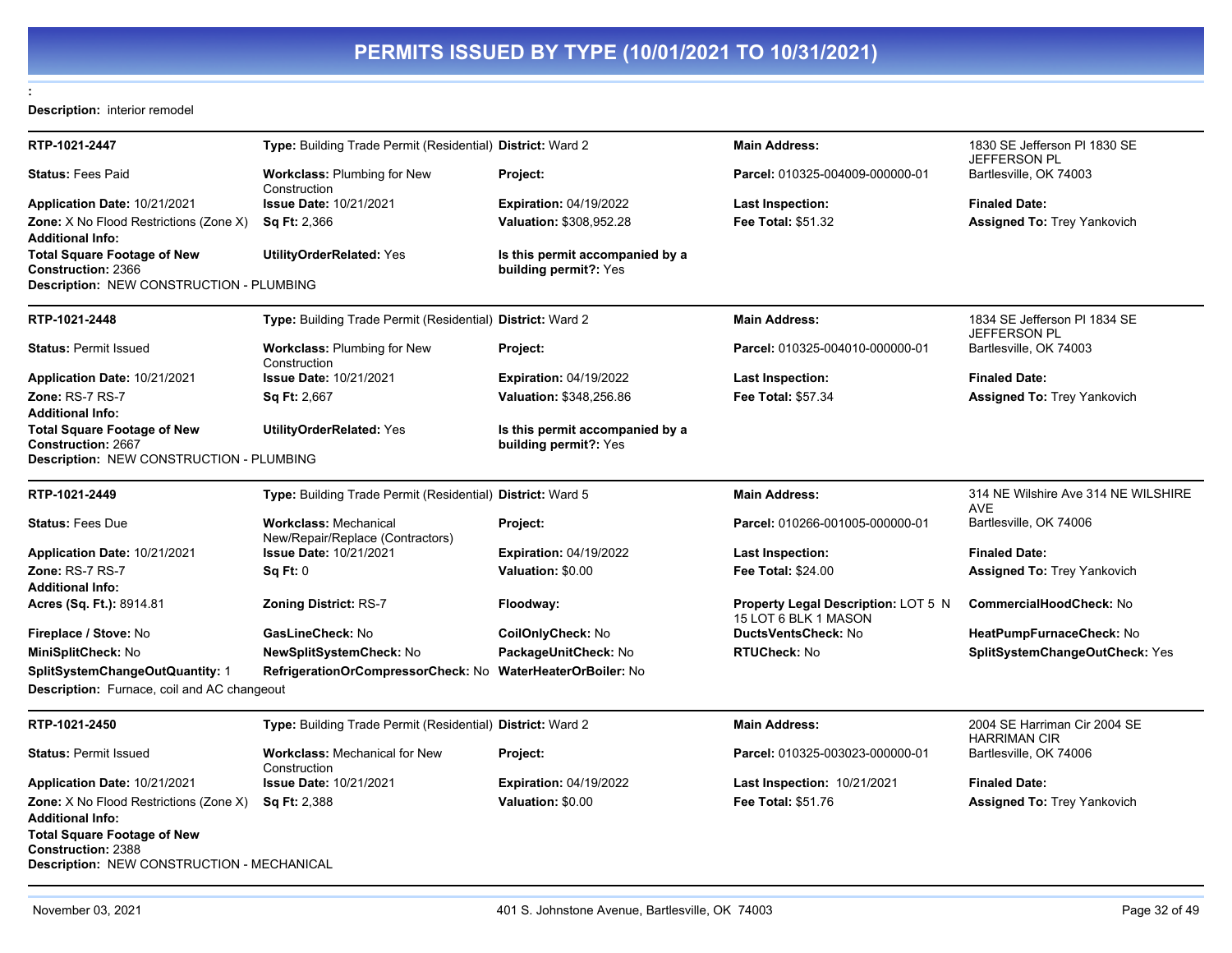|                                                                                                                                                                                                  |                                                                  | PERMITS ISSUED BY TYPE (10/01/2021 TO 10/31/2021)       |                                                                        |                                                                |
|--------------------------------------------------------------------------------------------------------------------------------------------------------------------------------------------------|------------------------------------------------------------------|---------------------------------------------------------|------------------------------------------------------------------------|----------------------------------------------------------------|
| RTP-1021-2451                                                                                                                                                                                    | Type: Building Trade Permit (Residential) District: Ward 2       |                                                         | <b>Main Address:</b>                                                   | 3310 SE Stonewall Dr 3310 SE<br><b>STONEWALL DR</b>            |
| <b>Status: Permit Issued</b>                                                                                                                                                                     | <b>Workclass: Mechanical for New</b><br>Construction             | Project:                                                | Parcel: 010325-005010-000000-01                                        | Bartlesville, OK 74006                                         |
| Application Date: 10/21/2021                                                                                                                                                                     | <b>Issue Date: 10/21/2021</b>                                    | <b>Expiration: 04/19/2022</b>                           | Last Inspection: 10/21/2021                                            | <b>Finaled Date:</b>                                           |
| <b>Zone:</b> X No Flood Restrictions (Zone X)<br><b>Additional Info:</b><br><b>Total Square Footage of New</b><br><b>Construction: 2240</b><br><b>Description: NEW CONSTRUCTION - MECHANICAL</b> | <b>Sq Ft: 2,240</b>                                              | Valuation: \$0.00                                       | <b>Fee Total: \$48.80</b>                                              | Assigned To: Trey Yankovich                                    |
| RTP-1021-2452                                                                                                                                                                                    | Type: Building Trade Permit (Residential) District: Ward 5       |                                                         | <b>Main Address:</b>                                                   | 6605 SE Penny Ln 6605 SE PENNY LN                              |
| <b>Status: Fees Due</b>                                                                                                                                                                          | <b>Workclass: Plumbing</b><br>New/Repair/Replace (Contractors)   | Project:                                                | Parcel: 010256-000051-000000-01                                        | Bartlesville, OK 74006                                         |
| Application Date: 10/21/2021                                                                                                                                                                     | <b>Issue Date: 10/21/2021</b>                                    | <b>Expiration: 04/19/2022</b>                           | Last Inspection: 10/21/2021                                            | <b>Finaled Date:</b>                                           |
| <b>Zone:</b> X No Flood Restrictions (Zone X)<br><b>Additional Info:</b>                                                                                                                         | Sq Ft: 0                                                         | Valuation: \$0.00                                       | <b>Fee Total: \$24.00</b>                                              | <b>Assigned To: Trey Yankovich</b>                             |
| Acres (Sq. Ft.): 12676.3                                                                                                                                                                         | Floodway:                                                        | Zoning District: RS-7                                   | Property Legal Description: LOT 51<br><b>MADISON HILLS ADDN</b>        | Digital Signature: jdm                                         |
| <b>BackflowCheck: No</b>                                                                                                                                                                         | GasLineCheck: No                                                 | GreaseQuanity: 0                                        | GreaseCheck: No                                                        | ReconfigureCheck: No                                           |
| SewerCheck: No                                                                                                                                                                                   | SewerRepairCheck: No                                             | <b>BoilerQuantity: 1</b>                                | <b>BoilerCheck: Yes</b>                                                | <b>WaterLineCheck: No</b>                                      |
| <b>Description:</b> water heater                                                                                                                                                                 |                                                                  |                                                         |                                                                        |                                                                |
| RTP-1021-2454                                                                                                                                                                                    | Type: Building Trade Permit (Residential) District: Ward 3       |                                                         | <b>Main Address:</b>                                                   | 920 SW 15Th St 920 SW 15TH ST                                  |
| <b>Status: Complete</b>                                                                                                                                                                          | <b>Workclass: Electrical</b><br>New/Repair/Replace (Contractors) | Project:                                                | Parcel: 010479-001012-000000-01                                        | Bartlesville, OK 74003                                         |
| Application Date: 10/22/2021                                                                                                                                                                     | <b>Issue Date: 10/22/2021</b>                                    | <b>Expiration: 05/02/2022</b>                           | Last Inspection: 11/02/2021                                            | <b>Finaled Date: 11/03/2021</b>                                |
| <b>Zone:</b> X No Flood Restrictions (Zone X)<br><b>Additional Info:</b>                                                                                                                         | Sq Ft: 0                                                         | Valuation: \$0.00                                       | <b>Fee Total: \$24.00</b>                                              | <b>Assigned To: Trey Yankovich</b>                             |
| Acres (Sq. Ft.): 11569.8                                                                                                                                                                         | <b>Zoning District: RS-5</b>                                     | Floodway:                                               | <b>NZOD Location Code: W0701</b>                                       | Property Legal Description: LOT 12<br><b>BLK 1 WEST SUNSET</b> |
| NewMeterCheck: No                                                                                                                                                                                | ServiceRiserReplace: No                                          | <b>ReplacementMeterCheck: Yes</b>                       | NewBreakerCheck: No                                                    | ReplacementBreakerCheck: No                                    |
| <b>TransferSwitchInstallation: No</b>                                                                                                                                                            | <b>NewExtensionCheck: No</b>                                     | GeneratorCheck: No                                      | PoolCheck: No                                                          | SolarPanelCheckBox: No                                         |
| TemporaryServiceCheck: No<br>Description: REPLACING ELECTRICAL SERVICE                                                                                                                           |                                                                  |                                                         |                                                                        |                                                                |
| RTP-1021-2455                                                                                                                                                                                    | Type: Building Trade Permit (Residential) District: Ward 2       |                                                         | <b>Main Address:</b>                                                   | 2120 SE Jefferson Rd 2120 SE<br>JEFFERSON RD                   |
| <b>Status: Fees Due</b>                                                                                                                                                                          | Workclass: Roofing Repair/Replacement Project:<br>(Contractor)   |                                                         | Parcel: 010506-000004-000000-01                                        | Bartlesville, OK 74006                                         |
| Application Date: 10/22/2021                                                                                                                                                                     | <b>Issue Date: 10/22/2021</b>                                    | <b>Expiration: 04/20/2022</b>                           | <b>Last Inspection:</b>                                                | <b>Finaled Date:</b>                                           |
| <b>Zone:</b> X No Flood Restrictions (Zone X)<br><b>Additional Info:</b>                                                                                                                         | Sq Ft: 0                                                         | Valuation: \$0.00                                       | Fee Total: \$24.00                                                     | <b>Assigned To: Trey Yankovich</b>                             |
| Acres (sq. Ft.): 7862.45                                                                                                                                                                         | Floodway:                                                        | Zoning District: RS-7                                   | <b>Property Legal Description: LOT 4</b><br><b>WAYSIDE HEIGHTS 2ND</b> | <b>CompositeCheck: Yes</b>                                     |
| <b>MetalCheck: No</b>                                                                                                                                                                            | <b>OtherCheck: No</b>                                            | <b>Number of SEPARATE structures to be</b><br>Roofed: 1 |                                                                        |                                                                |
| Description: RE-ROOF                                                                                                                                                                             |                                                                  |                                                         |                                                                        |                                                                |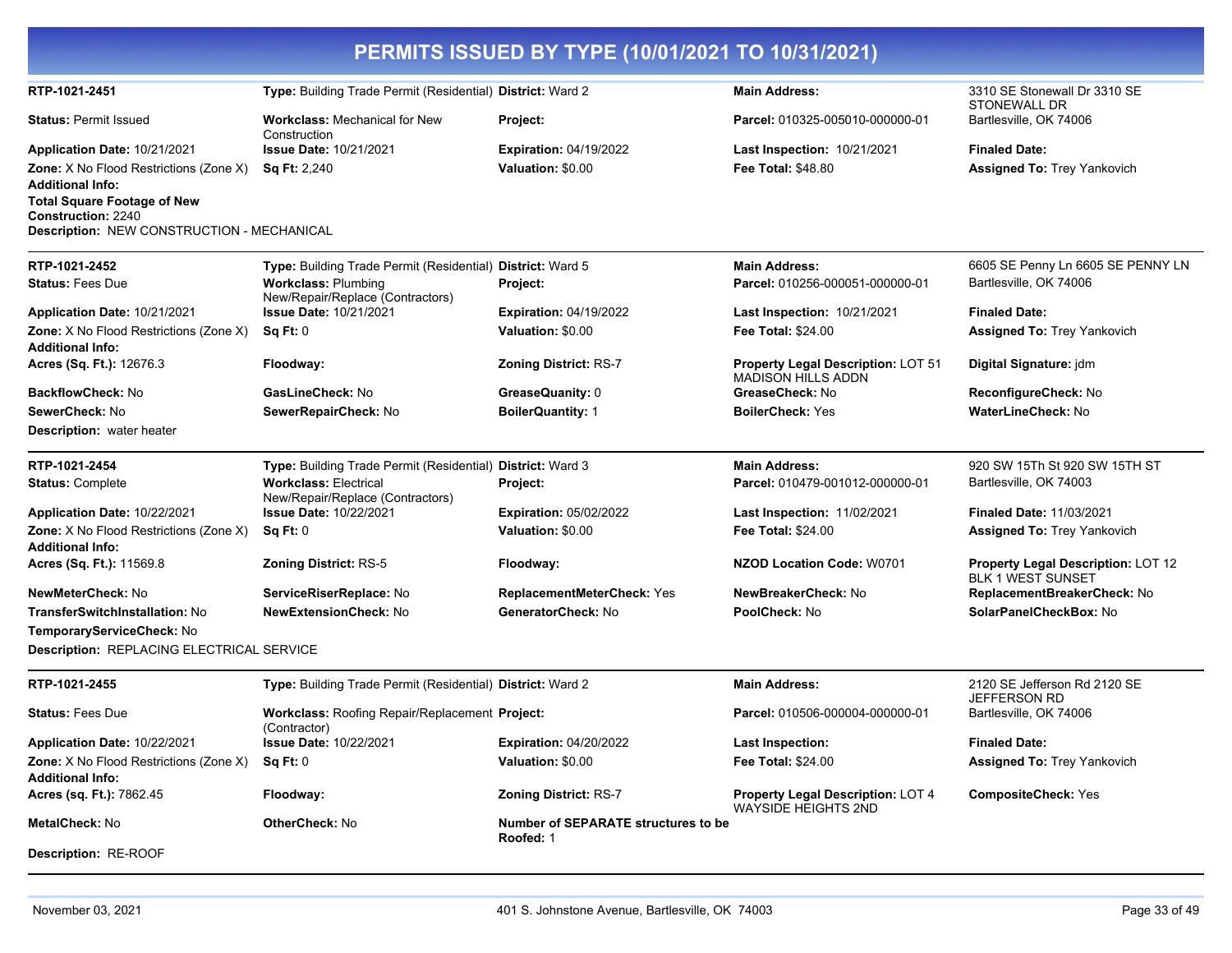| PERMITS ISSUED BY TYPE (10/01/2021 TO 10/31/2021)                                                                         |                                                                  |                                                          |                                                                                                                                                                            |                                                            |
|---------------------------------------------------------------------------------------------------------------------------|------------------------------------------------------------------|----------------------------------------------------------|----------------------------------------------------------------------------------------------------------------------------------------------------------------------------|------------------------------------------------------------|
| RTP-1021-2456                                                                                                             | Type: Building Trade Permit (Residential) District: Ward 3       |                                                          | <b>Main Address:</b>                                                                                                                                                       | 1800 SE Wayland Ct 1800 SE WAYLAND<br>СT                   |
| <b>Status: Permit Issued</b>                                                                                              | <b>Workclass: Electrical for New</b><br>Construction             | Project:                                                 | Parcel: 010208-003008-000000-01                                                                                                                                            | Bartlesville, OK 74006                                     |
| Application Date: 10/25/2021<br><b>Zone: RS-12 RS-12</b><br><b>Additional Info:</b><br><b>Total Square Footage of New</b> | <b>Issue Date: 10/25/2021</b><br>Sq Ft: 3,400                    | <b>Expiration: 04/25/2022</b><br>Valuation: \$150,000.00 | Last Inspection: 10/25/2021<br><b>Fee Total: \$72.00</b>                                                                                                                   | <b>Finaled Date:</b><br><b>Assigned To: Trey Yankovich</b> |
| <b>Construction: 3400</b><br><b>Description: INTERIOR REMODEL</b>                                                         |                                                                  |                                                          |                                                                                                                                                                            |                                                            |
| RTP-1021-2457                                                                                                             | Type: Building Trade Permit (Residential) District: Ward 1       |                                                          | <b>Main Address:</b>                                                                                                                                                       | 230 NE Wilshire Ave 230 NE WILSHIRE<br>AVE                 |
| <b>Status: Fees Due</b>                                                                                                   | <b>Workclass: Plumbing</b><br>New/Repair/Replace (Contractors)   | Project:                                                 | Parcel: 010999-042613-003000-114                                                                                                                                           | Bartlesville, OK 74006                                     |
| Application Date: 10/25/2021                                                                                              | <b>Issue Date: 10/25/2021</b>                                    | <b>Expiration: 04/25/2022</b>                            | <b>Last Inspection: 10/25/2021</b>                                                                                                                                         | <b>Finaled Date:</b>                                       |
| Zone: RS-7 RS-7<br><b>Additional Info:</b>                                                                                | Sq Ft: 0                                                         | Valuation: \$0.00                                        | <b>Fee Total: \$24.00</b>                                                                                                                                                  | Assigned To: Trey Yankovich                                |
| Acres (Sq. Ft.): 6576.82                                                                                                  | Floodway:                                                        | <b>Zoning District: RS-7</b>                             | <b>Property Legal Description: PART</b><br>SECT 4-26-13 TR 66-5 S 60 OF W<br>117.45 OF E 304.75 OF S 180 OF THE N<br>1/2 E 1/2 NE SE SW: .16 AC BVILLE<br><b>PART SECT</b> | Digital Signature: jdm                                     |
| <b>BackflowCheck: No</b>                                                                                                  | GasLineCheck: No                                                 | GreaseQuanity: 0                                         | GreaseCheck: No                                                                                                                                                            | ReconfigureCheck: No                                       |
| SewerCheck: No                                                                                                            | SewerRepairCheck: Yes                                            | BoilerQuantity: 0                                        | <b>BoilerCheck: No</b>                                                                                                                                                     | <b>WaterLineCheck: No</b>                                  |
| <b>Description:</b> sewer replacement                                                                                     |                                                                  |                                                          |                                                                                                                                                                            |                                                            |
| RTP-1021-2459                                                                                                             | Type: Building Trade Permit (Residential) District: Ward 2       |                                                          | <b>Main Address:</b>                                                                                                                                                       | 2321 SE Adams Blvd 02311 SE ADAMS<br><b>BLVD</b>           |
| <b>Status: Fees Paid</b>                                                                                                  | <b>Workclass: Plumbing</b><br>New/Repair/Replace (Contractors)   | Project:                                                 | Parcel: 010806-001004-000000-00                                                                                                                                            | Bartlesville, OK 74006                                     |
| Application Date: 10/25/2021                                                                                              | <b>Issue Date: 10/25/2021</b>                                    | <b>Expiration: 04/25/2022</b>                            | Last Inspection: 10/27/2021                                                                                                                                                | <b>Finaled Date:</b>                                       |
| Zone: AE 100-Year Flood Hazard Area -<br><b>Restrictions Apply</b><br><b>Additional Info:</b>                             | Sq Ft: 0                                                         | Valuation: \$0.00                                        | <b>Fee Total: \$24.00</b>                                                                                                                                                  | <b>Assigned To: Trey Yankovich</b>                         |
| Acres (Sq. Ft.): 444148                                                                                                   | Floodway: 100yr flood                                            | <b>Zoning District: C-5/PUD</b>                          | Property Legal Description: LOT 4<br>BLOCK 1 SILVER LAKE VILLAGE PH 1                                                                                                      | Digital Signature: TRACY DAIGLE                            |
| <b>BackflowCheck: No</b>                                                                                                  | GasLineCheck: No                                                 | GreaseQuanity: 0                                         | GreaseCheck: No                                                                                                                                                            | <b>ReconfigureCheck: No</b>                                |
| SewerCheck: No                                                                                                            | SewerRepairCheck: No                                             | <b>BoilerQuantity: 1</b>                                 | <b>BoilerCheck: Yes</b>                                                                                                                                                    | <b>WaterLineCheck: No</b>                                  |
| Description: PLUMBING FOR NEW BATHROOM INSIDE STORE                                                                       |                                                                  |                                                          |                                                                                                                                                                            |                                                            |
| RTP-1021-2460                                                                                                             | Type: Building Trade Permit (Residential) District: Ward 1       |                                                          | <b>Main Address:</b>                                                                                                                                                       | 944 SE Yale Dr 944 SE YALE DR                              |
| <b>Status: Complete</b>                                                                                                   | <b>Workclass: Mechanical</b><br>New/Repair/Replace (Contractors) | Project:                                                 | Parcel: 010337-024016-000000-01                                                                                                                                            | Bartlesville, OK 74006                                     |
| Application Date: 10/25/2021                                                                                              | <b>Issue Date: 10/25/2021</b>                                    | <b>Expiration: 04/25/2022</b>                            | Last Inspection: 10/27/2021                                                                                                                                                | <b>Finaled Date: 10/28/2021</b>                            |
| Zone: RS-7 RS-7<br><b>Additional Info:</b>                                                                                | Sq Ft: 0                                                         | Valuation: \$0.00                                        | Fee Total: \$24.00                                                                                                                                                         | <b>Assigned To: Trey Yankovich</b>                         |
| Acres (Sq. Ft.): 14818                                                                                                    | <b>Zoning District: RS-7</b>                                     | Floodway:                                                | Property Legal Description: LOT 16<br>BLK 24 PENNINGTON HILLS 4TH                                                                                                          | CommercialHoodCheck: No                                    |
| Fireplace / Stove: No                                                                                                     | GasLineCheck: No                                                 | CoilOnlyCheck: No                                        | DuctsVentsCheck: No                                                                                                                                                        | HeatPumpFurnaceCheck: No                                   |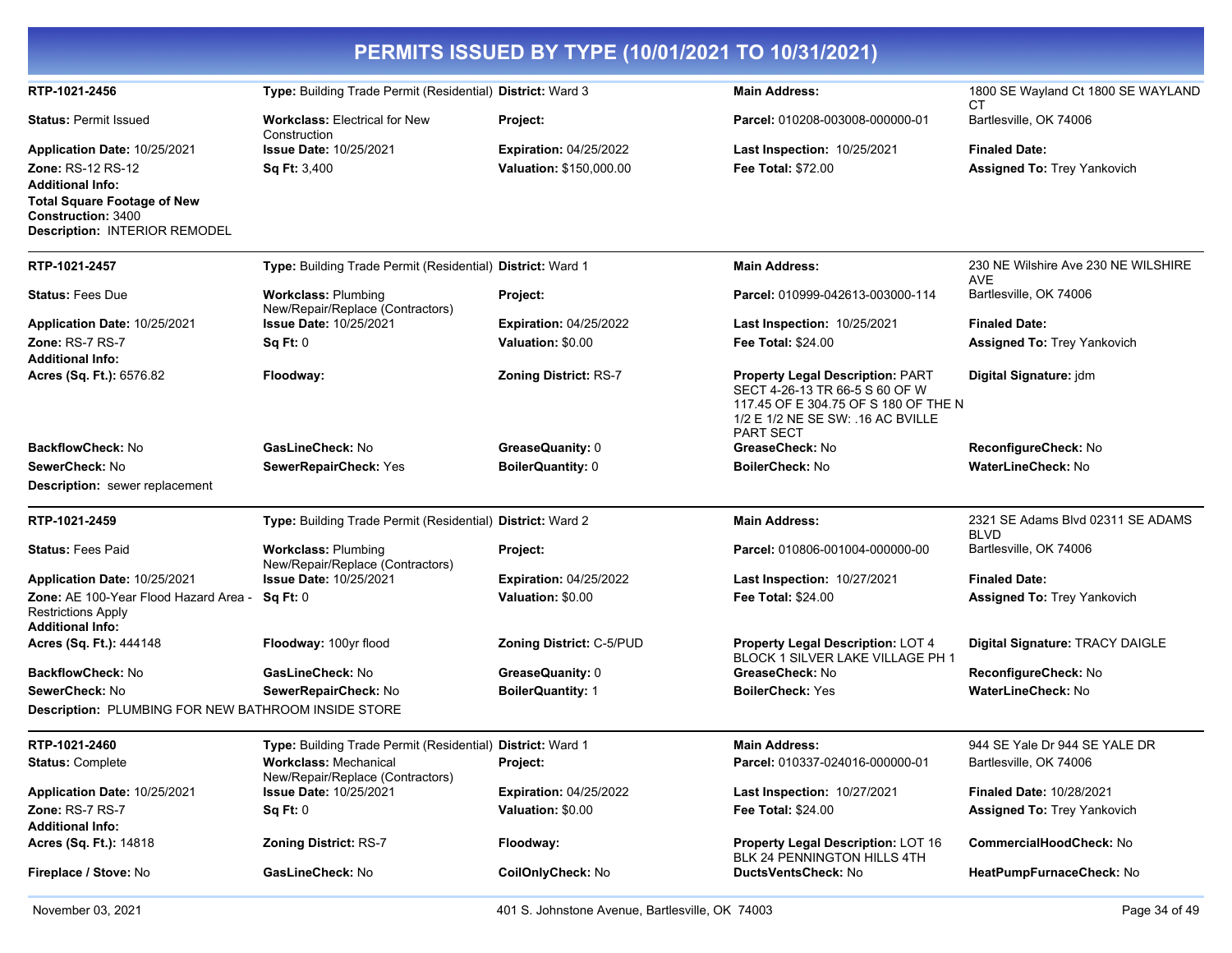| PERMITS ISSUED BY TYPE (10/01/2021 TO 10/31/2021)                                                      |                                                                                       |                               |                                                                          |                                                   |
|--------------------------------------------------------------------------------------------------------|---------------------------------------------------------------------------------------|-------------------------------|--------------------------------------------------------------------------|---------------------------------------------------|
| MiniSplitCheck: No<br>SplitSystemChangeOutQuantity: 1<br>Description: HVAC CHANGEOUT & DUCTWORK        | NewSplitSystemCheck: No<br>RefrigerationOrCompressorCheck: No WaterHeaterOrBoiler: No | PackageUnitCheck: No          | RTUCheck: No                                                             | SplitSystemChangeOutCheck: Yes                    |
| RTP-1021-2461                                                                                          | Type: Building Trade Permit (Residential) District: Ward 1                            |                               | <b>Main Address:</b>                                                     | 5164 SE Harvard Dr 5164 SE HARVARD                |
| <b>Status: Fees Due</b>                                                                                | <b>Workclass: Plumbing</b><br>New/Repair/Replace (Contractors)                        | Project:                      | Parcel: 010338-034028-000000-01                                          | DR.<br>Bartlesville, OK 74006                     |
| Application Date: 10/25/2021                                                                           | <b>Issue Date: 10/25/2021</b>                                                         | <b>Expiration: 04/25/2022</b> | <b>Last Inspection:</b>                                                  | <b>Finaled Date:</b>                              |
| Zone: RS-7 RS-7<br><b>Additional Info:</b>                                                             | <b>Sq Ft: 1</b>                                                                       | Valuation: \$0.00             | Fee Total: \$24.00                                                       | <b>Assigned To: Trey Yankovich</b>                |
| <b>Acres (Sq. Ft.):</b> 7618.74                                                                        | Floodway:                                                                             | <b>Zoning District: RS-7</b>  | <b>Property Legal Description: LOT 28</b><br>BLK 34 PENNINGTON HILLS 5TH | Digital Signature: jdm                            |
| BackflowCheck: No                                                                                      | GasLineCheck: No                                                                      | GreaseQuanity: 0              | GreaseCheck: No                                                          | ReconfigureCheck: No                              |
| SewerCheck: No                                                                                         | SewerRepairCheck: No                                                                  | <b>BoilerQuantity: 1</b>      | <b>BoilerCheck: Yes</b>                                                  | WaterLineCheck: No                                |
| <b>Description:</b> water heater                                                                       |                                                                                       |                               |                                                                          |                                                   |
| RTP-1021-2462                                                                                          | Type: Building Trade Permit (Residential) District: Ward 2                            |                               | <b>Main Address:</b>                                                     | 3106 SE Talimena Ct 3106 SE<br><b>TALIMENA CT</b> |
| <b>Status: Permit Issued</b>                                                                           | <b>Workclass: Mechanical for New</b><br>Construction                                  | Project:                      | Parcel: 010325-001013-000000-01                                          | Bartlesville, OK 74006                            |
| Application Date: 10/25/2021                                                                           | <b>Issue Date: 10/26/2021</b>                                                         | <b>Expiration: 04/25/2022</b> | <b>Last Inspection: 10/27/2021</b>                                       | <b>Finaled Date:</b>                              |
| Zone: RS-7 RS-7                                                                                        | Sq Ft: 0                                                                              | Valuation: \$0.00             | Fee Total: \$24.00                                                       | <b>Assigned To: Trey Yankovich</b>                |
| <b>Additional Info:</b><br><b>Total Square Footage of New</b><br>Construction: 2165                    |                                                                                       |                               |                                                                          |                                                   |
| RTP-1021-2463                                                                                          | Type: Building Trade Permit (Residential) District: Ward 2                            |                               | <b>Main Address:</b>                                                     | 3102 SE Talimena Ct 3102 SE<br><b>TALIMENA CT</b> |
| <b>Status: Permit Issued</b>                                                                           | <b>Workclass: Mechanical for New</b><br>Construction                                  | Project:                      | Parcel: 010325-001014-000000-01                                          | Bartlesville, OK 74006                            |
| <b>Application Date: 10/25/2021</b>                                                                    | <b>Issue Date: 10/26/2021</b>                                                         | <b>Expiration: 04/25/2022</b> | <b>Last Inspection: 10/27/2021</b>                                       | <b>Finaled Date:</b>                              |
| Zone: RS-7 RS-7<br><b>Additional Info:</b><br><b>Total Square Footage of New</b><br>Construction: 2501 | Sq Ft: 0                                                                              | Valuation: \$0.00             | <b>Fee Total: \$24.00</b>                                                | <b>Assigned To: Trey Yankovich</b>                |
| RTP-1021-2464                                                                                          | Type: Building Trade Permit (Residential) District: Ward 2                            |                               | <b>Main Address:</b>                                                     | 3010 SE Talimena Ct 3010 SE                       |
| <b>Status: Permit Issued</b>                                                                           | <b>Workclass: Mechanical for New</b><br>Construction                                  | Project:                      | Parcel: 010325-001016-000000-01                                          | <b>TALIMENA CT</b><br>Bartlesville, OK 74006      |
| <b>Application Date: 10/25/2021</b>                                                                    | <b>Issue Date: 10/26/2021</b>                                                         | <b>Expiration: 05/02/2022</b> | Last Inspection: 11/02/2021                                              | <b>Finaled Date:</b>                              |
| Zone: RS-7 RS-7<br><b>Additional Info:</b><br><b>Total Square Footage of New</b><br>Construction: 1957 | Sq Ft: 0                                                                              | Valuation: \$0.00             | <b>Fee Total: \$24.00</b>                                                | <b>Assigned To: Trey Yankovich</b>                |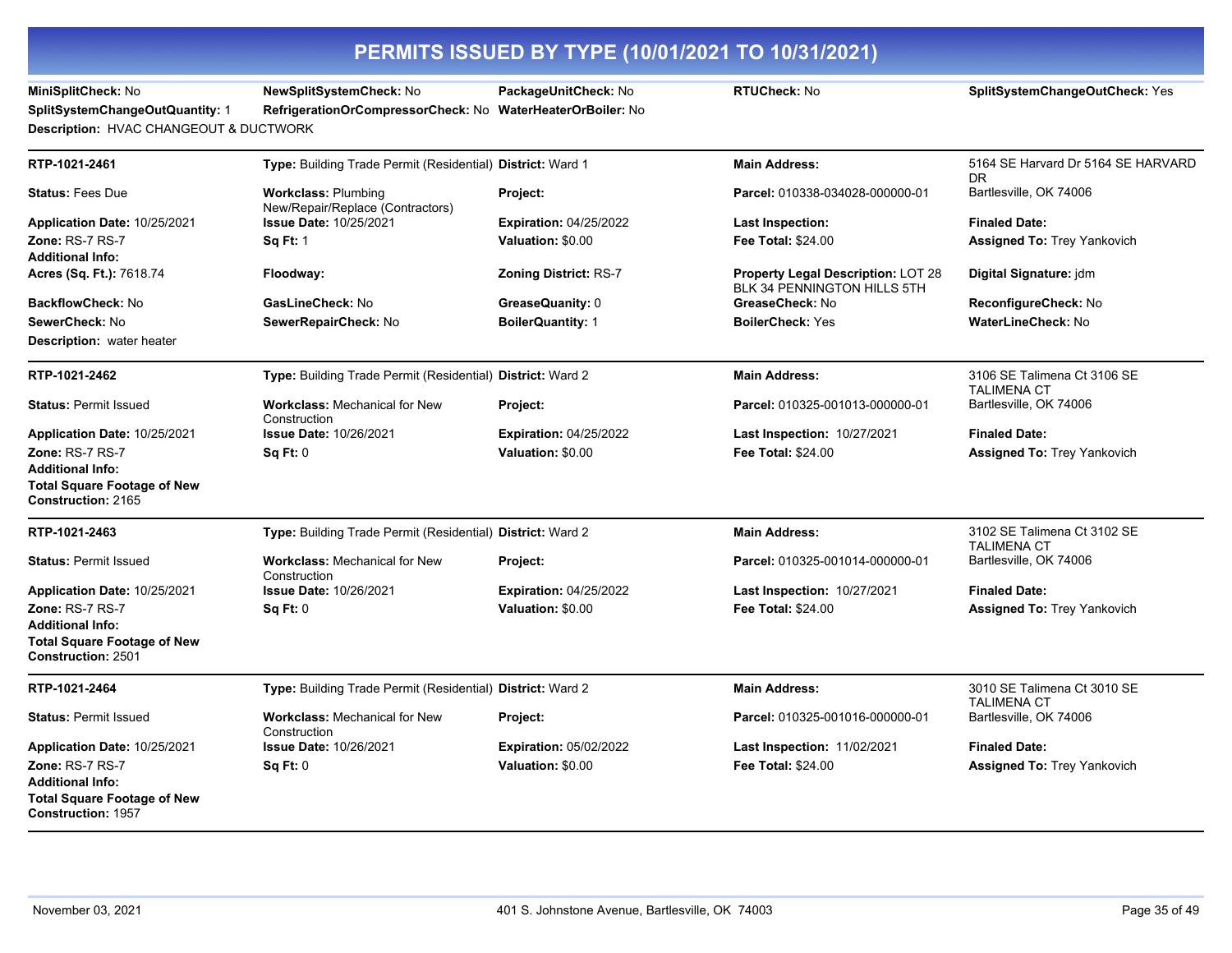| PERMITS ISSUED BY TYPE (10/01/2021 TO 10/31/2021)                                                                                             |                                                            |                                                    |                                                          |                                                            |  |
|-----------------------------------------------------------------------------------------------------------------------------------------------|------------------------------------------------------------|----------------------------------------------------|----------------------------------------------------------|------------------------------------------------------------|--|
| RTP-1021-2465                                                                                                                                 | Type: Building Trade Permit (Residential) District: Ward 2 |                                                    | <b>Main Address:</b>                                     | 3014 SE Talimena Ct 3014 SE<br><b>TALIMENA CT</b>          |  |
| <b>Status: Permit Issued</b>                                                                                                                  | <b>Workclass: Mechanical for New</b><br>Construction       | Project:                                           | Parcel: 010325-001015-000000-01                          | Bartlesville, OK 74006                                     |  |
| Application Date: 10/25/2021<br>Zone: RS-7 RS-7<br><b>Additional Info:</b><br><b>Total Square Footage of New</b><br><b>Construction: 2397</b> | Issue Date: 10/26/2021<br>Sq Ft: 0                         | <b>Expiration: 05/02/2022</b><br>Valuation: \$0.00 | Last Inspection: 11/02/2021<br><b>Fee Total: \$24.00</b> | <b>Finaled Date:</b><br><b>Assigned To: Trey Yankovich</b> |  |
| RTP-1021-2466                                                                                                                                 | Type: Building Trade Permit (Residential) District: Ward 2 |                                                    | <b>Main Address:</b>                                     | 3013 SE Talimena Ct 3013 SE<br><b>TALIMENA CT</b>          |  |
| <b>Status: Permit Issued</b>                                                                                                                  | <b>Workclass: Mechanical for New</b><br>Construction       | Project:                                           | Parcel: 010325-001021-000000-01                          | Bartlesville, OK 74006                                     |  |
| Application Date: 10/25/2021<br>Zone: RS-7 RS-7<br><b>Additional Info:</b><br><b>Total Square Footage of New</b><br><b>Construction: 1813</b> | <b>Issue Date: 10/26/2021</b><br>Sq Ft: 0                  | <b>Expiration: 04/25/2022</b><br>Valuation: \$0.00 | <b>Last Inspection:</b><br><b>Fee Total: \$24.00</b>     | <b>Finaled Date:</b><br><b>Assigned To: Trey Yankovich</b> |  |
| RTP-1021-2467                                                                                                                                 | Type: Building Trade Permit (Residential) District: Ward 2 |                                                    | <b>Main Address:</b>                                     | 3009 SE Talimena Ct 3009 SE<br>TALIMENA CT                 |  |
| <b>Status: Permit Issued</b>                                                                                                                  | <b>Workclass: Mechanical for New</b><br>Construction       | Project:                                           | Parcel: 010325-001020-000000-01                          | Bartlesville, OK 74006                                     |  |
| Application Date: 10/25/2021<br>Zone: RS-7 RS-7<br><b>Additional Info:</b><br><b>Total Square Footage of New</b><br><b>Construction: 1989</b> | <b>Issue Date: 10/26/2021</b><br>Sq Ft: 0                  | <b>Expiration: 05/02/2022</b><br>Valuation: \$0.00 | Last Inspection: 11/02/2021<br><b>Fee Total: \$24.00</b> | <b>Finaled Date:</b><br>Assigned To: Trey Yankovich        |  |
| RTP-1021-2468                                                                                                                                 | Type: Building Trade Permit (Residential) District: Ward 2 |                                                    | <b>Main Address:</b>                                     | 3105 SE Talimena Ct 3105 SE<br><b>TALIMENA CT</b>          |  |
| <b>Status: Permit Issued</b>                                                                                                                  | <b>Workclass: Mechanical for New</b><br>Construction       | Project:                                           | Parcel: 010325-001023-000000-01                          | Bartlesville, OK 74006                                     |  |
| Application Date: 10/25/2021<br>Zone: RS-7 RS-7<br><b>Additional Info:</b><br><b>Total Square Footage of New</b><br><b>Construction: 2240</b> | <b>Issue Date: 10/26/2021</b><br>Sq Ft: 0                  | <b>Expiration: 04/25/2022</b><br>Valuation: \$0.00 | <b>Last Inspection:</b><br><b>Fee Total: \$24.00</b>     | <b>Finaled Date:</b><br><b>Assigned To: Trey Yankovich</b> |  |
| RTP-1021-2469                                                                                                                                 | Type: Building Trade Permit (Residential) District: Ward 2 |                                                    | <b>Main Address:</b>                                     | 3017 SE Talimena Ct 3017 SE<br><b>TALIMENA CT</b>          |  |
| <b>Status: Permit Issued</b>                                                                                                                  | <b>Workclass: Mechanical for New</b><br>Construction       | Project:                                           | Parcel: 010325-001022-000000-01                          | Bartlesville, OK 74006                                     |  |
| Application Date: 10/25/2021<br><b>Zone: RS-7 RS-7</b>                                                                                        | <b>Issue Date: 10/26/2021</b><br>Sq Ft: 0                  | <b>Expiration: 04/25/2022</b><br>Valuation: \$0.00 | <b>Last Inspection:</b><br><b>Fee Total: \$24.00</b>     | <b>Finaled Date:</b><br>Assigned To: Trey Yankovich        |  |
| <b>Additional Info:</b><br><b>Total Square Footage of New</b><br><b>Construction: 2723</b>                                                    |                                                            |                                                    |                                                          |                                                            |  |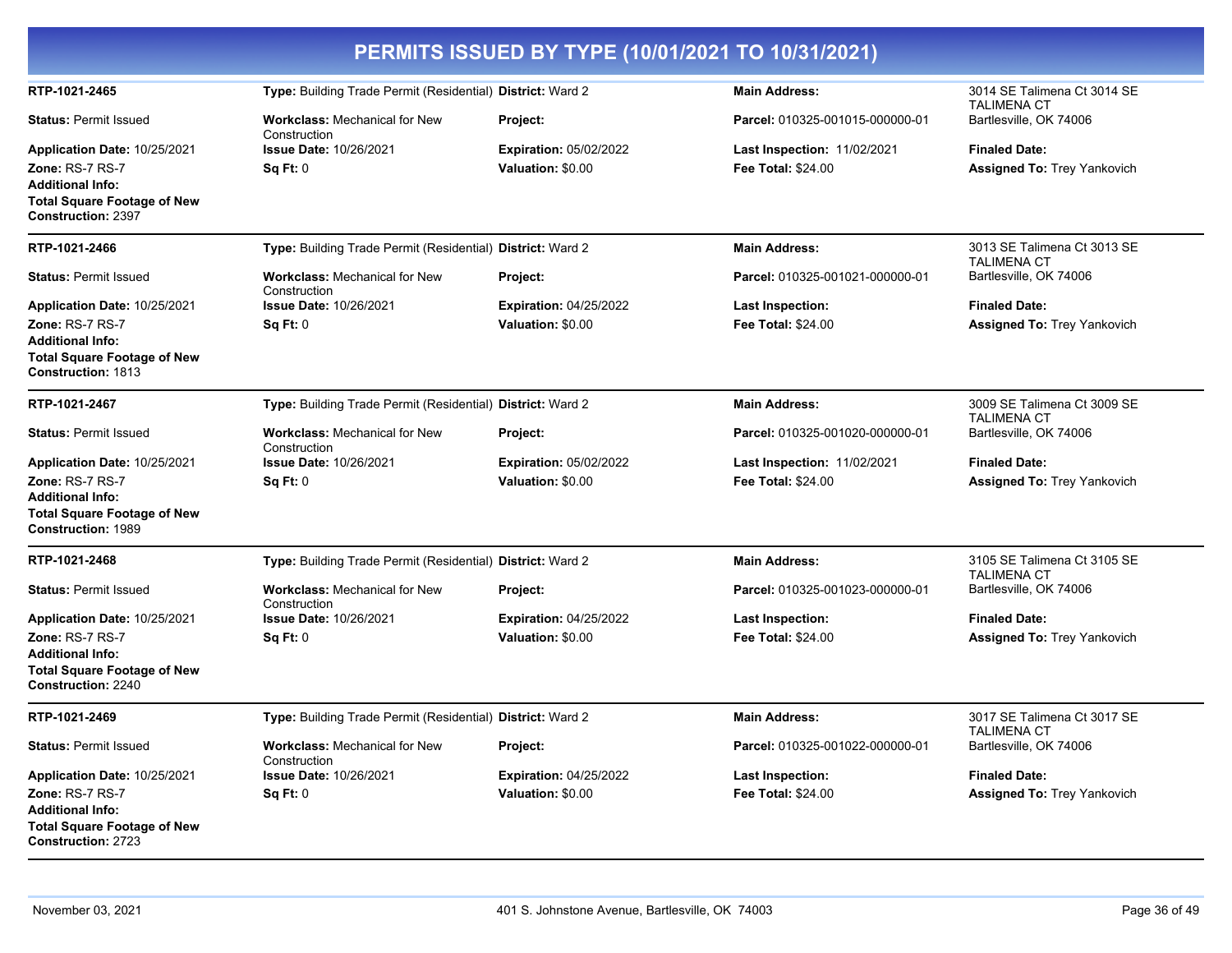#### **PERMITS ISSUED BY TYPE (10/01/2021 TO 10/31/2021) RTP-1021-2470 Type:** Building Trade Permit (Residential) **District:** Ward 4 **Main Address:** 222 SE Frank Phillips Blvd 00222 SE FRANK PHILLIPS BLVD **Status:** Fees Due **Workclass:** Plumbing New/Repair/Replace (Contractors) **Project: Parcel:** 010001-018018-000000-02 Bartlesville, OK 74003 **Application Date:** 10/25/2021 **Zone:** TIF 1 District TIF 1 District **Issue Date:** 10/25/2021 **Sq Ft:** 0 **Expiration:** 05/02/2022 **Valuation:** \$0.00 **Last Inspection:** 11/01/2021 **Fee Total:** \$24.00 **Finaled Date: Assigned To:** Trey Yankovich **Additional Info: Acres (Sq. Ft.):** 1902.26 **Floodway: Zoning District:** C-4 **Property Legal Description:** E 30 LOT 18 BLK 18 ORIG BARTLESVILLE **Digital Signature:** CJS **BackflowCheck:** No **GasLineCheck:** No **GreaseQuanity:** 0 **GreaseCheck:** No **ReconfigureCheck:** No **SewerCheck:** No **SewerRepairCheck:** Yes **BoilerQuantity:** 0 **BoilerCheck:** No **WaterLineCheck:** No **Description:** Replacement of sewer line IN ALLEY BEHIND CURTIS **RTP-1021-2471 Type:** Building Trade Permit (Residential) **District:** Ward 2 **Main Address:** 2120 SE Jefferson Rd 2120 SE JEFFERSON RD **Status:** Complete **Workclass:** Roofing Repair/Replacement (Contractor) Parcel: 010506-000004-000000-01 Bartlesville, OK 74006 **Application Date:** 10/26/2021 **Zone:** RM-3/PUD RM-3/PUD **Issue Date:** 10/26/2021 **Sq Ft:** 0 **Expiration:** 04/25/2022 **Valuation:** \$0.00 **Last Inspection:** 10/26/2021 **Fee Total:** \$24.00 **Finaled Date:** 10/27/2021 **Assigned To:** Trey Yankovich **Additional Info: Acres (sq. Ft.):** 7862.45 **Floodway: Zoning District:** RS-7 **Property Legal Description:** LOT 4 WAYSIDE HEIGHTS 2ND **CompositeCheck:** Yes **MetalCheck:** No **OtherCheck:** No **Number of SEPARATE structures to be Roofed:** 1 **Description:** NEW SHINGLE ROOF **RTP-1021-2472 Type:** Building Trade Permit (Residential) **District:** Ward 4 **Main Address:** 814 SE Chickasaw Ave 814 SE CHICKASAW AVE **Status:** Fees Due **Workclass:** Plumbing New/Repair/Replace (Contractors) **Project: Parcel:** 010036-002010-000000-01 Bartlesville, OK 74003 **Application Date:** 10/26/2021 **Zone:** TIF 2 District TIF 2 District **Issue Date:** 10/26/2021 **Sq Ft:** 0 **Expiration:** 04/25/2022 **Valuation:** \$0.00 **Last Inspection:** 10/26/2021 **Fee Total:** \$24.00 **Finaled Date: Assigned To:** Trey Yankovich **Additional Info: Acres (Sq. Ft.):** 7660.19 **Floodway:** 100yr flood **Zoning District:** RA **Property Legal Description:** LOT 10 BLK 2 BEUMELER SUB-DIV **BackflowCheck:** No **GasLineCheck:** Yes **GreaseCheck:** No **ReconfigureCheck:** No **SewerCheck:** No **SewerRepairCheck:** No **BoilerCheck:** No **WaterLineCheck:** No **Description:** GAS PRESSURE TEST **RTP-1021-2473 Type:** Building Trade Permit (Residential) **District:** Ward 4 **Main Address:** 427 NW Meadowbrook Ln 427 NW MEADOWBROOK LN **Status:** Permit Issued **Workclass:** Electrical New/Repair/Replace (Contractors) **Project: Parcel:** 010300-017016-000000-01 Bartlesville, OK 74003 **Application Date:** 10/26/2021 **Zone:** RS-7 RS-7 **Issue Date:** 10/26/2021 **Sq Ft:** 0 **Expiration:** 04/25/2022 **Valuation:** \$0.00 **Last Inspection: Fee Total:** \$24.00 **Finaled Date: Assigned To:** Trey Yankovich **Additional Info: Acres (Sq. Ft.):** 6816.79 **Zoning District:** RS-7 **Floodway: Property Legal Description:** LOT 16 BLK 17 OAK PARK VILLAGE SC1 **NewMeterCheck:** No **ServiceRiserReplace:** No **ReplacementMeterCheck:** Yes **NewBreakerCheck:** No **ReplacementBreakerCheck:** No **TransferSwitchInstallation:** No **NewExtensionCheck:** No **GeneratorCheck:** No **PoolCheck:** No **SolarPanelCheckBox:** No **TemporaryServiceCheck:** No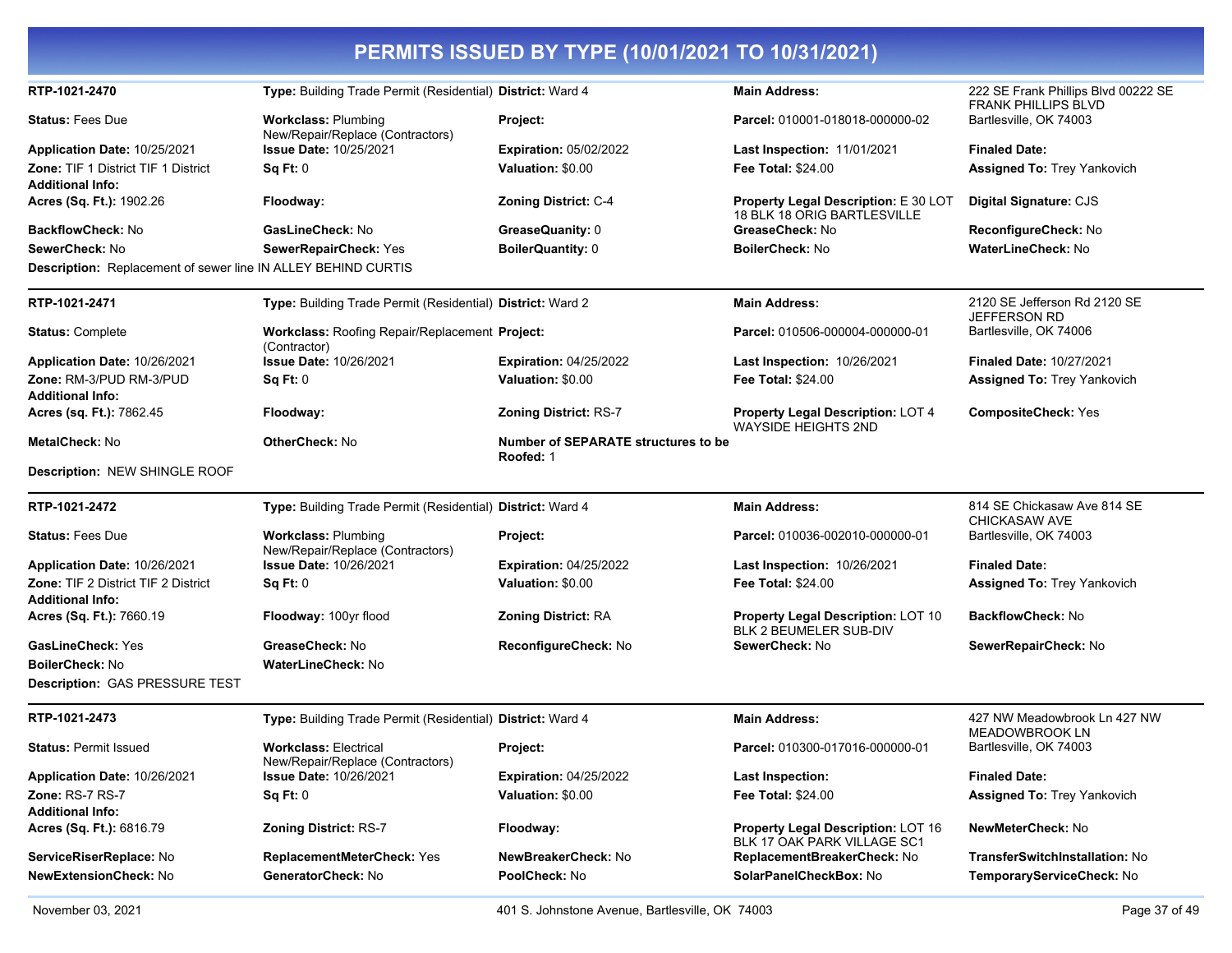### **Description:** NEW ELECTRIC SERVICE

| RTP-1021-2474                                                                           | Type: Building Trade Permit (Residential) District: Ward 1        |                                                          | <b>Main Address:</b>                                                                                                                                              | 320 SE Waverly Ave 320 SE WAVERLY<br><b>AVE</b> |
|-----------------------------------------------------------------------------------------|-------------------------------------------------------------------|----------------------------------------------------------|-------------------------------------------------------------------------------------------------------------------------------------------------------------------|-------------------------------------------------|
| <b>Status: Fees Due</b>                                                                 | <b>Workclass: Plumbing</b><br>New/Repair/Replace (Contractors)    | Project:                                                 | Parcel: 010334-004024-000000-01                                                                                                                                   | Bartlesville, OK 74006                          |
| Application Date: 10/26/2021                                                            | <b>Issue Date: 10/26/2021</b>                                     | <b>Expiration: 04/25/2022</b>                            | Last Inspection: 10/26/2021                                                                                                                                       | <b>Finaled Date:</b>                            |
| Zone: RS-7 RS-7                                                                         | <b>Sq Ft: 0</b>                                                   | Valuation: \$0.00                                        | Fee Total: \$24.00                                                                                                                                                | <b>Assigned To: Trey Yankovich</b>              |
| <b>Additional Info:</b>                                                                 |                                                                   |                                                          |                                                                                                                                                                   |                                                 |
| Acres (Sq. Ft.): 7288.74                                                                | Floodway:                                                         | <b>Zoning District: RS-7</b>                             | Property Legal Description: LOT 24<br><b>BLK 4 PENNINGTON HILLS</b>                                                                                               | <b>BackflowCheck: No</b>                        |
| GasLineCheck: No                                                                        | GreaseCheck: No                                                   | ReconfigureCheck: No                                     | SewerCheck: No                                                                                                                                                    | SewerRepairCheck: Yes                           |
| <b>BoilerCheck: No</b>                                                                  | <b>WaterLineCheck: No</b>                                         |                                                          |                                                                                                                                                                   |                                                 |
| Description: SEWERLINE                                                                  |                                                                   |                                                          |                                                                                                                                                                   |                                                 |
| RTP-1021-2475                                                                           | Type: Building Trade Permit (Residential) District: Ward 2        |                                                          | <b>Main Address:</b>                                                                                                                                              | 1826 SE Jefferson PI 1826 SE<br>JEFFERSON PL    |
| <b>Status: Permit Issued</b>                                                            | <b>Workclass: Plumbing for New</b><br>Construction                | Project:                                                 | Parcel: 010325-004008-000000-01                                                                                                                                   | Bartlesville, OK 74003                          |
| Application Date: 10/26/2021                                                            | Issue Date: 10/26/2021                                            | <b>Expiration: 04/25/2022</b>                            | Last Inspection:                                                                                                                                                  | <b>Finaled Date:</b>                            |
| Zone: RS-7 RS-7                                                                         | <b>Sq Ft: 2,096</b>                                               | Valuation: \$273,695.68                                  | <b>Fee Total: \$45.92</b>                                                                                                                                         | <b>Assigned To: Trey Yankovich</b>              |
| <b>Additional Info:</b>                                                                 |                                                                   |                                                          |                                                                                                                                                                   |                                                 |
| <b>Total Square Footage of New</b><br><b>Construction: 2096</b><br>Description: New SFR | <b>UtilityOrderRelated: Yes</b>                                   | Is this permit accompanied by a<br>building permit?: Yes |                                                                                                                                                                   |                                                 |
|                                                                                         |                                                                   |                                                          |                                                                                                                                                                   |                                                 |
| RTP-1021-2476                                                                           | Type: Building Trade Permit (Residential) District: Ward 4        |                                                          | <b>Main Address:</b>                                                                                                                                              | 344 NW Margarite Ave 344 NW                     |
|                                                                                         |                                                                   |                                                          |                                                                                                                                                                   | <b>MARGARITE AVE</b>                            |
| <b>Status: Fees Due</b>                                                                 | Workclass: Plumbing for New<br>Construction                       | Project:                                                 | Parcel: 010300-005007-000000-01                                                                                                                                   | Bartlesville, OK 74003                          |
| Application Date: 10/26/2021                                                            | <b>Issue Date: 10/26/2021</b>                                     | <b>Expiration: 04/25/2022</b>                            | <b>Last Inspection:</b>                                                                                                                                           | <b>Finaled Date:</b>                            |
| <b>Zone: RS-5 RS-5</b><br><b>Additional Info:</b>                                       | <b>Sq Ft: 1,800</b>                                               | <b>Valuation: \$40,000.00</b>                            | <b>Fee Total: \$40.00</b>                                                                                                                                         | <b>Assigned To: Trey Yankovich</b>              |
| <b>Total Square Footage of New</b><br><b>Construction: 1800</b>                         | <b>UtilityOrderRelated: Yes</b>                                   | Is this permit accompanied by a<br>building permit?: Yes |                                                                                                                                                                   |                                                 |
| Description: WATER AND SEWER SERVICE                                                    |                                                                   |                                                          |                                                                                                                                                                   |                                                 |
| RTP-1021-2477                                                                           | Type: Building Trade Permit (Residential) District: Ward 3        |                                                          | <b>Main Address:</b>                                                                                                                                              | 1410 SE Delaware 1410 SE DELAWARE               |
| <b>Status: Fees Due</b>                                                                 | <b>Workclass: Electrical</b>                                      | Project:                                                 | Parcel: 010330-010013-000000-01                                                                                                                                   | Bartlesville, OK 74003                          |
| Application Date: 10/27/2021                                                            | New/Repair/Replace (Contractors)<br><b>Issue Date: 10/27/2021</b> | <b>Expiration: 04/25/2022</b>                            | Last Inspection:                                                                                                                                                  | <b>Finaled Date:</b>                            |
| <b>Zone: RS-5 RS-5</b>                                                                  | Sq Ft: 0                                                          | Valuation: \$0.00                                        | <b>Fee Total: \$24.00</b>                                                                                                                                         | <b>Assigned To: Trey Yankovich</b>              |
| <b>Additional Info:</b>                                                                 |                                                                   |                                                          |                                                                                                                                                                   |                                                 |
| Acres (Sq. Ft.): 7136.89                                                                | <b>Zoning District: RS-5</b>                                      | Floodway:                                                | Property Legal Description: S 1/2 LOT<br>13: S 1/2 LOT 14 INC 10 STRIP ON THE<br>S SIDE 10 STRIP ON THE W SIDE VAC<br>BY THE CITY BLK 10 PEMBERTON<br><b>HEIG</b> | NewMeterCheck: No                               |
| ServiceRiserReplace: No                                                                 | ReplacementMeterCheck: No                                         | NewBreakerCheck: No                                      | ReplacementBreakerCheck: No                                                                                                                                       | <b>TransferSwitchInstallation: No</b>           |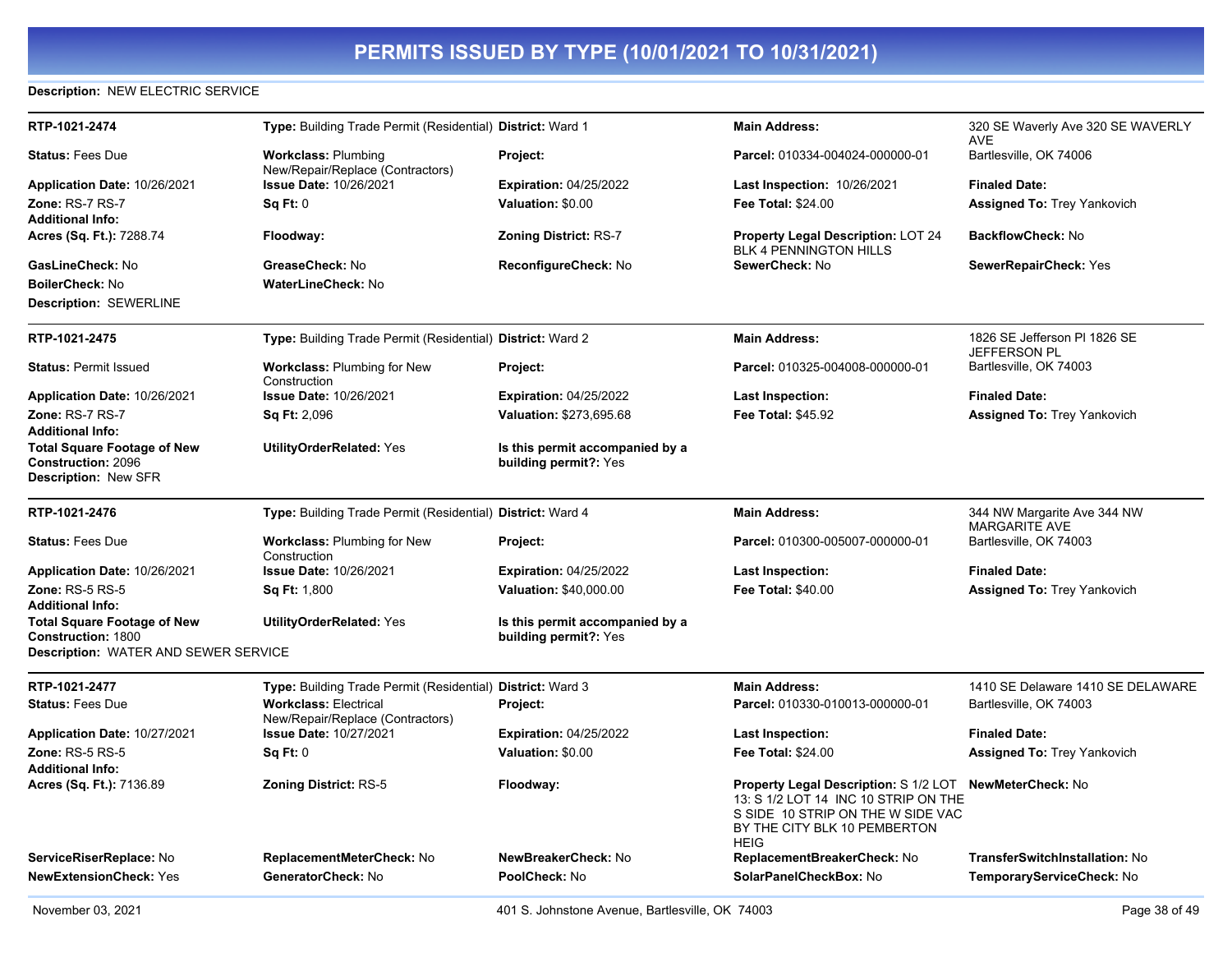### **Description:** INSTALL NEW VENT FAN

| RTP-1021-2479                                                                                      | Type: Building Trade Permit (Residential) District: Ward 2       |                                 | <b>Main Address:</b>                                                               | 2110 Turtle Creek Rd 2110 TURTLE<br><b>CREEK RD</b>   |
|----------------------------------------------------------------------------------------------------|------------------------------------------------------------------|---------------------------------|------------------------------------------------------------------------------------|-------------------------------------------------------|
| <b>Status: Fees Paid</b>                                                                           | <b>Workclass: Mechanical</b><br>New/Repair/Replace (Contractors) | Project:                        | Parcel: 010650-000010-000000-00                                                    | Bartlesville, OK 74006                                |
| Application Date: 10/27/2021                                                                       | <b>Issue Date: 10/27/2021</b>                                    | <b>Expiration: 04/25/2022</b>   | <b>Last Inspection:</b>                                                            | <b>Finaled Date:</b>                                  |
| Zone: X No Flood Restrictions (Zone X)<br><b>Additional Info:</b>                                  | <b>Sq Ft: 4,447</b>                                              | Valuation: \$0.00               | <b>Fee Total: \$92.94</b>                                                          | <b>Assigned To: Trey Yankovich</b>                    |
| Acres (Sq. Ft.): 18741                                                                             | Zoning District: RS-12                                           | Floodway:                       | Property Legal Description: LOT 10<br><b>DEERFIELD 3RD</b>                         | Digital Signature: mdh                                |
| Type1HoodQty: 0                                                                                    | <b>CommercialHoodCheck: No</b>                                   | Fireplace / Stove: No           | GasLineCheck: No                                                                   | <b>CoilOnlyCheck: No</b>                              |
| CoilQuantity: 0                                                                                    | <b>DuctsVentsCheck: No</b>                                       | DuctsVentsQuantity: 0           | HeatPumpFurnaceCheck: No                                                           | HeatPumpFurnaceQuantity: 0                            |
| MiniSplitCheck: No                                                                                 | MiniSplitQuantity: 0                                             | <b>NewSplitSystemCheck: Yes</b> | <b>NewSplitSystemQuantity: 2</b>                                                   | PackageUnitCheck: No                                  |
| PackageUnitQuantity: 0                                                                             | RTUCheck: No                                                     | <b>RTUQuantity: 0</b>           | SplitSystemChangeOutCheck: No                                                      | RefrigerationOrCompressorCheck: No                    |
| RefrigerationOrCompressorQuantity: 0 WaterHeaterOrBoiler: No<br>Description: HVAC 2 System, 2 duct |                                                                  | WaterHeaterOrBoilerCheck: 0     |                                                                                    |                                                       |
| RTP-1021-2480                                                                                      | Type: Building Trade Permit (Residential) District: Ward 2       |                                 | <b>Main Address:</b>                                                               | 2509 SE Georgetown Dr 2509 SE<br><b>GEORGETOWN DR</b> |
| <b>Status: Fees Due</b>                                                                            | <b>Workclass: Plumbing</b><br>New/Repair/Replace (Contractors)   | <b>Project:</b>                 | Parcel: 010081-004005-000000-01                                                    | Bartlesville, OK 74006                                |
| Application Date: 10/27/2021                                                                       | <b>Issue Date: 10/27/2021</b>                                    | <b>Expiration: 04/25/2022</b>   | <b>Last Inspection:</b>                                                            | <b>Finaled Date:</b>                                  |
| Zone: RS-10 RS-10<br><b>Additional Info:</b>                                                       | <b>Sq Ft: 1</b>                                                  | Valuation: \$0.00               | <b>Fee Total: \$24.00</b>                                                          | <b>Assigned To: Trey Yankovich</b>                    |
| Acres (Sq. Ft.): 15314.6                                                                           | Floodway:                                                        | <b>Zoning District: RS-10</b>   | Property Legal Description: LOT 5 BLK Digital Signature: JDM<br>4 COLONIAL EST 4TH |                                                       |
| <b>BackflowCheck: No</b>                                                                           | GasLineCheck: No                                                 | GreaseQuanity: 0                | GreaseCheck: No                                                                    | ReconfigureCheck: No                                  |
| SewerCheck: No                                                                                     | SewerRepairCheck: No                                             | <b>BoilerQuantity: 1</b>        | <b>BoilerCheck: Yes</b>                                                            | WaterLineCheck: No                                    |
| <b>Description:</b> Replaced water heater                                                          |                                                                  |                                 |                                                                                    |                                                       |
| RTP-1021-2481                                                                                      | Type: Building Trade Permit (Residential) District: Ward 1       |                                 | <b>Main Address:</b>                                                               | 5118 SE Lynn Rd 5118 SE LYNN RD                       |
| <b>Status: Fees Due</b>                                                                            | <b>Workclass: Plumbing</b><br>New/Repair/Replace (Contractors)   | <b>Project:</b>                 | Parcel: 010320-001013-000000-01                                                    | Bartlesville, OK 74006                                |
| Application Date: 10/28/2021                                                                       | <b>Issue Date: 10/28/2021</b>                                    | <b>Expiration: 04/26/2022</b>   | <b>Last Inspection:</b>                                                            | <b>Finaled Date:</b>                                  |
| Zone: RS-7 RS-7<br><b>Additional Info:</b>                                                         | <b>Sq Ft: 1</b>                                                  | Valuation: \$0.00               | Fee Total: \$24.00                                                                 | <b>Assigned To: Trey Yankovich</b>                    |
| Acres (Sq. Ft.): 9197.68                                                                           | Floodway:                                                        | <b>Zoning District: RS-7</b>    | Property Legal Description: LOT 13<br><b>BLK 1 PARKHURST</b>                       | Digital Signature: JDM                                |
| <b>BackflowCheck: No</b>                                                                           | GasLineCheck: No                                                 | GreaseQuanity: 0                | GreaseCheck: No                                                                    | ReconfigureCheck: No                                  |
| SewerCheck: No<br><b>Description:</b> Replaced water heater                                        | SewerRepairCheck: No                                             | <b>BoilerQuantity: 1</b>        | <b>BoilerCheck: Yes</b>                                                            | WaterLineCheck: No                                    |
|                                                                                                    |                                                                  |                                 |                                                                                    |                                                       |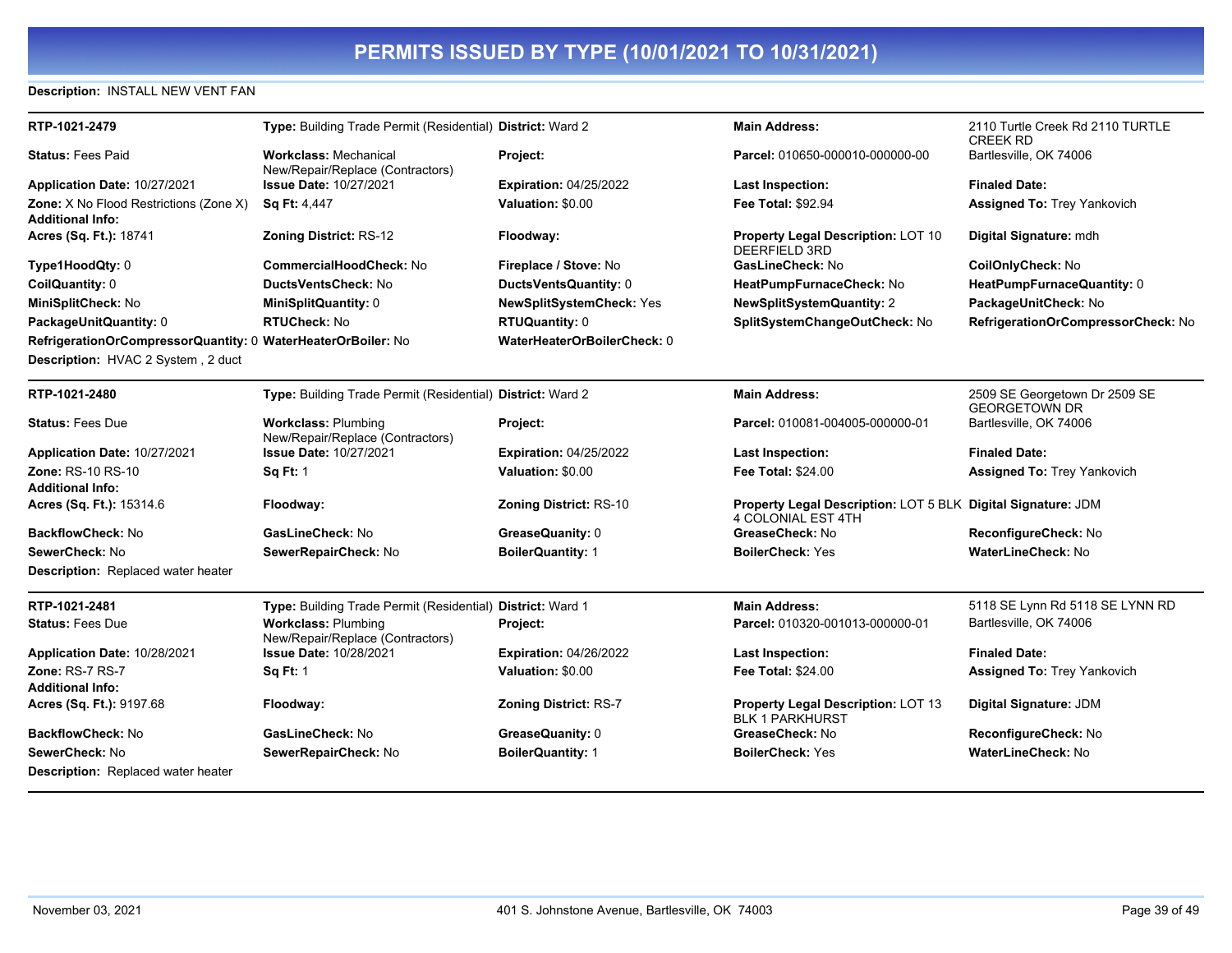| RTP-1021-2482<br><b>Status: Fees Due</b>                   | Type: Building Trade Permit (Residential) District: Ward 1<br><b>Workclass: Plumbing</b> | Project:                                         | <b>Main Address:</b><br>Parcel: 010338-036028-000000-01                                                                          | 4944 Baylor Dr 4944 BAYLOR DR<br>Bartlesville, OK 74006 |
|------------------------------------------------------------|------------------------------------------------------------------------------------------|--------------------------------------------------|----------------------------------------------------------------------------------------------------------------------------------|---------------------------------------------------------|
|                                                            | New/Repair/Replace (Contractors)                                                         |                                                  |                                                                                                                                  |                                                         |
| <b>Application Date: 10/28/2021</b>                        | Issue Date: 10/28/2021                                                                   | <b>Expiration: 04/26/2022</b>                    | Last Inspection:                                                                                                                 | <b>Finaled Date:</b>                                    |
| Zone: RS-7 RS-7                                            | <b>Sq Ft: 1</b>                                                                          | Valuation: \$0.00                                | <b>Fee Total: \$24.00</b>                                                                                                        | <b>Assigned To: Trey Yankovich</b>                      |
| <b>Additional Info:</b>                                    |                                                                                          |                                                  |                                                                                                                                  |                                                         |
| <b>Acres (Sq. Ft.):</b> 7505.84                            | Floodway:                                                                                | Zoning District: RS-7                            | <b>Property Legal Description: LOT 28</b><br>BLK 36 PENNINGTON HILLS 5TH                                                         | Digital Signature: JDM                                  |
| <b>BackflowCheck: No</b>                                   | GasLineCheck: No                                                                         | GreaseQuanity: 0                                 | GreaseCheck: No                                                                                                                  | ReconfigureCheck: No                                    |
| <b>SewerCheck: No</b>                                      | SewerRepairCheck: No                                                                     | <b>BoilerQuantity: 1</b>                         | <b>BoilerCheck: Yes</b>                                                                                                          | <b>WaterLineCheck: No</b>                               |
| <b>Description: Water Heater</b>                           |                                                                                          |                                                  |                                                                                                                                  |                                                         |
| RTP-1021-2483                                              | Type: Building Trade Permit (Residential) District: Ward 1                               |                                                  | <b>Main Address:</b>                                                                                                             | 226 SE Queenstown Ave 00226 SE                          |
| <b>Status: Fees Paid</b>                                   | <b>Workclass: Roofing Repair/Replacement Project:</b>                                    |                                                  | Parcel: 010155-009004-000000-01                                                                                                  | QUEENSTOWN AVE<br>Bartlesville, OK 74006                |
| Application Date: 10/28/2021                               | (Contractor)<br><b>Issue Date: 10/28/2021</b>                                            | <b>Expiration: 04/26/2022</b>                    | <b>Last Inspection:</b>                                                                                                          | <b>Finaled Date:</b>                                    |
| <b>Zone:</b> X No Flood Restrictions (Zone X)              | Sq Ft: 0                                                                                 | Valuation: \$0.00                                | <b>Fee Total: \$24.00</b>                                                                                                        | <b>Assigned To: Trey Yankovich</b>                      |
| Additional Info:                                           |                                                                                          |                                                  |                                                                                                                                  |                                                         |
| Acres (sq. Ft.): 8952.47                                   | Floodway:                                                                                | <b>Zoning District: RS-7</b>                     | <b>Property Legal Description: N 65 OF W CompositeCheck: Yes</b><br>165 LESS W 30 FOR STREET LOT 4<br><b>BLK 9 HIGHLAND PARK</b> |                                                         |
| MetalCheck: No                                             | OtherCheck: No                                                                           | Number of SEPARATE structures to be<br>Roofed: 1 |                                                                                                                                  |                                                         |
| Description: RE-ROOF- SHINGLE                              |                                                                                          |                                                  |                                                                                                                                  |                                                         |
| RTP-1021-2485                                              | Type: Building Trade Permit (Residential) District: Ward 5                               |                                                  | <b>Main Address:</b>                                                                                                             | 6601 SE Trail Dr 6601 SE TRAIL DR                       |
| <b>Status: Complete</b>                                    | <b>Workclass: Electrical</b>                                                             | Project:                                         | Parcel: 010366-000009-000000-01                                                                                                  | Bartlesville, OK 74006                                  |
| Application Date: 10/28/2021                               | New/Repair/Replace (Contractors)<br><b>Issue Date: 10/28/2021</b>                        | <b>Expiration: 05/02/2022</b>                    | Last Inspection: 11/01/2021                                                                                                      | <b>Finaled Date: 11/02/2021</b>                         |
| <b>Zone:</b> X No Flood Restrictions (Zone X)              | Sq Ft: 0                                                                                 | Valuation: \$0.00                                | <b>Fee Total: \$24.00</b>                                                                                                        | <b>Assigned To: Trey Yankovich</b>                      |
| <b>Additional Info:</b>                                    |                                                                                          |                                                  |                                                                                                                                  |                                                         |
| <b>Acres (Sq. Ft.):</b> 10601.9                            | <b>Zoning District: RS-7</b>                                                             | Floodway:                                        | <b>Property Legal Description: LOT 9</b><br><b>QUAIL RIDGE 1ST</b>                                                               | <b>NewMeterCheck: Yes</b>                               |
| <b>ServiceRiserReplace:</b> No                             | ReplacementMeterCheck: No                                                                | NewBreakerCheck: No                              | ReplacementBreakerCheck: No                                                                                                      | <b>TransferSwitchInstallation: No</b>                   |
| NewExtensionCheck: No                                      | <b>GeneratorCheck: No</b>                                                                | PoolCheck: No                                    | SolarPanelCheckBox: No                                                                                                           | TemporaryServiceCheck: No                               |
| <b>Description:</b> meter upgrade                          |                                                                                          |                                                  |                                                                                                                                  |                                                         |
| RTP-1021-2486                                              | Type: Building Trade Permit (Residential) District: Ward 1                               |                                                  | <b>Main Address:</b>                                                                                                             | 5300 SE Ranch Rd 5300 SE RANCH RD                       |
| <b>Status: Fees Due</b>                                    | <b>Workclass: Plumbing</b><br>New/Repair/Replace (Contractors)                           | Project:                                         | Parcel: 010377-002009-000000-01                                                                                                  | Bartlesville, OK 74006                                  |
| Application Date: 10/29/2021                               | <b>Issue Date: 10/29/2021</b>                                                            | <b>Expiration: 04/27/2022</b>                    | Last Inspection: 10/29/2021                                                                                                      | <b>Finaled Date:</b>                                    |
| Zone: X No Flood Restrictions (Zone X)<br>Additional Info: | Sq Ft: 0                                                                                 | Valuation: \$0.00                                | <b>Fee Total: \$24.00</b>                                                                                                        | <b>Assigned To: Trey Yankovich</b>                      |
| <b>Acres (Sq. Ft.):</b> 15671.9                            | Floodway:                                                                                | <b>Zoning District: RS-10</b>                    | Property Legal Description: LOT 9 BLK BackflowCheck: No<br>2 RANCH ACRES                                                         |                                                         |
| <b>GasLineCheck: No</b>                                    | GreaseCheck: No                                                                          | ReconfigureCheck: No                             | SewerCheck: No                                                                                                                   | SewerRepairCheck: No                                    |
| <b>BoilerCheck: No</b>                                     | <b>WaterLineCheck: Yes</b>                                                               |                                                  |                                                                                                                                  |                                                         |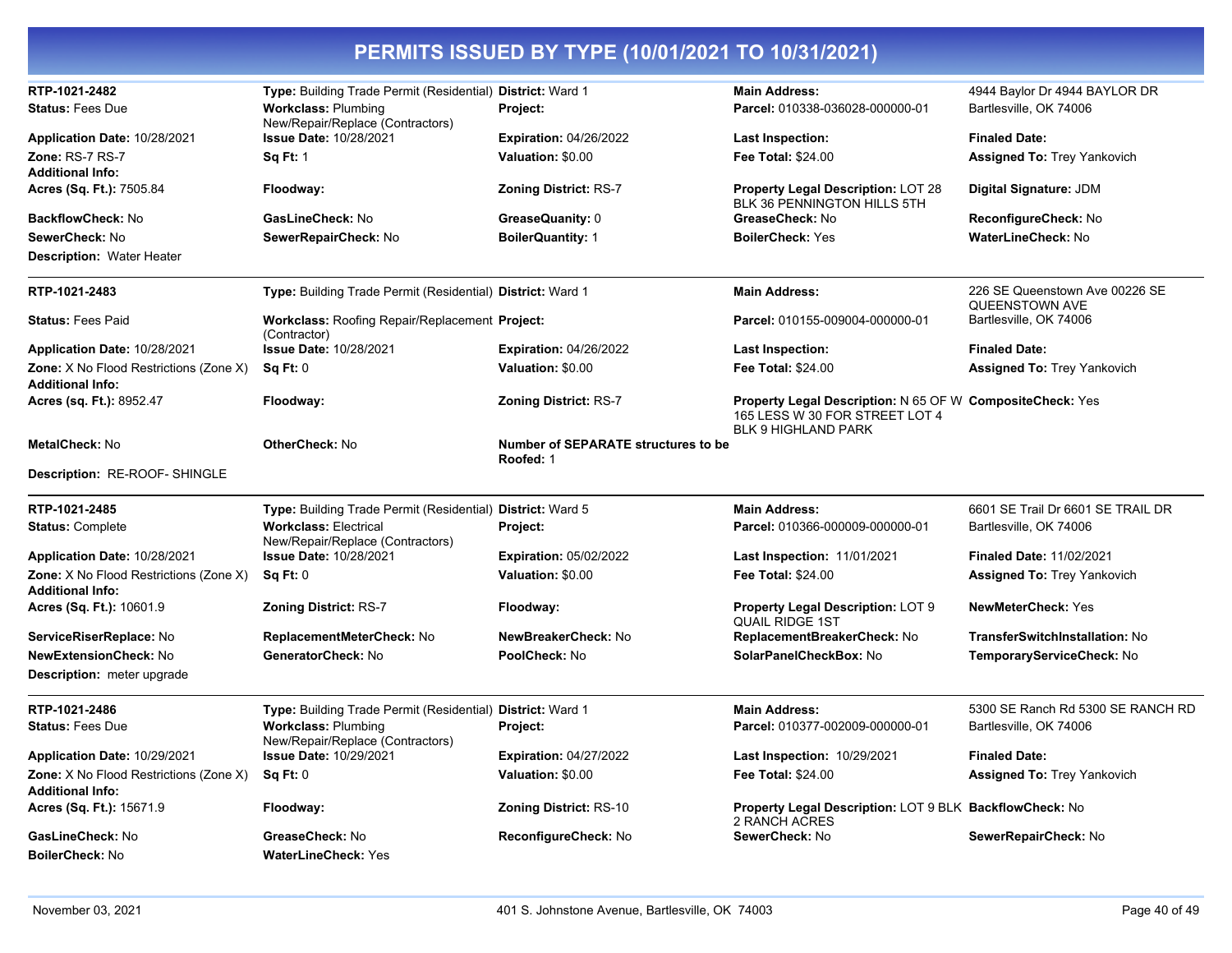### **Description:** WATERLINE REPLACEMENT

| RTP-1021-2487                                                                                           | Type: Building Trade Permit (Residential) District: Ward 5     |                                                  | <b>Main Address:</b>                                                           | 405 SE Chisholm Cir 405 SE CHISHOLM<br><b>CIR</b> |
|---------------------------------------------------------------------------------------------------------|----------------------------------------------------------------|--------------------------------------------------|--------------------------------------------------------------------------------|---------------------------------------------------|
| <b>Status: Fees Due</b>                                                                                 | <b>Workclass: Plumbing</b><br>New/Repair/Replace (Contractors) | Project:                                         | Parcel: 010371-000080-000000-01                                                | Bartlesville, OK 74006                            |
| Application Date: 10/29/2021                                                                            | <b>Issue Date: 10/29/2021</b>                                  | <b>Expiration: 04/27/2022</b>                    | <b>Last Inspection:</b>                                                        | <b>Finaled Date:</b>                              |
| Zone: X No Flood Restrictions (Zone X)                                                                  | <b>Sq Ft: 0</b>                                                | Valuation: \$0.00                                | <b>Fee Total: \$24.00</b>                                                      | <b>Assigned To: Trey Yankovich</b>                |
| <b>Additional Info:</b>                                                                                 |                                                                |                                                  |                                                                                |                                                   |
| Acres (Sq. Ft.): 12039.3                                                                                | Floodway:                                                      | <b>Zoning District: RS-7</b>                     | <b>Property Legal Description: LOT 80</b><br><b>QUAIL RIDGE 6TH</b>            | <b>BackflowCheck: No</b>                          |
| GasLineCheck: No                                                                                        | GreaseCheck: No                                                | ReconfigureCheck: No                             | SewerCheck: No                                                                 | SewerRepairCheck: No                              |
| <b>BoilerCheck: No</b>                                                                                  | <b>WaterLineCheck: Yes</b>                                     |                                                  |                                                                                |                                                   |
| <b>Description: WATERLINE REPAIR</b>                                                                    |                                                                |                                                  |                                                                                |                                                   |
| RTP-1021-2488                                                                                           | Type: Building Trade Permit (Residential) District: Ward 1     |                                                  | <b>Main Address:</b>                                                           | 936 SE Yale Dr 936 SE YALE DR                     |
| <b>Status: Fees Paid</b>                                                                                | <b>Workclass: Electrical for New</b><br>Construction           | Project:                                         | Parcel: 010337-024014-000000-01                                                | Bartlesville, OK 74006                            |
| Application Date: 10/29/2021                                                                            | <b>Issue Date: 10/29/2021</b>                                  | <b>Expiration: 04/27/2022</b>                    | Last Inspection: 10/29/2021                                                    | <b>Finaled Date:</b>                              |
| Zone: X No Flood Restrictions (Zone X)                                                                  | Sq Ft: 1,071                                                   | Valuation: \$75,789.00                           | <b>Fee Total: \$25.42</b>                                                      | <b>Assigned To: Trey Yankovich</b>                |
| <b>Additional Info:</b>                                                                                 |                                                                |                                                  |                                                                                |                                                   |
| <b>Total Square Footage of New</b><br>Construction: 1071<br><b>Description:</b> Fire damage restoration |                                                                |                                                  |                                                                                |                                                   |
|                                                                                                         |                                                                |                                                  |                                                                                |                                                   |
| RTP-1021-2489                                                                                           | Type: Building Trade Permit (Residential) District: Ward 5     |                                                  | <b>Main Address:</b>                                                           | 5701 Baylor 5701 BAYLOR PL                        |
| <b>Status: Fees Paid</b>                                                                                | Workclass: Roofing Repair/Replacement Project:<br>(Contractor) |                                                  | Parcel: 010244-007006-000000-01                                                | Bartlesville, OK 74006                            |
| Application Date: 10/29/2021                                                                            | <b>Issue Date: 10/29/2021</b>                                  | <b>Expiration: 04/27/2022</b>                    | Last Inspection:                                                               | <b>Finaled Date:</b>                              |
| Zone: RS-7 RS-7                                                                                         | Sq Ft: 0                                                       | Valuation: \$0.00                                | <b>Fee Total: \$24.00</b>                                                      | <b>Assigned To: Trey Yankovich</b>                |
| <b>Additional Info:</b>                                                                                 |                                                                |                                                  |                                                                                |                                                   |
| Acres (sq. Ft.): 10745.8                                                                                | Floodway:                                                      | <b>Zoning District: RS-7</b>                     | Property Legal Description: LOT 6 BLK CompositeCheck: Yes<br>7 MADISON HEIGHTS |                                                   |
| MetalCheck: No                                                                                          | <b>OtherCheck: No</b>                                          | Number of SEPARATE structures to be<br>Roofed: 1 |                                                                                |                                                   |
| <b>Description: RE-ROOF</b>                                                                             |                                                                |                                                  |                                                                                |                                                   |
|                                                                                                         |                                                                |                                                  |                                                                                |                                                   |

### **PERMITS ISSUED FOR BUILDING TRADE PERMIT (RESIDENTIAL): 108**

| <b>CERTIFICATE OF COMPLIANCE</b>                                         |                                                                  |                         |                                    |                                                   |  |
|--------------------------------------------------------------------------|------------------------------------------------------------------|-------------------------|------------------------------------|---------------------------------------------------|--|
| COC-0921-0067*                                                           | Type: Certificate of Compliance                                  | <b>District: Ward 1</b> | <b>Main Address:</b>               | 3820 SE Kentucky St 3820 SE<br><b>KENTUCKY ST</b> |  |
| <b>Status: Complete</b>                                                  | <b>Workclass: Dispensary/Grower</b><br>Certificate of Compliance | <b>Project:</b>         | Parcel: 010155-003025-000000-01    | Bartlesville, OK 74006                            |  |
| Application Date: 09/29/2021                                             | <b>Issue Date: 10/04/2021</b>                                    | <b>Expiration:</b>      | <b>Last Inspection: 09/30/2021</b> | <b>Finaled Date: 10/04/2021</b>                   |  |
| <b>Zone:</b> X No Flood Restrictions (Zone X)<br><b>Additional Info:</b> | Sa Ft: 0                                                         | Valuation: \$0.00       | <b>Fee Total: \$20.00</b>          | <b>Assigned To: Trey Yankovich</b>                |  |
| <b>Zoning District: C-5/PUD</b>                                          | Acres (Sq. Ft.): 79998.2                                         | Floodway:               |                                    |                                                   |  |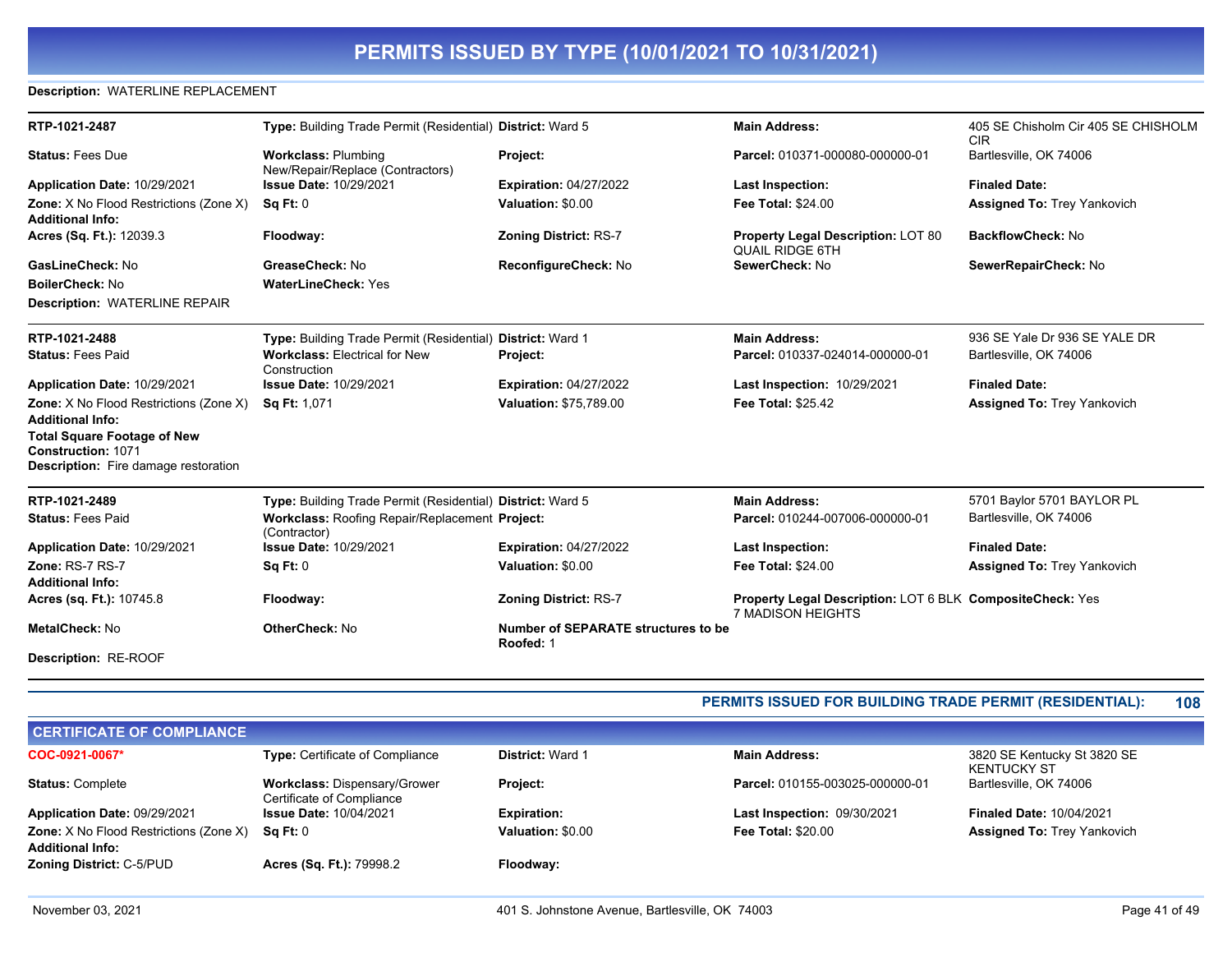**Check if certificate is for Dispensary: Check if Certificate is for Grower:** Yes

| <b>Property Legal Description: LOTS</b> | Сh |
|-----------------------------------------|----|
| 25-33 INC 10 VAC ALLEY ON E SIDE        | N٥ |
| LOTS 25-33 BLK 3: S 20 OF E 60 LOT      |    |
| 12 E 60 OF LOTS 13-24 INC 60 VAC        |    |
| <b>STRE</b>                             |    |

| COC-1021-0068                                                                                                                                                              | Type: Certificate of Compliance                                  | <b>District: Ward 1</b>       | <b>Main Address:</b>                                                                                                                                                 | 128 NE Washington Blvd 00128 NE<br><b>WASHINGTON BLVD</b> |
|----------------------------------------------------------------------------------------------------------------------------------------------------------------------------|------------------------------------------------------------------|-------------------------------|----------------------------------------------------------------------------------------------------------------------------------------------------------------------|-----------------------------------------------------------|
| <b>Status: Complete</b>                                                                                                                                                    | <b>Workclass: Dispensary/Grower</b><br>Certificate of Compliance | <b>Project:</b>               | Parcel: 010999-042613-003000-060                                                                                                                                     | Bartlesville, OK 74006                                    |
| Application Date: 10/20/2021                                                                                                                                               | <b>Issue Date: 10/30/2021</b>                                    | <b>Expiration: 10/31/2022</b> | Last Inspection: 10/25/2021                                                                                                                                          | <b>Finaled Date: 11/02/2021</b>                           |
| <b>Zone: C-5 C-5</b><br><b>Additional Info:</b>                                                                                                                            | Sq Ft: 0                                                         | Valuation: \$0.00             | <b>Fee Total: \$20.00</b>                                                                                                                                            | <b>Assigned To: Trey Yankovich</b>                        |
| <b>Zoning District: C-5</b><br>$\bigcap_{i=1}^{n}$ is the $\bigcap_{i=1}^{n}$ if $\bigcap_{i=1}^{n}$ is the $\bigcap_{i=1}^{n}$ $\bigcap_{i=1}^{n}$ if $\bigcap_{i=1}^{n}$ | Acres (Sq. Ft.): 25167.5                                         | Floodway:                     | <b>Property Legal Description: PART</b><br>SECT 4-26-13 TR 19-A BEG 25 E OF<br>SW CORNER OF N 1/2 SW SW SW; E<br>238.8; N 105; W 238.9; S 105 TO POB:<br>$(56414)$ . | <b>Check if certificate is for Dispensary:</b><br>Yes     |

### **Check if Certificate is for Grower:** No

### **PERMITS ISSUED FOR CERTIFICATE OF COMPLIANCE: 2**

| <b>FIRE</b>                                          |                                                  |                                   |                                 |                                   |
|------------------------------------------------------|--------------------------------------------------|-----------------------------------|---------------------------------|-----------------------------------|
| FIRE-1021-0040                                       | <b>Type: Fire</b>                                | <b>District: Ward 4</b>           | <b>Main Address:</b>            | 3003 E Frank Phillips Blvd        |
| <b>Status: Permit Issued</b>                         | <b>Workclass: Commercial Fire</b><br>Suppression | Project:                          | Parcel: 010491-005001-000000-01 | Bartlesville, OK 74006            |
| Application Date: 10/14/2021                         | <b>Issue Date: 10/14/2021</b>                    | <b>Expiration: 04/12/2022</b>     | <b>Last Inspection:</b>         | <b>Finaled Date:</b>              |
| Zone:                                                | <b>Sq Ft: 23,800</b>                             | Valuation: \$0.00                 | <b>Fee Total: \$154.00</b>      | <b>Assigned To: David Topping</b> |
| <b>Additional Info:</b>                              |                                                  |                                   |                                 |                                   |
| If other, please identify system type:<br>WET SYSTEM | Number of Heads: 205                             | <b>Work Classification: Other</b> | <b>System Type: Other</b>       | Acres: 0                          |

### **PERMITS ISSUED FOR FIRE: 1**

| <b>GARAGE SALE REGISTRATION</b>  |                                  |                                                       |                                 |                                                  |
|----------------------------------|----------------------------------|-------------------------------------------------------|---------------------------------|--------------------------------------------------|
| GS-1021-0002                     | Type: Garage Sale Registration   | <b>District: Ward 5</b>                               | <b>Main Address:</b>            | 1245 SE Willow Park Dr 1245 SE<br>WILLOW PARK DR |
| <b>Status: Permit Issued</b>     | <b>Workclass: Garage Sale</b>    | <b>Project:</b>                                       | Parcel: 010109-001008-000000-01 | Bartlesville, OK 74006                           |
| Application Date: 10/18/2021     | <b>Issue Date: 10/18/2021</b>    | <b>Expiration: 11/08/2021</b>                         | <b>Last Inspection:</b>         | <b>Finaled Date:</b>                             |
| Zone:<br><b>Additional Info:</b> | $\textsf{Sa} \, \textsf{Ft}$ : 0 | Valuation: \$0.00                                     | <b>Fee Total: \$0.00</b>        | <b>Assigned To: Holly Mayhew</b>                 |
| Number of Days of Sale: 3        | Dates of Sale: NOV 5, 6, 7       | <b>Other Garage Sales This Calendar</b><br>Year: NONE | Acres: 0                        |                                                  |
| Description: ESTATE SALE NOV 5-7 |                                  |                                                       |                                 |                                                  |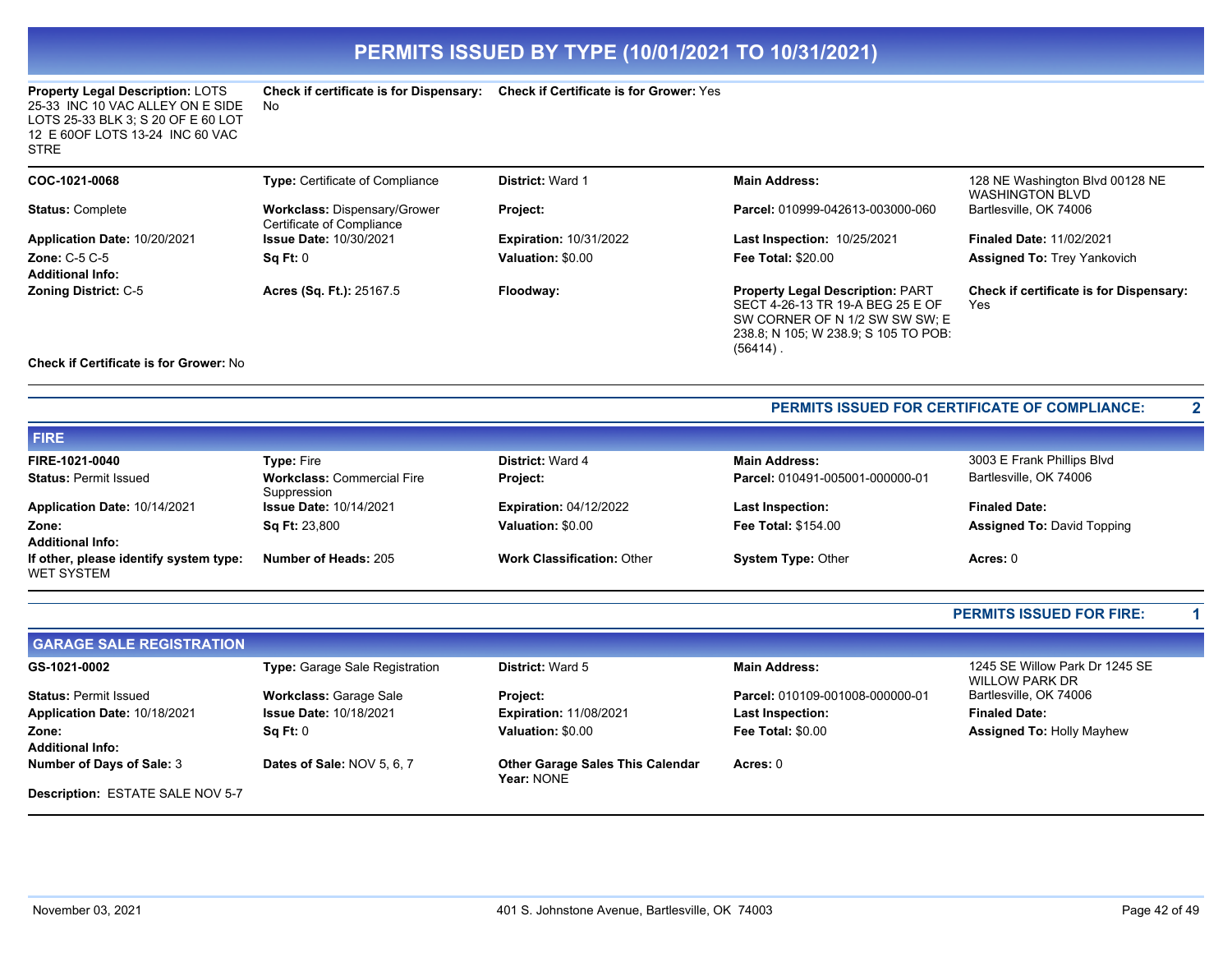| GS-1021-0003                            | Type: Garage Sale Registration             | <b>District: Ward 4</b>                              | <b>Main Address:</b>            | 207 SW Bucy 207 SW BUCY          |
|-----------------------------------------|--------------------------------------------|------------------------------------------------------|---------------------------------|----------------------------------|
| <b>Status: Expired</b>                  | <b>Workclass: Garage Sale</b>              | <b>Project:</b>                                      | Parcel: 010483-004002-000000-01 | Bartlesville, OK 74003           |
| Application Date: 10/20/2021            | <b>Issue Date: 10/20/2021</b>              | <b>Expiration: 10/25/2021</b>                        | <b>Last Inspection:</b>         | <b>Finaled Date:</b>             |
| Zone:                                   | Sq Ft: 0                                   | Valuation: \$0.00                                    | Fee Total: \$0.00               | <b>Assigned To: Holly Mayhew</b> |
| <b>Additional Info:</b>                 |                                            |                                                      |                                 |                                  |
| Number of Days of Sale: 3               | Dates of Sale: OCTOBER 22, 23, 24,<br>2021 | <b>Other Garage Sales This Calendar</b><br>Year: $0$ | Acres: 0                        |                                  |
|                                         |                                            |                                                      |                                 |                                  |
| Description: GARAGE SALE OCT 22, 23, 24 |                                            |                                                      |                                 |                                  |

# **Last Inspection: Fee Total:** \$0.00

**PERMITS ISSUED FOR GARAGE SALE REGISTRATION: 2**

| <b>NZOD DEVELOPMENT</b>                                           |                                                                   |                                                          |                                                                        |                                                                                 |
|-------------------------------------------------------------------|-------------------------------------------------------------------|----------------------------------------------------------|------------------------------------------------------------------------|---------------------------------------------------------------------------------|
| NZOD-1021-0079                                                    | <b>Type: NZOD Development</b>                                     | District: Ward 4                                         | <b>Main Address:</b>                                                   | 100 NW Margarite Ave 100 NW<br><b>MARGARITE AVE</b>                             |
| <b>Status: Complete</b>                                           | <b>Workclass: NZOD Development</b>                                | Project:                                                 | Parcel: 010206-005007-000000-01                                        | Bartlesville, OK 74003                                                          |
| Application Date: 10/04/2021                                      | <b>Issue Date: 10/04/2021</b>                                     | <b>Expiration:</b>                                       | <b>Last Inspection:</b>                                                | <b>Finaled Date: 10/07/2021</b>                                                 |
| Zone: X No Flood Restrictions (Zone X)<br><b>Additional Info:</b> | SqFt:0                                                            | Valuation: \$0.00                                        | <b>Fee Total: \$0.00</b>                                               | <b>Assigned To: Trey Yankovich</b>                                              |
| NZOD Location Code: Ki0705                                        | Proposed Land Use(s): Single-Family<br>Residential                | 1. Have the soils on the site been<br>sampled?: Yes      | Check here if no further action is<br>required2: Yes                   | 2. Has the yard been remediated?: No                                            |
| <b>Total Removal (No further action</b><br>required): No          | Cap: No                                                           | Yes: No                                                  | No: Yes                                                                | Backfill and recap (must show on site<br>plan): No                              |
| Dispose of at Osage County Landfill:<br>No                        | Check here if no further action is<br>required: Yes               | <b>Check here if Soil Remediation is</b><br>Required: No | <b>Zoning District: RS-5</b>                                           | <b>Property Legal Description: LOT 7 S</b><br>1/2 LOT 8 BLK 5 JOS C KEELERS 2ND |
| Acres: 9517.08                                                    | Floodway:                                                         |                                                          |                                                                        |                                                                                 |
| NZOD-1021-0080                                                    | Type: NZOD Development                                            | District: Ward 4                                         | <b>Main Address:</b>                                                   | 625 SW Virginia Ave 625 SW VIRGINIA<br><b>AVE</b>                               |
| <b>Status: Complete</b>                                           | <b>Workclass: NZOD Development</b>                                | Project:                                                 | Parcel: 010229-001005-000000-01                                        | Bartlesville, OK 74003                                                          |
| Application Date: 10/04/2021                                      | <b>Issue Date: 10/04/2021</b>                                     | <b>Expiration:</b>                                       | Last Inspection:                                                       | Finaled Date: 10/07/2021                                                        |
| Zone: M-2 M-2<br><b>Additional Info:</b>                          | <b>Sq Ft: 0</b>                                                   | Valuation: \$0.00                                        | <b>Fee Total: \$0.00</b>                                               | <b>Assigned To: Trey Yankovich</b>                                              |
| <b>NZOD Location Code: Z0401</b>                                  | 1. Have the soils on the site been<br>sampled?: Yes               | Check here if no further action is<br>required2: No      | 2. Has the yard been remediated?: Yes Total Removal (No further action | required): No                                                                   |
| Cap: Yes                                                          | If cap, what was the depth of the cap in Yes: No<br>inches $?: 6$ |                                                          | No: Yes                                                                | Backfill and recap (must show on site<br>plan): Yes                             |
| Dispose of at Osage County Landfill:                              | Check here if no further action is                                | <b>Check here if Soil Remediation is</b>                 | <b>Zoning District: M-2</b>                                            | Property Legal Description: LOT 5 BLK                                           |
| No                                                                | required: Yes                                                     | Required: No                                             |                                                                        | 1 LINCOLN 2ND                                                                   |
| Acres: 7160.38                                                    | Floodway:                                                         |                                                          |                                                                        |                                                                                 |
| NZOD-1021-0081                                                    | <b>Type: NZOD Development</b>                                     | District: Ward 4                                         | <b>Main Address:</b>                                                   | 535 SW Morton 535 SW MORTON                                                     |
| <b>Status: Complete</b>                                           | <b>Workclass: NZOD Development</b>                                | Project:                                                 | Parcel: 010487-004013-000000-01                                        | Bartlesville, OK 74003                                                          |
| Application Date: 10/22/2021                                      | <b>Issue Date: 10/22/2021</b>                                     | <b>Expiration:</b>                                       | Last Inspection:                                                       | <b>Finaled Date: 10/22/2021</b>                                                 |
| Zone: X No Flood Restrictions (Zone X)<br><b>Additional Info:</b> | Sq Ft: 0                                                          | Valuation: \$0.00                                        | <b>Fee Total: \$0.00</b>                                               | <b>Assigned To: Trey Yankovich</b>                                              |
| <b>NZOD Location Code: RaR04</b>                                  | 1. Have the soils on the site been<br>sampled?: Yes               | Check here if no further action is<br>required2: Yes     | 2. Has the yard been remediated?: No                                   | <b>Total Removal (No further action</b><br>required): No                        |
| Cap: No                                                           | <b>Yes:</b> No                                                    | No: No                                                   | Backfill and recap (must show on site<br>plan): No                     | Dispose of at Osage County Landfill:<br><b>No</b>                               |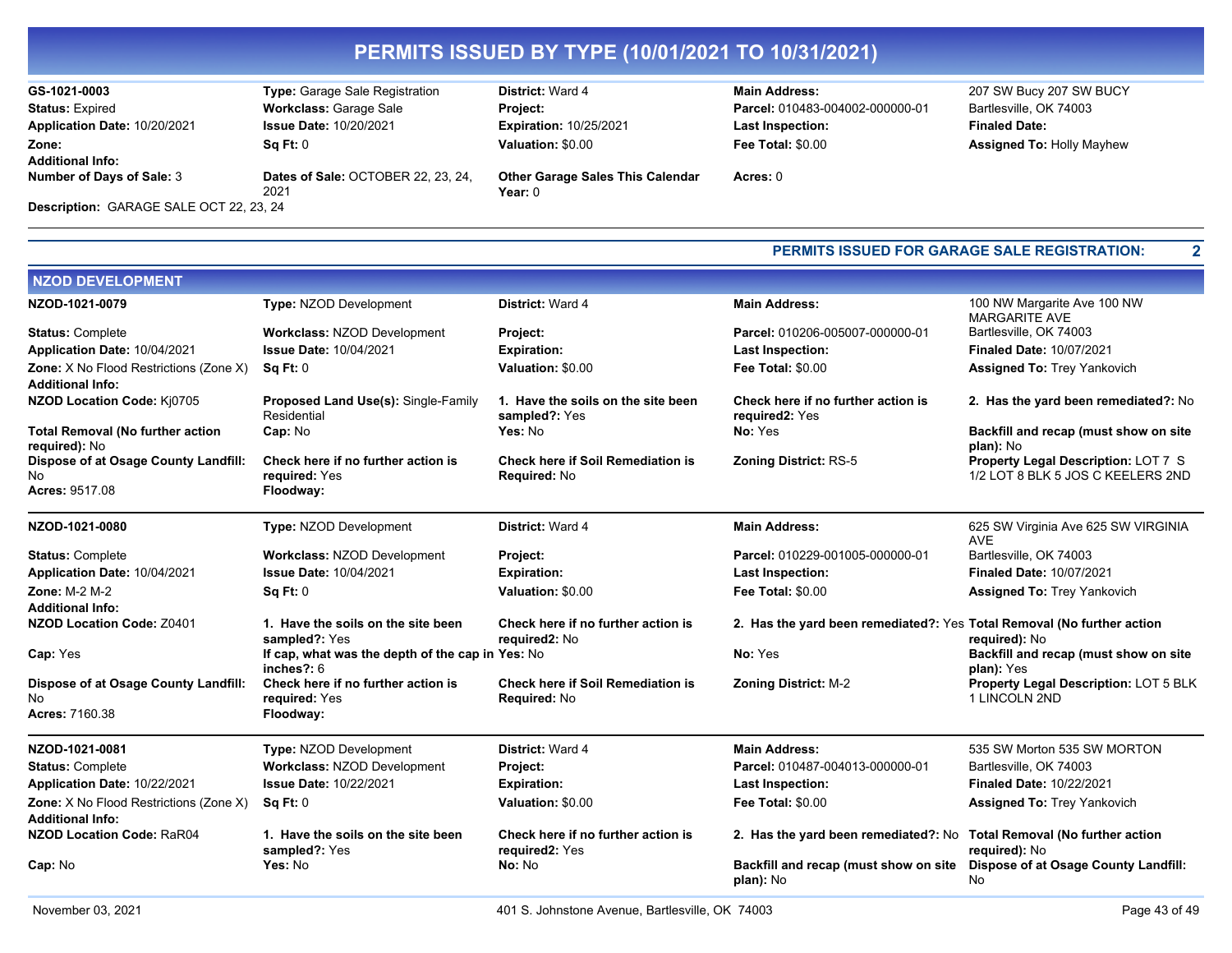| Check here if no further action is<br>required: Yes<br>Floodway:         | <b>Check here if Soil Remediation is</b><br><b>Required: No</b>  | <b>Zoning District: M-2</b>                                     | <b>Property Legal Description: LOT 13</b><br><b>BLK 4 TERRAPIN ADDN</b> | <b>Acres: 6942.1</b>                                            |
|--------------------------------------------------------------------------|------------------------------------------------------------------|-----------------------------------------------------------------|-------------------------------------------------------------------------|-----------------------------------------------------------------|
| NZOD-1021-0082                                                           | <b>Type: NZOD Development</b>                                    | <b>District: Ward 3</b>                                         | <b>Main Address:</b>                                                    | 705 & 709 SW Penn Ave 705 & 709 SW<br>PENN AVE                  |
| <b>Status: Permit Issued</b>                                             | <b>Workclass: NZOD Development</b>                               | Project:                                                        | Parcel: 010229-006003-000000-01                                         | Bartlesville, OK 74003                                          |
| Application Date: 10/29/2021                                             | <b>Issue Date: 10/29/2021</b>                                    | <b>Expiration:</b>                                              | Last Inspection:                                                        | <b>Finaled Date: 10/29/2021</b>                                 |
| <b>Zone:</b> X No Flood Restrictions (Zone X)<br><b>Additional Info:</b> | Sq Ft: 0                                                         | Valuation: \$0.00                                               | <b>Fee Total: \$20.00</b>                                               | <b>Assigned To: Trey Yankovich</b>                              |
| NZOD Location Code: Z0206                                                | <b>Proposed Land Use(s): Single-Family</b><br>Residential        | 1. Have the soils on the site been<br>sampled?: Yes             | Check here if no further action is<br>required2: Yes                    | 2. Has the yard been remediated?: Yes                           |
| <b>Total Removal (No further action</b><br>required): No                 | Cap: No                                                          | Yes: Yes                                                        | No: No                                                                  | Backfill and recap (must show on site<br>plan): Yes             |
| Dispose of at Osage County Landfill:<br>No.<br><b>Acres: 12797.8</b>     | Check here if no further action is<br>required: Yes<br>Floodway: | <b>Check here if Soil Remediation is</b><br><b>Required: No</b> | <b>Zoning District: RS-5</b>                                            | <b>Property Legal Description: LOT 3 4</b><br>BLK 6 LINCOLN 2ND |
| <b>Description:</b> LOTS 3, 4 & 5 LINCOLN 2ND ADDITION                   |                                                                  |                                                                 |                                                                         |                                                                 |

| <b>District: Ward 3</b><br><b>Main Address:</b><br>2412 SE Circle Dr 2412 SE CIRCLE DR<br>Type: Right-of-Way<br><b>Workclass: Right-of-Way Residential</b><br>Parcel: 010089-002003-000000-01<br>Bartlesville, OK 74006<br>Project:<br><b>Issue Date: 10/04/2021</b><br><b>Finaled Date:</b><br><b>Expiration: 04/04/2022</b><br>Last Inspection:<br>Valuation: \$0.00<br><b>Assigned To: Micah Siemers</b><br>Sq Ft: 0<br><b>Fee Total: \$25.00</b><br><b>Obstruction Size (In Linear Ft): 0</b><br><b>Excavation Width: 0</b><br><b>Excavation Depth: 0</b><br><b>Zoning District: RS-12</b><br>Property Legal Description: LOT 3 BLK Acres (Sq. Ft.): 17126.1<br>Floodway:<br>1713 Arbor 1713 ARBOR DR<br><b>Type: Right-of-Way</b><br><b>District: Ward 2</b><br><b>Main Address:</b><br><b>Workclass: Right-of-Way Residential</b><br>Bartlesville, OK 74006<br>Parcel: 010015-008003-000000-01<br>Project:<br><b>Issue Date: 10/06/2021</b><br><b>Finaled Date:</b><br><b>Expiration: 04/04/2022</b><br><b>Last Inspection:</b><br>Sq Ft: 0<br>Valuation: \$0.00<br><b>Fee Total: \$25.00</b><br><b>Assigned To: Micah Siemers</b><br><b>Obstruction Size (In Linear Ft): 0</b><br><b>Excavation Width: 0</b><br><b>Excavation Depth: 0</b><br><b>Zoning District: RS-12</b><br>Property Legal Description: LOT 3 BLK Acres (Sq. Ft.): 15917.7<br>Floodway:<br>1520 SE Lariat Dr 1520 SE LARIAT DR<br>Type: Right-of-Way<br>District: Ward 1<br><b>Main Address:</b><br>Workclass: Right-of-Way Residential<br>Parcel: 010384-009006-000000-01<br>Project:<br>Bartlesville, OK 74006<br><b>Issue Date: 10/18/2021</b><br><b>Finaled Date:</b><br><b>Expiration: 04/18/2022</b><br>Last Inspection:<br><b>Fee Total: \$25.00</b><br>Valuation: \$0.00<br><b>Assigned To: Micah Siemers</b><br>Sq Ft: 0 |                                                                                                                                                    |  |  |
|-------------------------------------------------------------------------------------------------------------------------------------------------------------------------------------------------------------------------------------------------------------------------------------------------------------------------------------------------------------------------------------------------------------------------------------------------------------------------------------------------------------------------------------------------------------------------------------------------------------------------------------------------------------------------------------------------------------------------------------------------------------------------------------------------------------------------------------------------------------------------------------------------------------------------------------------------------------------------------------------------------------------------------------------------------------------------------------------------------------------------------------------------------------------------------------------------------------------------------------------------------------------------------------------------------------------------------------------------------------------------------------------------------------------------------------------------------------------------------------------------------------------------------------------------------------------------------------------------------------------------------------------------------------------------------------------------------------------------------------------------------------------------------------------------------------|----------------------------------------------------------------------------------------------------------------------------------------------------|--|--|
|                                                                                                                                                                                                                                                                                                                                                                                                                                                                                                                                                                                                                                                                                                                                                                                                                                                                                                                                                                                                                                                                                                                                                                                                                                                                                                                                                                                                                                                                                                                                                                                                                                                                                                                                                                                                             | <b>RIGHT-OF-WAY</b>                                                                                                                                |  |  |
|                                                                                                                                                                                                                                                                                                                                                                                                                                                                                                                                                                                                                                                                                                                                                                                                                                                                                                                                                                                                                                                                                                                                                                                                                                                                                                                                                                                                                                                                                                                                                                                                                                                                                                                                                                                                             | ROW-1021-0047<br><b>Status: Permit Issued</b><br>Application Date: 10/04/2021<br>Zone: X No Flood Restrictions (Zone X)<br><b>Additional Info:</b> |  |  |
|                                                                                                                                                                                                                                                                                                                                                                                                                                                                                                                                                                                                                                                                                                                                                                                                                                                                                                                                                                                                                                                                                                                                                                                                                                                                                                                                                                                                                                                                                                                                                                                                                                                                                                                                                                                                             | <b>Excavation Linear Length: 0</b>                                                                                                                 |  |  |
|                                                                                                                                                                                                                                                                                                                                                                                                                                                                                                                                                                                                                                                                                                                                                                                                                                                                                                                                                                                                                                                                                                                                                                                                                                                                                                                                                                                                                                                                                                                                                                                                                                                                                                                                                                                                             | 2 CNTRY CLB TERR S/D INC VAL OF<br>THAT PT LOT 1-C HILLCREST<br>HEIGHTS 1ST DES AS BEG AT SW<br>COR LOT 1-C SAID PT B                              |  |  |
|                                                                                                                                                                                                                                                                                                                                                                                                                                                                                                                                                                                                                                                                                                                                                                                                                                                                                                                                                                                                                                                                                                                                                                                                                                                                                                                                                                                                                                                                                                                                                                                                                                                                                                                                                                                                             | ROW-1021-0048                                                                                                                                      |  |  |
|                                                                                                                                                                                                                                                                                                                                                                                                                                                                                                                                                                                                                                                                                                                                                                                                                                                                                                                                                                                                                                                                                                                                                                                                                                                                                                                                                                                                                                                                                                                                                                                                                                                                                                                                                                                                             | <b>Status: Permit Issued</b>                                                                                                                       |  |  |
|                                                                                                                                                                                                                                                                                                                                                                                                                                                                                                                                                                                                                                                                                                                                                                                                                                                                                                                                                                                                                                                                                                                                                                                                                                                                                                                                                                                                                                                                                                                                                                                                                                                                                                                                                                                                             | Application Date: 10/06/2021                                                                                                                       |  |  |
|                                                                                                                                                                                                                                                                                                                                                                                                                                                                                                                                                                                                                                                                                                                                                                                                                                                                                                                                                                                                                                                                                                                                                                                                                                                                                                                                                                                                                                                                                                                                                                                                                                                                                                                                                                                                             | Zone: RS-12 RS-12<br><b>Additional Info:</b>                                                                                                       |  |  |
|                                                                                                                                                                                                                                                                                                                                                                                                                                                                                                                                                                                                                                                                                                                                                                                                                                                                                                                                                                                                                                                                                                                                                                                                                                                                                                                                                                                                                                                                                                                                                                                                                                                                                                                                                                                                             | <b>Excavation Linear Length: 0</b>                                                                                                                 |  |  |
|                                                                                                                                                                                                                                                                                                                                                                                                                                                                                                                                                                                                                                                                                                                                                                                                                                                                                                                                                                                                                                                                                                                                                                                                                                                                                                                                                                                                                                                                                                                                                                                                                                                                                                                                                                                                             | 8 ARROWHEAD ACRES 4TH                                                                                                                              |  |  |
|                                                                                                                                                                                                                                                                                                                                                                                                                                                                                                                                                                                                                                                                                                                                                                                                                                                                                                                                                                                                                                                                                                                                                                                                                                                                                                                                                                                                                                                                                                                                                                                                                                                                                                                                                                                                             | ROW-1021-0049<br><b>Status: Permit Issued</b><br>Application Date: 10/18/2021<br>Zone: X No Flood Restrictions (Zone X)<br><b>Additional Info:</b> |  |  |

**PERMITS ISSUED FOR NZOD DEVELOPMENT: 4**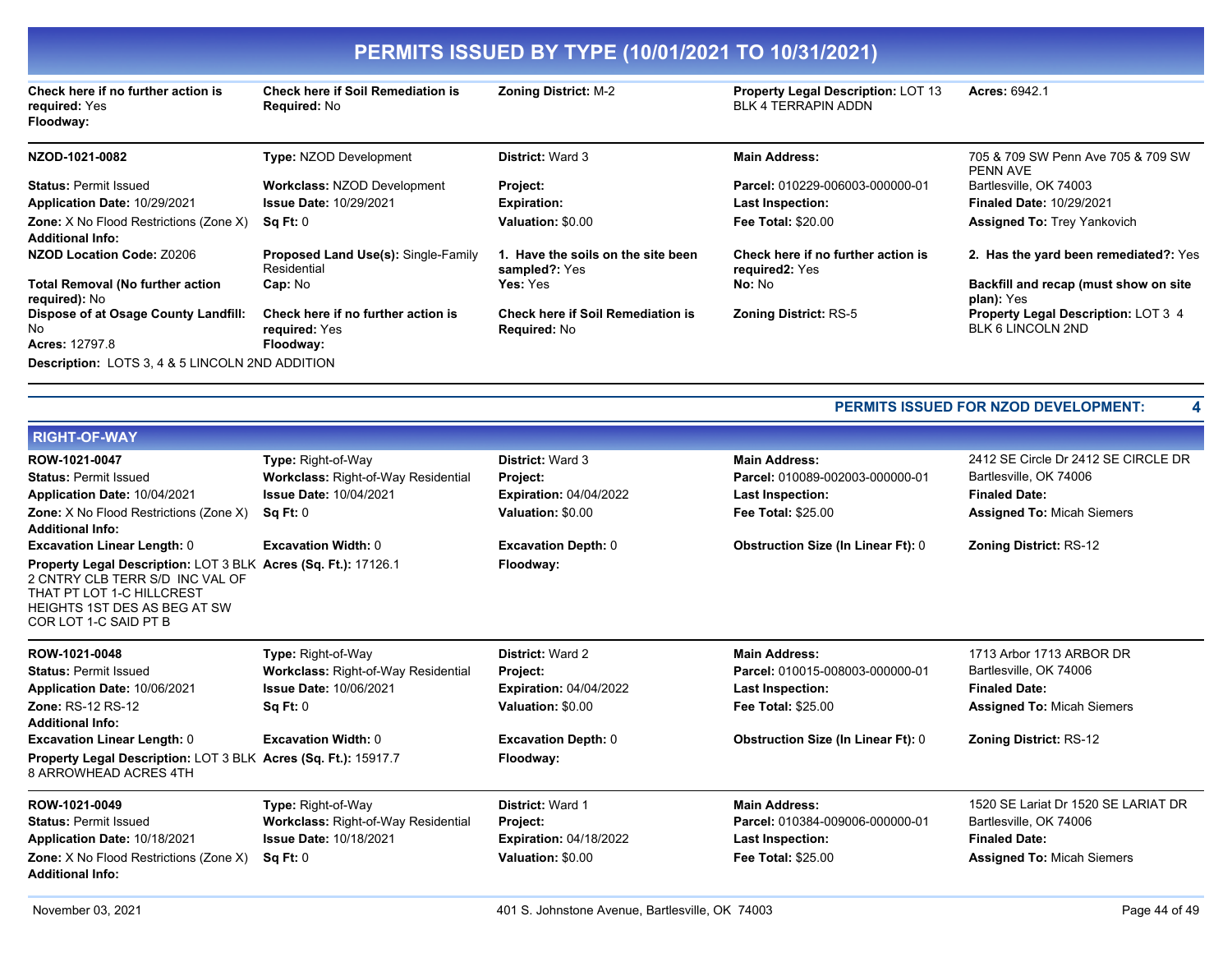|                                                                                                                                                                                                                                                                                                            | PERMITS ISSUED BY TYPE (10/01/2021 TO 10/31/2021)                                                                                                                                                                                     |                                                                                                                                                                                                                                                                                                      |                                                                                                                                                                                                                                                                      |                                                                                                                                                                                                           |  |  |
|------------------------------------------------------------------------------------------------------------------------------------------------------------------------------------------------------------------------------------------------------------------------------------------------------------|---------------------------------------------------------------------------------------------------------------------------------------------------------------------------------------------------------------------------------------|------------------------------------------------------------------------------------------------------------------------------------------------------------------------------------------------------------------------------------------------------------------------------------------------------|----------------------------------------------------------------------------------------------------------------------------------------------------------------------------------------------------------------------------------------------------------------------|-----------------------------------------------------------------------------------------------------------------------------------------------------------------------------------------------------------|--|--|
| <b>Excavation Linear Length: 0</b><br>Property Legal Description: LOT 6 BLK Acres (Sq. Ft.): 14491.1<br>9 WEST RANCH ACRES<br><b>Description: DRIVEWAY APPROACH REPAIR</b>                                                                                                                                 | <b>Excavation Width: 0</b>                                                                                                                                                                                                            | <b>Excavation Depth: 0</b><br>Floodway:                                                                                                                                                                                                                                                              | <b>Obstruction Size (In Linear Ft): 0</b>                                                                                                                                                                                                                            | Zoning District: RS-10                                                                                                                                                                                    |  |  |
| ROW-1021-0050<br><b>Status: Permit Issued</b><br>Application Date: 10/20/2021<br><b>Zone: TIF 1 District TIF 1 District</b><br><b>Additional Info:</b><br><b>Excavation Linear Length: 0</b><br><b>Obstruction Size (In Linear Ft): 0</b><br>Floodway: 500yr flood<br><b>Description: REPLACE DRIVEWAY</b> | Type: Right-of-Way<br>Workclass: Right-of-Way Commercial<br><b>Issue Date: 10/20/2021</b><br>Sq Ft: 0<br><b>Excavation Width: 0</b><br><b>Zoning District: M-2</b>                                                                    | <b>District: Ward 4</b><br>Project:<br><b>Expiration: 04/18/2022</b><br>Valuation: \$0.00<br><b>Excavation Depth: 0</b><br>NZOD Location Code: Or01A23                                                                                                                                               | <b>Main Address:</b><br>Parcel: 010001-023001-000000-01<br><b>Last Inspection:</b><br><b>Fee Total: \$25.00</b><br><b>Surface(s) being disturbed: Concrete</b><br>Property Legal Description: E 100 OF S Acres (Sq. Ft.): 19493.9<br>195 OF BLK 23 ORIG BARTLESVILLE | 400 SW Frank Phillips Blvd 400 SW<br><b>FRANK PHILLIPS BLVD</b><br>Bartlesville, OK 74003<br><b>Finaled Date:</b><br><b>Assigned To: Micah Siemers</b><br><b>Work Description: Driveway</b>               |  |  |
| ROW-1021-0051<br><b>Status: Permit Issued</b><br>Application Date: 10/21/2021<br>Zone: C-5 C-5<br><b>Additional Info:</b><br><b>Excavation Linear Length: 0</b><br><b>Obstruction Size (In Linear Ft): 0</b><br>Description: CLOSING SIDEWALK IN FRONT OF 113/115                                          | Type: Right-of-Way<br>Workclass: Right-of-Way Commercial<br><b>Issue Date: 10/21/2021</b><br>Sq Ft: 0<br><b>Excavation Width: 0</b><br><b>Zoning District: C-5</b>                                                                    | <b>District: Ward 1</b><br>Project:<br><b>Expiration: 04/19/2022</b><br>Valuation: \$0.00<br><b>Excavation Depth: 0</b><br><b>Property Legal Description: PART</b><br>SECT 16-26-13 BEG 358.50 E OF NW<br>COR NW NW SW GO S 200 E 301.50 N<br>200 W 301.50 TO BEG: 1.38 AC BVILLE<br><b>PART SEC</b> | <b>Main Address:</b><br>Parcel: 010999-162613-003000-05<br><b>Last Inspection:</b><br><b>Fee Total: \$25.00</b><br><b>Work Description: Sidewalk</b><br>Acres (Sq. Ft.): 59737.5                                                                                     | 113 SW 2Nd St 00113 SW 2ND ST<br>Bartlesville, OK 74003<br><b>Finaled Date:</b><br><b>Assigned To: Micah Siemers</b><br>If other use, please explain:: CLOSING<br>SIDEWALK TO PAINT BUILDING<br>Floodway: |  |  |
| ROW-1021-0052<br><b>Status: Permit Issued</b><br>Application Date: 10/25/2021<br>Zone: RS-5 RS-5<br><b>Additional Info:</b><br><b>Excavation Linear Length: 0</b><br><b>Zoning District: RS-5</b><br>Description: APPROACH                                                                                 | Type: Right-of-Way<br>Workclass: Right-of-Way Residential<br><b>Issue Date: 10/25/2021</b><br>Sq Ft: 0<br><b>Excavation Width: 0</b><br>Property Legal Description: LOT 3 BLK Acres (Sq. Ft.): 6980.05<br><b>10 PEMBERTON HEIGHTS</b> | <b>District: Ward 3</b><br>Project:<br><b>Expiration: 04/25/2022</b><br>Valuation: \$0.00<br><b>Excavation Depth: 0</b>                                                                                                                                                                              | <b>Main Address:</b><br>Parcel: 010330-010003-000000-01<br><b>Last Inspection:</b><br><b>Fee Total: \$25.00</b><br><b>Work Description: Driveway</b><br>Floodway:                                                                                                    | 538 E 14Th St 538 E 14TH ST<br>Bartlesville, OK 74003<br><b>Finaled Date:</b><br><b>Assigned To: Micah Siemers</b><br><b>Obstruction Size (In Linear Ft): 0</b>                                           |  |  |
| ROW-1021-0053<br><b>Status: Permit Issued</b><br>Application Date: 10/25/2021<br>Zone: X No Flood Restrictions (Zone X)<br><b>Additional Info:</b><br><b>Excavation Linear Length: 0</b><br><b>Zoning District: RS-12</b>                                                                                  | Type: Right-of-Way<br>Workclass: Right-of-Way Residential<br><b>Issue Date: 10/25/2021</b><br>Sq Ft: 0<br><b>Excavation Width: 0</b>                                                                                                  | <b>District: Ward 3</b><br>Project:<br><b>Expiration: 04/25/2022</b><br>Valuation: \$0.00<br><b>Excavation Depth: 0</b>                                                                                                                                                                              | <b>Main Address:</b><br>Parcel: 010089-002003-000000-01<br><b>Last Inspection:</b><br>Fee Total: \$25.00<br><b>Work Description: Driveway</b>                                                                                                                        | 2412 SE Circle Dr 2412 SE CIRCLE DR<br>Bartlesville, OK 74006<br><b>Finaled Date:</b><br><b>Assigned To: Micah Siemers</b><br><b>Obstruction Size (In Linear Ft): 0</b>                                   |  |  |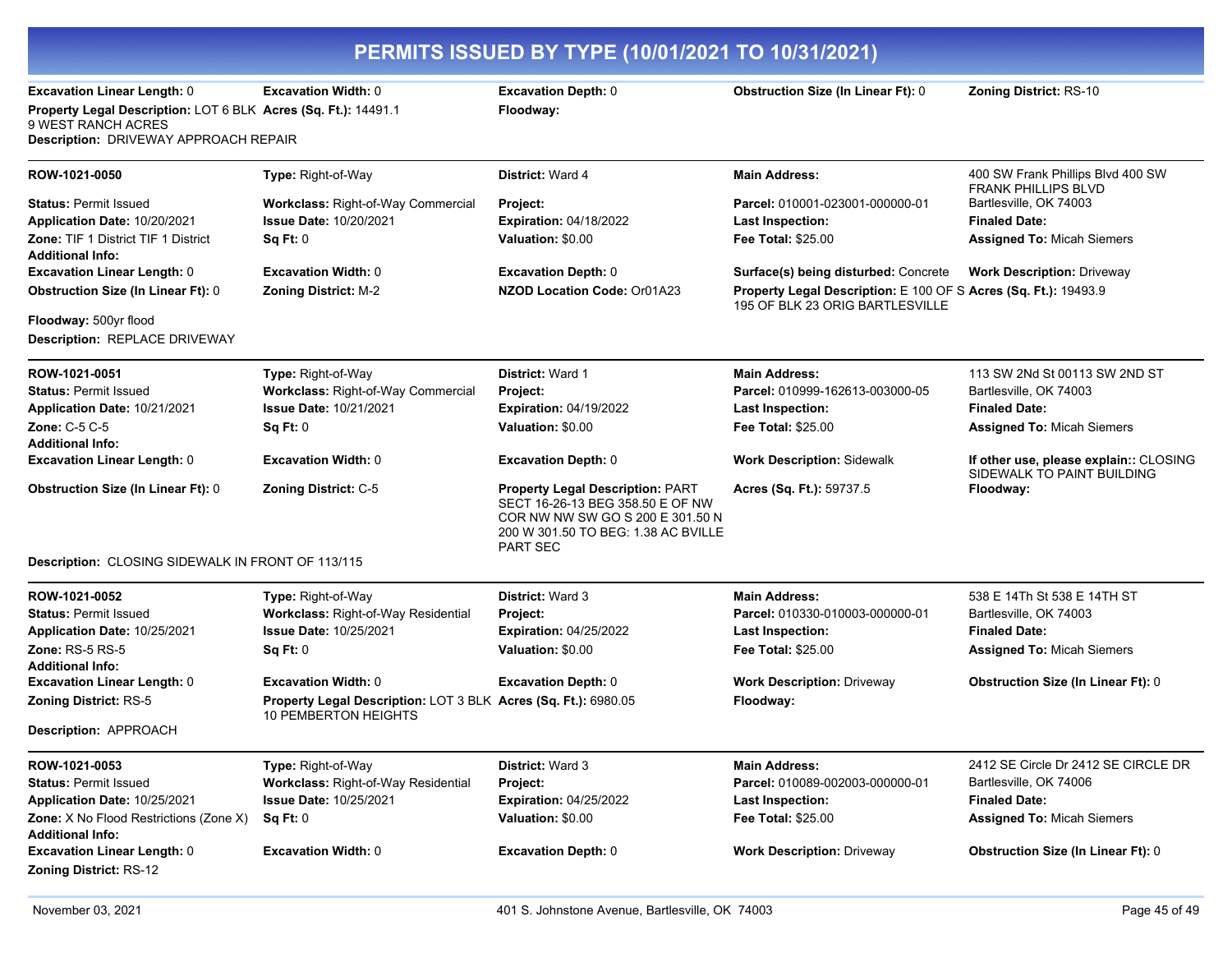| Property Legal Description: LOT 3 BLK Acres (Sq. Ft.): 17126.1<br>2 CNTRY CLB TERR S/D INC VAL OF<br>THAT PT LOT 1-C HILLCREST<br>HEIGHTS 1ST DES AS BEG AT SW<br>COR LOT 1-C SAID PT B<br>Description: NEW CONCRETE APPROACH |                                                                                                           | Floodway:                                        |                                                                                                                                                                            |                                                                   |
|-------------------------------------------------------------------------------------------------------------------------------------------------------------------------------------------------------------------------------|-----------------------------------------------------------------------------------------------------------|--------------------------------------------------|----------------------------------------------------------------------------------------------------------------------------------------------------------------------------|-------------------------------------------------------------------|
| ROW-1021-0054                                                                                                                                                                                                                 | Type: Right-of-Way                                                                                        | District: Ward 4                                 | <b>Main Address:</b>                                                                                                                                                       | 222 SE Frank Phillips Blvd 00222 SE<br>FRANK PHILLIPS BLVD        |
| <b>Status: Permit Issued</b>                                                                                                                                                                                                  | <b>Workclass: Right-of-Way Commercial</b>                                                                 | Project:                                         | Parcel: 010001-018018-000000-02                                                                                                                                            | Bartlesville, OK 74003                                            |
| Application Date: 10/25/2021                                                                                                                                                                                                  | <b>Issue Date: 10/25/2021</b>                                                                             | <b>Expiration: 04/25/2022</b>                    | <b>Last Inspection:</b>                                                                                                                                                    | <b>Finaled Date:</b>                                              |
| Zone: C-4 C-4<br><b>Additional Info:</b>                                                                                                                                                                                      | Sq Ft: 0                                                                                                  | Valuation: \$0.00                                | <b>Fee Total: \$25.00</b>                                                                                                                                                  | <b>Assigned To: Micah Siemers</b>                                 |
| <b>Excavation Linear Length: 0</b>                                                                                                                                                                                            | <b>Excavation Width: 0</b>                                                                                | <b>Excavation Depth: 0</b>                       | <b>Work Description: Access Utility Main</b>                                                                                                                               | <b>Obstruction Size (In Linear Ft): 0</b>                         |
| Zoning District: C-4                                                                                                                                                                                                          | Property Legal Description: E 30 LOT<br>18 BLK 18 ORIG BARTLESVILLE                                       | Acres (Sq. Ft.): 1902.26                         | Floodway:                                                                                                                                                                  |                                                                   |
|                                                                                                                                                                                                                               | Description: SAW CUT & REMOVE CONCRETE FOR SEWER LINE REPLACEMENT. THEN NEW 6" CONCRETE W/ #4 REBAR       |                                                  |                                                                                                                                                                            |                                                                   |
| ROW-1021-0055                                                                                                                                                                                                                 | <b>Type: Right-of-Way</b>                                                                                 | <b>District: Ward 3</b>                          | <b>Main Address:</b>                                                                                                                                                       | 2050 SE Dewey Ave 2050 SE DEWEY<br><b>AVE</b>                     |
| <b>Status: Permit Issued</b>                                                                                                                                                                                                  | <b>Workclass: Right-of-Way Residential</b>                                                                | Project:                                         | Parcel: 010455-002038-000000-01                                                                                                                                            | Bartlesville, OK 74003                                            |
| Application Date: 10/25/2021                                                                                                                                                                                                  | <b>Issue Date: 10/25/2021</b>                                                                             | <b>Expiration: 04/25/2022</b>                    | <b>Last Inspection:</b>                                                                                                                                                    | <b>Finaled Date:</b>                                              |
| <b>Zone: RS-5 RS-5</b><br><b>Additional Info:</b>                                                                                                                                                                             | Sq Ft: 0                                                                                                  | Valuation: \$0.00                                | <b>Fee Total: \$25.00</b>                                                                                                                                                  | <b>Assigned To: Micah Siemers</b>                                 |
| <b>Excavation Linear Length: 0</b>                                                                                                                                                                                            | <b>Excavation Width: 0</b>                                                                                | <b>Excavation Depth: 0</b>                       | <b>Work Description: Driveway</b>                                                                                                                                          | <b>Obstruction Size (In Linear Ft): 0</b>                         |
| <b>Zoning District: RS-5</b>                                                                                                                                                                                                  | <b>Property Legal Description: LOT 38 S</b><br>15 LOT 39 BLK 2 SOUTH VIEW ADDN                            | Acres (Sq. Ft.): 10802.6                         | Floodway:                                                                                                                                                                  |                                                                   |
| Description: DRIVEWAY APPROACH                                                                                                                                                                                                |                                                                                                           |                                                  |                                                                                                                                                                            |                                                                   |
| ROW-1021-0056                                                                                                                                                                                                                 | <b>Type: Right-of-Way</b>                                                                                 | <b>District: Ward 4</b>                          | <b>Main Address:</b>                                                                                                                                                       | 100 SW Frank Phillips Blvd 00100 SW<br><b>FRANK PHILLIPS BLVD</b> |
| <b>Status: Permit Issued</b>                                                                                                                                                                                                  | Workclass: Right-of-Way Commercial                                                                        | <b>Project:</b>                                  | Parcel: 010001-020012-000000-03                                                                                                                                            | Bartlesville, OK 74003                                            |
| Application Date: 10/28/2021                                                                                                                                                                                                  | <b>Issue Date: 10/28/2021</b>                                                                             | <b>Expiration: 11/12/2021</b>                    | Last Inspection:                                                                                                                                                           | <b>Finaled Date:</b>                                              |
| Zone: X No Flood Restrictions (Zone X)<br><b>Additional Info:</b>                                                                                                                                                             | Sq Ft: 0                                                                                                  | Valuation: \$0.00                                | Fee Total: \$25.00                                                                                                                                                         | <b>Assigned To: Micah Siemers</b>                                 |
| <b>Start Date: Nov 2 2021 12:00AM</b>                                                                                                                                                                                         | <b>End Date: Nov 12 2021 12:00AM</b>                                                                      | <b>Excavation Linear Length: 0</b>               | <b>Excavation Width: 0</b>                                                                                                                                                 | <b>Excavation Depth: 0</b>                                        |
| Work Description: Other, Sidewalk                                                                                                                                                                                             | If other use, please explain:: PARKING Obstruction Size (In Linear Ft): 0<br><b>STALLS &amp; SIDEWALK</b> |                                                  | <b>Zoning District: C-4</b>                                                                                                                                                | NZOD Location Code: Or1220                                        |
| Property Legal Description: E 25 LOT<br>12 ALL LOT 13 BLK 20 ORIG<br>BARTLESVILLE                                                                                                                                             | Acres (Sq. Ft.): 11635.2                                                                                  | Floodway:                                        | <b>Description:</b> CLOSING PARKING STALLS AND EDGE OF SIDEWALK FOR A LIFT TO CLEAN & RECAULK WINDOWS ON FRANK PHILLIPS SIDE AND ALLEY SIDE, CLOSING 6-STALL SECTIONS AT A |                                                                   |
| TIME                                                                                                                                                                                                                          |                                                                                                           |                                                  |                                                                                                                                                                            |                                                                   |
| ROW-1021-0057                                                                                                                                                                                                                 | Type: Right-of-Way                                                                                        | <b>District: Ward 2</b>                          | <b>Main Address:</b>                                                                                                                                                       | 1345 SE Evergreen Dr 1345 SE<br><b>EVERGREEN DR</b>               |
| <b>Status: Permit Issued</b>                                                                                                                                                                                                  | <b>Workclass: Right-of-Way Residential</b><br><b>Issue Date: 10/29/2021</b>                               | <b>Project:</b><br><b>Expiration: 04/27/2022</b> | Parcel: 010549-037004-000000-01                                                                                                                                            | Bartlesville, OK 74006<br><b>Finaled Date:</b>                    |
| Application Date: 10/29/2021<br>Zone: RS-10 RS-10                                                                                                                                                                             |                                                                                                           |                                                  | <b>Last Inspection:</b>                                                                                                                                                    |                                                                   |
| <b>Additional Info:</b>                                                                                                                                                                                                       | Sq Ft: 0                                                                                                  | Valuation: \$0.00                                | Fee Total: \$25.00                                                                                                                                                         | <b>Assigned To: Micah Siemers</b>                                 |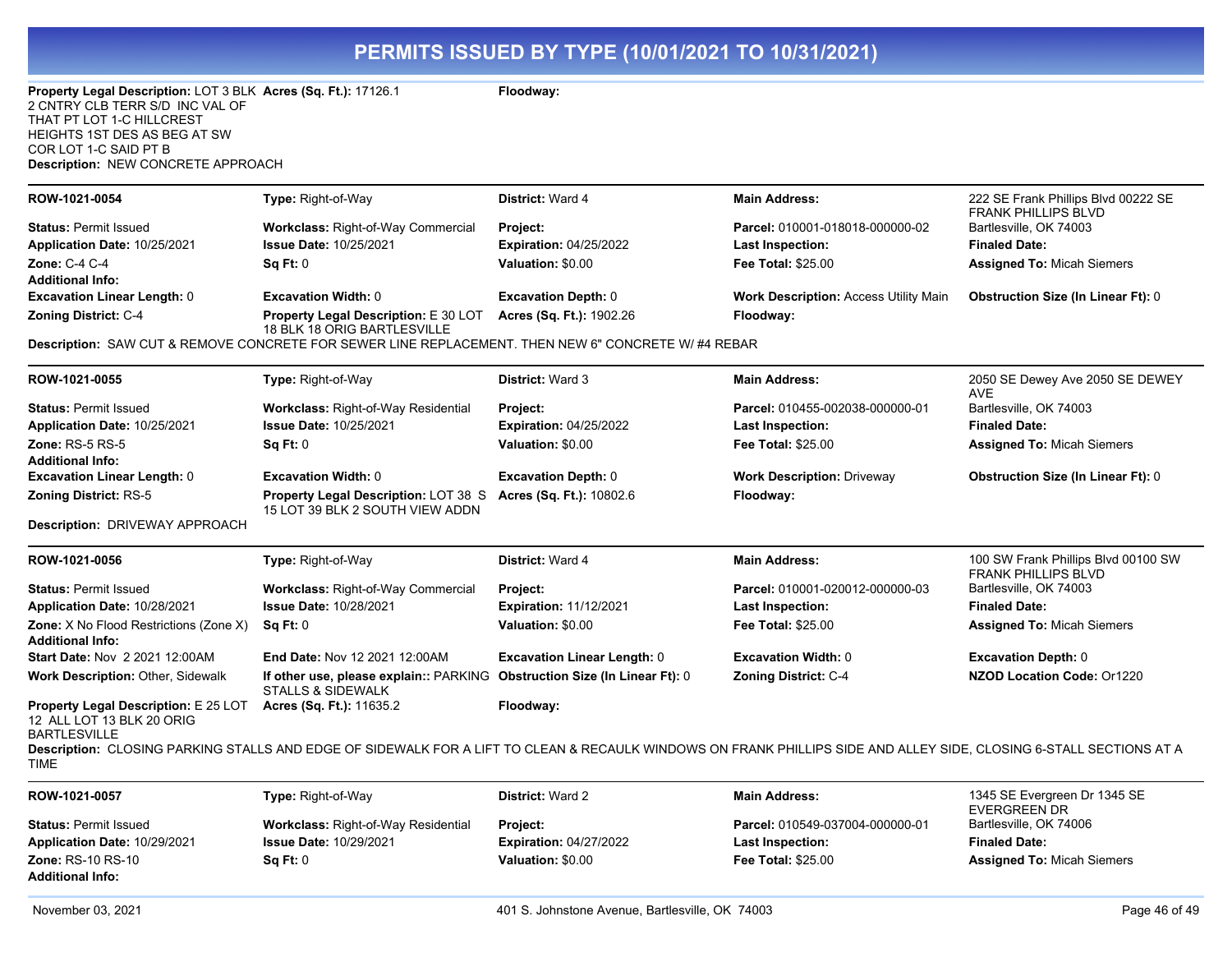HIGHLAND PARK

**Excavation Linear Length:** 0 **Excavation Width:** 0 **Excavation Depth:** 0 **Work Description:** Driveway **Obstruction Size (In Linear Ft):** 0

**Zoning District:** RS-10 **Property Legal Description:** LOT 4 BLK **Acres (Sq. Ft.):** 14054.5 **Floodway:** 

37 WOODLAND PARK 19TH **Description:** ADDING CIRCLE DRIVE, NO MODIFICATION TO EXISTING

**PERMITS ISSUED FOR RIGHT-OF-WAY: 11**

| <b>SIGN</b>                  |                                             |                               |                                 |                                  |
|------------------------------|---------------------------------------------|-------------------------------|---------------------------------|----------------------------------|
| SIGN-1021-0131               | <b>Type:</b> Sign                           | <b>District: Ward 1</b>       | <b>Main Address:</b>            | 2612 SE Washington Blvd          |
| <b>Status: Complete</b>      | Workclass: Sign - Permanent<br>Freestanding | <b>Project:</b>               | Parcel: 010999-282613-004000-29 | Bartlesville, OK 74006           |
| Application Date: 10/06/2021 | <b>Issue Date: 10/06/2021</b>               | <b>Expiration: 04/04/2022</b> | <b>Last Inspection:</b>         | <b>Finaled Date: 10/06/2021</b>  |
| Zone:                        | <b>Sa Ft: 84</b>                            | <b>Valuation: \$12,000.00</b> | <b>Fee Total: \$0.00</b>        | <b>Assigned To: Holly Mayhew</b> |
| <b>Additional Info:</b>      |                                             |                               |                                 |                                  |
| Sign Illuminated?3: No       | Sign Illuminated?: No                       | Pole Sign 1 Height: 20        | Sign Width: 3                   | Sign Length2: 12                 |
| Sign Illuminated?2: Yes      | Acres $(Sq. Ft.): 0$                        |                               |                                 |                                  |

**Description:** TRUITY CREDIT UNION NEW SIGN FACES- No permit needed, this is just a sign face replacement. No alterations to the sign structure or cabinet. Holly Mayhew 10/6/2021.

| SIGN-1021-0132               | <b>Type:</b> Sign                           | <b>District: Ward 4</b>       | <b>Main Address:</b>                                                                                 | 137 SE Washington Blvd           |
|------------------------------|---------------------------------------------|-------------------------------|------------------------------------------------------------------------------------------------------|----------------------------------|
| <b>Status: Permit Issued</b> | <b>Workclass: Sign - Permanent Attached</b> | <b>Project:</b>               | Parcel: 010155-005031-000000-01                                                                      | Bartlesville, OK 74006           |
| Application Date: 10/12/2021 | <b>Issue Date: 10/12/2021</b>               | <b>Expiration: 04/11/2022</b> | Last Inspection:                                                                                     | <b>Finaled Date:</b>             |
| Zone: $C-5$ $C-5$            | <b>Sa Ft: 16</b>                            | Valuation: \$0.00             | <b>Fee Total: \$50.00</b>                                                                            | <b>Assigned To: Holly Mayhew</b> |
| <b>Additional Info:</b>      |                                             |                               |                                                                                                      |                                  |
| Sign Illuminated?3: No       | <b>Quantity of Attached Signs: 1</b>        | Sign Illuminated?: No         | Pole Sign 1 Height: 0                                                                                | Sign Width: 2                    |
| Sign Length2: 8              | Sign Illuminated?2: Yes                     | <b>Zoning District: C-5</b>   | Property Legal Description: E 1/2 LOTS Acres (Sq. Ft.): 4249.99<br>31 32 S 10 OF F 1/2 I OT 33 BLK 5 |                                  |

**Floodway:** 

**Description:** 8' x 2' SIGN ATTACHED TO CANOPY "CRAFTY CANDLE"

| SIGN-1021-0133               | <b>Type:</b> Sign                  | <b>District: Ward 4</b>       | <b>Main Address:</b>            | 501 SE Washington Blvd 00501 SE            |
|------------------------------|------------------------------------|-------------------------------|---------------------------------|--------------------------------------------|
|                              |                                    |                               |                                 | <b>WASHINGTON BLVD</b>                     |
| <b>Status: Permit Issued</b> | <b>Workclass: Sign - Temporary</b> | <b>Project:</b>               | Parcel: 010071-000T01-000000-01 | Bartlesville, OK 74006                     |
| Application Date: 10/15/2021 | <b>Issue Date: 10/15/2021</b>      | <b>Expiration: 02/14/2022</b> | <b>Last Inspection:</b>         | <b>Finaled Date:</b>                       |
| <b>Zone: C-3 C-3</b>         | <b>Sq Ft: 18</b>                   | Valuation: \$80.00            | <b>Fee Total: \$80.00</b>       | <b>Assigned To: Holly Mayhew</b>           |
| <b>Additional Info:</b>      |                                    |                               |                                 |                                            |
| Sign Illuminated?3: No       | Sign Width2: 6                     | Sign Length: 3                | Sign Illuminated?: No           | Pole Sign 1 Height: 6.5                    |
| Sign Width: 0                | Sign Length2: 0                    | Sign Illuminated?2: No        | <b>Zoning District: C-5</b>     | <b>Property Legal Description: TRACT 1</b> |
|                              |                                    |                               |                                 | LESS W 50 LESS A TRACT DES AS              |
|                              |                                    |                               |                                 | BEG AT NE COR OF TRACT 1 GO S 2            |

**Acres (Sq. Ft.):** 343310 **Floodway:** 100yr flood **Description:** 3'x6' AND 6.5' HIGH TEMPORARY SIGN

DEG 0 MIN 50 SEC E 39.90 ALONG E

LINE OF SAID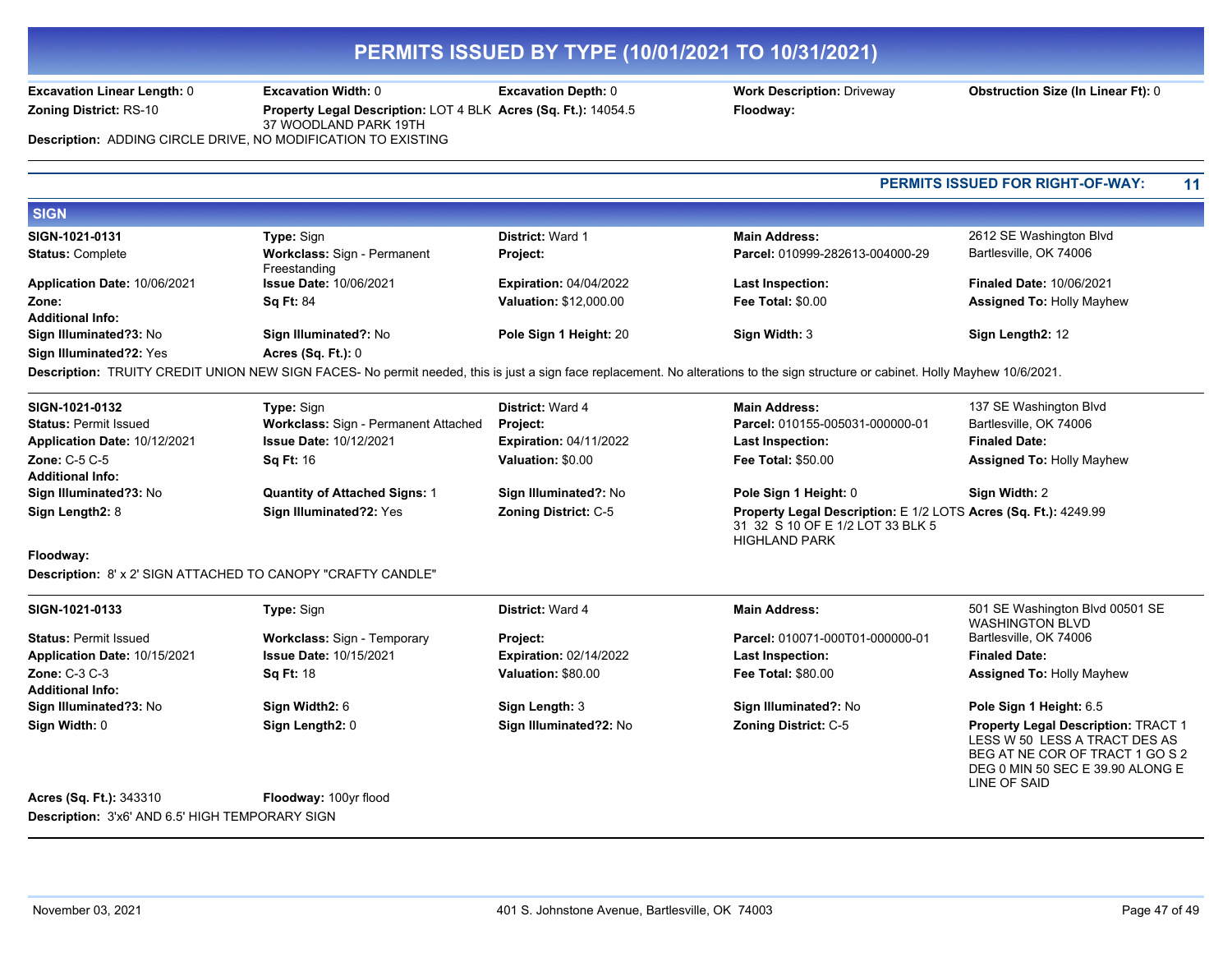| PERMITS ISSUED BY TYPE (10/01/2021 TO 10/31/2021) |  |
|---------------------------------------------------|--|
|                                                   |  |

| SIGN-1021-0135                                                                                                                 | Type: Sign                               | District: Ward 2                                                                                                                                                        | <b>Main Address:</b>                     | 2311 SE Washington Blvd 02311 SE<br><b>WASHINGTON BLVD</b>          |
|--------------------------------------------------------------------------------------------------------------------------------|------------------------------------------|-------------------------------------------------------------------------------------------------------------------------------------------------------------------------|------------------------------------------|---------------------------------------------------------------------|
| <b>Status: Permit Issued</b>                                                                                                   | Workclass: Sign - Temporary              | Project:                                                                                                                                                                | Parcel: 010441-003007-000000-01          | Bartlesville, OK 74006                                              |
| Application Date: 10/18/2021                                                                                                   | <b>Issue Date: 10/18/2021</b>            | <b>Expiration: 01/18/2022</b>                                                                                                                                           | <b>Last Inspection:</b>                  | <b>Finaled Date:</b>                                                |
| <b>Zone: C-5 C-5</b>                                                                                                           | <b>Sq Ft: 24</b>                         | Valuation: \$0.00                                                                                                                                                       | Fee Total: \$60.00                       | <b>Assigned To: Holly Mayhew</b>                                    |
| <b>Additional Info:</b>                                                                                                        |                                          |                                                                                                                                                                         |                                          |                                                                     |
| Sign Illuminated?3: No                                                                                                         | Sign Width2: 8                           | Sign Length: 3                                                                                                                                                          | Sign Illuminated?: No                    | <b>Quantity of Freestanding Signs: 1</b>                            |
| Pole Sign 1 Height: 8                                                                                                          | Sign Width: 0                            | Sign Length2: 0                                                                                                                                                         | Sign Illuminated?2: No                   | <b>Zoning District: C-5</b>                                         |
| Property Legal Description: LOT 7 BLK Acres (Sq. Ft.): 13482.5<br>3 SKYLINE HEIGHTS ADN<br>Description: 3' X 8' TEMPORARY SIGN |                                          | Floodway:                                                                                                                                                               |                                          |                                                                     |
| SIGN-1021-0140                                                                                                                 | Type: Sign                               | District: Ward 1                                                                                                                                                        | <b>Main Address:</b>                     | 510 SE Washington Blvd 510 SE<br><b>WASHINGTON BLVD</b>             |
| <b>Status: Permit Issued</b>                                                                                                   | Workclass: Sign - Permanent Attached     | Project:                                                                                                                                                                | Parcel: 010999-092613-003000-01          | Bartlesville, OK 74006                                              |
| Application Date: 10/19/2021                                                                                                   | <b>Issue Date: 10/19/2021</b>            | <b>Expiration: 04/18/2022</b>                                                                                                                                           | <b>Last Inspection:</b>                  | <b>Finaled Date:</b>                                                |
| Zone: C-3 C-3                                                                                                                  | Sq Ft: 0                                 | Valuation: \$0.00                                                                                                                                                       | Fee Total: \$150.00                      | <b>Assigned To: Holly Mayhew</b>                                    |
| <b>Additional Info:</b>                                                                                                        |                                          |                                                                                                                                                                         |                                          |                                                                     |
| Sign Illuminated?3: Yes                                                                                                        | Sign Width2: 0                           | Sign Length: 7                                                                                                                                                          | <b>Quantity of Attached Signs: 10</b>    | <b>Quantity of Directional Signs: 1</b>                             |
| Sign Illuminated?: Yes                                                                                                         | <b>Quantity of Freestanding Signs: 2</b> | Pole Sign 1 Height: 20                                                                                                                                                  | Sign Width: 0                            | Sign Length2: 0                                                     |
| Sign Illuminated?2: Yes                                                                                                        | <b>Zoning District: RS-7</b>             | <b>Property Legal Description: PART</b><br>SECT 9-26-13 27.25 AC LYING N OF<br>THE S BOUNDARY LINE OF TURKEY<br>CREEK IN THE NW SW LESS .87 AC:<br>"EASTLAND SHOPPING C | Acres (Sq. Ft.): 1.08288e+006            | Floodway: 100yr flood                                               |
| <b>Description: ATTACHED AND FREESTANDING SIGNS</b>                                                                            |                                          |                                                                                                                                                                         |                                          |                                                                     |
| SIGN-1021-0141                                                                                                                 | Type: Sign                               | District: Ward 4                                                                                                                                                        | <b>Main Address:</b>                     | 312 SE Osage Ave 00312 SE OSAGE<br><b>AVE</b>                       |
| <b>Status: Permit Issued</b>                                                                                                   | Workclass: Sign - Temporary              | Project:                                                                                                                                                                | Parcel: 010001-031008-000000-01          | Bartlesville, OK 74003                                              |
| Application Date: 10/26/2021                                                                                                   | <b>Issue Date: 10/26/2021</b>            | <b>Expiration: 02/24/2022</b>                                                                                                                                           | <b>Last Inspection:</b>                  | <b>Finaled Date:</b>                                                |
| Zone: Downtown Downtown<br>Redevelopment District - Design Review<br><b>Additional Info:</b>                                   | Sq Ft: 15                                | Valuation: \$20.00                                                                                                                                                      | Fee Total: \$80.00                       | <b>Assigned To: Holly Mayhew</b>                                    |
| Sign Illuminated?3: No                                                                                                         | <b>Quantity of Attached Signs: 1</b>     | Sign Illuminated?: No                                                                                                                                                   | <b>Quantity of Freestanding Signs: 0</b> | Pole Sign 1 Height: 0                                               |
| Sign Width: 3                                                                                                                  | Sign Length2: 5                          | Sign Illuminated?2: No                                                                                                                                                  | <b>Zoning District: C-4</b>              | Property Legal Description: S 1/2 LOT<br>8 BLK 31 ORIG BARTLESVILLE |
| Acres (Sq. Ft.): 7035.13                                                                                                       | Floodway:                                |                                                                                                                                                                         |                                          |                                                                     |
| Description: 15 S.F. BANNER SECURED WITH SCREWS                                                                                |                                          |                                                                                                                                                                         |                                          |                                                                     |

### **PERMITS ISSUED FOR SIGN: 6**

| <b>UTILITY</b>                             |                                               |                         |                                 |                                    |
|--------------------------------------------|-----------------------------------------------|-------------------------|---------------------------------|------------------------------------|
| UTL-102021-0082                            | <b>Type: Utility</b>                          | <b>District: Ward 4</b> | <b>Main Address:</b>            | 608 E 8Th St 608 8TH ST            |
| <b>Status: Complete</b>                    | <b>Workclass: Water / Sewer Utility Order</b> | Project:                | Parcel: 010145-004009-000000-01 | Bartlesville, OK 74003             |
| Application Date: 10/26/2021               | <b>Issue Date: 10/26/2021</b>                 | <b>Expiration:</b>      | <b>Last Inspection:</b>         | <b>Finaled Date: 10/28/2021</b>    |
| <b>Zone: TIF 2 District TIF 2 District</b> | SaFt:0                                        | Valuation: \$0.00       | <b>Fee Total: \$650.00</b>      | <b>Assigned To: Trey Yankovich</b> |
| <b>Additional Info:</b>                    |                                               |                         |                                 |                                    |